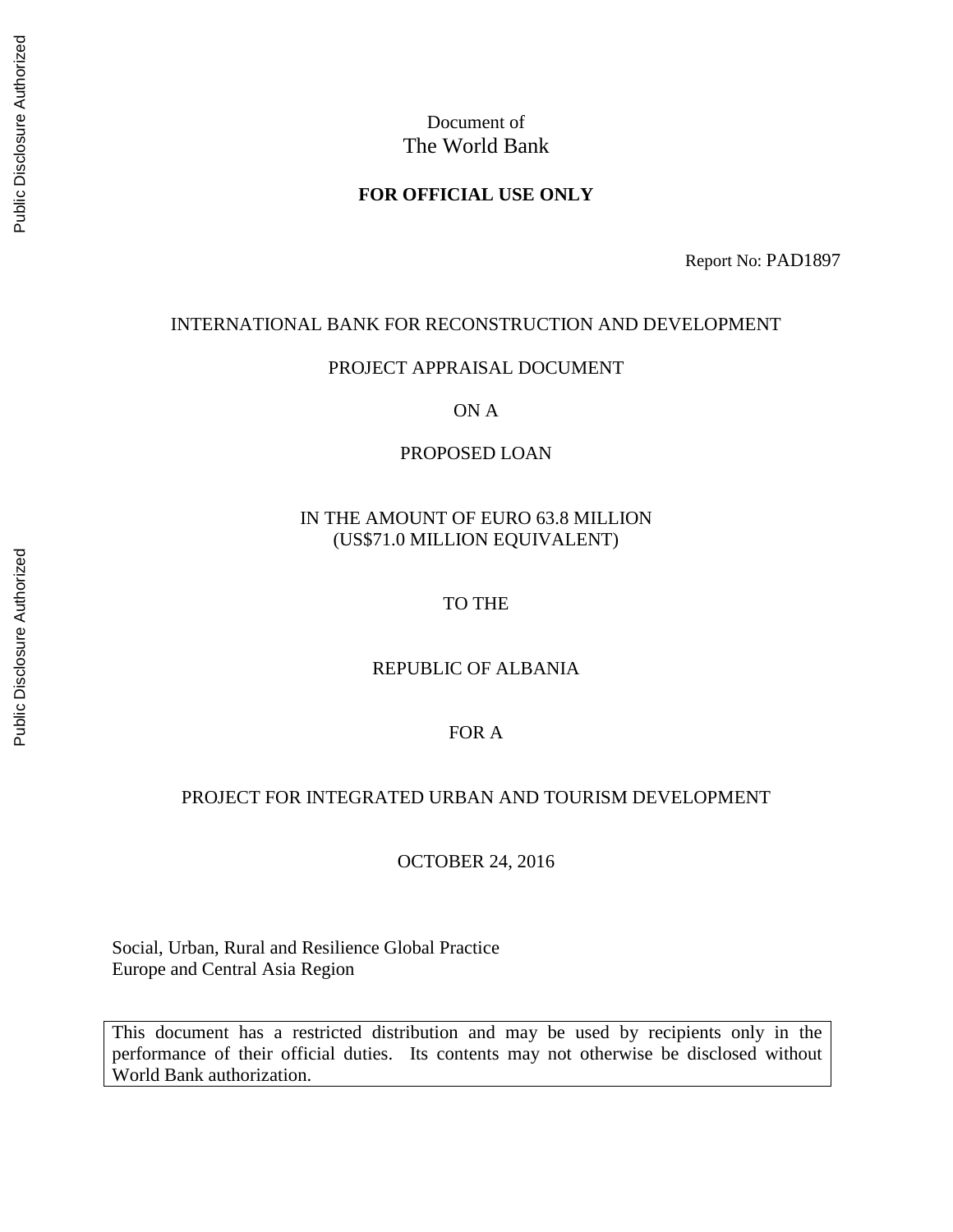## CURRENCY EQUIVALENTS (Exchange Rate Effective August 31, 2016)

### $US$1.1142 = 1 EUR$

# FISCAL YEAR

January 1 – December 31

# ABBREVIATIONS AND ACRONYMS

| <b>ADF</b>    | Albanian Development Fund                                              |
|---------------|------------------------------------------------------------------------|
| <b>CBA</b>    | <b>Cost-benefit Analysis</b>                                           |
| <b>CIIP</b>   | <b>Competitive Industries and Innovation Program</b>                   |
| <b>CMS</b>    | <b>Coastal Management Strategy</b>                                     |
| <b>CPF</b>    | <b>Country Partnership Framework</b>                                   |
| DA            | Designated Account                                                     |
| <b>ERR</b>    | <b>Economic Rate of Return</b>                                         |
| <b>ESIA</b>   | <b>Environmental and Social Impact Assessment</b>                      |
| <b>ESMAP</b>  | <b>Energy Sector Management Assistance Program</b>                     |
| <b>ESMF</b>   | Environmental and Social Management Framework                          |
| <b>ESMP</b>   | <b>Environmental and Social Management Plan</b>                        |
| EU            | European Union                                                         |
| <b>FA</b>     | <b>Financing Agreement</b>                                             |
| FM            | <b>Financial Management</b>                                            |
| <b>GDP</b>    | <b>Gross Domestic Product</b>                                          |
| <b>GIS</b>    | Geographic Information System                                          |
| <b>GLDP</b>   | <b>General Local Development Plan</b>                                  |
| <b>GIZ</b>    | Deutsche Gesellschaft für Internationale Zusammenarbeit                |
| GoA           | Government of Albania                                                  |
| <b>HDM</b>    | Highway Development and Management                                     |
| <b>ICB</b>    | <b>International Competitive Bidding</b>                               |
| <b>ICR</b>    | <b>Implementation Completion and Results Report</b>                    |
| <b>ICZMP</b>  | <b>Integrated Coastal Zone Management Project</b>                      |
| <b>IFR</b>    | <b>Interim Financial Report</b>                                        |
| <b>KfW</b>    | Kreditanstalt für Wiederaufbau (German Development Bank)               |
| M&E           | Monitoring and Evaluation                                              |
| <b>MEDTTE</b> | Ministry of Economic Development, Tourism, Trade, and Entrepreneurship |
| <b>MFSA</b>   | Municipal Finance Self-assessment                                      |
| <b>MoC</b>    | Ministry of Culture                                                    |
| <b>MoE</b>    | Ministry of Environment                                                |
| MoF           | Ministry of Finance                                                    |
| <b>MOP</b>    | Manual of Procedures (ADF)                                             |
| MoUD          | Ministry of Urban Development                                          |
| <b>NCB</b>    | <b>National Competitive Bidding</b>                                    |
| <b>NPV</b>    | Net Present Value                                                      |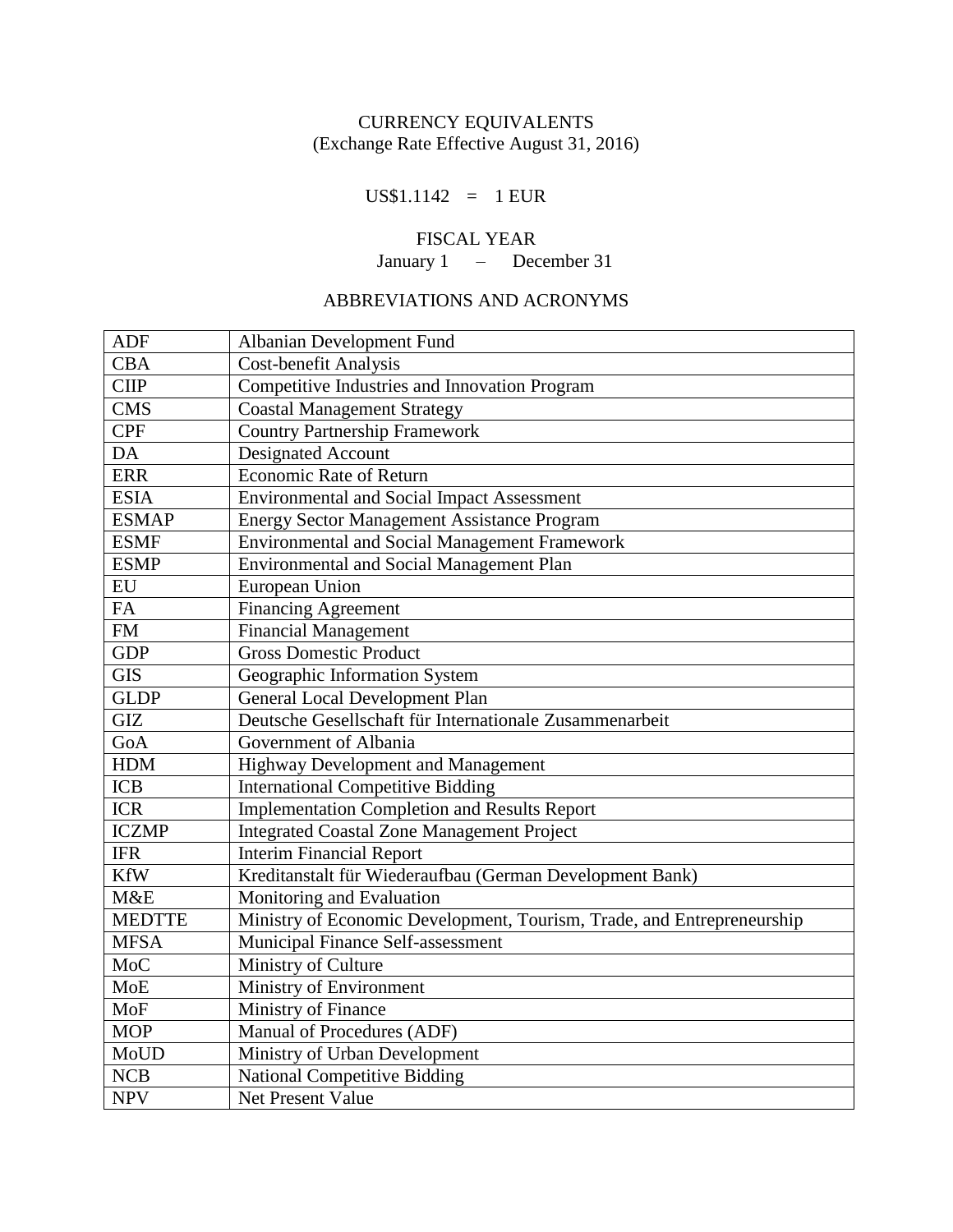| <b>NTDS</b>   | National Territorial Development Strategy                         |
|---------------|-------------------------------------------------------------------|
| O&M           | <b>Operation and Maintenance</b>                                  |
| <b>PCU</b>    | <b>Project Coordination Unit</b>                                  |
| <b>PDO</b>    | Project Development Objective                                     |
| <b>PEFA</b>   | Public Expenditure and Financial Assessment                       |
| <b>PFM</b>    | <b>Public Financial Management</b>                                |
| <b>POM</b>    | <b>Project Operational Manual</b>                                 |
| PP            | Procurement Plan                                                  |
| <b>PSC</b>    | <b>Project Steering Committee</b>                                 |
| <b>PIUTD</b>  | Project for Integrated Urban and Tourism Development              |
| <b>RAP</b>    | <b>Resettlement Action Plan</b>                                   |
| <b>RPF</b>    | <b>Resettlement Policy Framework</b>                              |
| <b>UA</b>     | <b>Urban Audit</b>                                                |
| <b>UNESCO</b> | United Nations Educational, Scientific, and Cultural Organization |
| <b>UPP</b>    | Urban Partnership Program                                         |
| <b>WTP</b>    | Willingness-to-Pay                                                |
| <b>WTTC</b>   | <b>World Travel and Tourism Council</b>                           |

| <b>Regional Vice President:</b>  | Cyril Muller                       |
|----------------------------------|------------------------------------|
| <b>Country Director:</b>         | Ellen A. Goldstein                 |
| Senior Global Practice Director: | Ede Jorge Ijjasz-Vasquez           |
| <b>Practice Manager:</b>         | David Sislen                       |
| <b>Task Team Leaders:</b>        | Paula Restrepo Cadavid, Shaun Mann |
|                                  |                                    |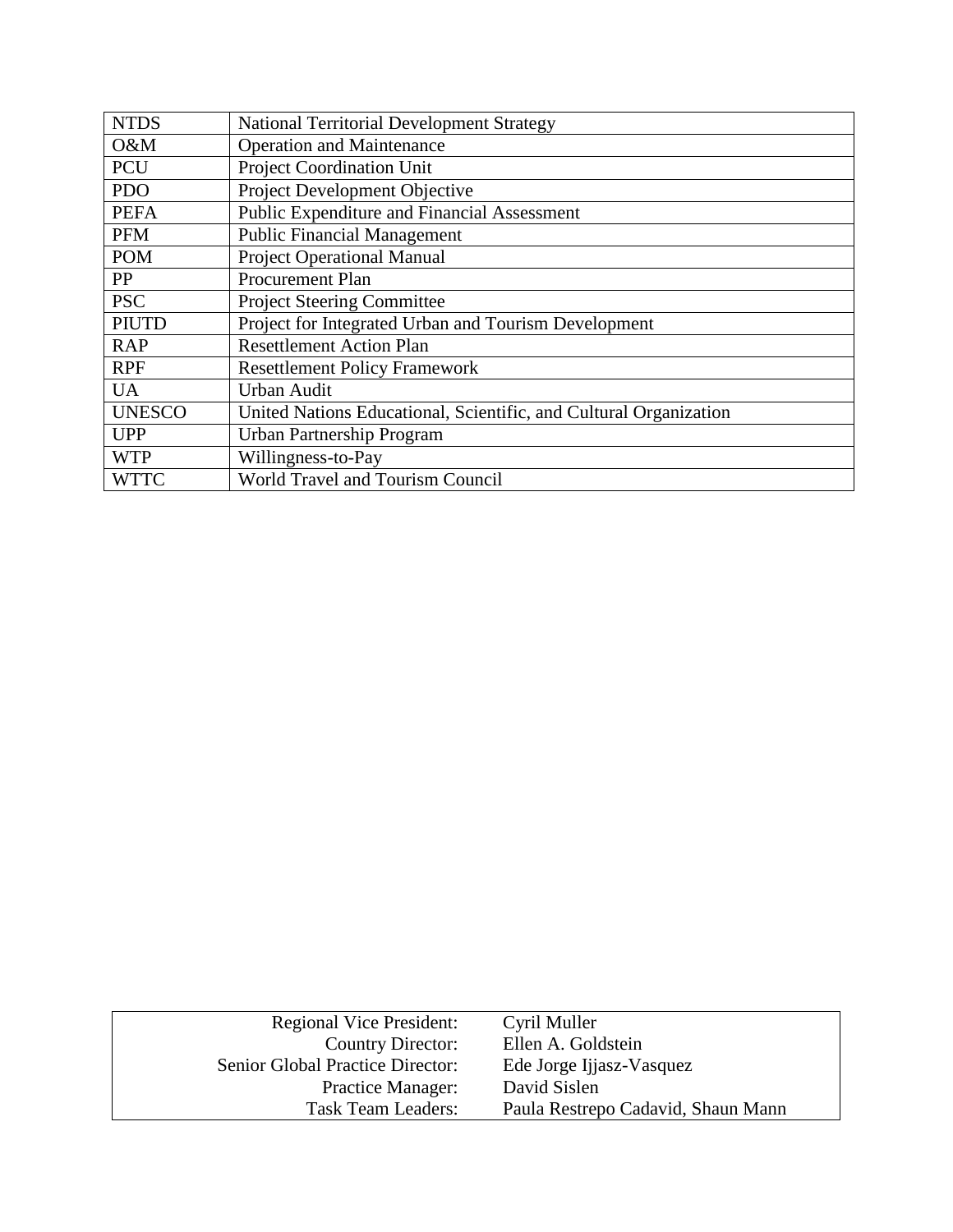# **ALBANIA Project for Integrated Urban and Tourism Development**

# **TABLE OF CONTENTS**

| I.   |    |
|------|----|
|      |    |
|      |    |
|      |    |
| II.  |    |
|      |    |
|      |    |
|      |    |
| III. |    |
|      |    |
|      |    |
|      |    |
| IV.  |    |
|      |    |
|      |    |
|      |    |
| V.   |    |
|      |    |
| VI.  |    |
|      |    |
|      |    |
|      |    |
|      |    |
|      | Е. |
|      | F. |
|      |    |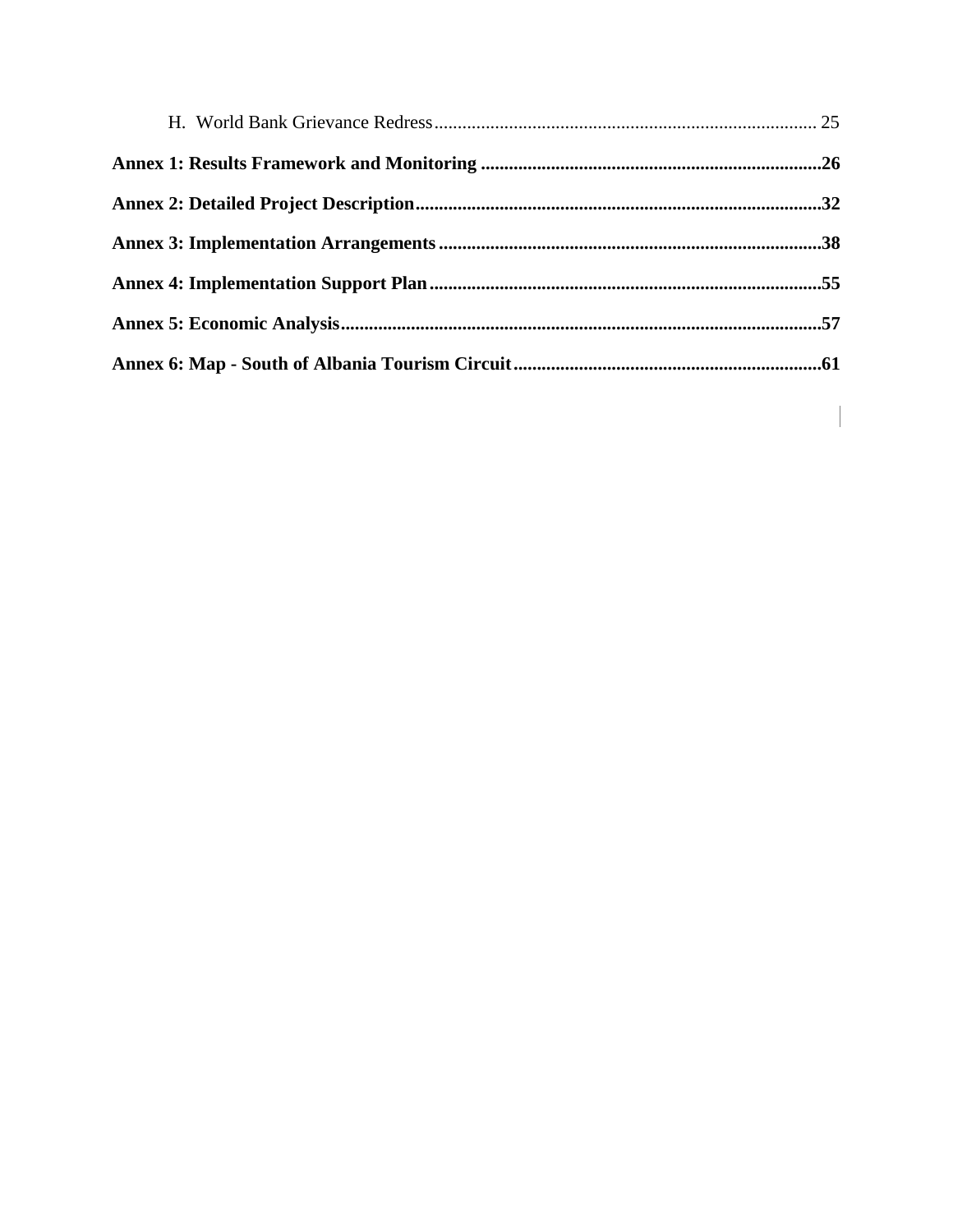# **PAD DATA SHEET**

### *ALBANIA*

# *Project for Integrated Urban and Tourism Development (PIUTD) (P155875)* **PROJECT APPRAISAL DOCUMENT**

## *EUROPE AND CENTRAL ASIA*

# *GSU09*

### Report No.: PAD1897

| <b>Basic Information</b>                                     |                                 |                                             |                                       |  |  |  |  |
|--------------------------------------------------------------|---------------------------------|---------------------------------------------|---------------------------------------|--|--|--|--|
| Project ID                                                   | <b>EA</b> Category              | Team Leader(s)                              |                                       |  |  |  |  |
| P155875                                                      | <b>B</b> - Partial Assessment   |                                             | Paula Restrepo Cadavid, Shaun<br>Mann |  |  |  |  |
| Lending Instrument                                           |                                 | Fragile and/or Capacity Constraints [ ]     |                                       |  |  |  |  |
| <b>Investment Project Financing</b>                          |                                 | Financial Intermediaries [ ]                |                                       |  |  |  |  |
|                                                              | Series of Projects [ ]          |                                             |                                       |  |  |  |  |
| Project Implementation Start Date                            |                                 | Project Implementation End Date             |                                       |  |  |  |  |
| 15-Nov-2017                                                  | 31-Jan-2022                     |                                             |                                       |  |  |  |  |
| <b>Expected Effectiveness Date</b>                           | <b>Expected Closing Date</b>    |                                             |                                       |  |  |  |  |
| 01-Feb-2017                                                  | 31-Jul-2022                     |                                             |                                       |  |  |  |  |
| Joint IFC                                                    |                                 |                                             |                                       |  |  |  |  |
| N <sub>o</sub>                                               |                                 |                                             |                                       |  |  |  |  |
| Practice<br>Manager/Manager<br>Director                      | Senior Global Practice          | <b>Country Director</b>                     | <b>Regional Vice President</b>        |  |  |  |  |
| David N. Sislen                                              |                                 | Ede Jorge Ijjasz-Vasquez Ellen A. Goldstein | Cyril E Muller                        |  |  |  |  |
| Borrower: Ministry of Finance, Ministry of Urban Development |                                 |                                             |                                       |  |  |  |  |
| Responsible Agency: Albanian Development Fund                |                                 |                                             |                                       |  |  |  |  |
| <b>Benet Beci</b><br>Contact:                                |                                 | Title:                                      | <b>Executive Director,</b>            |  |  |  |  |
| Telephone No.: +355 4 235 597/8                              |                                 | Email:                                      | bbeci@albaniandf.org                  |  |  |  |  |
| <b>Project Financing Data(in EUR millions)</b>               |                                 |                                             |                                       |  |  |  |  |
| <b>IDA</b> Grant<br>[X]<br>$\lceil \; \rceil$<br>Loan        | $\lceil \; \rceil$<br>Guarantee |                                             |                                       |  |  |  |  |
| Credit<br>$\lceil \; \rceil$<br>Grant                        | Other<br>L<br>$\lceil$          |                                             |                                       |  |  |  |  |
| <b>Total Project Cost:</b><br>63.80                          |                                 | <b>Total Bank Financing:</b>                | 63.80                                 |  |  |  |  |
| Financing Gap:<br>0.00                                       |                                 |                                             |                                       |  |  |  |  |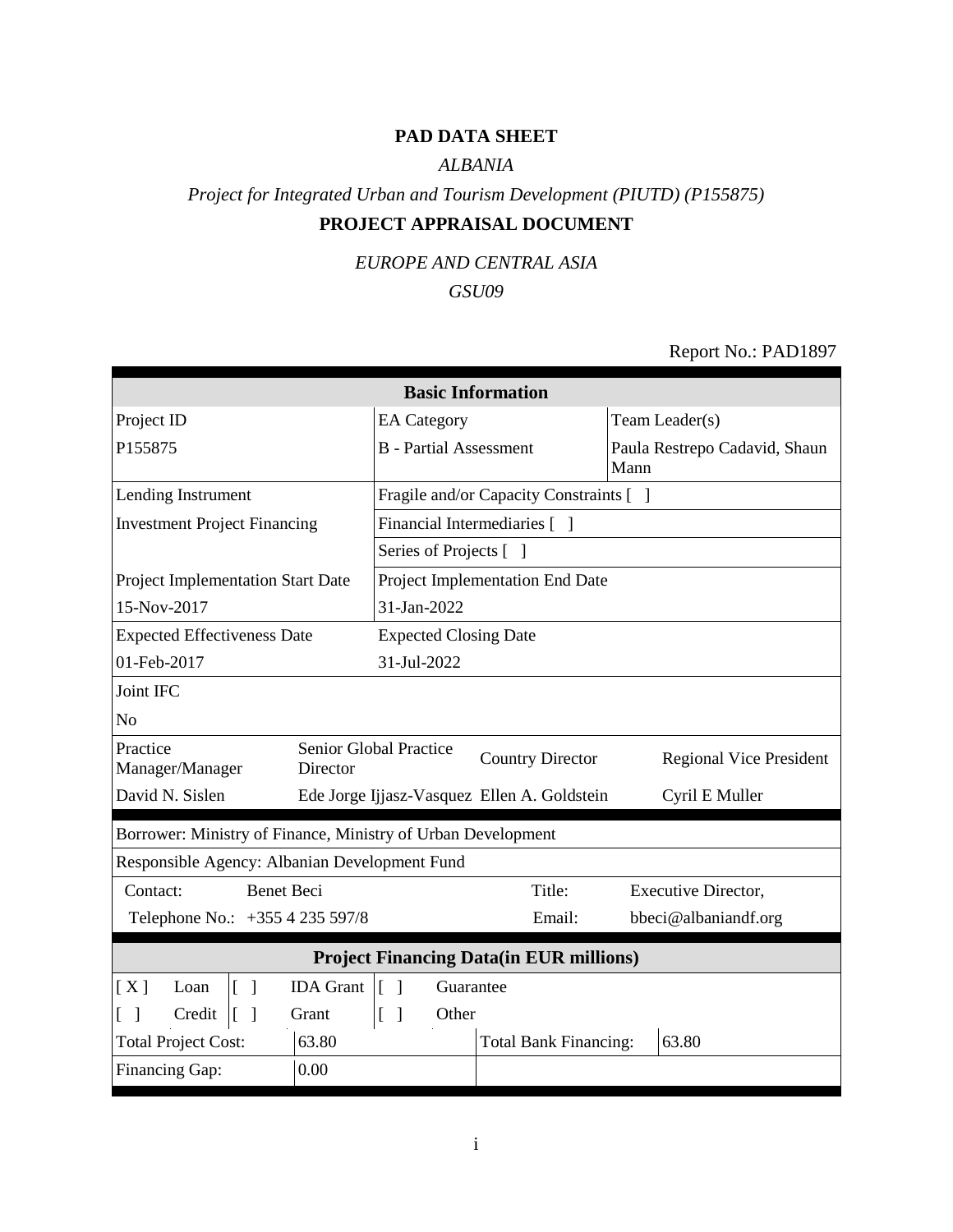| <b>Financing Source</b>                                  |                                                   |      |      |                |                                             |      |      |        |                                                                                             |            | <b>Amount</b> |
|----------------------------------------------------------|---------------------------------------------------|------|------|----------------|---------------------------------------------|------|------|--------|---------------------------------------------------------------------------------------------|------------|---------------|
| <b>Borrower</b>                                          |                                                   |      |      |                |                                             |      |      |        |                                                                                             |            | 0.00          |
| International Bank for Reconstruction and<br>Development |                                                   |      |      |                |                                             |      |      |        | 63.80                                                                                       |            |               |
| Total                                                    |                                                   |      |      |                |                                             |      |      | 63.80  |                                                                                             |            |               |
| <b>Expected Disbursements (in EUR Millions)</b>          |                                                   |      |      |                |                                             |      |      |        |                                                                                             |            |               |
| <b>Fiscal Year</b>                                       | 2017                                              | 2018 | 2019 | 2020           | 2021                                        | 2022 |      |        |                                                                                             |            |               |
| Annual                                                   | 1.3                                               | 6.7  | 13.5 | 21.5           | 12.6                                        | 8.2  |      |        |                                                                                             |            |               |
| Cumulative                                               | 1.3                                               | 8.1  | 21.5 | 43.1           | 55.6                                        | 63.8 |      |        |                                                                                             |            |               |
|                                                          |                                                   |      |      |                | <b>Institutional Data</b>                   |      |      |        |                                                                                             |            |               |
| <b>Practice Area (Lead)</b>                              |                                                   |      |      |                |                                             |      |      |        |                                                                                             |            |               |
| Social, Urban, Rural and Resilience Global Practice      |                                                   |      |      |                |                                             |      |      |        |                                                                                             |            |               |
| <b>Contributing Practice Areas</b>                       |                                                   |      |      |                |                                             |      |      |        |                                                                                             |            |               |
| Trade & Competitiveness                                  |                                                   |      |      |                |                                             |      |      |        |                                                                                             |            |               |
| <b>Cross Cutting Topics</b>                              |                                                   |      |      |                |                                             |      |      |        |                                                                                             |            |               |
| [X]                                                      | <b>Climate Change</b>                             |      |      |                |                                             |      |      |        |                                                                                             |            |               |
|                                                          | Fragile, Conflict & Violence                      |      |      |                |                                             |      |      |        |                                                                                             |            |               |
| [X]<br>Gender                                            |                                                   |      |      |                |                                             |      |      |        |                                                                                             |            |               |
| Jobs                                                     |                                                   |      |      |                |                                             |      |      |        |                                                                                             |            |               |
|                                                          | Public Private Partnership                        |      |      |                |                                             |      |      |        |                                                                                             |            |               |
| <b>Sectors / Climate Change</b>                          |                                                   |      |      |                |                                             |      |      |        |                                                                                             |            |               |
| Sector (Maximum 5 and total % must equal 100)            |                                                   |      |      |                |                                             |      |      |        |                                                                                             |            |               |
| Major Sector                                             |                                                   |      |      | Sector         |                                             |      | $\%$ |        | Adaptation<br>Co-benefits %                                                                 | Mitigation | Co-benefits % |
| Public Administration, Law, and<br>Justice               |                                                   |      |      | administration | Sub-national government 40                  |      |      | $20\,$ |                                                                                             | 10         |               |
| Transportation                                           |                                                   |      |      |                | Rural and Inter-Urban<br>Roads and Highways |      | 35   | 10     |                                                                                             | 10         |               |
| Water, sanitation and flood protection                   | General water, sanitation<br>and flood protection |      | 25   |                |                                             |      |      |        |                                                                                             |            |               |
| Total                                                    |                                                   |      |      |                |                                             |      | 100  |        |                                                                                             |            |               |
|                                                          |                                                   |      |      |                |                                             |      |      |        | I certify that there is no Adaptation and Mitigation Climate Change Co-benefits information |            |               |
|                                                          | applicable to this project.                       |      |      |                |                                             |      |      |        |                                                                                             |            |               |
|                                                          |                                                   |      |      |                |                                             |      |      |        |                                                                                             |            |               |
| <b>Themes</b>                                            |                                                   |      |      |                |                                             |      |      |        |                                                                                             |            |               |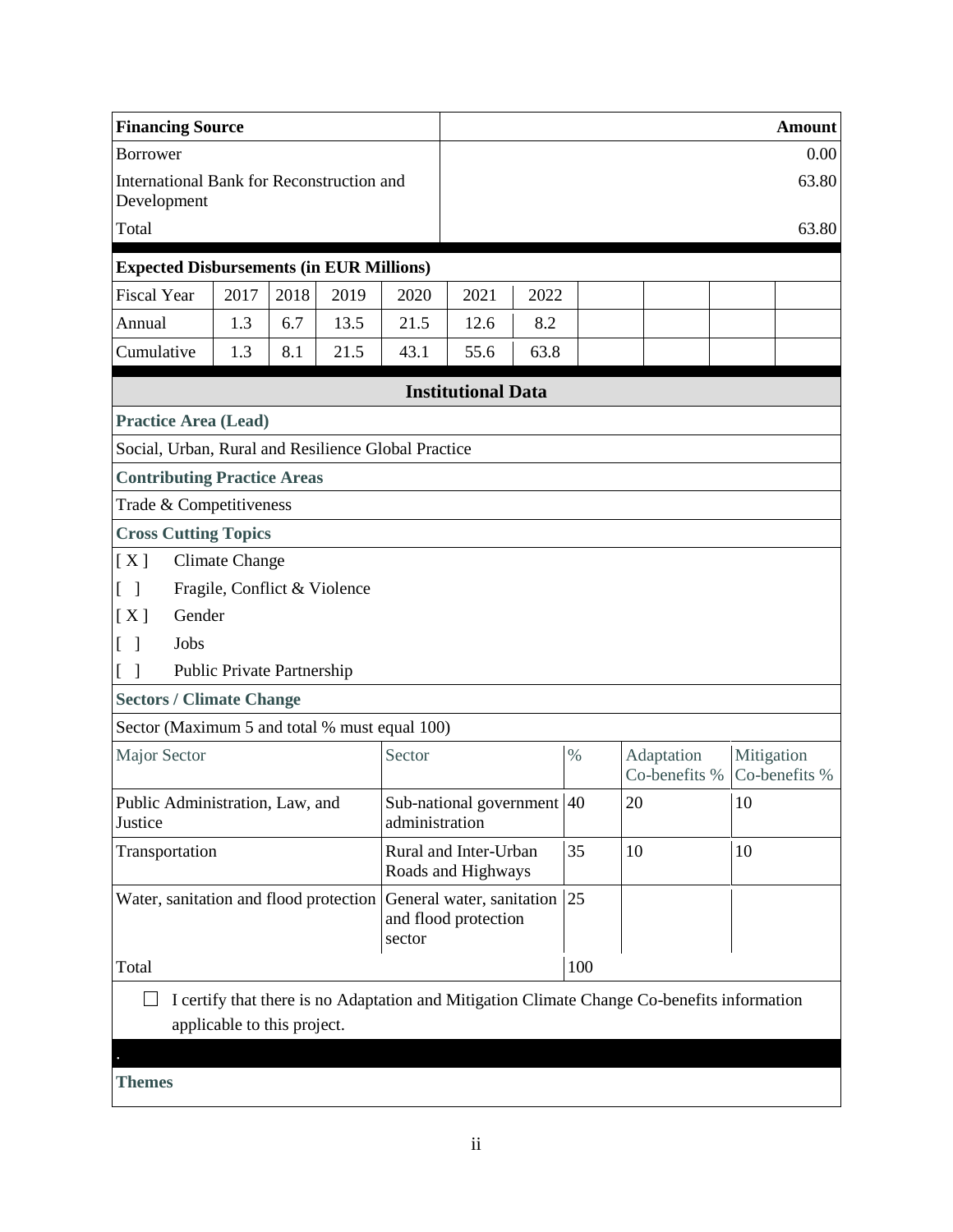|  |  | Theme (Maximum 5 and total % must equal 100) |  |
|--|--|----------------------------------------------|--|
|  |  |                                              |  |

| Theme (Maximum 5 and total % must equal 100)                                                                                                                                                                                             |                                               |               |                            |  |
|------------------------------------------------------------------------------------------------------------------------------------------------------------------------------------------------------------------------------------------|-----------------------------------------------|---------------|----------------------------|--|
| Major theme                                                                                                                                                                                                                              |                                               | $\%$          |                            |  |
| Financial and private sector development                                                                                                                                                                                                 | Infrastructure services for private sector    | 10            |                            |  |
| Financial and private sector development                                                                                                                                                                                                 | Other Private Sector Development              | 10            |                            |  |
| Urban development                                                                                                                                                                                                                        | City-wide Infrastructure and Service Delivery |               | 35                         |  |
| Urban development                                                                                                                                                                                                                        | <b>Urban Economic Development</b>             |               | 25                         |  |
| Urban development                                                                                                                                                                                                                        | <b>Cultural Heritage</b>                      |               | 20                         |  |
| Total                                                                                                                                                                                                                                    |                                               |               | 100                        |  |
| <b>Proposed Development Objective(s)</b>                                                                                                                                                                                                 |                                               |               |                            |  |
| The PDO of the proposed project is to improve urban infrastructure, enhance tourism assets, and<br>strengthen institutional capacity to support tourism-related local economic development in selected areas<br>in the south of Albania. |                                               |               |                            |  |
| <b>Components</b>                                                                                                                                                                                                                        |                                               |               |                            |  |
| <b>Component Name</b>                                                                                                                                                                                                                    |                                               |               | <b>Cost (EUR Millions)</b> |  |
| Component 1: Urban upgrading and infrastructure improvement                                                                                                                                                                              |                                               | 44.3          |                            |  |
| Component 2: Touristic sites upgrading                                                                                                                                                                                                   |                                               | 8.4           |                            |  |
| Component 3: Tourism market and product development                                                                                                                                                                                      |                                               | 7.7<br>3.2    |                            |  |
| Component 4: Implementation support                                                                                                                                                                                                      |                                               |               |                            |  |
| <b>Systematic Operations Risk- Rating Tool (SORT)</b>                                                                                                                                                                                    |                                               |               |                            |  |
| <b>Risk Category</b>                                                                                                                                                                                                                     |                                               | <b>Rating</b> |                            |  |
| 1. Political and Governance                                                                                                                                                                                                              |                                               | Moderate      |                            |  |
| 2. Macroeconomic                                                                                                                                                                                                                         |                                               | Moderate      |                            |  |
| 3. Sector Strategies and Policies                                                                                                                                                                                                        |                                               | Substantial   |                            |  |
| 4. Technical Design of Project or Program                                                                                                                                                                                                |                                               | Moderate      |                            |  |
| 5. Institutional Capacity for Implementation and Sustainability                                                                                                                                                                          |                                               | Substantial   |                            |  |
| 6. Fiduciary                                                                                                                                                                                                                             |                                               | Moderate      |                            |  |
| 7. Environment and Social                                                                                                                                                                                                                |                                               | Substantial   |                            |  |
| 8. Stakeholders                                                                                                                                                                                                                          | Substantial                                   |               |                            |  |
| 9. Other                                                                                                                                                                                                                                 |                                               |               |                            |  |
| <b>OVERALL</b>                                                                                                                                                                                                                           |                                               | Substantial   |                            |  |
|                                                                                                                                                                                                                                          | Compliance                                    |               |                            |  |
| <b>Policy</b>                                                                                                                                                                                                                            |                                               |               |                            |  |
| Does the project depart from the CAS in content or in other significant                                                                                                                                                                  |                                               | Yes $[ \ ]$   | No $[X]$                   |  |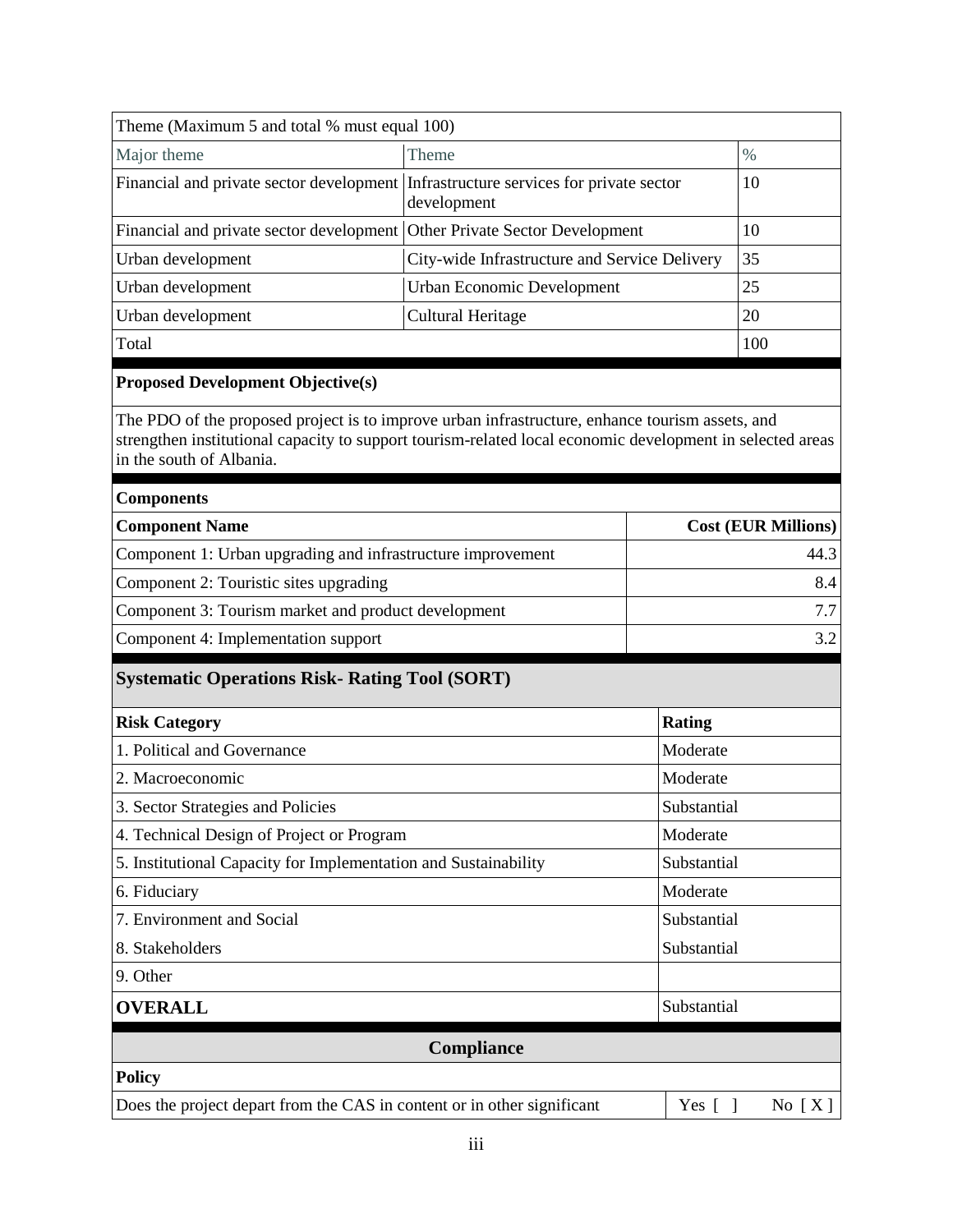| respects?                                                |                             |                                                                                                                                                                                                |                 |                  |
|----------------------------------------------------------|-----------------------------|------------------------------------------------------------------------------------------------------------------------------------------------------------------------------------------------|-----------------|------------------|
| Does the project require any waivers of Bank policies?   | Yes $[$ $]$                 | No $[X]$                                                                                                                                                                                       |                 |                  |
| Have these been approved by Bank management?             | Yes $\lceil \; \rceil$      | No $[X]$                                                                                                                                                                                       |                 |                  |
| Is approval for any policy waiver sought from the Board? | Yes $\lceil \; \rceil$      | No $[X]$                                                                                                                                                                                       |                 |                  |
|                                                          |                             | Does the project meet the Regional criteria for readiness for implementation?                                                                                                                  | Yes $[X]$       | No [ ]           |
| <b>Safeguard Policies Triggered by the Project</b>       |                             |                                                                                                                                                                                                | Yes             | N <sub>0</sub>   |
| Environmental Assessment OP/BP 4.01                      |                             |                                                                                                                                                                                                | $\mathbf X$     |                  |
| Natural Habitats OP/BP 4.04                              |                             |                                                                                                                                                                                                | $\mathbf X$     |                  |
| Forests OP/BP 4.36                                       |                             |                                                                                                                                                                                                |                 | X                |
| Pest Management OP 4.09                                  |                             |                                                                                                                                                                                                |                 | $\mathbf{X}$     |
| Physical Cultural Resources OP/BP 4.11                   |                             |                                                                                                                                                                                                | X               |                  |
| Indigenous Peoples OP/BP 4.10                            |                             |                                                                                                                                                                                                |                 | $\mathbf X$      |
| Involuntary Resettlement OP/BP 4.12                      |                             |                                                                                                                                                                                                | $\mathbf X$     |                  |
| Safety of Dams OP/BP 4.37                                |                             |                                                                                                                                                                                                |                 | $\mathbf X$      |
| Projects on International Waterways OP/BP 7.50           |                             |                                                                                                                                                                                                | X               |                  |
| Projects in Disputed Areas OP/BP 7.60                    |                             |                                                                                                                                                                                                |                 | X                |
| <b>Legal Covenants</b>                                   |                             |                                                                                                                                                                                                |                 |                  |
| <b>Name</b>                                              |                             | <b>Recurrent</b>                                                                                                                                                                               | <b>Due Date</b> | <b>Frequency</b> |
| Urban Design Studies Satisfactory to                     |                             |                                                                                                                                                                                                |                 |                  |
| Bank                                                     |                             | Yes                                                                                                                                                                                            |                 | Continuous       |
| <b>Description of Covenant</b>                           |                             |                                                                                                                                                                                                |                 |                  |
|                                                          |                             | The Borrower through MoUD shall cause the Project Implementing Entity to ensure that any urban<br>designs studies undertake under Component 1 (a) of the Project are satisfactory to the Bank. |                 |                  |
| <b>Conditions</b>                                        |                             |                                                                                                                                                                                                |                 |                  |
| <b>Source Of Fund</b>                                    | <b>Name</b>                 |                                                                                                                                                                                                | <b>Type</b>     |                  |
| <b>IBRD</b>                                              | <b>Subsidiary Agreement</b> |                                                                                                                                                                                                | Effectiveness   |                  |
| <b>Description of Condition</b>                          |                             |                                                                                                                                                                                                |                 |                  |
| the Project Implementing Entity (ADF).                   |                             | The Subsidiary Agreement, satisfactory to the Bank, has been executed on behalf of the Borrower and                                                                                            |                 |                  |
| <b>Source Of Fund</b>                                    | <b>Name</b>                 |                                                                                                                                                                                                | <b>Type</b>     |                  |
| <b>IBRD</b>                                              | Project Operational Manual  |                                                                                                                                                                                                | Effectiveness   |                  |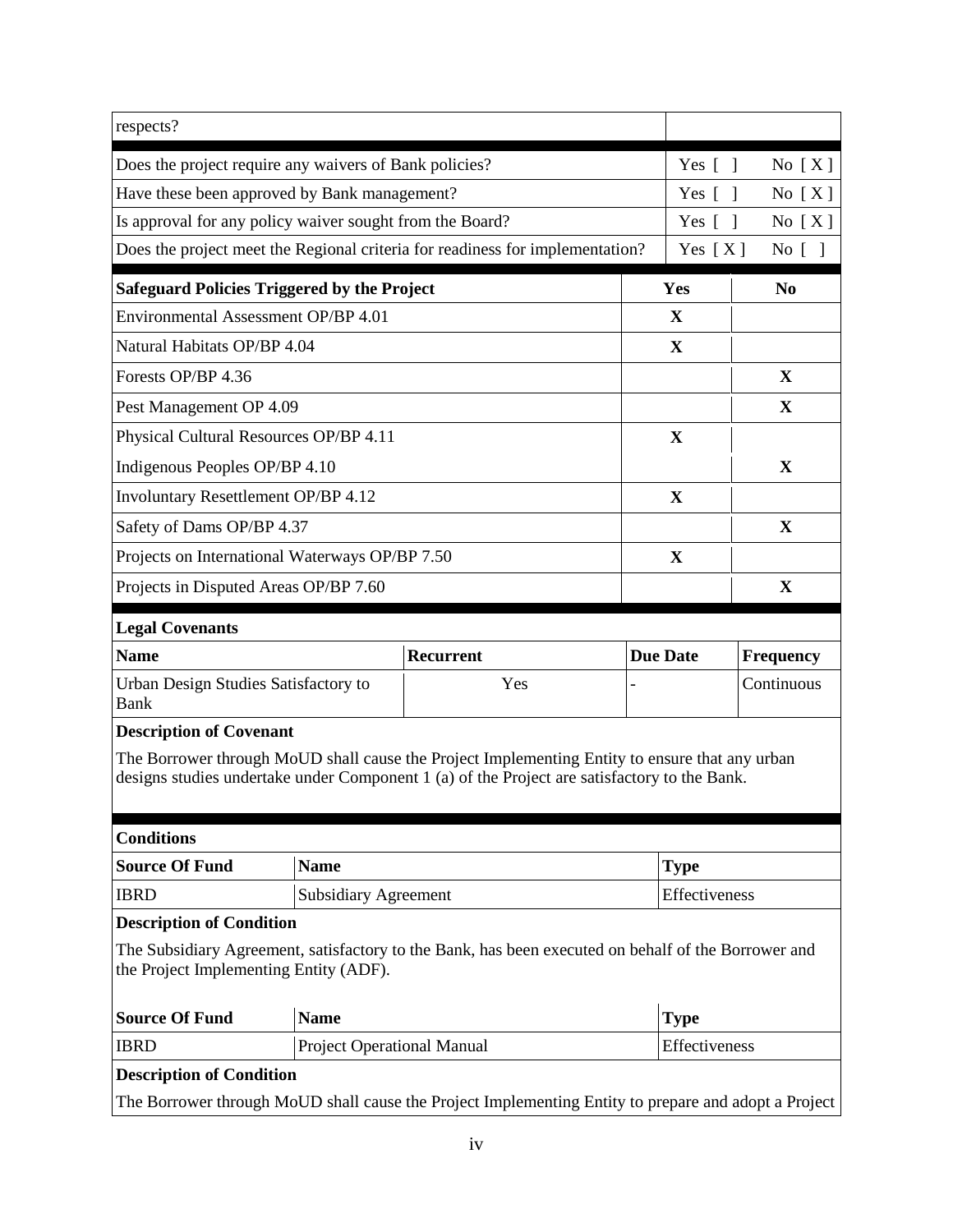Operational Manual (POM) in a manner satisfactory to the Bank.

| <b>Source of Fund</b> | <b>Name</b>                    | Type                 |
|-----------------------|--------------------------------|----------------------|
| <b>IBRD</b>           | MoUD Project Coordination Unit | <b>Effectiveness</b> |

### **Description of Condition**

The Borrower, through MoUD, has caused the Project Implementing Entity to hire staff for the Project Coordination Unit within MoUD with qualifications, experience and under terms of reference satisfactory to the Bank.

| <b>Team Composition</b>              |                                                |                                               |                                                |              |  |  |  |
|--------------------------------------|------------------------------------------------|-----------------------------------------------|------------------------------------------------|--------------|--|--|--|
| <b>Bank Staff</b>                    |                                                |                                               |                                                |              |  |  |  |
| <b>Name</b>                          | Role                                           | <b>Title</b>                                  | Specialization                                 | Unit         |  |  |  |
| Paula Restrepo Cadavid               | <b>Team Leader</b><br>(ADM)<br>Responsible)    | <b>Urban Economist</b>                        | Co-Task Team<br>Leader                         | GSU09        |  |  |  |
| Shaun Mann                           | <b>Team Leader</b>                             | Senior Investment<br>Policy Officer           | Co-Task Team<br>Leader                         | <b>GTCCS</b> |  |  |  |
| Benedicta T. Oliveros                | Procurement<br>Specialist (ADM<br>Responsible) | Procurement<br>Analyst                        | Procurement<br>Specialist                      | GGO03        |  |  |  |
| Jonida Myftiu                        | Financial<br>Management<br>Specialist          | Financial<br>Management<br>Specialist         | Financial<br>Management                        | GGO21        |  |  |  |
| Ahmed A. R. Eiweida                  | <b>Team Member</b>                             | Lead Urban<br>Specialist                      | Lead Urban<br>Development<br>Specialist        | GSU08        |  |  |  |
| Delphine Alberta<br>Hamilton         | <b>Team Member</b>                             | Senior Program<br>Assistant                   | <b>Team Assistant</b>                          | GSU09        |  |  |  |
| Drite Dade                           | Environmental<br>Specialist                    | <b>Sr Natural</b><br>Resources Mgmt.<br>Spec. | Environment and<br><b>Natural Resources</b>    | GEN03        |  |  |  |
| Frederick Edmund<br><b>Brusberg</b>  | Safeguards<br>Specialist                       | Consultant                                    | <b>Lead Social</b><br>Safeguards<br>Consultant | <b>GSURR</b> |  |  |  |
| Jorge E. Villegas                    | Safeguards<br>Specialist                       | Senior Social<br>Development<br>Specialist    | <b>Social Safeguards</b>                       | GSU03        |  |  |  |
| Jose C. Janeiro                      | <b>Team Member</b>                             | <b>Senior Finance</b><br>Officer              | <b>Senior Finance</b><br>Officer               | <b>WFALA</b> |  |  |  |
| Manjola Malo                         | <b>Team Member</b>                             | Procurement<br>Specialist                     | Procurement<br>Specialist                      | GGO03        |  |  |  |
| Maria Eugenia Davalos                | <b>Team Member</b>                             | Senior Economist                              | Senior Economist                               | GPV03        |  |  |  |
| Nightingale Rukuba-<br><b>Ngaiza</b> | Counsel                                        | Senior Counsel                                | Project Lawyer                                 | <b>LEGLE</b> |  |  |  |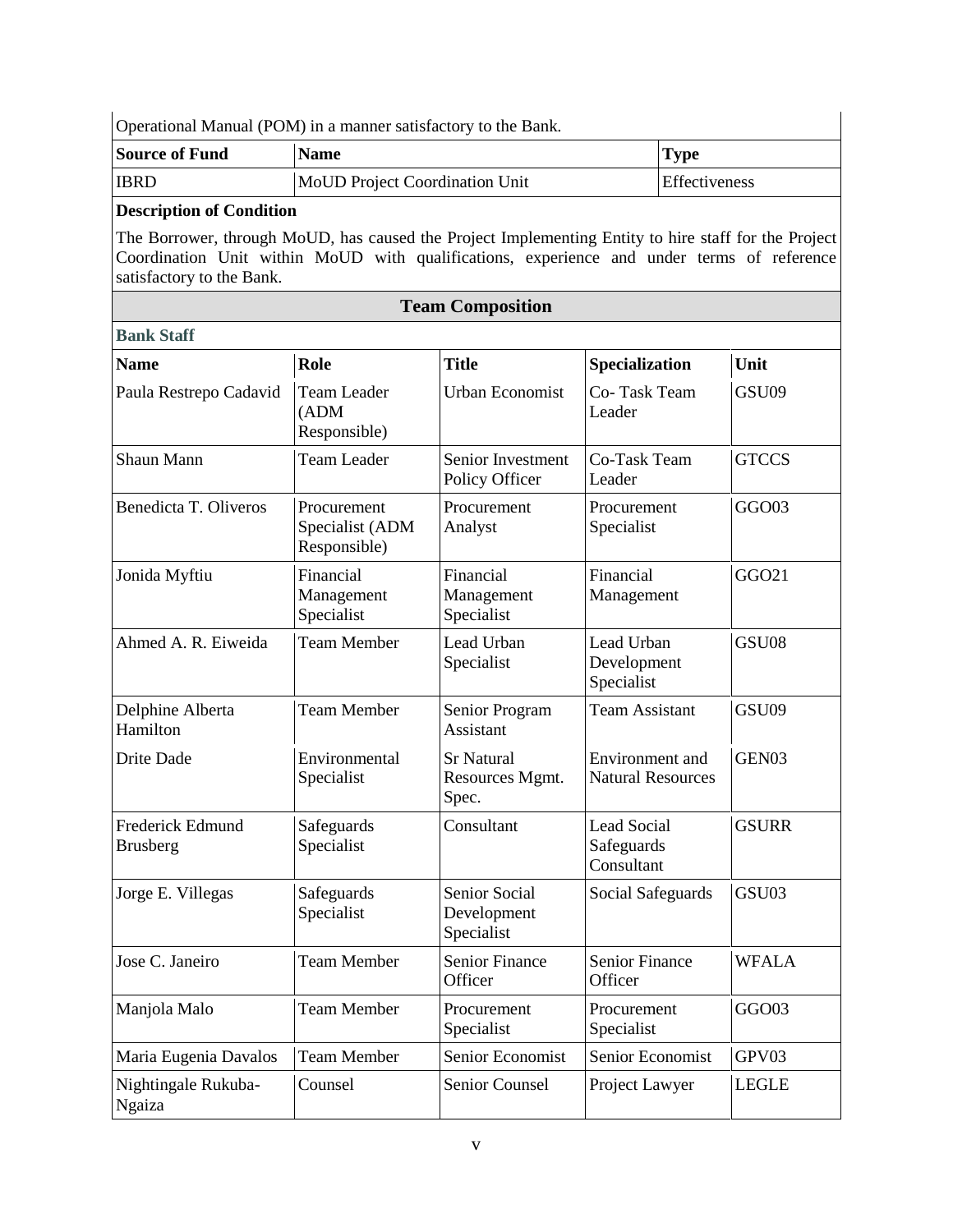| Luz Meza-Bartrina                                                                                                                          |                                                          | Counsel                                          |                 | Senior Counsel                      |  |                                     | Project lawyer                            |                   | <b>LEGLE</b> |  |
|--------------------------------------------------------------------------------------------------------------------------------------------|----------------------------------------------------------|--------------------------------------------------|-----------------|-------------------------------------|--|-------------------------------------|-------------------------------------------|-------------------|--------------|--|
| Odeta Bulo                                                                                                                                 |                                                          | <b>Team Member</b>                               |                 | <b>Executive Assistant</b>          |  | <b>Team Assistant</b>               |                                           | <b>ECCAL</b>      |              |  |
| Rodrigo Archondo-<br>Callao                                                                                                                |                                                          | <b>Team Member</b>                               |                 | Sr Highway<br>Engineer              |  | <b>Economic Analysis</b><br>- Roads |                                           | GTI03             |              |  |
| Rosanna Nitti                                                                                                                              |                                                          | <b>Team Member</b>                               |                 | Sr Urban Spec.                      |  |                                     | Senior Urban<br>Development<br>Specialist |                   | GSU09        |  |
| Ruxandra Maria Floroiu                                                                                                                     |                                                          | Safeguards<br>Specialist                         |                 | Lead<br>Environmental<br>Specialist |  | Lead<br>Environmental<br>Specialist |                                           | GEN <sub>03</sub> |              |  |
| Sagita Muco                                                                                                                                |                                                          | <b>Team Member</b>                               |                 | <b>Operations Officer</b>           |  |                                     | Private Sector<br>Development             |                   | <b>GTCEU</b> |  |
| Tamara Nikolic                                                                                                                             |                                                          | <b>Team Member</b>                               |                 | <b>Operations Officer</b>           |  |                                     | <b>Operations Officer</b>                 |                   | GSU09        |  |
| <b>William Hutchins Seitz</b>                                                                                                              |                                                          | <b>Team Member</b>                               |                 | E T Consultant                      |  | Economist                           |                                           | GPV03             |              |  |
| <b>Christian Daniel Mahler</b>                                                                                                             |                                                          | <b>Team Member</b>                               |                 | <b>Energy Specialist</b>            |  | <b>Energy Specialist</b>            |                                           | <b>GEEES</b>      |              |  |
| <b>Extended Team</b>                                                                                                                       |                                                          |                                                  |                 |                                     |  |                                     |                                           |                   |              |  |
| <b>Name</b>                                                                                                                                |                                                          | <b>Title</b>                                     |                 |                                     |  | <b>Office Phone</b>                 |                                           | <b>Location</b>   |              |  |
| Gianni Brizzi                                                                                                                              |                                                          | Senior Regional<br><b>Development Consultant</b> |                 |                                     |  |                                     |                                           |                   |              |  |
| Hyun Soo Kal                                                                                                                               |                                                          | Senior Tourism Planner<br>Consultant             |                 |                                     |  |                                     |                                           |                   |              |  |
| <b>Locations</b>                                                                                                                           |                                                          |                                                  |                 |                                     |  |                                     |                                           |                   |              |  |
| Country                                                                                                                                    | <b>First</b><br><b>Administrative</b><br><b>Division</b> |                                                  | <b>Location</b> |                                     |  | <b>Planned</b>                      | <b>Actual</b>                             | <b>Comments</b>   |              |  |
| Consultants (Will be disclosed in the Monthly Operational Summary)<br>Consulting services to be determined<br><b>Consultants Required?</b> |                                                          |                                                  |                 |                                     |  |                                     |                                           |                   |              |  |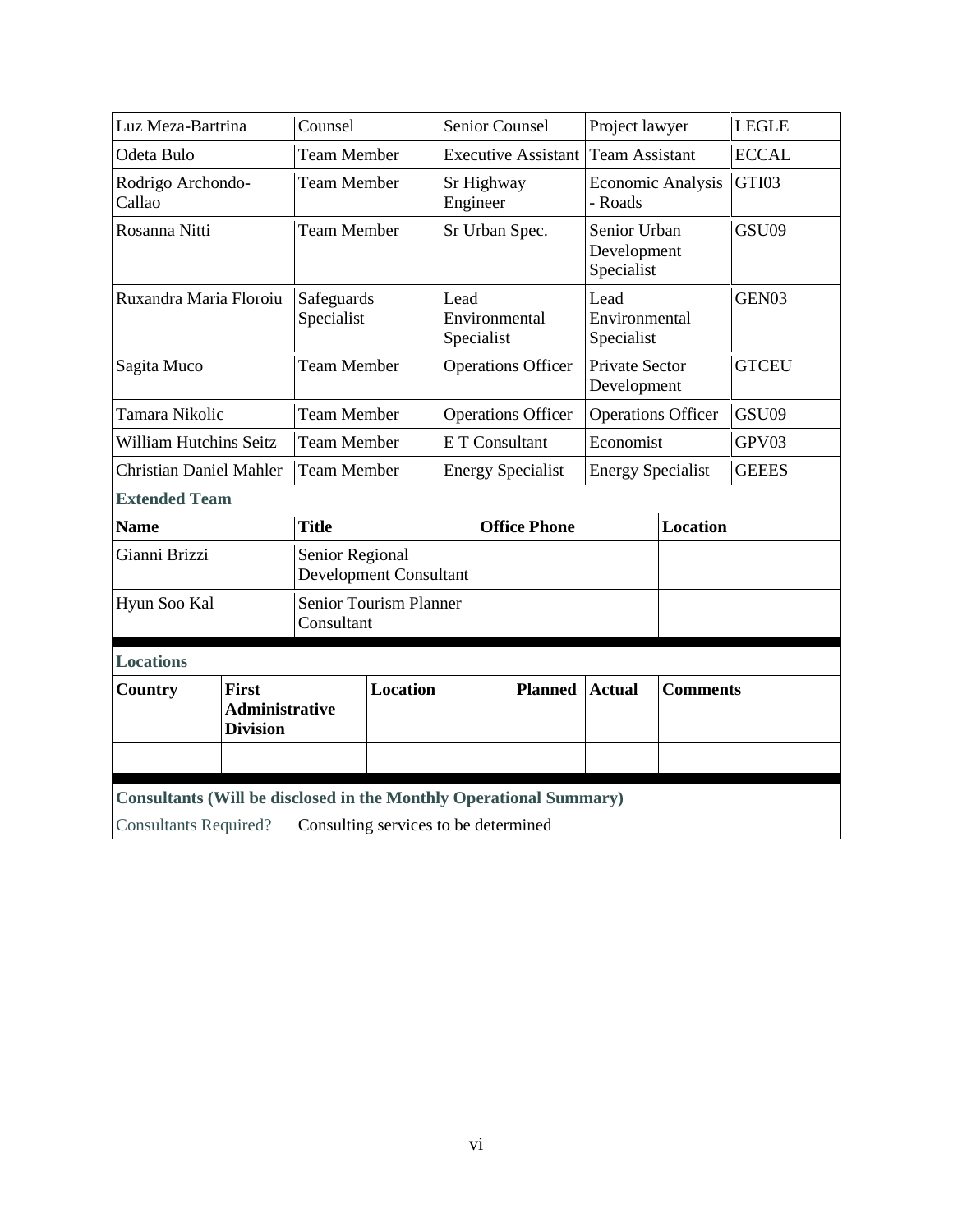### **I. STRATEGIC CONTEXT**

## **A. Country Context**

1. **Albania emerged from the collapse of communism in the early 1990s as one of the poorest countries in Europe.** The country then experienced rapid growth of nearly 6 percent per year rising to the ranks of middle-income country by 2008. The rapid pace of growth helped the country narrow the per capita income gap with the rest of Europe, from 18 percent of average European Union (EU) incomes in 1998 to 30 percent by 2012, and fueled aspirations to join the EU. Growth successfully halved poverty from 25.2 percent in 2002 to 12.5 percent in 2008. However, the global and Eurozone crises in 2008 brought Albania's growth to a near standstill by 2012, and the country is struggling to recover, particularly given its historic ties to Europe's poorer performing economies. The poverty rate rose to 14.5 percent along with rising unemployment in the aftermath of the crises.

2. **A new Government took office in 2013 and is currently implementing a multifaceted reform program.** The reform aims at accelerating growth, creating jobs, restoring trust in government, tackling corruption in public service delivery, and improving the investment climate, furthering progress toward the EU accession. As outlined in the 2015 Systematic Country Diagnostic, economic growth in Albania has been strongly associated with both poverty reduction and increased welfare of the bottom 40 percent of the population. As such, restoring strong growth is a priority to reverse recent poverty trends and boost shared prosperity. An accelerated and inclusive growth model requires deep structural reforms to release binding constraints to growth, in combination with territorial targeting to ensure that all the areas of the country can take advantage of their endowments.

### **B. Sectoral and Institutional Context**

3. As part of its territorial targeting approach, the Government of Albania (GoA) is moving toward establishing a platform for regional development. As part of this, the GoA is implementing regional development reforms. The reforms aim at achieving greater territorial cohesion by reducing regional disparities in access to services, and supporting local economic development building upon existing local and regional assets. It is also expected to contribute, in the medium term, to EU accession and the absorption of regional development funds.

4. **The GoA has identified the south of Albania<sup>1</sup> as a priority for regional development.** This area is considered a priority given its unique natural resources and cultural heritage assets and its potential to further develop tourism as a driver of local, regional, and national economic growth. Tourism is currently one of the key drivers for economic growth and job creation in Albania.<sup>2</sup> The tourism industry has emerged as a significant contributor to the economy,

 $1$  The south of Albania, as referred to in this project, does not correspond to a specific administrative region. It is a geographic area that has been recognized for its tourism potential and includes several of Albania's most attractive and diverse tourism assets. The south of Albania comprises the area between Fier-Vlora and Saranda and covers both the coast and the hinterland, including Berat, Permet, and Gjirokastra. An indicative map can be found in annex 6.

 $2^{\circ}$  World Travel and Tourism Council (WTTC) data (2015).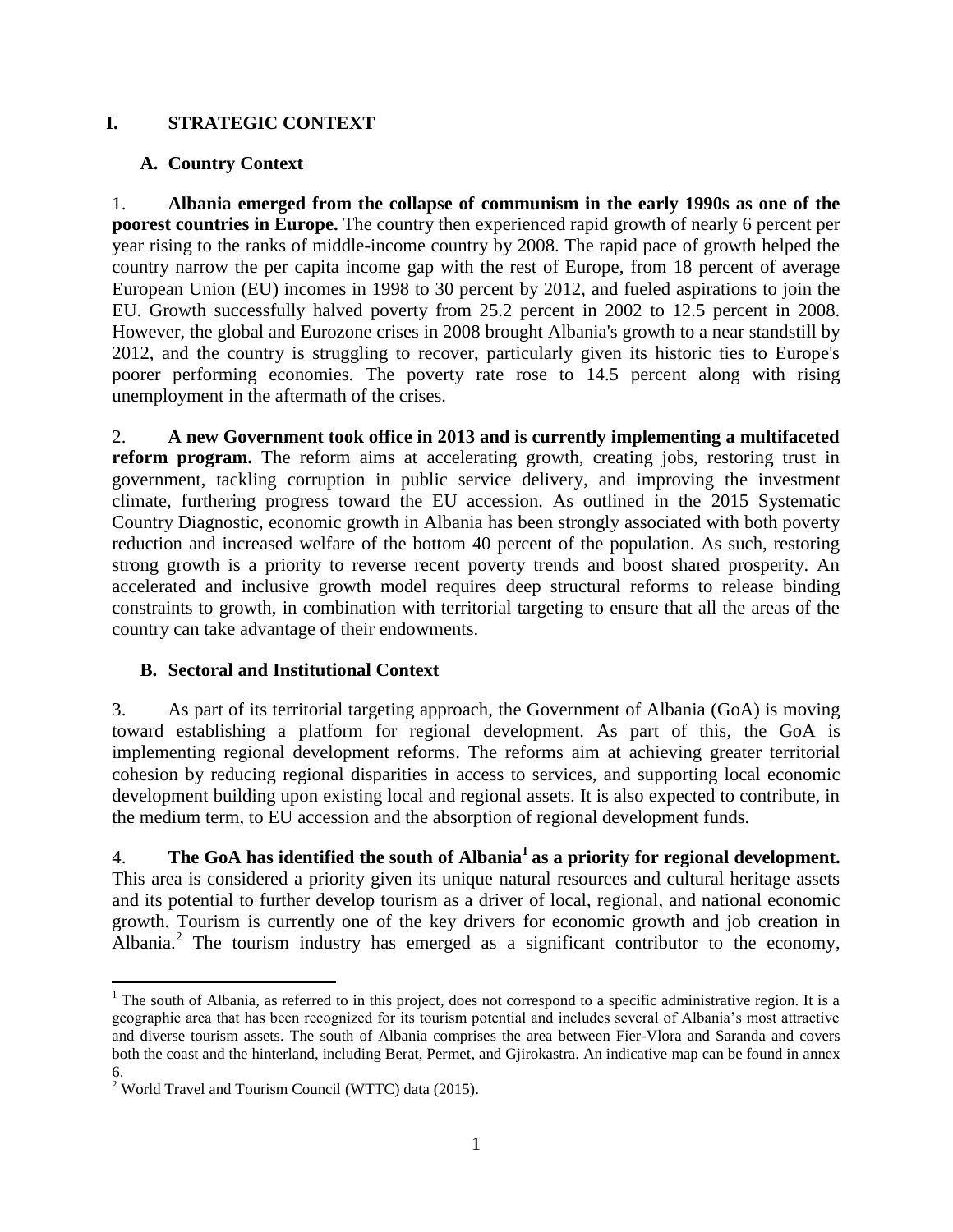contributing directly to an estimated 5.9 percent of gross domestic product (GDP) in 2014 and in total to 21 percent of GDP. Its contribution to employment is also significant, directly supporting 50,500 jobs, and is estimated to grow to 220,000 jobs by 2025. Over the past year, the GoA, led by the Ministry of Urban Development (MoUD), has developed key strategic instruments—the National Territorial Development Strategy (NTDS) and the Coastal Management Strategy (CMS)—that together provide a vision for the development of the south of Albania over the next 15 years (2015–2030). The NTDS supports the creation of a well-structured urban system that is polycentric in nature and identifies four primary centers (Berat, Gjirokastra, Saranda, and Vlora) and two specialized centers (Permet and Himara) in the south of Albania. The CMS, in turn, aims for the south of Albania to become a diversified tourism destination and supports the strengthening of cross linkages between the coast and the hinterland.

5. **This area has been recognized for its tourism potential.** The Ionian coastline and the southern hinterland offer an appealing tourism value proposition in terms of pristine coastlines, mountains, as well as the country's three UNESCO World Heritage Sites: Butrint, an ancient Greek and Roman city; Berat; and Gjirokastra, a well-preserved Ottoman medieval city. The area also has a vast number of cultural monuments of national importance (for example, Porto Palermo and Orik archeological park), national parks with unique natural and cultural features (for example, Blue Eye and Zvernec Island), and an emerging tourism gateway, in the city of Saranda, with easy air access through Corfu as well as a new cruise ship terminal.

6. **However, a number of obstacles prevent the south of Albania from realizing its full economic potential.** First, basic urban infrastructure is inadequate to meet residents' needs and growing tourism demand, existing assets are deteriorating due to a lack of maintenance, and newly created municipalities lack the capacity to deliver supporting services in a sustainable way. Second, despite the rich asset base available, tourism activities are concentrated over a short period of time, are not sufficiently diversified, and are dominated by high-volume and lowvalue local and regional markets. Third, tourism activities, both at the national and local level, are not supported or managed in a coordinated way. These obstacles are further outlined below.

(a) *Municipalities in the south of Albania do not currently have the capacity to deliver*   $supporting$  services. The area includes a range of municipalities<sup>3</sup> at different stages of development and facing different challenges. On the one hand, urban centers on the coast—such as Vlora and Saranda—are under high development pressure because of population growth both in the form of permanent residents and huge influxes of visitors during the summer. On the other hand, historic urban centers in the hinterland—such as Berat and Gjirokastra<sup>4</sup>—have experienced population decline over the past decade, and continue to lag behind in economic growth. Across

 $3$  As part of its reform, the GoA is implementing a fast-paced decentralization program which, as a first step, includes the consolidation of local government units. The reform intends to increase operational efficiency at the local level. The newly formed municipalities, while larger, are still facing many of the previous development challenges.

<sup>&</sup>lt;sup>4</sup> According to the latest census, between 2001 and 2011, Berat and Gjirokastra quartz lost 12 percent and 14 percent of their urban population, respectively. Over the same period, these two quartz also ranked the lowest with regard to total economic growth.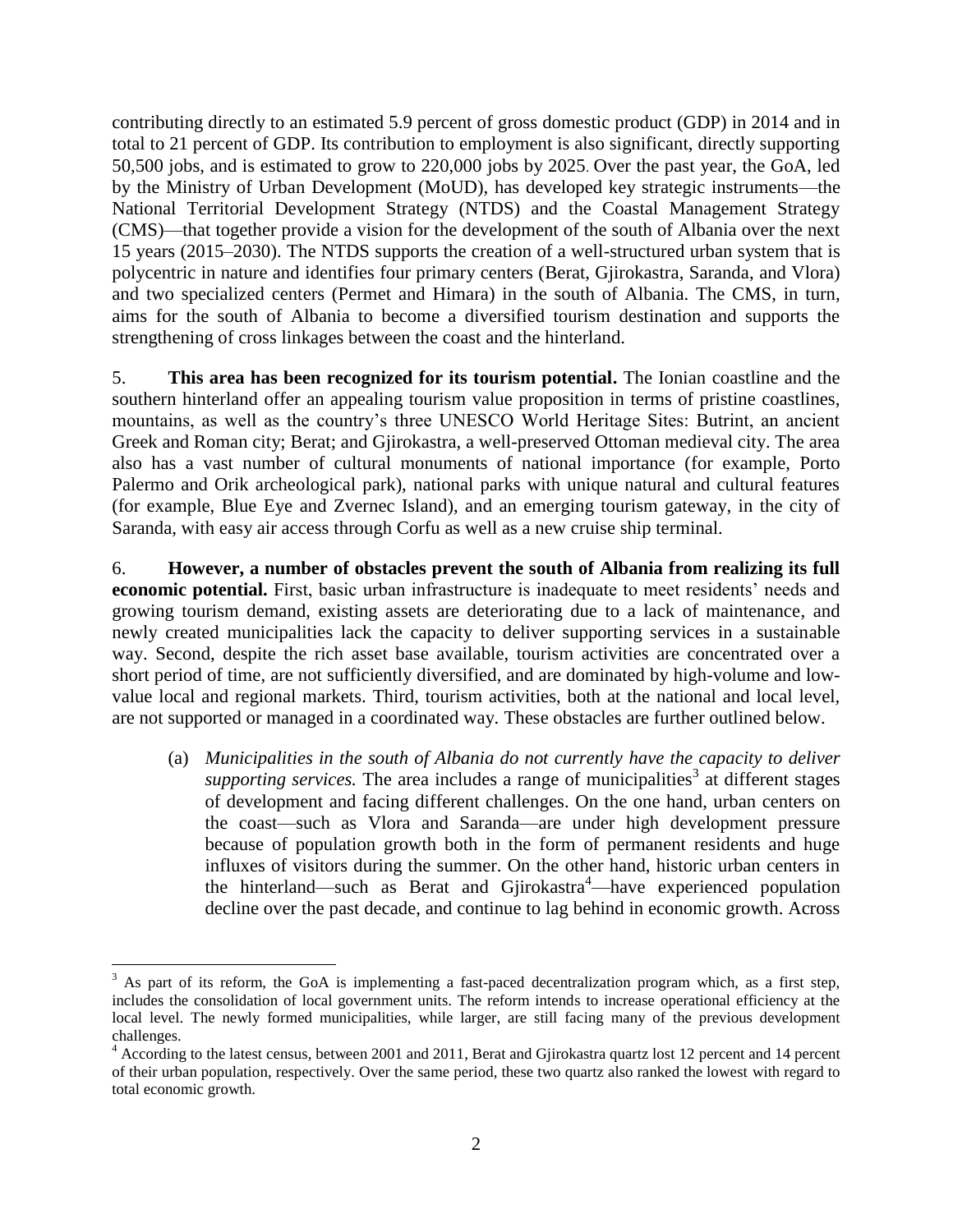the south, the capacity to deliver services is compromising the potential to deliver a higher-value tourist experience as well as the quality of life for residents.

- (b) *Tourism numbers are healthy and growing, but the market mix and distribution are* not. While tourist numbers to Albania are growing,<sup>5</sup> the current market mix is dominated by Albanians and regional residents with Albanian family connections.<sup>6</sup> The majority of tourists are visiting for business or to see family and friends and a well-defined tourism leisure product has yet to emerge. In addition, there is a longheld tradition and perception that the south of Albania is primarily a seasonal 'sun, sea, and sand' destination. While subnational tourism statistics are not available, entry numbers for the main cultural monuments in the south of Albania show a steady and pronounced growth in tourism arrivals, similar to the one observed at the national level, but also reveal a marked seasonality.<sup>7</sup>
- (c) *The south of Albania lacks the delivery system<sup>8</sup> needed to grow a sustainable and successful tourism industry*. There is an institutional failure resulting from the lack of coordination and cooperation in tourism market research, planning, promotion, and product development not only at the local destination level, but also between national and local institutions and between the public and the private sector. To build toward a better performing tourism industry, the south of Albania will need to provide integrated tourism offers that include inland touristic sites, and attractions/activities that are not solely focused on 'sun, sea, and sand'. To do this, potential source markets need to be identified and promoted, and complementary products need to emerge to sustain existing tourism businesses beyond the summer months and encourage new ones to invest and operate.

7. **Within this context, the GoA has requested the World Bank to support its efforts to foster the regional development of the south of Albania.** To address the abovementioned obstacles, a holistic, integrated, and multisectoral approach is needed. As such, the project will support a package of activities aimed at (a) improving urban infrastructure with catalytic urban upgrading efforts, aimed at enhancing the attractiveness and livability of primary and specialized urban centers; (b) enhancing the touristic appeal and sustainable management of cultural heritage assets; and (c) investing in municipal capacity to deliver services and carry out, in partnership with the national Government and the private sector, tourism destination management. The proposed project is expected to play an important role in piloting an integrated regional

<sup>&</sup>lt;sup>5</sup> Between 2007 and 2014, compound annual growth rates in overall visitor numbers in Albania was 18 percent, compared to 4 percent in Croatia, 5 percent in Bulgaria and Montenegro, and 9 percent in the Former Yugoslav Republic of Macedonia.

<sup>&</sup>lt;sup>6</sup> From over 3 million tourists in 2015, statistics from INSTAT show that over 60 percent are regional (Greece, Kosovo, and southern Italy) and visiting for business and a further 29 percent are Albanian expatriates visiting friends and relatives.

<sup>&</sup>lt;sup>7</sup> For example, visitors to Butrint National Park—to the south of Saranda—increased from 69,476 in 2011 to over 100,000 in 2014. However, entries are mostly concentrated over the June, July, August period—accounting for almost 80 percent of annual entries.

<sup>&</sup>lt;sup>8</sup> A tourism 'delivery system' is the combination of public and private sector actors, infrastructure, images, and information that together bring tourists to destinations or markets to products.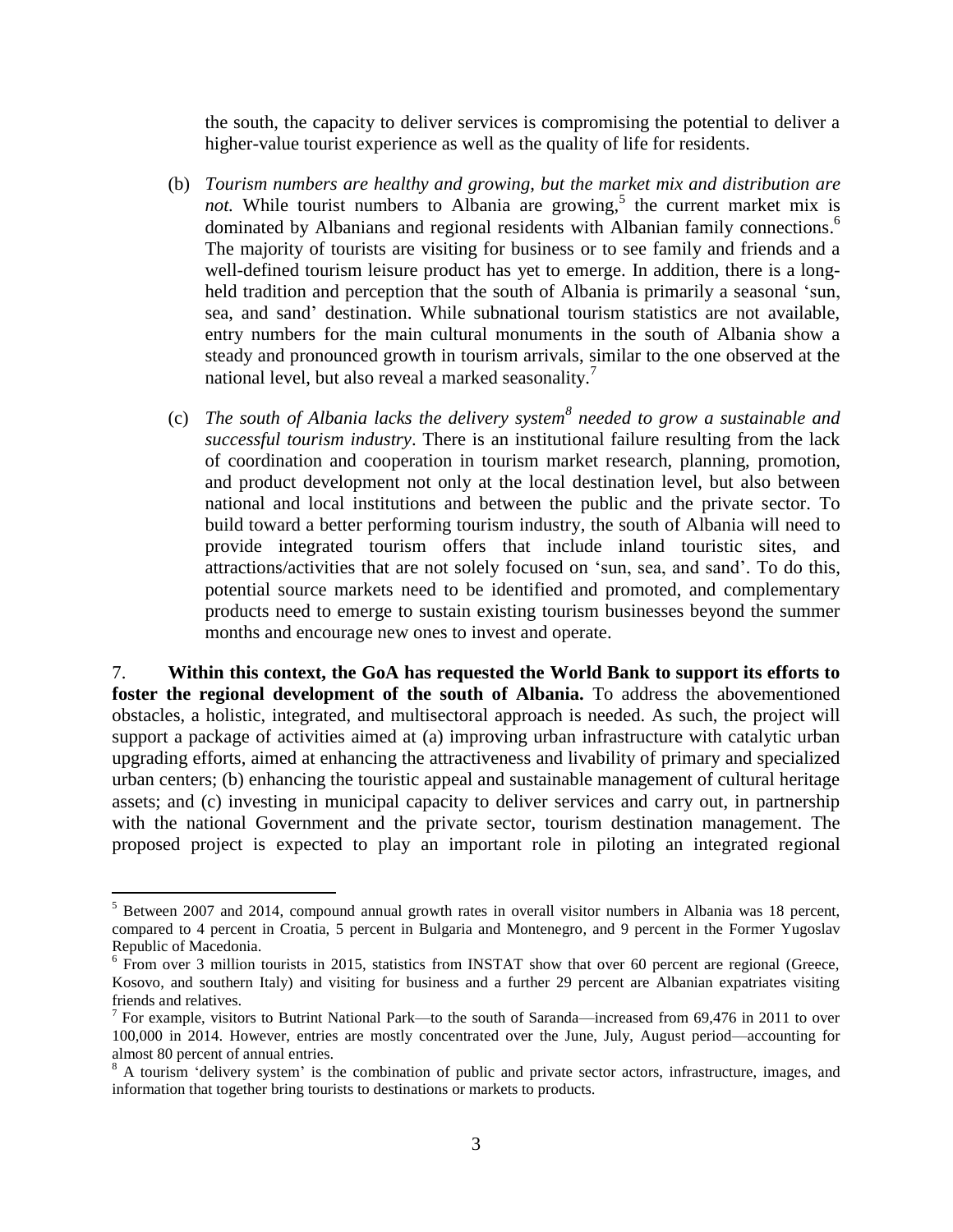development approach and provide a model for replication across other economic regions in the country.

8. **Learning from previous experience, the project will concentrate investments in and around the most important touristic centers in the south of Albania.** The project builds, in part, upon the experience and results of the recently closed Integrated Coastal Zone Development Project (ICZMP) and similar projects implemented by the World Bank across the world.<sup>9</sup> To avoid fragmentation and ensure value for money, the project will focus on urban upgrading and infrastructure improvement investments in four tourism centers in the south of Albania: Berat, Gjirokastra, Saranda, and Permet.<sup>10</sup> These urban centers or hubs, while relatively small in terms of resident population, $11$  play an important function as clusters of tourism-related goods and service provision (hotels, restaurants, bars, shopping areas, transport, cafes, banking, and so on) and have a critical role in holding and bringing tourists to surrounding sites and attractions. Furthermore, to create a viable and diversified touristic circuit in the south of Albania, investments will also be made to enhance existing touristic sites along the south of Albania touristic corridor.

### **C. Higher Level Objectives to which the Project Contributes**

 $\overline{a}$ 

9. **Link to twin goals of poverty reduction and shared prosperity.** The project will contribute to reducing poverty and promoting shared prosperity in the selected municipalities. A forthcoming report, which estimates poverty rates at a low level of geographical aggregation in Albania, reveals that eliminating poverty remains a challenge in the municipalities benefiting from the project.<sup>12</sup> The project will contribute toward the achievement of the twin goals by helping communities and destinations upgrade their urban infrastructure, supporting the strengthening of tourism assets, stimulating tourism-related jobs and enterprises, and increasing value chain linkages in and around destinations. Activities aimed at improving urban infrastructure, particularly those linked to improvement of public spaces, are expected to increase households' welfare by improving their living conditions. This is particularly important as delivery gaps continue to be disproportionally concentrated among the poor and the less well off. In addition, as part of the project results assessment, a household survey—including a module that would allow identifying poor households—will be deployed. This will allow the monitoring of direct and indirect project outcomes by socioeconomic status and gender.

<sup>9</sup> Ethiopia Sustainable Tourism Development Project; Jordan Cultural Heritage, Tourism and Urban Development Project; Georgia Regional Development Projects; and Lebanon Cultural Heritage and Tourism Development Project, among others.

<sup>&</sup>lt;sup>10</sup> Vlora and Himara, the other urban centers in the south of Albania, are currently benefiting from large-scale investments made by the Council of Europe and the Government's Regional Development Fund.

 $11$  According to the 2011 Census, the population of these four urban centers was between 36,496 (Berat) and 5,946 (Permet).

 $12$  The incidence of poverty is estimated at 12.4 percent in the municipality of Berat, 10.7 percent in Saranda, and around 7 percent in Gjirokastra and Permet. These rates, although lower than the national average of 14.3 percent, account for a large number of poor people compared to other municipalities in the country, given the much larger total population concentrated in these localities (particularly in Berat, Gjirokastra, and Saranda). The forthcoming report from INSTAT and the World Bank on poverty mapping uses the 2012 Living Standard Measurement Survey and 2011 Census.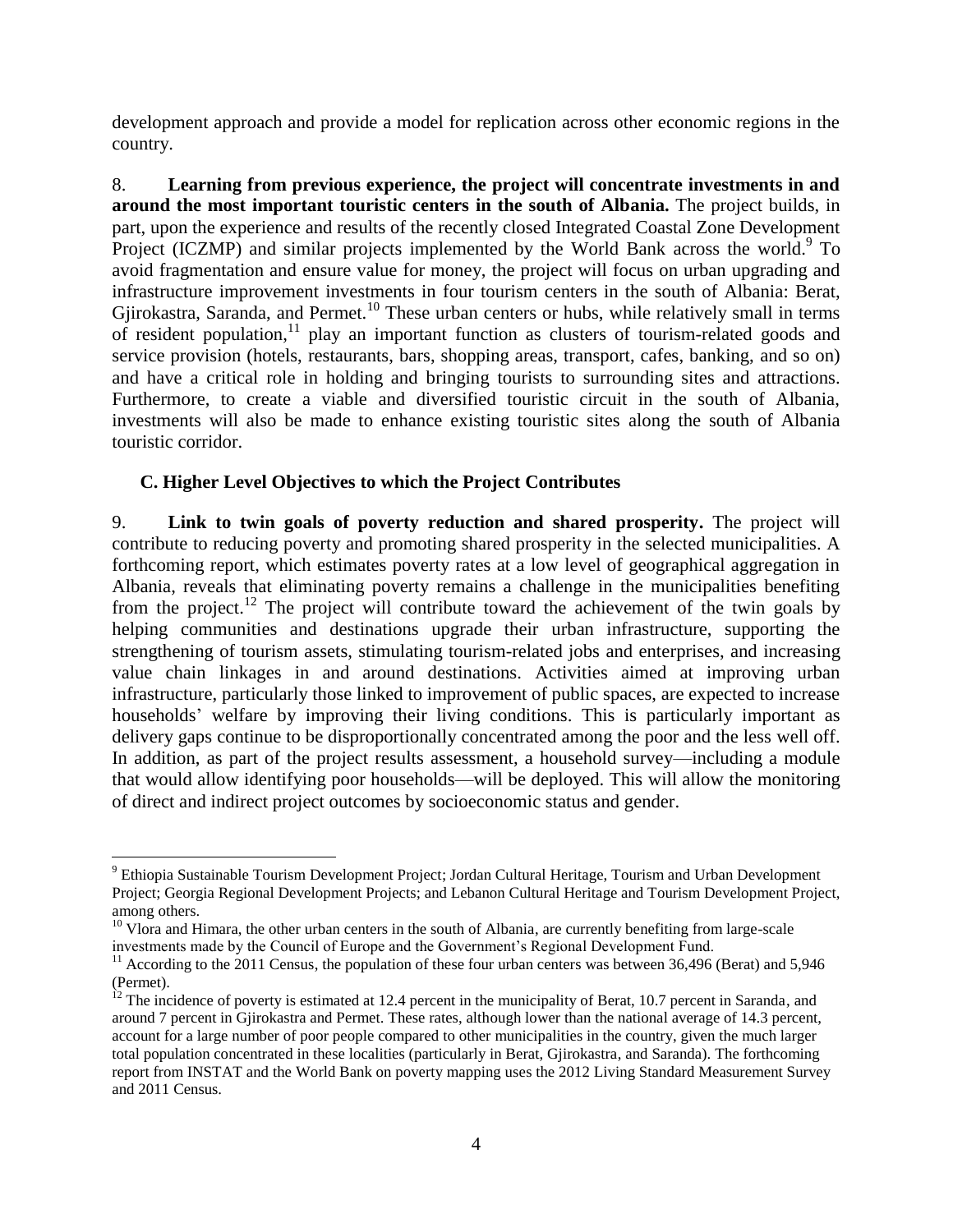10. **The project is aligned with the World Bank Group's engagement in Albania.** It complements ongoing and completed World Bank Group lending and technical assistance activities. <sup>13</sup> By focusing on strategic aspects of local economic development and tourism, the project supports two themes in the Country Partnership Framework (CPF) for the period FY2015–2019. The overarching goal of the 2015–2019 CPF is to support Albania's aspiration of achieving equitable growth and integration into the EU. This goal will be pursued with a focus on advancing progress toward the twin goals of reducing poverty and increasing shared prosperity. The proposed project supports two focus areas of the CPF, namely Focus Area 2, which aims at creating conditions for accelerated private sector growth and Focus Area 3, which aims at strengthening public sector management and services. In particular, it has a clear link with Objective 2B which seeks to support sustainable tourism development, Objective 2A which aims to contribute to improved business environment, and Objective 3A which supports an increase in the efficiency of public service delivery.

11. **Link to higher-level objectives of the Republic of Albania.** The project will directly contribute to one of the country's strategic development pillars as outlined in the recent National Strategy for Development and Integration (2014–2020) which seeks to drive growth through sustainable use of resources and territorial development (Pillar 4). More specifically, it will support the goal of driving competitiveness and growth through the development of high-quality and sustainable tourism. In addition, the project will focus on the south of Albania, which has been recognized by both the NTDS and the CMS as a key tourism destination with potential for growth. Beyond this, the project will contribute to the EU accession agenda, which is a crosscutting theme in the CPF and is consistent with the new EU assistance country strategy paper for 2015–2020. Improving socioeconomic development by fostering economic growth and creating jobs is a priority objective of the Government and the EU. The project will contribute to the accession agenda by supporting investments for Albania's income convergence with the EU, supporting decentralization and promoting better economic governance, and providing technical assistance for the development of institutions.

# **II. PROJECT DEVELOPMENT OBJECTIVES**

### **A. PDO**

 $\overline{a}$ 

12. The Project Development Objectives are to: (a) improve urban infrastructure; (b) enhance tourism assets; and (c) strengthen institutional capacity to support tourism-related local economic development in selected areas in the south of Albania.

### **B. Project Beneficiaries**

13. The primary beneficiaries of the proposed project are the inhabitants in selected municipalities (Berat, Gjirokastra, Saranda, and Permet) and visitors in the south of Albania who will benefit directly from improved urban infrastructure services and improved tourism offers. Inhabitants of selected municipalities are also expected to benefit from increased economic

<sup>&</sup>lt;sup>13</sup> The World Bank-financed investment operations that the Project for Integrated Urban and Tourism Development complements and builds on include the pipeline Skills and Jobs Development Support Program, the ongoing Urban Partnership Program (UPP), Competiveness Development Policy Lending, and the recently completed ICZMP.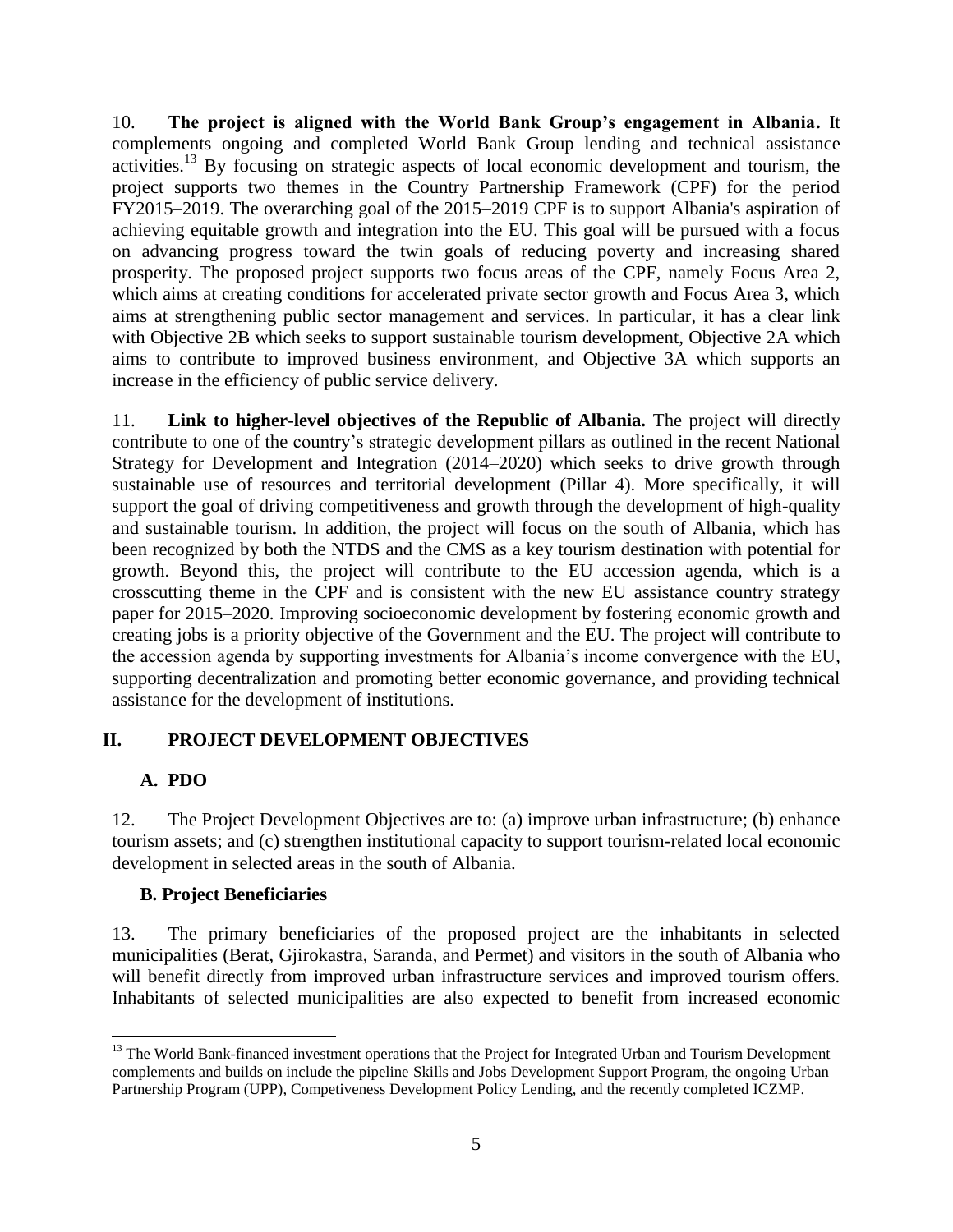opportunities. Selected municipalities are home to around 84,000 residents and the south of Albania as a whole is visited—on an annual basis—by an estimated 307,000 tourists.<sup>14</sup> The Government is expected to benefit from increased overall tourism spending, job creation, improved institutional capacity of municipalities and selected government agencies, and improved capacity to operate and maintain assets.

### **C. PDO Level Results Indicators**

- 14. The achievement of the objectives will be measured by the following anticipated results:
	- (a) New or rehabilitated urban public spaces in selected municipalities (sq.mt)
	- (b) Increased number of tourists satisfied by selected touristic sites (percentage)
	- (c) Increased number of tourists visiting selected touristic sites (percentage)
	- (d) Number of municipalities with functioning destination management partnerships in the project area (number)
	- (e) Number of project beneficiaries gender disaggregated (core indicator, number)<sup>15</sup>

### **III. PROJECT DESCRIPTION**

#### **A. Project Components**

 $\overline{a}$ 

15. The proposed project will consist of the following components:

#### **Component 1. Urban Upgrading and Infrastructure Improvement (EURO 44.3 million)**

16. This component will finance the upgrading of infrastructure in Selected Municipalities by: (a) preparing of feasibility studies and designs (including urban design studies); (b) carrying out construction works to restore selected heritage buildings; (c) upgrading public spaces, the street network and associated infrastructure; and (d) conducting construction supervision.

#### **Component 2. Touristic Sites Upgrading (EURO 8.4 million)**

17. This component will finance investments aimed at improving selected touristic sites along the south of the Albania touristic corridor by inter alia: (a) restoring of selected heritage

<sup>&</sup>lt;sup>14</sup> The national tourism statistics system is not well developed and does not include subnational or regional statistics. Estimates are based on the share of tourists who are thought to visit the south of Albania using entries to key cultural monuments in the area as a proxy. Other sources of data suggest that between 15 percent and 24 percent of tourists in the country visit the south of Albania, which would bring the annual number of visitors to an estimated 527,000– 843,000.

<sup>&</sup>lt;sup>15</sup> This only includes direct beneficiaries (residents) from urban upgrading and infrastructure improvements (Component 1) in the four selected municipalities and does not include tourists or indirect beneficiaries. The numbers are based on census data.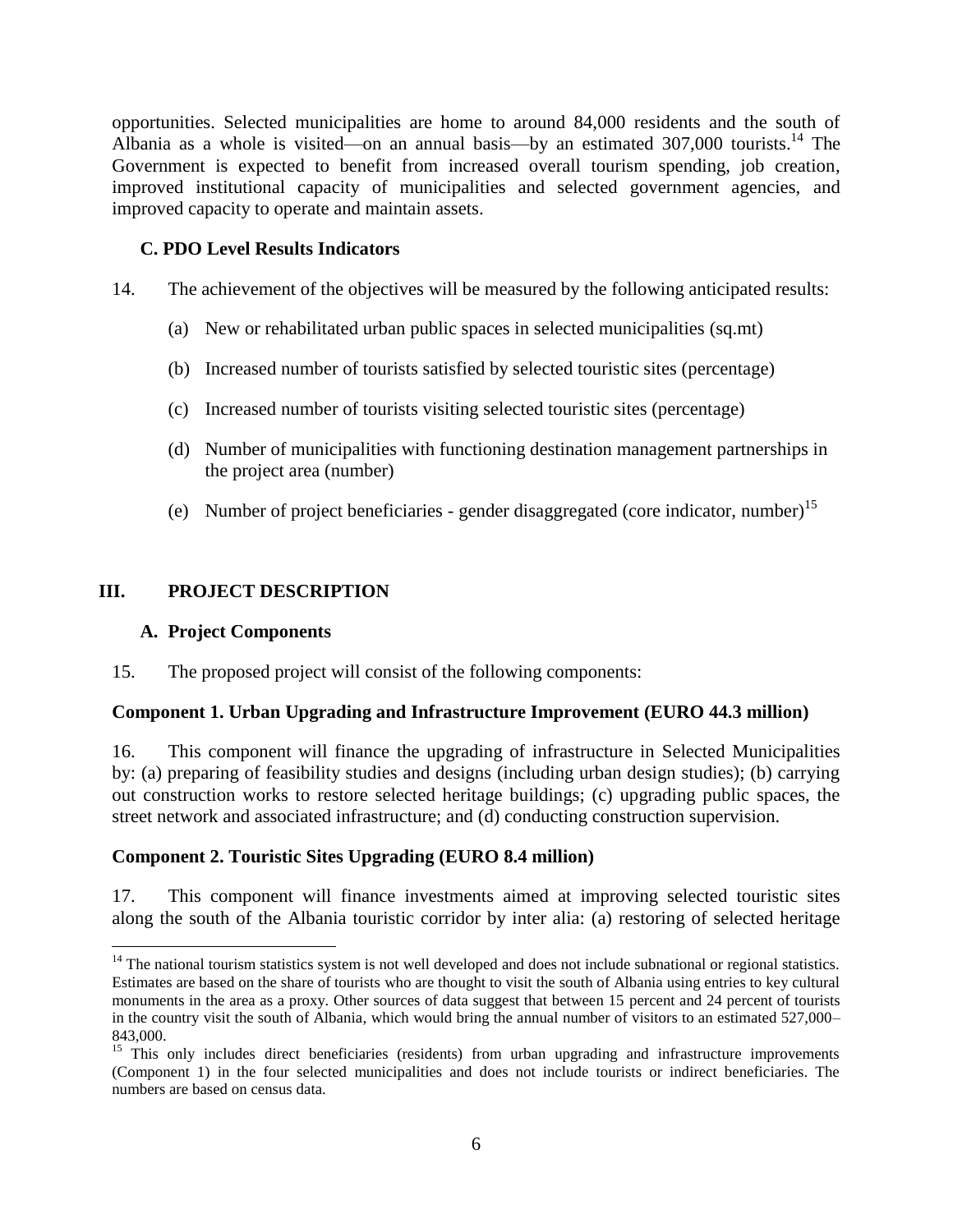and cultural assets and creating rest stops or viewpoints; (b) repairing and improving site infrastructure such as pedestrian's pathways; (c) preparing the required feasibility studies, site management plans, engineering designs; and (d) conducting construction supervision.

### **Component 3. Tourism Market and Product Development (EURO 7.7 million)**

(a) Strengthening the capacity of municipalities to deliver municipal services through *inter alia*: (i) provision of asset management systems, geographic information systems and solid waste collection equipment; and (ii) establishment of site management capacity to enhance the operation of rehabilitated assets.

- (b) Carrying out capacity building activities to strengthen the capacity of:
	- (i) the Selected Municipalities to promote sustainable tourism growth including: (A) developing and implementing market research and product development strategies; and (B) establishment of pilot Destination Management Partnerships.
	- (ii) Participating Central Government Agencies to promote sustainable tourism growth including the establishment of a system for tracking sustainable tourism indicators.

### **Component 4. Implementation Support (EURO 3.2 million).**

18. Provision of support to carry out Project implementation, including maintenance of the Project monitoring and evaluation system, as well as training and financing of Incremental Operating Costs.

### **B. Project Financing**

#### **Project Cost and Financing**

19. The total cost of the project is EURO 63.8 million, to be financed through an IBRD loan (US\$71.0 million equivalent).

| <b>Project Components</b>                                   | Project<br>cost | <b>IBRD</b><br><b>Financing</b><br>$(\%)$ | <b>Financing</b><br>(9/0) |
|-------------------------------------------------------------|-----------------|-------------------------------------------|---------------------------|
| Component 1: Urban upgrading and infrastructure improvement | 44.3            | 100                                       | 100                       |
| Component 2: Touristic sites upgrading                      | 8.4             | 100                                       | 100                       |
| Component 3: Tourism market and product development         | 7.7             | 100                                       | 100                       |
| Component 4: Implementation support                         | 3.2             | 100                                       | 100                       |
| Front-end fee                                               | 0.2             |                                           |                           |
| <b>Total Costs</b>                                          | 63.8            | 100                                       | 100                       |

#### **Table 1. Project Financing by Component (EURO millions)**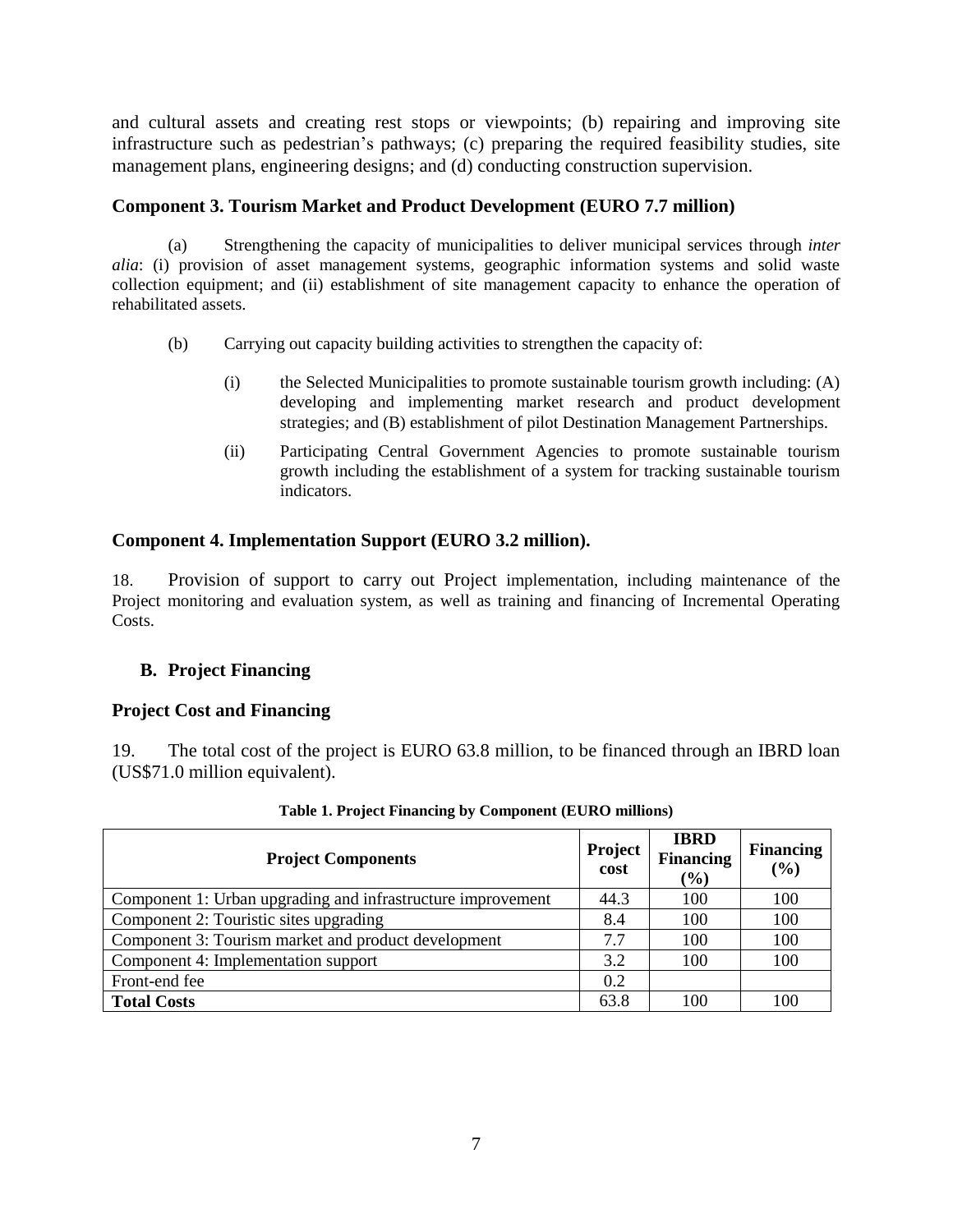### **C. Lessons Learned and Reflected in the Project Design**

20. Several lessons learned from previous World Bank-financed projects<sup>16</sup> as well as those highlighted in the Implementation Completion and Results Reports (ICR) from Albania and elsewhere are reflected in the project design as follows:

21. *Lesson 1: Investing in livability and service delivery enhances the competiveness of a location to attract businesses.* The benefits of investing in urban livability, especially in historic areas, has been increasingly studied and debated over the last few decades, with the economic theory underpinning investments becoming substantially more robust. The recent 'Economics of Uniqueness' published by the World Bank provides evidence in this regard. A city's conserved core can differentiate it from competing locations—nationally and internationally—thus helping a location to be more competitive in attracting tourists and investments. Locations that successfully attract investment and business to meet the citizens' aspirations, while alleviating poverty and promoting social inclusion, are those that harness all their resources, including their heritage. For example, the Lebanon Cultural Heritage and Urban Development Project created the conditions for local economic development in the historic centers of five secondary cities, which resulted in the growth of employment and businesses.<sup>17</sup> To replicate these good examples, the project will support investments in carefully selected urban areas of historic significance, through catalytic urban upgrading interventions with the objective of enhancing their livability and attractiveness for businesses. In addition, aiming to reduce fragmentation of activities within urban areas and achieve greater impact investments in selected municipalities will be identified through the development of detailed urban design studies.

22. *Lesson 2: Proactively linking investments to a supporting delivery system.* Beyond just investing in restoring historical buildings and public spaces, connecting these to national tourism circuits/itineraries and to a supporting tourism delivery system encourages private sector investments. At the local level, experience from a number of countries shows that a critical mass of public investments in pedestrian-scale activities and public assets is required before the renewal becomes self-sustaining. At that point, an upward spiral, involving the private sector, begins. More developers invest in real estate, more businesses open, and more investments are made. Furthermore, as Georgia's experience showed—after redeveloping old Tbilisi—the Government was able to recoup the cost of investments from increased tax revenues from properties, personal income, corporate income, value-added tax, and property sales' transaction fees. Acknowledging these results, the project will finance activities in selected municipalities that link public investments in urban renewal with destination promotion and pedestrian-scale investment aimed at encouraging local economic development and creating better places to live and visit.

<sup>&</sup>lt;sup>16</sup> ICR for Ethiopia Sustainable Tourism Development Project, ICR for Albania Integrated Coastal Zone Development Project, ICR for Jordan Cultural Heritage, Tourism and Urban Development Project, Madagascar Integrated Growth Poles and Corridors Project 2, Armenia Local Economy and Infrastructure Development Project Gansu Cultural Heritage Protection and Development Project, Georgia First, Second and Third Regional Development Projects, Lebanon Cultural Heritage, and Tourism Development Project.

<sup>&</sup>lt;sup>17</sup> In Baalbeck, Lebanon, there has been a 105 percent increase in employment in cultural and tourism businesses and 90 percent increase in businesses around the historic core.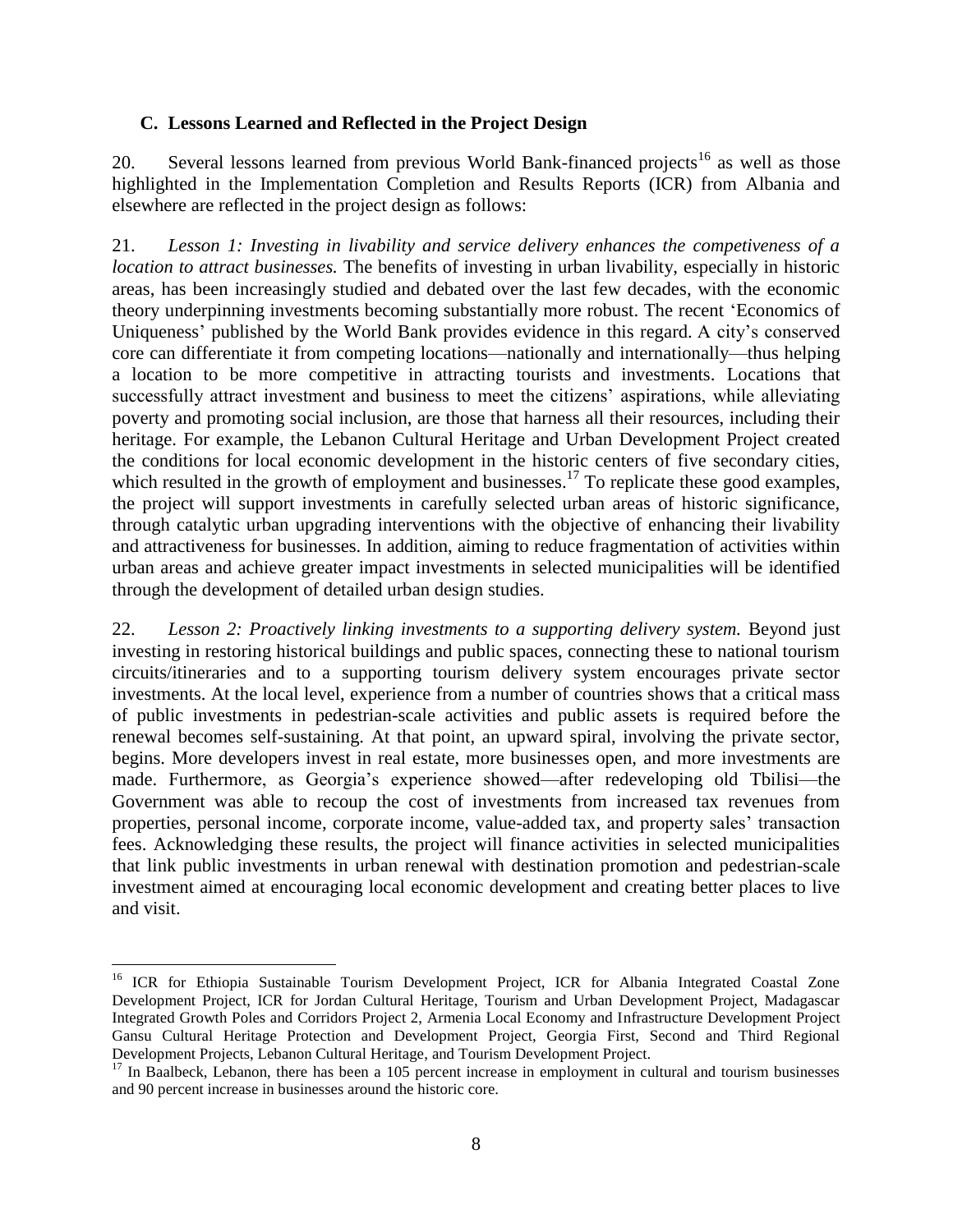23. *Lesson 3: Importance of developing PDO-level indicators that are attributable to project interventions and that consider outcomes at project closure.* For projects aiming to achieve tourism-related outcomes, it is difficult to establish clear attribution of project activities because of the often complex nature of project interventions and the number of unpredictable or exogenous factors that impact outcomes (for example, regional conflicts and financial crisis). The paucity of statistics and the lack of any kind of reliable data on tourists visiting the south of Albania would make it especially challenging to measure tourism-related outcomes. As such, the proposed project's PDO-level indicators were designed to be directly linked and, as much as possible, attributable to the project interventions. Meanwhile, the project will support the establishment of systems that will improve tourism data collection and sustainable institutional structures that can direct and drive tourism growth (destination management partnerships). In addition, while the project results framework will not include indicators such as 'increased job opportunities' and 'increased daily spend from tourists', this data will be tracked as part of the project's M&E system. A baseline survey will be conducted between August and October 2016 to capture pre-project conditions in reference to firms, households, and tourists in selected areas in the south of Albania (refer to the Results Monitoring and Evaluation section for more details).

24. *Lesson 4: The application of safeguards policies for investment projects in Albania requires careful evaluation and monitoring of the environmental, social, and economic contexts.*  Lessons from the ICZMP demonstrated that land use planning activities and approaches depend on the client country and its historic, political, and cultural contexts. In addition, the ICR of ICZMP recognized that the application of the World Bank's safeguards policies requires deeper assessment of the social, political, and economic contexts to plan investments in infrastructure. Experience from previous projects in Albania has also revealed that there is overall inadequate capacity at the central and local administration levels to adequately manage potential environmental risk, land acquisition, and resettlement issues. The proposed project has been designed taking into account the abovementioned risks and recognizing the unique and complex sociocultural and political setting of the south of Albania. First, the project will not support land use planning activities and, contrary to the ICZMP, will focus on investments made on public land. Second, specific activities and interventions will be selected and designed to avoid impacts on private property to the greatest extent feasible. During project preparation, a detailed safeguards screening process was put in place for the selection of fast-track investments to be implemented during the first year of implementation and pre-selected touristic sites which could benefit from project support. This involved field visits to all proposed fast-track investments and touristic sites. The screening system will continue to be implemented during project implementation and will be supported by the project's Environmental and Social Management Framework (ESMF) and Resettlement Policy Framework (RPF). Third, although the project implementing agency (ADF) has extensive experience in World Bank safeguards compliance, a series of workshops on implementation of the ESMF and RPF are planned as part of the project launch workshop and during the initial year of implementation. These workshops aim to further strengthen the capacity of safeguards specialists and ensure that the main project specialists are able to manage and monitor the environmental and social aspects of the project's activities.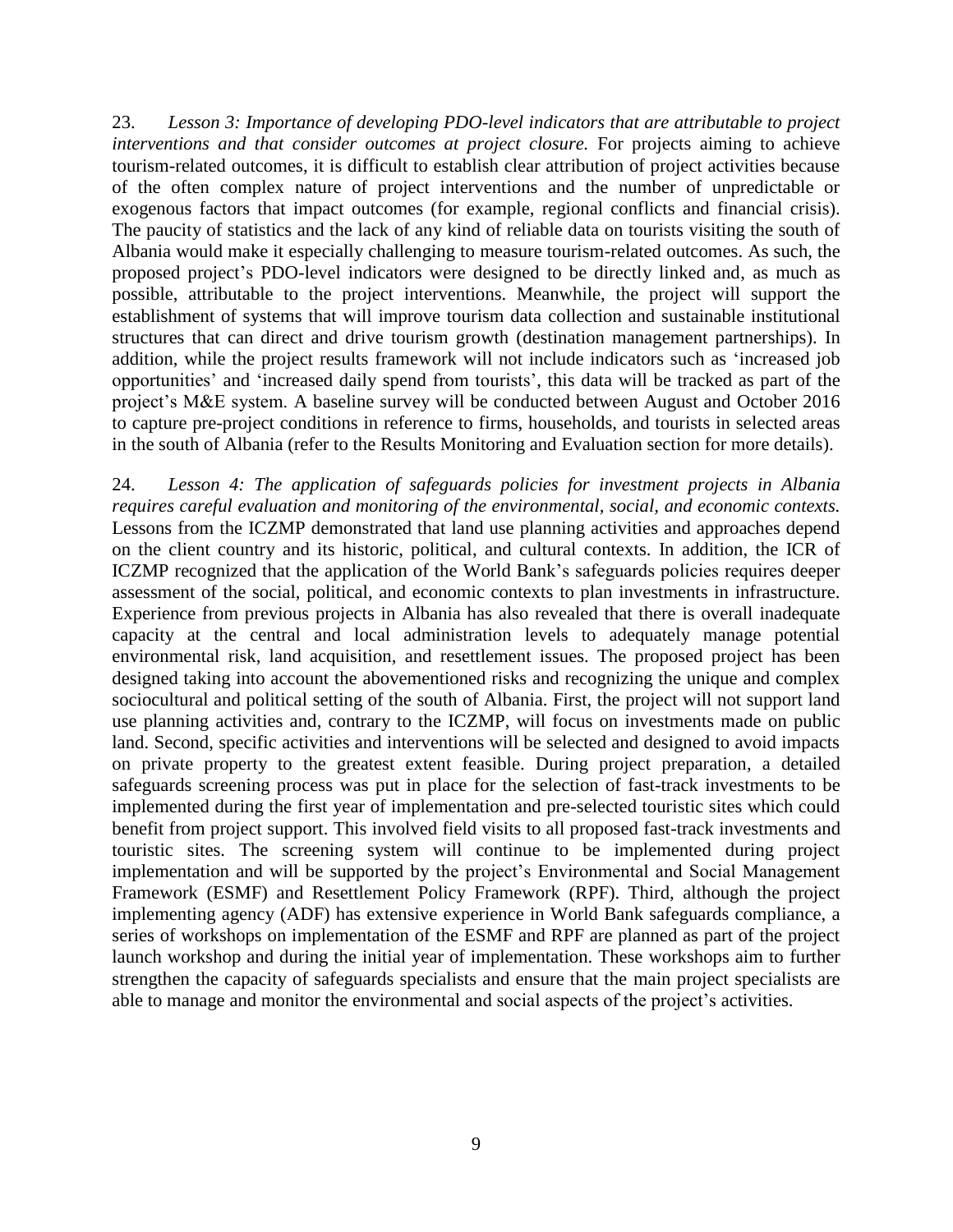### **IV. IMPLEMENTATION**

 $\overline{a}$ 

### **C. Institutional and Implementation Arrangements**

25. The key project partners for the proposed project are the MoUD, the ADF, and selected municipalities in the south of Albania. The MoUD will be the focal ministry for the overall project, while the ADF will be the project implementing agency. The Ministry of Economic Development, Tourism, Trade, and Entrepreneurship (MEDTTE), the Ministry of Culture (MoC), and the Ministry of Environment (MoE) are also project partners with key roles and responsibilities linked to their respective areas of action. Institutional arrangements and responsibilities of the different institutions are outlined below. Detailed roles and responsibilities are described in annex 3 and will be further outlined in the Project Operational Manual (POM).

26. **MoUD.** The MoUD as the line ministry responsible for urban development in Albania will be in charge of overall project oversight and monitoring and will provide technical leadership and coordination with project partners. Implementation responsibilities will be delegated to the ADF. A PCU with key technical staff will be established to facilitate critical technical decisions and actions necessary for successful project implementation. Among the key roles and responsibilities of the MoUD are (a) supporting selected municipalities in the prioritization of activities for integrated urban upgrading through the development of the detailed urban design studies, (b) reviewing consultant deliverables as relevant, and (c) monitoring of project implementation progress periodically.

27. **The ADF.** The ADF will have primary responsibility for overseeing all aspects of project implementation including fiduciary aspects, with financial management (FM) of loan proceeds and procurement of goods, works, and services for the project; compliance with social and environmental safeguards; and ensuring citizen communication and consultation, as well as routine communication with the World Bank. The ADF will also hire qualified consulting companies to support them in supervising the implementation of works. The ADF is an independent agency created in 1993 based on an agreement between the Albanian Government and the World Bank. Since its establishment, the ADF has implemented many infrastructure projects, supported by various donors,<sup>18</sup> and is also in charge of implementing multiple projects under the GoA's Regional Development Fund.<sup>19</sup> The ADF operates under the supervision of the Board of Trustees<sup>20</sup> on the basis of Law No. 10130 that was approved on May 11, 2009.

28. **Selected municipalities.** These are the municipalities of Saranda, Gjirokastra, Berat, and Permet. Each municipality and its staff will take the lead on behalf of the selected municipality

 $18$  To this date, with the support and partnership of 15 international financing institutions (that is, the World Bank, EU, German Development Bank [*Kreditanstalt für Wiederaufbau*, KfW], Council of Europe Bank, Islamic Development Bank, Organization of Oil Exporting Countries, and governments of Italy, Switzerland, France, and Japan) and the GoA, US\$569 million have been either managed or are being managed by the ADF to support various infrastructure activities (that is, roads, water supply, sewage, schools and health center rehabilitation, and other urban infrastructure) as well capacity building for the local governments.

<sup>&</sup>lt;sup>19</sup> Including those supported under the urban development window which are under the MoUD's responsibility.

<sup>&</sup>lt;sup>20</sup> The ADF Board of Trustees is the highest decision-making body and is led by the deputy prime minister. It comprises 11 members, 5 of whom are representatives of line ministries—including the MoUD—and 6 are representatives of local governments.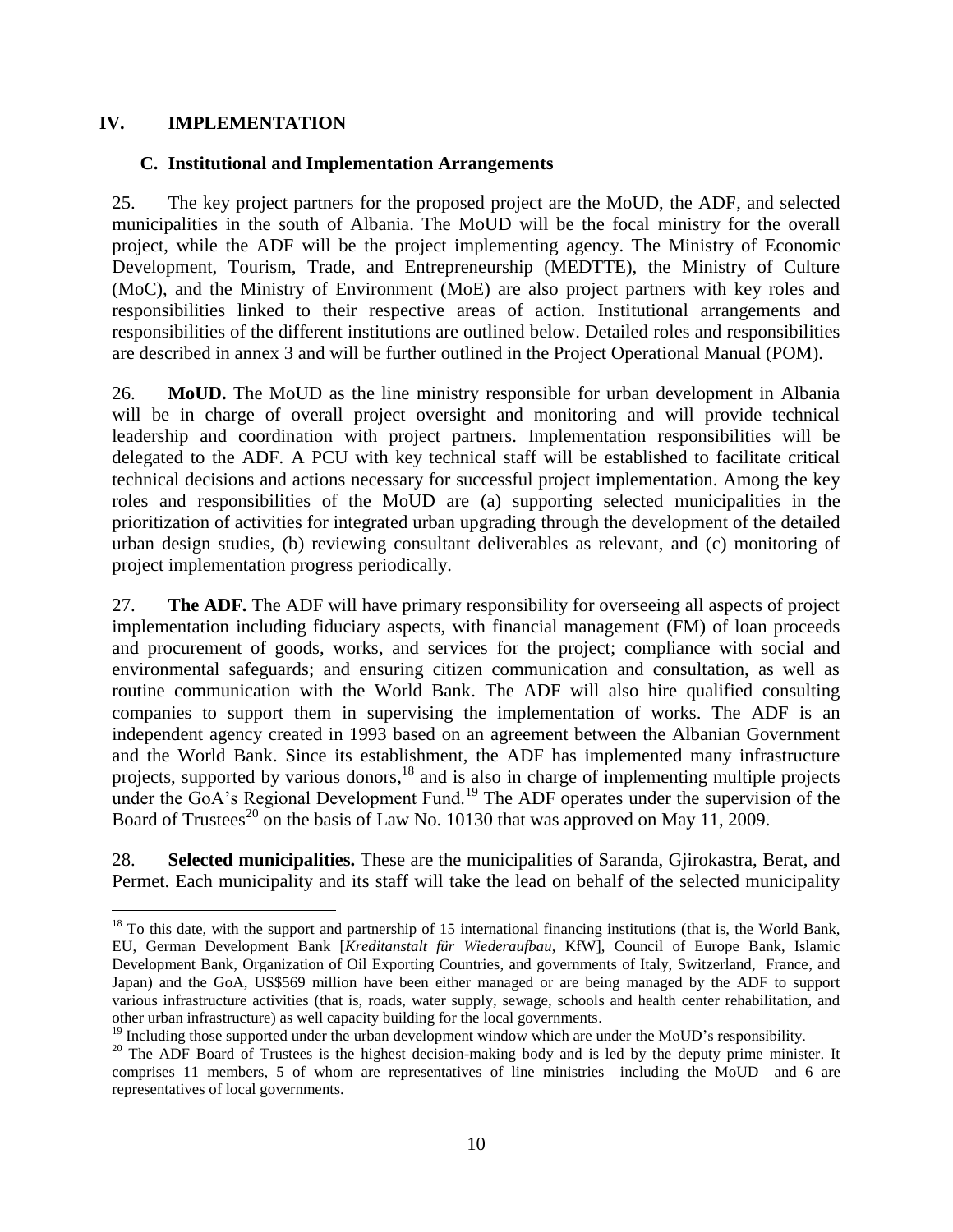in participating in project implementation. As the main beneficiaries of project activities, selected municipalities have been highly involved in project preparation and will continue to play a key role during project implementation. During project preparation, selected municipalities supported the MoUD in identifying specific areas and activities for project support and provided, among others, key inputs for the selection and appraisal of fast-track activities—to be implemented during Year 1. During project implementation, they will review and comment on technical reports and deliverables as relevant; monitor construction works and participate in key points including commissioning of assets; and obtain any required approvals from the municipal council. They will also be responsible for holding periodic citizen engagement meetings together with providing information for citizens' campaigns which explain, to all stakeholders, the project goals, benefits, and implementation progress and disseminating and addressing feedback from community as well as grievance redress mechanisms. Selected municipalities should also ensure participation of women in all community engagement processes. With regard to Subcomponent 3B, selected municipalities will be responsible to ensure the cooperation of their tourism and culture departments for the establishment of the destination management partnerships. Relations between the ADF and selected municipalities will be governed by a Cooperation Agreement.

29. **Key project partners.** Other key project partners include the MEDTTE, the MoC, and the MoE. The MEDTTE is the line ministry responsible for tourism development and as such will play a key role in the development of Subcomponent 3B. The MEDTTE will also be one of the main beneficiaries of Subcomponent 3B activities, in particular those aiming to increase the capacity of the central Government for tourism development. The MoC/Institute of Cultural Monuments will be responsible for supporting the ADF in reviewing activity concepts and approving designs that involve restoration or upgrading of cultural heritage sites. The MoE/National Agency for Protected Areas will be consulted by the ADF throughout the design process of activities that support infrastructure rehabilitation of touristic sites within protected areas. In addition, as per legislation, the MoE will review the environmental assessments of infrastructure activities which require an environmental permit. The MoC and MoE will also be project beneficiaries as some of the project activities will involve the rehabilitation of visitors' infrastructure in protected areas and the enhancement of cultural monuments. Relations between the ADF and the ministries or agencies in charge of project rehabilitated assets will be government by Cooperation Agreements.

30. **Project Steering Committee (PSC).** A PSC including the main project stakeholders namely, the MoUD, MEDTTE, MoC, MoE, Ministry of Finance (MoF), Department for Development Programing, Financing, and Foreign Aid, the ADF, and representatives from selected municipalities—will be established. The PSC will play a role in the overall project oversight, supporting stakeholder coordination and solving major crosscutting issues or bottlenecks emerging during project implementation. The MoUD will serve as secretariat of the PSC and meetings will be chaired by the deputy prime minister.

### **D. Results Monitoring and Evaluation**

31. The MoUD will be responsible for overall project oversight and results monitoring, but day-to-day M&E responsibilities will be the responsibility of the ADF. The ADF will work in close collaboration with the selected municipalities and key project partners to collect data and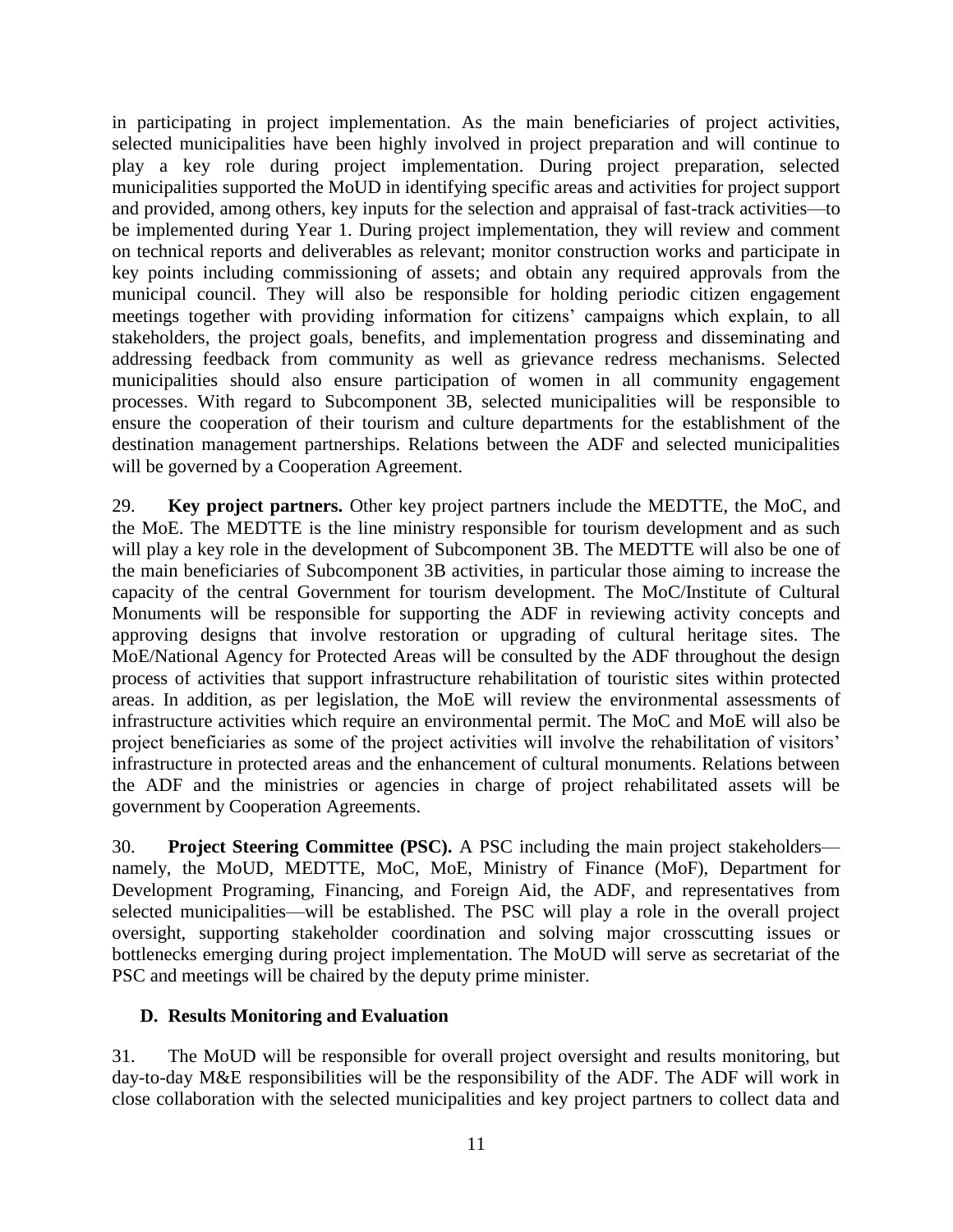will be responsible for M&E of the project toward achievement of its objectives. The M&E will build on the ADF's existing M&E system and will be strengthened during project implementation. The ADF has an established M&E and Communication Unit which is in charge of monitoring the implementation of different projects and preparing progress reports for the ADF Board of Trustees.

32. At the project level, the ADF will be responsible for preparing and submitting biannual reports to the World Bank to monitor project progress on the basis of performance indicators defined in annex 1. The frequency and methodology for collection of project indicators is outlined in the Results Framework matrix. In addition to these indicators, the project M&E system will include the development of a detailed Results Assessment. The Results Assessment will be composed of three surveys: a household survey—to capture household-level impacts in the four selected municipalities; a tourist survey—to capture tourism patterns in selected touristic sites supported by the project; and a firm-level survey—to capture firm-level impacts. The household and firm-level surveys are expected to be conducted in the coming months (baseline) and before project completion (follow-up). The tourist survey is expected to be conducted with a higher frequency, having an intermediate assessment during project implementation. The baseline surveys are being financed using Competitive Industries and Innovation Program (CIIP) funding and will be fielded from August to October 2016 to be able to capture the tourist peak season. The tourists' survey results are expected to be ready early September, while the firm and household survey data will be ready in the fall. The midterm and follow-up surveys have been budgeted as part of the projects funds. The survey instruments have been designed to be able to capture project results across different socioeconomic groups, including the poor, and for gender disaggregation.

### **E. Sustainability**

33. The project emphasizes stakeholder ownership and operation and maintenance (O&M) of rehabilitated/constructed assets in the following ways:

- (a) National agencies and municipalities in the project area have been closely engaged in the design of the project. Fast-track investments—to be implemented during the first year of the project—were identified following a bottom-up approach and in close consultation with municipalities and project partners. Detailed urban design studies for integrated upgrading of selected municipalities will also follow a consultative approach for the identification and prioritization of investments. Other project partners will continue to be part of project implementation and supervision as outlined in the Institutional and Implementation Arrangements section. This will contribute to the ownership of project activities.
- (b) Recognizing the long-term sustainability risk for the O&M of rehabilitated assets, the project has been designed to incorporate up front the development of site management plans for touristic sites. The project design also includes targeted technical assistance for local governments aimed at improving their managerial and technical capacity, which is expected to have a positive impact on their overall management of assets. In addition, the ADF will sign Cooperation Agreements with selected municipalities and other ministries/agencies that own the project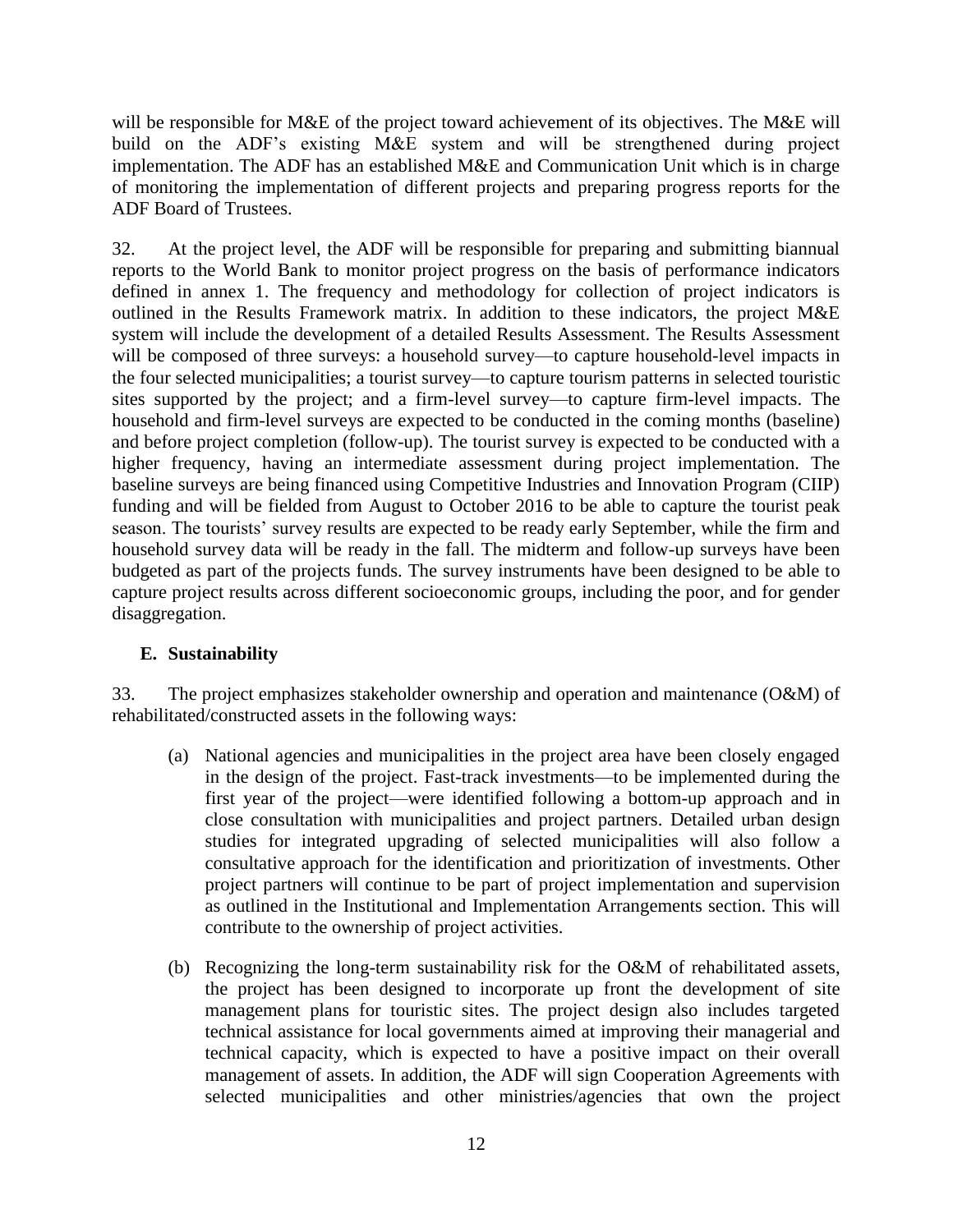rehabilitated assets, which clearly assign the responsibility for operating and maintaining rehabilitated assets.

(c) The project will be a pioneer in establishing destination management partnerships in the country. To mitigate sustainability risks, the project will pilot destination management using existing local government structures and building in-house capacity. During project preparation, selected municipalities expressed their high willingness to participate in this activity and make available human resources tourism specialists—for this purpose. At the national level, the project will also support technical assistance activities for the strengthening of the tourism sector. The destination management pilots, if successful, can be replicated throughout the country.

### **V. KEY RISKS**

## **D. Overall Risk Rating and Explanation of Key Risks**

- 34. The main risks to achieving the PDO and mitigation measures are the following:
	- (a) **Multiplicity of stakeholders involved might generate coordination issues during project implementation.** Given the cross-sectoral nature of the project, there are multiple project partners who will participate in project implementation. This creates risks in stakeholder coordination which might generate delays during implementation. Two mitigation actions are proposed: (i) the establishment of a PSC which will support stakeholder coordination and solve major crosscutting issues emerging during implementation and (ii) the establishment of a PCU within the MoUD staffed with key technical personnel, which will increase the capacity of MoUD to provide technical leadership and oversight during project implementation. The World Bank will also play an active role through close project supervision, to ensure that any coordination issues are identified and solved on time. In addition, specific roles and responsibilities of each project partner will be clearly outlined in the POM.
	- (b) **Inability of local government and project partners to ensure sustainability of assets financed by the project.** In the case of urban infrastructure, municipalities, through the Cooperation Agreements, will commit to providing funding for O&M of rehabilitated assets. In the case of touristic sites improvements, the project will finance the development of site management plans for the sustainable operation of touristic products. The ADF will also be supported by a site management consultant who will provide advice and guide the development and implementation of site management plans. In addition, the project will include targeted technical assistance aimed at improving the managerial and technical capacities of selected municipalities.
	- (c) **Little in-country experience for destination management.** The project will be a pioneer in establishing destination management partnerships in the country which might pose risks for their operationalization. To mitigate these risks, a destination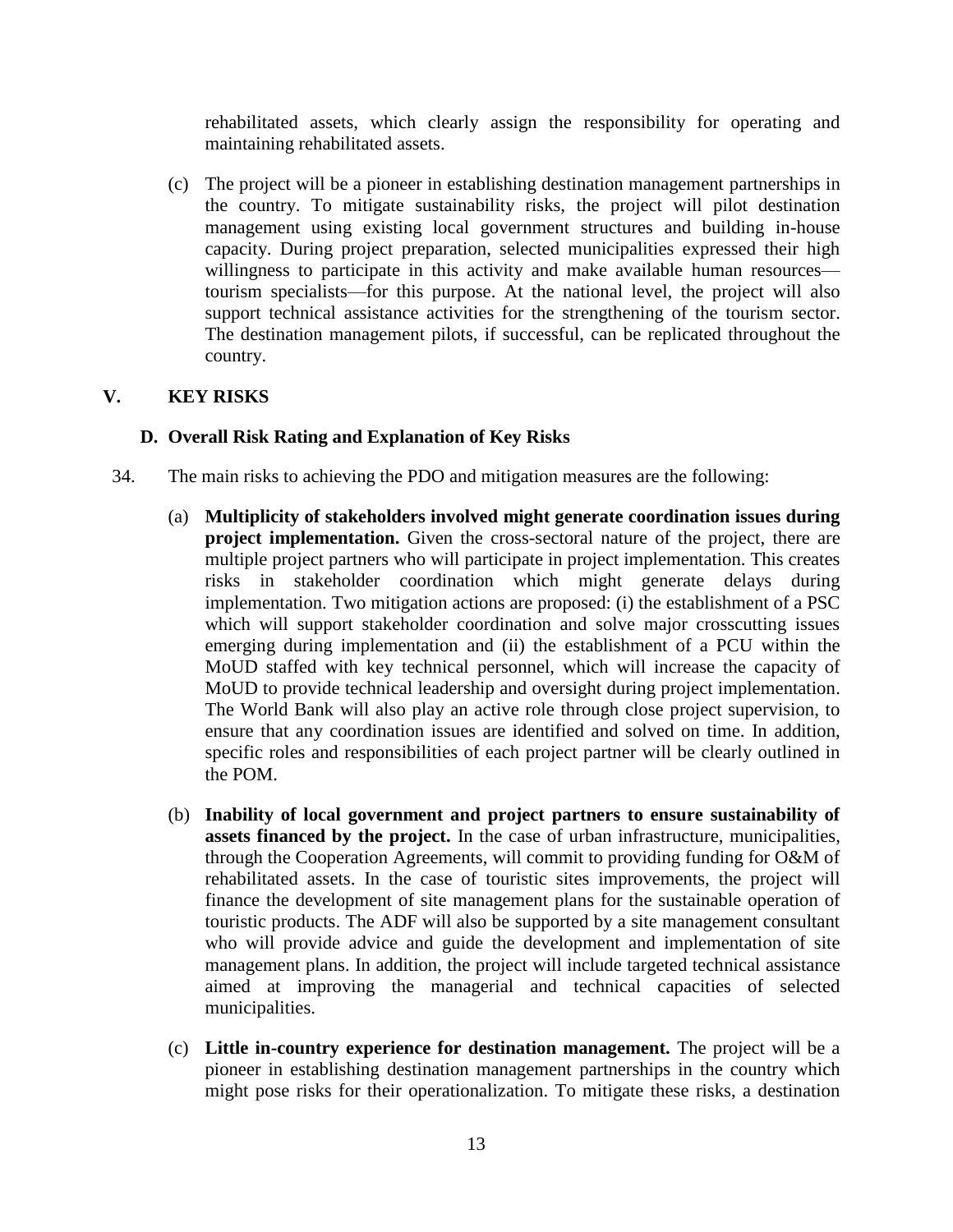management assessment is being conducted using CIIP funding. The assessment is expected to identify specific risks for the operationalization of destination management partnerships and provide recommendations. As mentioned in the previous section, to mitigate sustainability risks, the project will pilot destination management using existing local government structures.

(d) **Potential political capture of investments for project support.** The project has been designed following a two-staged approach, in which a set of investments and activities are identified up front and the remaining ones will be fully identified following a detailed and agreed selection process. As all specific activities have not been fully identified, there is a need to ensure the transparency in the selection, screening, and prioritization of investments. To mitigate these risks, a detailed selection process was followed for the identification of Year 1 activities and has been agreed up front for further specification of Years 2–5 investments. The specific package of Years 2–5 investments to be supported under Component 1, Urban Upgrading and Infrastructure Improvement, will be fully identified through the development of detailed urban design studies in the four selected urban centers. In addition, specific areas of engagement to be supported in each of the selected municipalities have been identified and agreed up front as described in annex 2. For Component 2, Touristic Sites Upgrading, a detailed screening and ranking criteria was developed during project preparation, which resulted in the pre-selection of eight touristic sites<sup>21</sup> (for more details, refer to annex 2). Furthermore, the project will not include any activity with significant environmental and social impacts (only Category B activities are eligible).

 $^{21}$  Any additional touristic sites proposed during project preparation will be considered on an exceptional basis and to be eligible for project financing will need to be screened and ranked using the same criteria and deemed acceptable to the World Bank.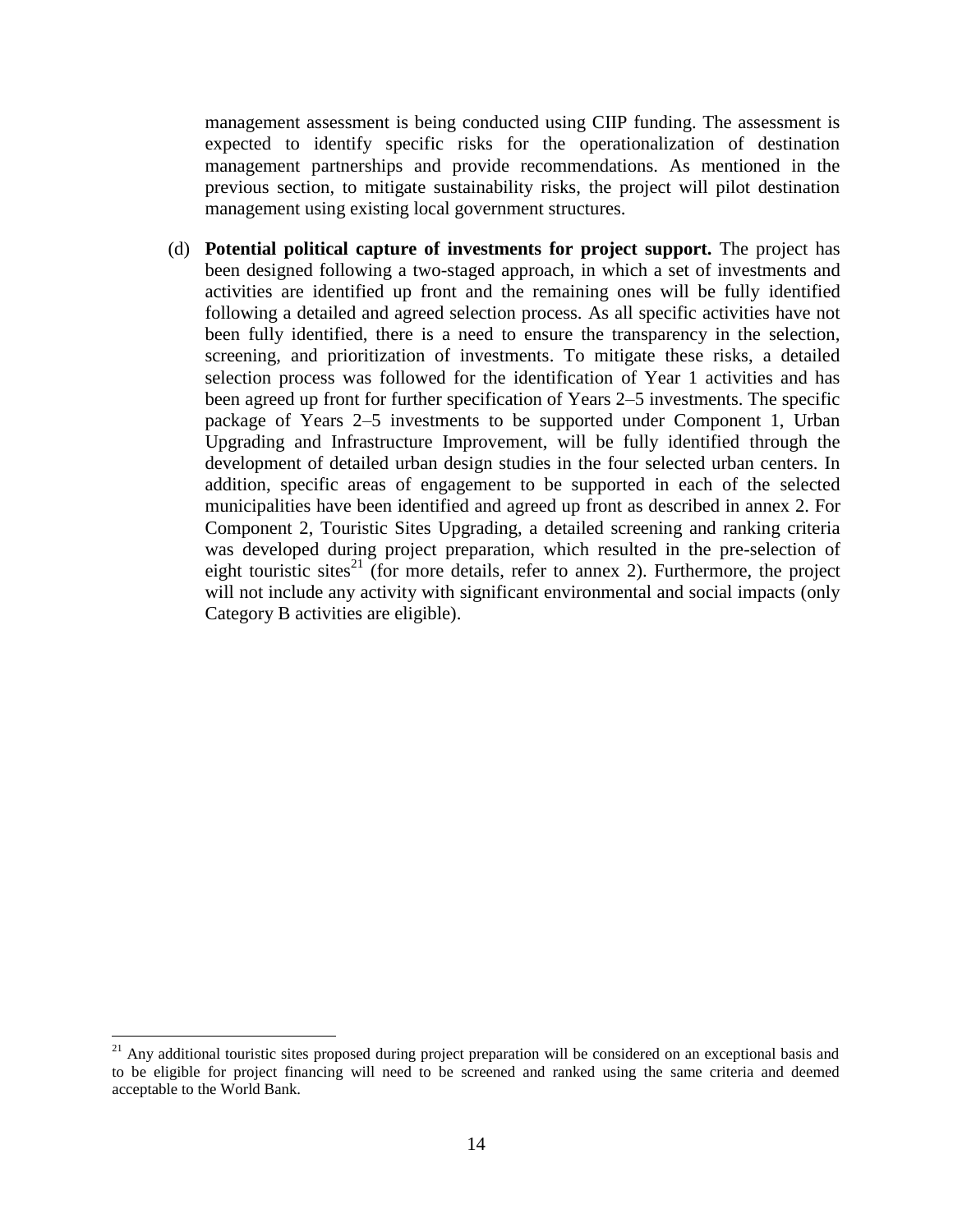- (e) *Poor technical quality of design and works.* Investments aimed at improving urban infrastructure are expected to be relatively simple from a technical perspective, as they will involve only the rehabilitation and/or upgrading of existing urban infrastructure. Nevertheless, they will need to be designed in a way that ensures high visual impact, considers safety features (for example, pedestrian protection and handicap access), and promotes cost-efficiency practices. For these purposes, an architect with an urban landscaping profile will be mobilized as part of the PCU in the MoUD. Investments aimed at restoring cultural heritage sites might be more complex in nature and will require specific expertise to ensure that technical design and implementation are in line with national and international guidelines (that is, UNESCO). There is already significant in-country experience in the development of similar activities, and experience from the previous project was positive. Nevertheless, to mitigate risks, the ADF will be supported by a cultural heritage consultant who will provide advice and guidance on an ongoing basis for investments dealing with cultural heritage.
- (f) **Multiple actors involved in project area; inadequate capacity of local governments to manage land acquisition and resettlement issues.** Experience from previous projects in Albania (that is, ICZMP) revealed that there is inadequate capacity at the central and local administration levels to adequately manage potential environmental risk, land acquisition, and resettlement issues. The ADF, which has previous experience in the preparation and implementation of safeguards instruments, will be the agency responsible for ensuring safeguard compliance in the project. In addition, contrary to the ICZMP, the project will focus on investments on public land and will select and design specific interventions to avoid impacts on private property to the greatest extent feasible. During project preparation, a detailed safeguard screening process was put in place for the screening and selection of fasttrack investments. This system will continue to be implemented to identify and mitigate up front any potential social or environmental risks. As part of project preparation, an ESMF and RPF have been developed by the MoUD and ADF. These frameworks will guide the screening of activities during implementation and the development of specific safeguards instruments, as needed. Finally, the project will also support safeguard-related training and will ensure close World Bank supervision of activities. For the purpose of ensuring adequate communication with citizens and stakeholders and avoid the risk of linking the project with other actors' activities in the project area, the ADF will engage a citizen engagement specialist and prepare and implement a citizen engagement protocol—which will be included as part of the POM.
- (g) **Increased tourism flows might have unintended consequences on the preservation of regional assets.** Increasing tourism flows in the south of Albania could have unintended consequences in the development of this area and increased pressure on natural and cultural resources. While some of the actions to mitigate this risk are beyond the project's reach, as it is privately driven, the project was designed to support the development of a more sustainable type of tourism. First, the project aims to support the diversification of tourism activities moving from 'sun, sea, and sand' type of tourism, which is both spatially and temporally concentrated, to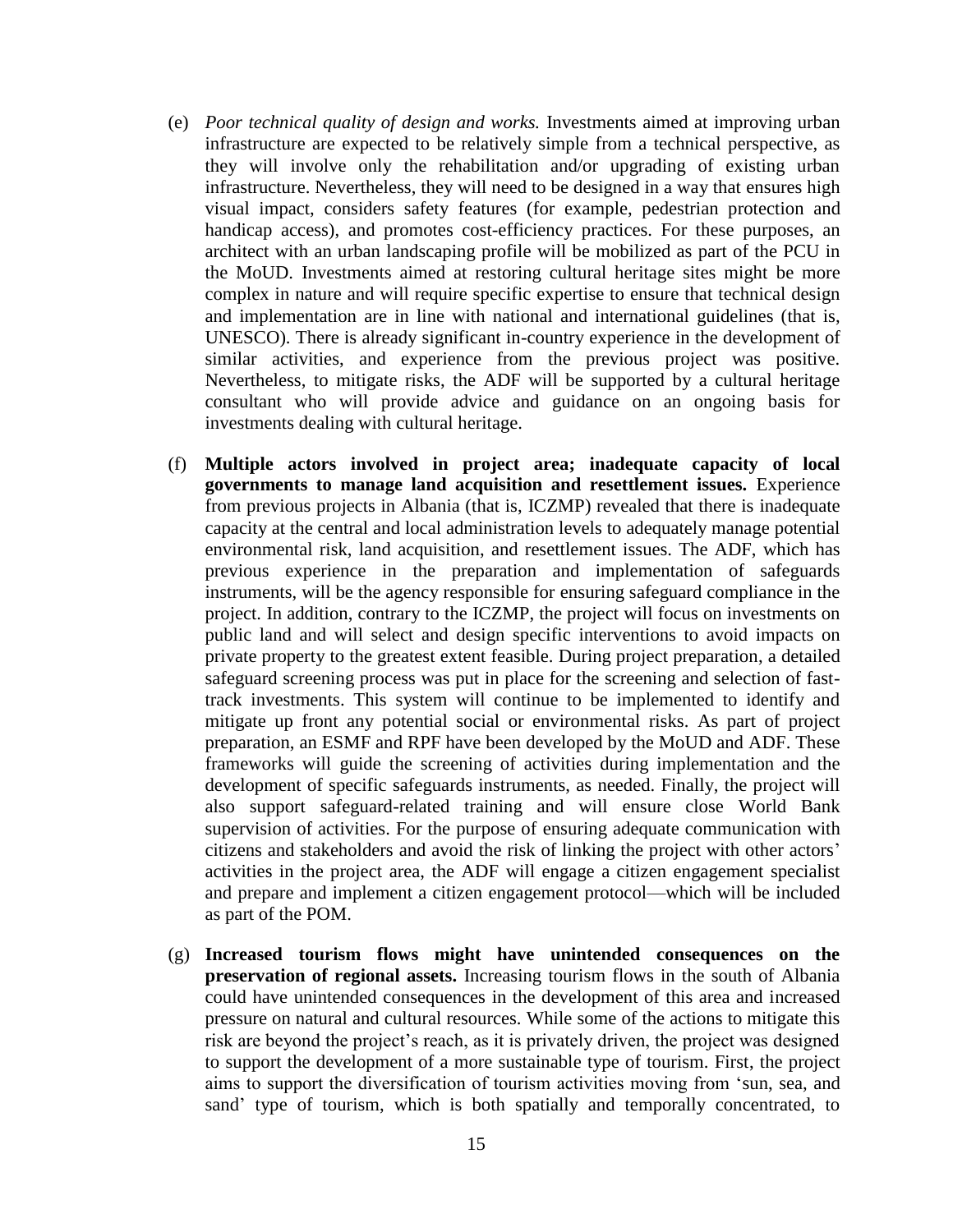cultural and ecotourism which are based on the valorization of cultural and environmental assets and are spatially and temporally disaggregated. Second, the project aims to directly support the development of destinations in the hinterland of the south of Albania, trying to connect the coastal corridor tourism products to cultural and ecotourism products in the hinterland. Finally, the project itself has been designed to place an emphasis on the sustainable management of tourism assets, and all tourism site-upgrading activities under Component 2 will be developed with site management plans. This is expected to lead to a more sustainable management of touristic assets and support institutions to better plan and manage of tourism growth.

### **VI. APPRAISAL SUMMARY**

#### **D. Economic Analysis**

 $\overline{a}$ 

35. Through its various components, the project is expected to lead to improved urban infrastructure, enhanced cultural heritage assets, and increased capacity for tourism-based local economic development in the south of Albania. The economic benefits linked to the above are multiple. Improved urban infrastructure, such as public spaces, streetscapes, and municipal roads, can lead to a reduction of vehicle operating costs, improved urban livability, and increased safety of movement for locals. At the same time, these investments are expected to make selected municipalities better places to visit and more attractive places to invest, promoting private investment and increasing income-generating opportunities in the project area. Cultural heritage enhancements will lead to the preservation of global public goods, but are also expected to lead to increased willingness to visit/pay for touristic and increased property prices in neighboring areas.

36. The project is expected to deliver substantial benefits by improving urban infrastructure in selected municipalities, which are home to around 84,000 residents, and improved associated infrastructure of around five satellites sites through integrated approaches along the south of Albania touristic corridor. Although subnational tourism statistics are not available, existing data suggest that a minimum of 307,000 tourists visit the south of Albania in a given year.

37. For the purpose of project appraisal, two different economic analyses were conducted. The first economic analysis focusses on the broader medium- to longer-term impacts of the project (hard and soft components), with regard to increased tourism-based local economic activities. However, given the poor quality of national tourism data, the lack of subnational tourism and local economy data, and the difficulties in attributing specific impacts to the project, this analysis should be considered as preliminary. Based on the analysis of tourism outcomes, the overall project is expected to yield an estimated economic rate of return (ERR) of 17.1 percent and a net present value (NPV) of 282.41 EURO million, assuming a social discount rate of  $5^{22}$ percent and 25 years of asset life, including five years of project implementation, with corresponding benefits to be realized starting 2022. A sensitivity analysis was also conducted for the overall project to estimate the robustness of results, with a (a) differed project impact (visible

<sup>22</sup> According to the new guidelines, a 5 percent discount rate is recommended for project evaluation—*Technical Note on Discounting Costs and Benefits in Economic Analysis of World Bank Projects.*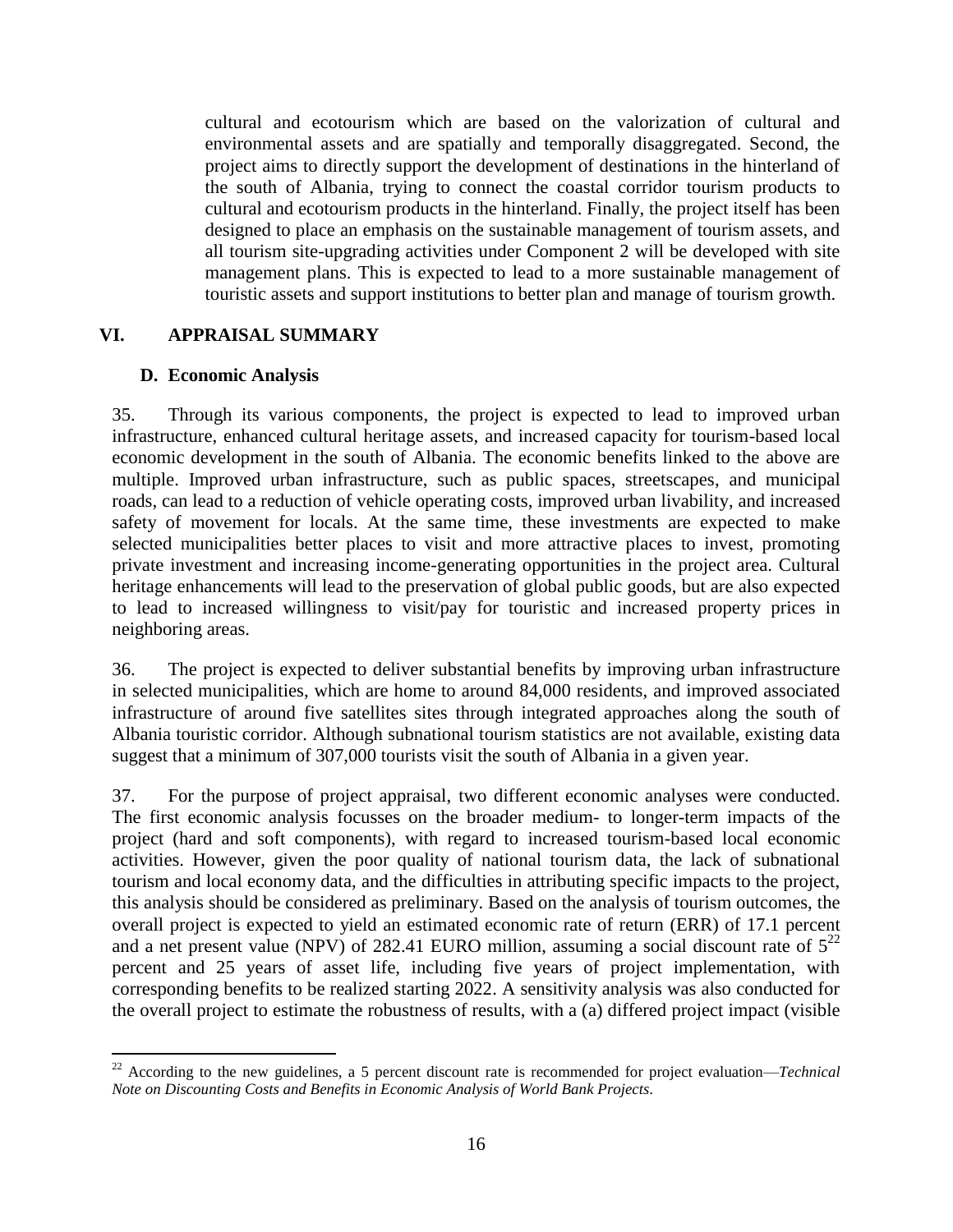impact only five years after project closure), (b) a lower increase in tourism revenues attributed to the project, and (c) a combination of both. Under all cases, the ERR remains above 9 percent. To complement this analysis, a baseline survey will be conducted between August and October, 2016. The survey will collect firm-, household-, and tourist-level data, which will be repeated before project closure and allow the development of a more robust ex post economic analysis.

38. **The second economic analysis,** develops a cost-benefit analysis (CBA) of the improvement of the Berat Castle vehicle access road, which is one of the identified fast-track investments. For this investment, the economic analysis is based on the broadly used HDM- $4^{23}$ model and includes only the costs and benefits directly linked to this investment. Annex 5 contains more detailed information on the methodology and assumptions used for both economic analyses. Based on the analysis of the HDM-4 model, the Berat Castle vehicle access road improvement is expected to yield an ERR of 14.6 percent and an NPV of 1.05 EURO million. A sensitivity analysis of increasing construction costs by 15 percent and reducing benefits by 15 percent yields an ERR of 10.9 percent, which confirms the economic justification of the project.

39. Economic analysis will be used as a screening device in the selection of investments for the remainder of the project. An investment will have to yield a minimum ERR of 5 percent. For relatively small investments, where benefits are difficult to monetize, a cost effectiveness analysis will be carried out in place of a CBA.

# **E. Technical**

 $\overline{a}$ 

40. **Project readiness.** A selected number of fast-track investments—to be implemented during the first year of project implementation—were identified at pre-appraisal. Such investments are all part of Component 1 and were assessed and prioritized, first and foremost based on criteria of relevance to the PDO, followed by technical readiness, and combined with the necessary safeguard screenings. They were validated on the ground both technically and based on sound principles of urban design, to ensure future consistency with existing and upcoming General Local Development Plans  $(GLDPs)<sup>24</sup>$  and underwent an extensive consultative endorsement process by both selected municipalities and technical central government agencies. Component 1 investments planned for Year 1 amount to around 9–11 percent of the project envelope and include (a) the upgrading of key pedestrian pathways in Saranda city center, (b) the improvement of streetlighting in the historic core of Gjirokastra, and (c) the rehabilitation and improvement of the Berat Castle vehicle access road and pedestrian access road. Detailed designs are already available for two specific investments: the Berat Castle pedestrian access road and Saranda stairs rehabilitation; a tender for the detailed designs of Berat Castle vehicle access road has been launched and the designs are expected to be ready before the end of 2016; pre-feasibility studies for the street lighting activities were launched early September, 2016 and are expected to be finalized early 2017. Furthermore, key consultancy work for the full identification of Years 2–5 activities will be launched and developed in the coming months. The terms of reference for the detailed urban design studies in Berat and Permet have

 $^{23}$  Highway Development and Management (HDM) Model.

<sup>&</sup>lt;sup>24</sup> GLDPs have already been prepared in Berat and are pending approval; they are in the process of being prepared in Saranda and Gjirokastra. Permet does not currently have a GLDP nor is developing one in the coming year.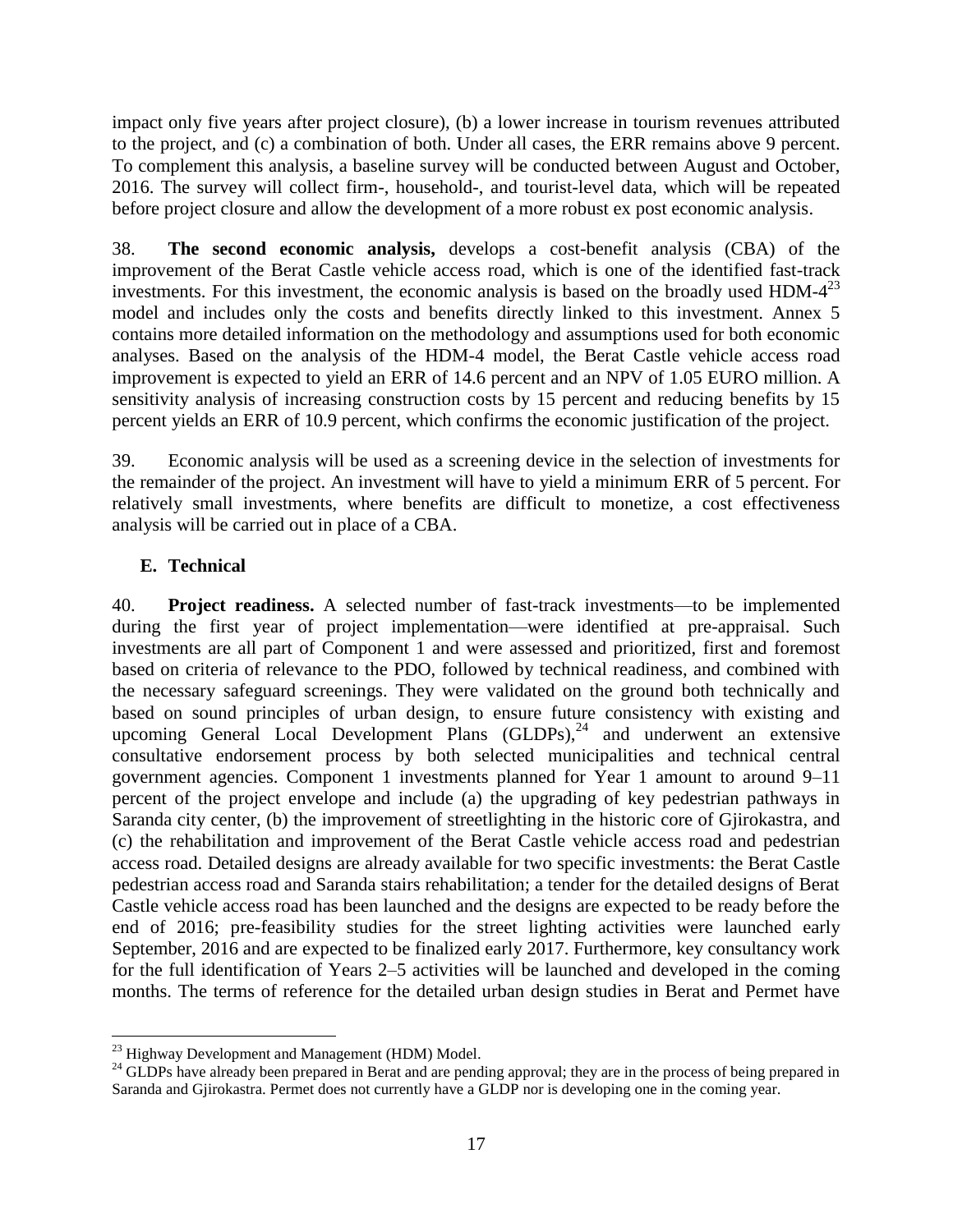been prepared and reviewed by the World Bank and are expected to be launched end-October. The terms of reference to conduct a traffic study, which will support the identification of investments in Saranda and Gjirokastra, have also been prepared and reviewed by the World Bank and the consultant has been mobilized. In addition to these investments, during the first year of implementation, the project will procure equipment for the Himara transfer station (Subcomponent 3A) to ensure completion and functionality of works delivered under the World Bank-financed ICZMP, closed in March 2015. More details on activities by component and respective subcomponents are provided in the following sections and annex 2.

41. **Background analysis that informed project design.** Background analysis that informed project design includes a Tourism Destination Audit for the South of Albania, Institutional Capacity Needs Assessments developed in six municipalities in the project area, technical urban review in selected municipalities, and multiple consultation processes with key project partners, donors, and private sector stakeholders. In addition to these, existing studies and ongoing work<sup>25</sup> carried out by *Deutsche Gesellschaft für Internationale Zusammenarbeit* (GIZ), the Albanian-American Development Foundation (AADF), Swiss Cooperation Program, United States Agency for International Development, the World Bank, the MoUD, and the MEDTTE provided valuable context, information, and lessons that informed the overall design of the proposed project.

### *Component 1. Urban upgrading and infrastructure improvement*

 $\overline{a}$ 

42. The four municipalities participating in this component have been selected and agreed upfront. These are the three primary urban centers of Saranda, Gjirokastra, and Berat, and the specialized center of Permet<sup>26</sup> as outlined in the National Territorial Strategy. These are all secondary cities with a relatively small resident population—of between 5,000 and 40,000 inhabitants—but play a key role in hosting and distributing tourists across the south of Albania. In particular, Gjirokastra and Berat are well established UNESCO Cultural Heritage cities; Saranda is the southernmost port in the country functioning as the tourism gateway for the region and the UNESCO World Heritage Site of Butrint, while Permet, located in the Gjirokastra Qark, complements the southern tourism product as the key pivotal link of the south of Albania tourism circuit within the heart of the Balkans.

43. As part of project preparation, each selected municipality underwent a thorough process of technical urban review and consultation with local governments, local agencies, and stakeholders, cultural heritage agencies, in coordination with the MoUD and the ADF. This process resulted in the identification of areas for project support within each city, fast-track investments to be implemented during Year 1, and specific areas of investment for project support during Year 2–5 (Further detailed in annex 2). Based on the results of the technical urban

<sup>&</sup>lt;sup>25</sup> Sustainable Tourism Development Program 2014–2016 (GIZ); Development Plans for Touristic Center of Gjirokastra, 2016 (AADF); Skills Development in Tourism, ongoing project from 2014 (Swiss Cooperation); Albania Tourism Assessment Report, 2008 (United States Agency for International Development); Albania Tourism Investment Climate Assessment, 2008 (World Bank); National Territorial Development Strategy 2014–2018 and Coastal Management Strategy, 2015 (MoUD); Tourism law and background materials, 2015 (MEDTTE).

<sup>&</sup>lt;sup>26</sup> Vlora is the fourth primary urban center in the south, and Himara, the second specialized center, while playing a critical role in the overall tourism product, will not be targeted by the project as they are already being supported by other development partners (Council of Europe) and by the GoA's Regional Development Fund.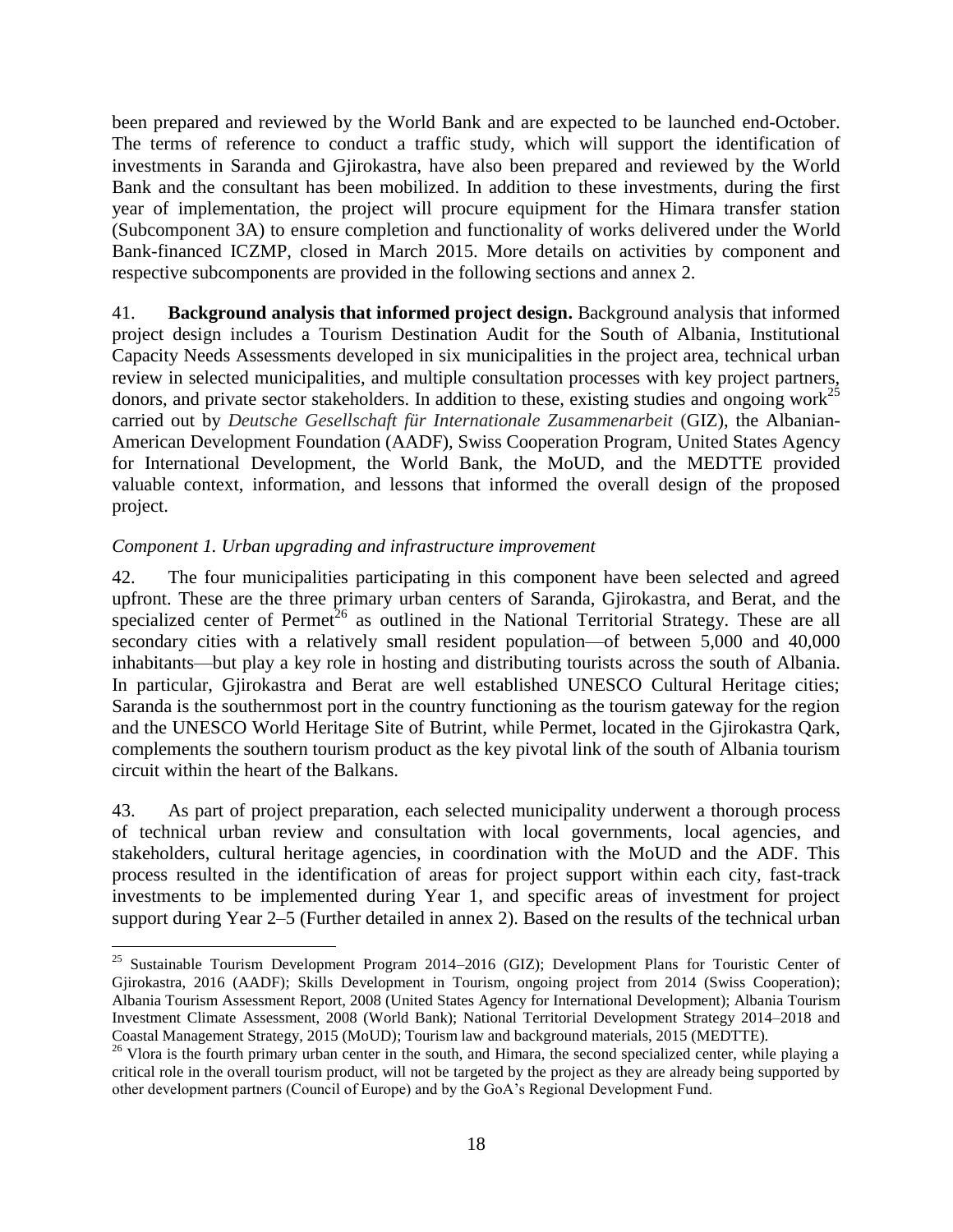review and to further refine the pre-identified areas of investment, each city will be subject to a detailed urban design study. This will allow the creation of a tailored package of investments with clear synergies, avoiding fragmentation, and aiming to achieve the greatest impact. The urban studies will be done following a consultative process with selected municipalities and key project partners who will ensure that investments are (a) fully aligned with the PDO; (b) consistent with the GLDPs; and (c) prioritized and selected to support the development vision of each of the selected urban centers, ensuring complementarity and avoiding fragmentation. The tailored package of Year 2–5 investments proposed as a result of the detailed urban design studies will need to be deemed satisfactory to the World Bank for project financing.

44. Project investments under Component 1 would include a combination of upgrading of vehicular, pedestrian and multimodal accesses to the city and tourism attractions, strengthening of pedestrian connections and trails systems, integrated street upgrading,<sup>27</sup> upgrading of recreational areas/parks and adaptive reuse of selected structures. Year 1 investments have been identified in Saranda, Gjirokastra, and Berat and will focus on (a) upgrading of key pedestrian pathways in Saranda city center; (b) the rehabilitation of the two main access points to Berat Castle; and (c) the rehabilitation and expansion of street lighting in Gjirokastra's historical center. Detailed designs are currently available for the key pedestrian pathways in Saranda and one the pedestrian access points to Berat Castle; the design consultancy for the vehicular access point to Berat Castle has been tendered. Pre-feasibility studies for street lighting in Gjirokastra will be developed in the coming months using Energy Sector Management Assistance Program (ESMAP) funding. Detailed urban design studies are expected to be prepared and finalized in January 2017—whose GLDP is already well advanced and pending approval —and Permet; and will be prepared upon project effectiveness in Saranda and Gjirokastra. In addition, as project investments in Saranda will have a strong urban mobility focus, a traffic counting study will be performed during the 2016 touristic season. This study, along with a traffic management study will allow to better inform the prioritization of Year 2–5 investments. The detailed urban design consultancies will also include preparation of required feasibility studies, engineering designs, and construction supervision.

#### *Component 2. Touristic Sites Upgrading*

 $\overline{a}$ 

45. During project preparation, a call-for-proposals for touristic sites upgrading was launched by the MoUD. All key project stakeholders were eligible to submit proposals. To proceed to the selection of touristic sites which could benefit from project support, a detailed screening and ranking criteria was developed. The screening process was used to limit the selection of touristic sites to those that (a) were fully aligned with the PDO (for example, along the touristic corridor and with a strong tourism dimension) and (b) did not pose any significant environmental or social risks. Once proposed touristic sites were screened, a ranking process was followed. The ranking process was developed as part of the Destination Audit exercise and was based on six different criteria: (a) tourism attractiveness, (b) potential economic impacts, (c) willingness to develop, (d) contribution to diversified product offer, (e) safeguards and land issues, and (f)

<sup>&</sup>lt;sup>27</sup> Integrated street upgrading is intended as a combination of storm water drainage, street lighting, sidewalks, improvement of road safety elements, ducting, undergrounding, rehabilitation of water and sewer connections as needed, tree planting, and façade and signage renovation as deemed necessary by the specific context.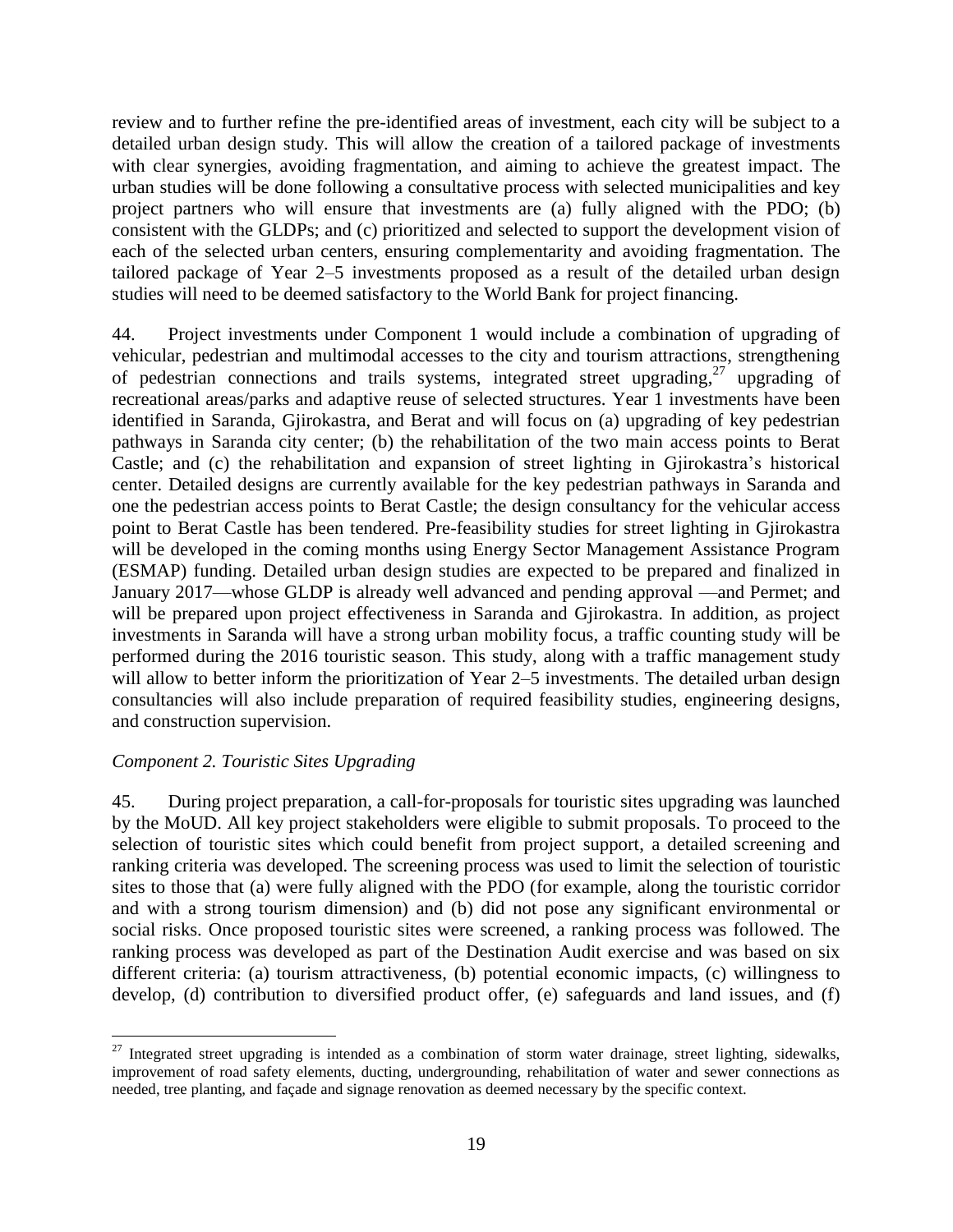maintenance and sustainability (for more details refer to annex 2). The screening and ranking process received the endorsement of the MoUD and MEDTTE and will be incorporated in the POM. A preliminary list of eight touristic sites<sup>28</sup> with important touristic potential have been identified and pre-selected for project support. Detailed designs for integrated touristic upgrading and site management plans will be developed during the first year of implementation for three of the pre-selected touristic sites. Investments for the integrated upgrading of touristic sites will include restoration of selected heritage and cultural assets; improvement of supporting infrastructure such as last mile access, pedestrian pathways, visitors' centers, and signage in selected touristic sites; and creation of rest stops or viewpoints along the south of Albania touristic corridor. In designing these investments, an integrated approach to touristic sites improvement will be favored, aiming at enhancing visitor experience and satisfaction while ensuring sustainable site management.

#### *Component 3. Tourism Market and Product Development*

 $\overline{a}$ 

46. **Subcomponent 3A: Supporting municipal service delivery.** Project preparation activities for Subcomponent 3A were supported by the second phase of the  $UPP<sup>29</sup>$  which has ongoing activities in the south of Albania. Under the UPP, Municipal Finance Self-assessments  $(MFSAs)^{30}$  are being conducted in six municipalities<sup>31</sup> and Urban Audits (UAs)<sup>32</sup> are being conducted in Berat and Fier. Both will be expanded shortly to cover a total of seven municipalities in the project area. In addition, for the purpose of the project preparation, an Institutional Capacity Needs Assessment was conducted in seven municipalities in the project area. This assessment revealed that most municipalities lacked, among others, the (a) knowledge/equipment for financial decision making; (b) equipment for planning, collecting, and managing of local taxes and fees; (c) knowledge and skills to prepare project proposals; and (d) knowledge/equipment for establishing GIS and systems for asset management. These assessments confirmed that capacity strengthening for new local governments is much in need and informed design of Subcomponent 3A. This subcomponent will include technical assistance, and equipment for improved municipal management (for example, asset management systems, GISs); targeted technical assistance aimed at improving service delivery (for example, traffic management studies) and enhancing the operation of assets rehabilitated under the project; and selected equipment (for example, solid waste collection) for improved service delivery.

<sup>&</sup>lt;sup>28</sup> These include Porto Palermo, Blue Eye, Zvernec Island, the touristic Itinerary Borch-Zagoria, viewpoints along the touristic circuit, Orik Ancient City, Labove Church, and Old Military Barracks in Kelcyre.

 $29$  World Bank – Austria UPP aims to strengthen the capacity of local governments in the southeast Europe region and equip them with practical tools for decision making. While global in scope, this program is targeted at seven Western Balkan countries, including Albania. The first phase of the program (2011–2014) was shaped by the demand of municipalities and local government associations and was focused on municipal finance, urban planning and land management, urban governance/anticorruption, and social accountability. The second phase of the UPP aims to scale up use of local government's diagnostic tools (MFSA and UA) and anchor them as part of the municipal practice. At the same time, UPP II aims to expand the citizen engagement and integrity building agenda.

<sup>&</sup>lt;sup>30</sup> MFSA is a diagnostic tool that helps the city assess its financial health and identify specific actions to improve mobilization of local resources, public spending, public assets management and maintenance, investment programming, and access to external financing (borrowing + donor funding).

<sup>&</sup>lt;sup>31</sup> Berat, Fier, Vlora, Himara, Saranda, and Gjirokastra. Permet is expected to be covered by the UPP throughout 2016.

 $\frac{32 \text{ U}}{4}$  DICA provides a snapshot of the level of services and infrastructure in the municipality.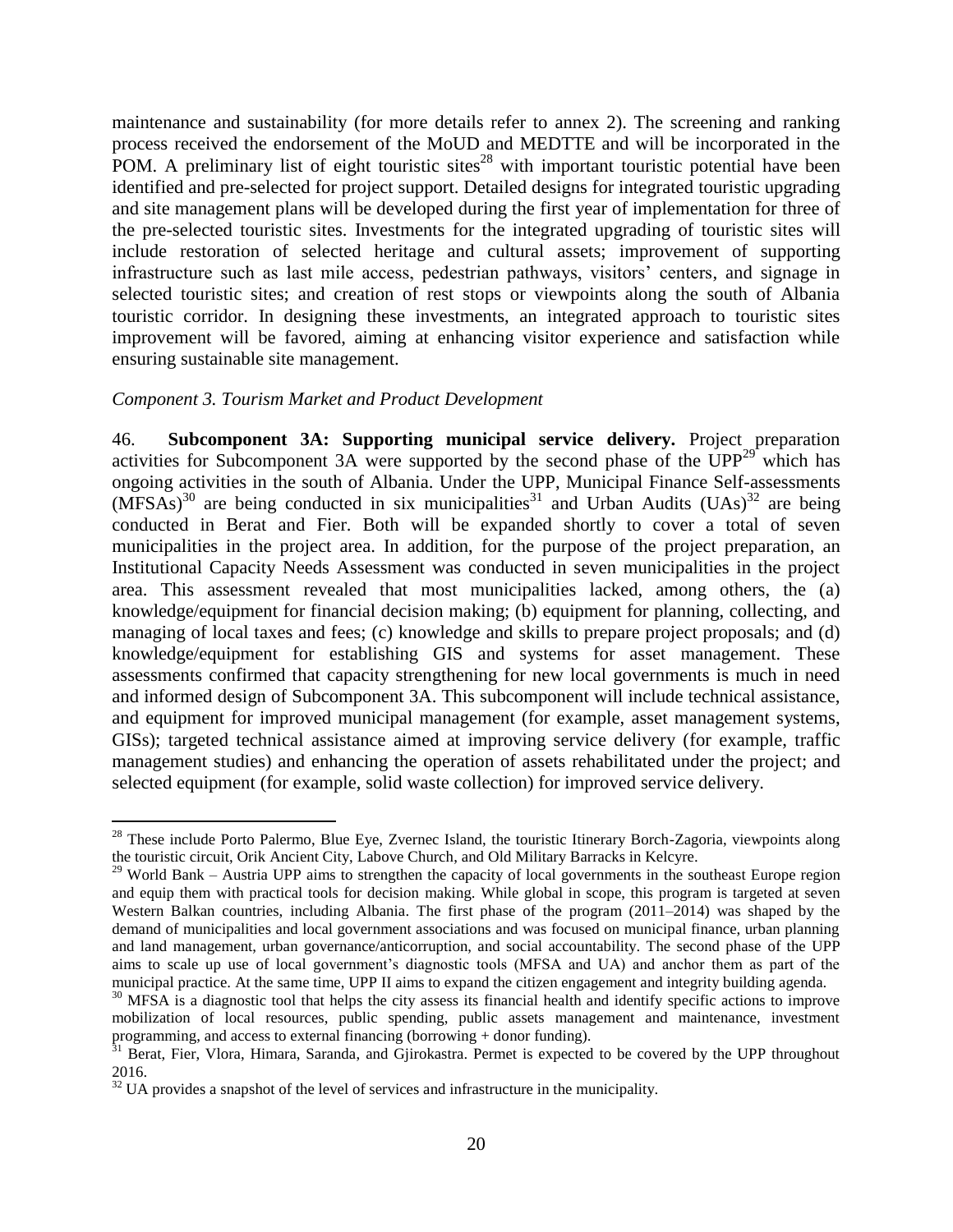47. **Subcomponent 3B: Tourism products and value chain development***.* A rapid tourism sector diagnostic developed as part of the Tourism Destination Audit for the south of Albania and in consultation with key tourism sector stakeholders<sup>33</sup> confirmed the need to diversify and add value to tourism products in the south of Albania. This diagnostic revealed that the south of Albania is not yet prepared to compete for a significant European source market share given, among others, the low levels of market and product development. Preparatory work also revealed that there is no regional management structure that is capable of supporting destination management and that while newly created municipalities have the responsibility for local economic development, their current capacity for tourism and destination management is limited. Among selected municipalities, Berat, Gjirokastra, and Saranda have all identified tourism as their primary economic driver, but have currently committed to supporting its growth to varying degrees. During project preparation, staff in the tourism and culture directorates of each municipality were consulted to assess their capacity and to review ongoing and planned activities. Based on these discussions and aiming to establish sustainable structures that span beyond the proposed project, the project will pilot destination partnerships by strengthening tourism value chains and aggregating and connecting products to markets. To ensure complementary and demand-driven product development across municipalities, this subcomponent will also finance, during the first year of project implementation, market research to guide product development and packaging. Furthermore, recognizing the need to improve tourism statistics, this subcomponent will finance a sustainable system for collecting national tourism statistics. Activities supported under this subcomponent were identified in close consultation with key tourism stakeholders, taking into account areas which are being supported by other development partners and unmet needs.<sup>34</sup>

#### **F. Financial Management**

 $\overline{a}$ 

48. An FM assessment was carried out to determine the FM implementation risk and to help establish adequate FM arrangements for the proposed project. The ADF has fiduciary responsibilities for the project. The MoUD, MEDTEE, and selected municipalities will have no FM responsibility, but will provide the ADF evidence of review and acceptance of the goods, works, and consultants' deliverables, as required, to ensure validity of payment requests by contractors, suppliers, and consultants. The assessment showed that the ADF has adequate capacity to maintain adequate FM systems in compliance with World Bank policies. The significant strengths that would provide a basis for reliance include the following: (a) FM arrangements proposed are similar to those of previous projects implemented and found to be adequate; (b) no significant issues in the audits of the previous projects implemented by the ADF; and (c) ADF finance director and FM staff are experienced in implementation of World Bank and donor-funded projects. Overall, the FM risk level is assessed Moderate. To further

<sup>&</sup>lt;sup>33</sup> National Tourism Agency (responsible for tourism promotion), the Tourism Directorate (responsible for tourism policies and regulation at the national level), and the Coastal Protection Agency (responsible for management and protection of coastal areas) with the MEDTTE; tour operators from the private sector, tourism departments within selected municipalities, and other development partners currently active in the sector.

<sup>&</sup>lt;sup>34</sup> Other development partners such as GIZ, Swedish International Development Cooperation Agency, and the Swiss Cooperation Agency are currently supporting the MEDTTE in the development of strategic tourism documents (Tourism Strategy) and the strengthening of tourism regulations, and have targeted programs for tourism skills and tourism-related small- and medium-size enterprises development.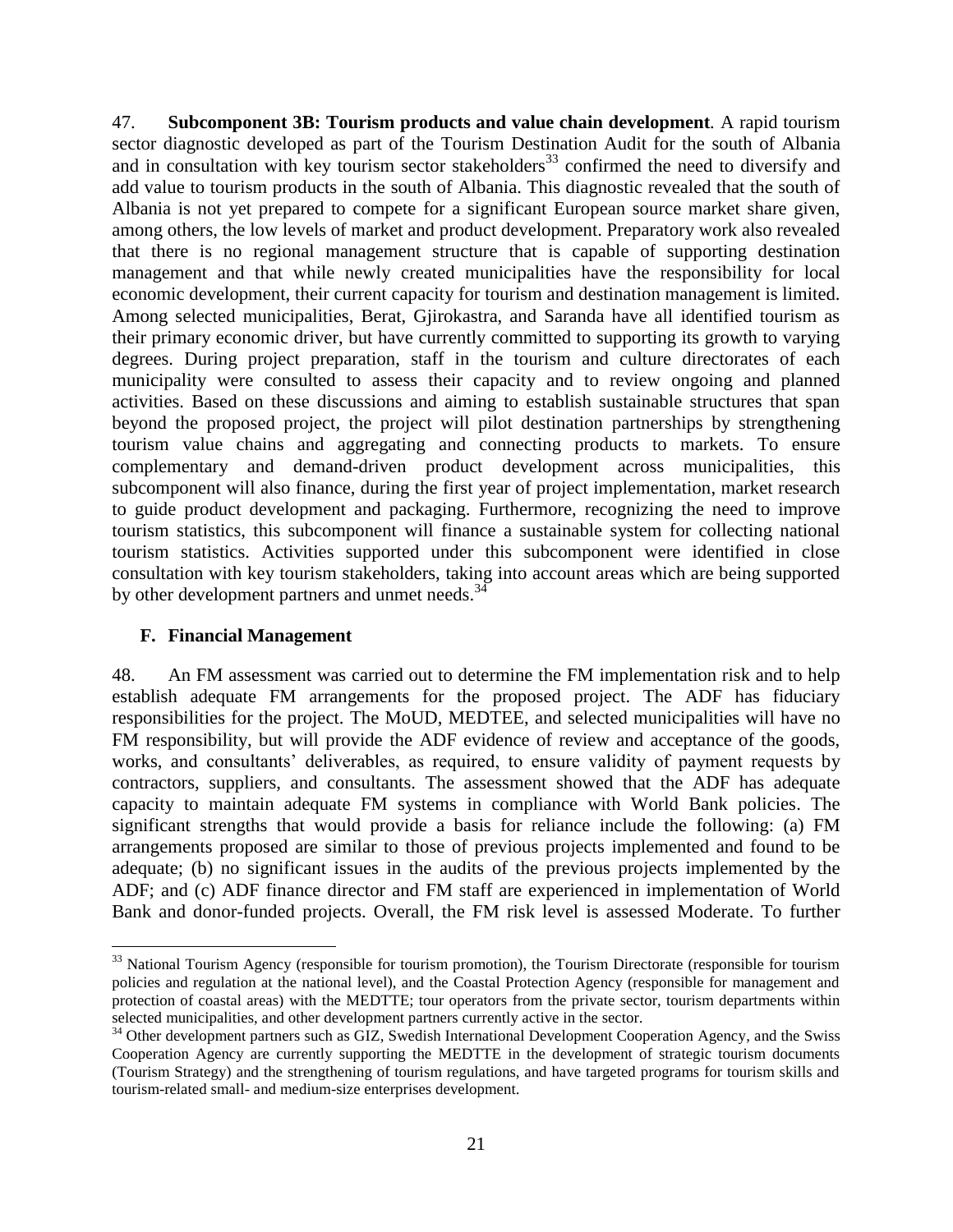strengthen the project fiduciary environment, a POM will be prepared. The FM part of it will focus on the roles and responsibilities of various institutions involved in project implementation and their interaction with the ADF. The POM will define the flow of relevant documents and approval process, as well as the disbursement and reporting procedures specific to the project. The adoption of the POM will be a condition for project effectiveness.

49. **Disbursements.** Loan proceeds will be advanced to the Designated Account (DA) denominated in euros and maintained in the Bank of Albania (the Central Bank). Reporting on eligible expenditures will be based on summary statements, statements of expenditures, and records submitted. Other allowed disbursement methods will include reimbursements, direct payments, and special commitments.

50. The annual audited project financial statements will be submitted to the World Bank within six months after the end of each fiscal year. In addition, the ADF-audited financial statements will be required. The audit reports will be made publicly available within two months from receipt as required by the World Bank Policy on Access to Information. The details of the FM and disbursement arrangements under the proposed project are provided in annex 3.

## **G. Procurement**

51. **Procurement capacity assessment.** A procurement capacity assessment was conducted on the ADF, which confirmed that its procurement capacity in implementing projects meets IBRD requirements. The ADF has been effectively managing procurement activities under the World Bank-financed Secondary and Local Road Project and other infrastructure projects financed by international finance institutions (KfW, European Investment Bank, and Islamic Development Bank). There were no delays under the Secondary and Local Road Project and this project was also the first in the Europe and Central Asia Region to pilot e-procurement (the business-to-business purchase and sale of supplies and services over the Internet). The Legal and Procurement Department of the ADF is staffed by five well-qualified and experienced procurement specialists, one of whom will be dedicated to the project team. For procurement activities, the procurement unit of the ADF will designate a procurement officer experienced in the procurement of civil works under the World Bank's Procurement Guidelines. However, due to the complex country procurement environment and the other risks identified below, procurement risk rating is Substantial. Risk and mitigation measures were agreed upon and will be addressed by the ADF, MoUD, and World Bank during project implementation.

52. Procurement for the project will be carried out in accordance with 'Guidelines: Procurement of Goods, Works, and Non-consulting services under IBRD Loans and IDA Credits and Grants by World Bank Borrowers', dated January 2011 (revised July 2014); 'Guidelines: Selection and Employment of Consultants under IBRD Loans and IDA Credits and Grants by World Bank Borrowers', dated January 2011 (revised July 2014); and the provisions of the Legal Agreement.

53. The Procurement Plan (PP) for the project has been drafted and will be updated at least annually by the ADF, or as required, reflecting actual project implementation needs as well as improvements in institutional capacity. The PP and detailed arrangements are presented in annex 3.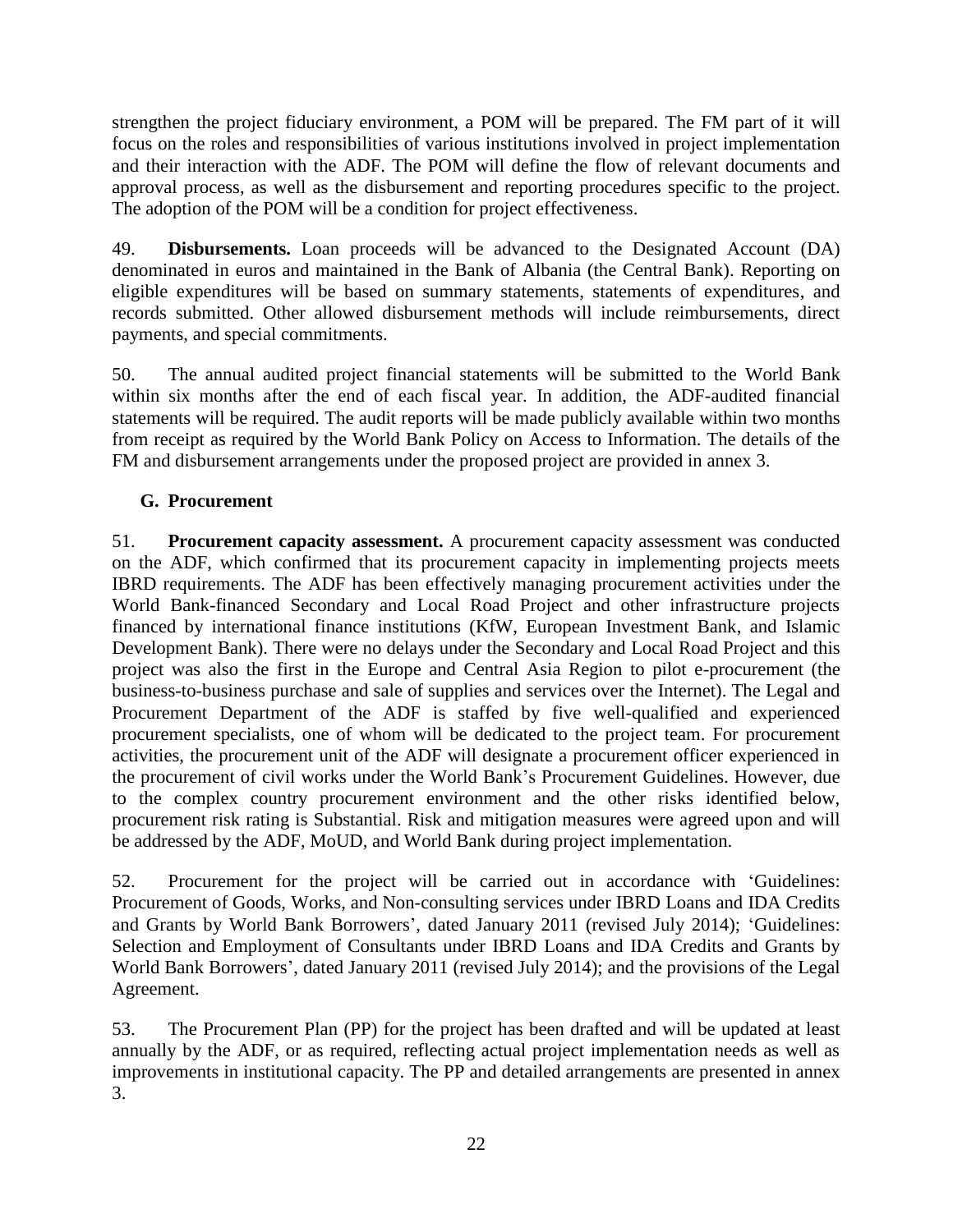#### **H. Social (including Safeguards)**

54. **Social impacts.** The project will finance civil works investments in urban and tourism infrastructure. This will include interventions for improvements to historic cultural properties, improved access to areas of natural or environmental significance, as well as investments in urban areas to improve services and enhance the attractiveness of urban environments. Projectsupported civil works activities will be undertaken on public land and designed to avoid or minimize any impacts on private property. Nevertheless, it is possible that the project could necessitate permanent or temporary land acquisition or induce changes in land use or land access in the areas of influence of some activities. For example, public roads may need widening or parking areas may need to be expanded to serve a greater number of visitors; changes in the use and physical characteristics of public spaces may have collateral effects on neighboring areas; and income-generating activities (many of which may be informal) in public spaces could be affected. It is clear from the types of interventions proposed that significant economic or physical displacement of people is not anticipated. However, impacts on private land and property, the use of public spaces for income-earning activities, impacts on existing encroachments, or changes in access to land-based resources cannot be completely precluded. To this end, the project is supported by an ESMF and an RPF to ensure that Resettlement Action Plans (RAPs) in line with the requirements of OP 4.12 are prepared and implemented to address any physical or economic displacement of people associated with project interventions. Social impacts are realistically anticipated to be transitory, peripheral, and minor. In the event that small-scale resettlement is required, it was agreed that the primary obligation for resettlement compensation lies with the GoA.

55. **Gender.** The project is fully gender informed and promotes the participation of women in consultation processes and access to the benefits of the project. Given the investments in urban infrastructure, it is expected that among direct project beneficiaries at least 50 percent will be women. However, women are also expected to benefit from project activities that support a tourism-led economic development. For instance, the food production industry, which is at the core of tourism development, has a very high concentration of women in Albania (93 percent of the workforce, 2012 Living Standard Measurement Survey). However, at the same time, women remain underrepresented in the hotel industry (36 percent of the workforce, 2012 Living Standard Measurement Survey). Therefore, the project will closely monitor gender impacts by disaggregating relevant indicators by sex as part of the project's quarterly reports and the Results Framework. The ADF will also monitor the participation of female beneficiaries in capacitybuilding activities and, where necessary, take corrective actions to ensure gender inclusion. Finally, the baseline and follow-up surveys—conducted as part of the Project Result Assessment —will cover tourists, local residents, and firms and will be designed so as to allow the production of gender disaggregated results.

56. **Citizens' engagement.** The project incorporates robust measures for citizen engagement and public involvement. Identification of specific project-financed activities is typically driven by local, municipal-level demand and will be subject to public consultations and stakeholder feedback at that level. All project-supported interventions, including social and environmental safeguards measures, will be disclosed and discussed in public to ensure that stakeholder input is taken into account in site selection, design, and implementation arrangements. Project preparation has involved consultations with tourism operators as well as central, regional, and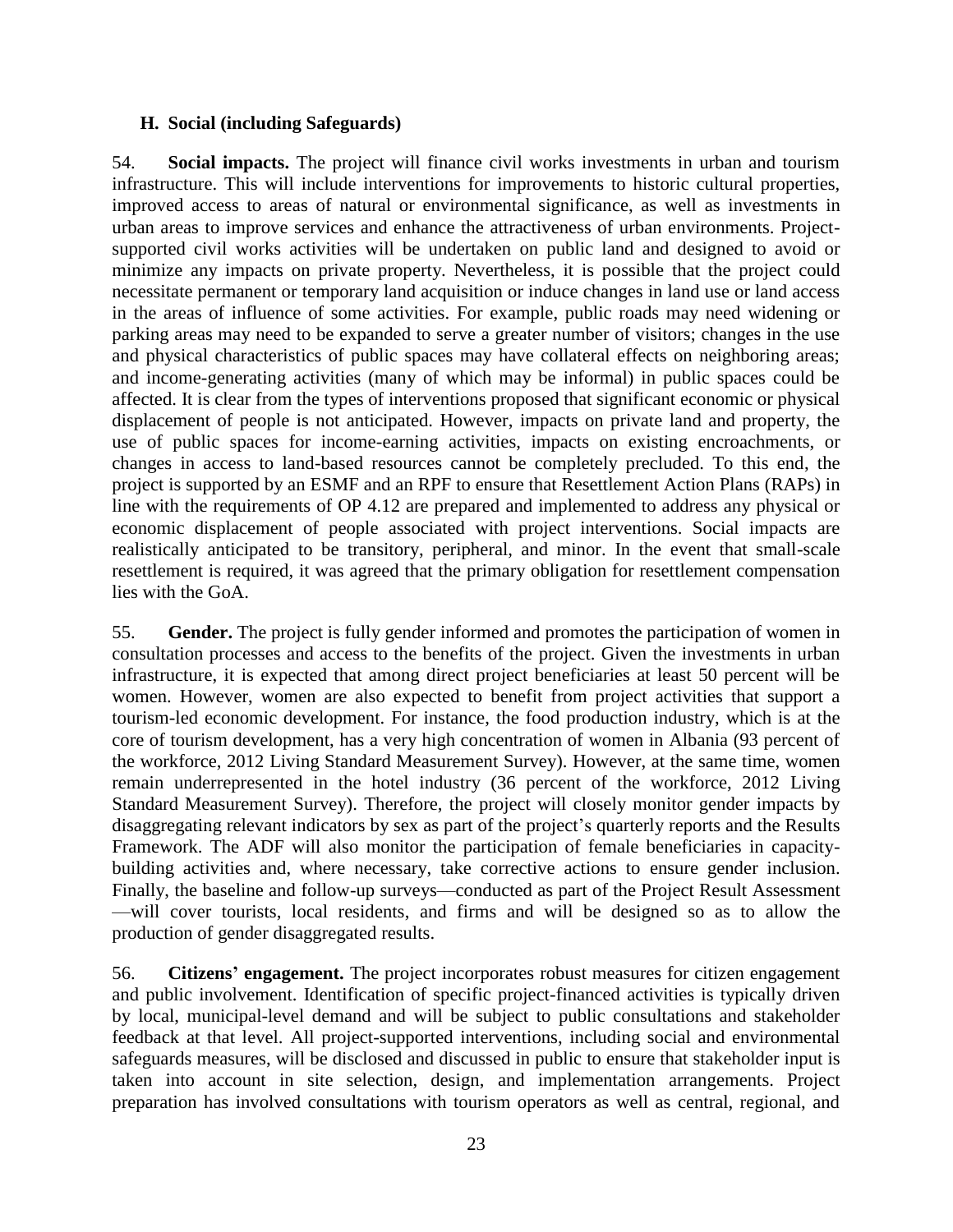municipal levels of government. The project's grievance redressal mechanism will routinely report and keep records of all salient issues or grievances which arise; the ADF will ensure timely follow-up and tracking of grievances to their resolution. The ADF will also provide citizens with up-to-date information needed to ensure public awareness and engagement on project activities through its website and using social media. The ADF website will link with websites of the MoUD and participating municipalities to ensure multiple access points. The ADF will also engage a citizen engagement specialist as part of the project team and implement a citizen engagement protocol as further outlined in annex 3.

### **I. Environment (including Safeguards)**

57. **Environmental Assessment (OP 4.01).** The project triggers the World Bank safeguard policy on Environmental Assessment (OP/BP 4.01) and is classified as Category B primarily due to the rehabilitation nature of the proposed infrastructure works, which will take place within the footprint of existing infrastructure systems on established lands/zones in known urban areas or might involve limited construction of new facilities such as small visitors' centers near touristic sites in the south of Albania. The physical rehabilitation of the selected existing infrastructure (activities financed under Components 1 and 2) will not involve significant structural modifications or change their operation/scope. Therefore, the envisaged investments are not expected to have irreversible, adverse, and unprecedented environmental and social impacts. However, there will be temporary, site-specific environmental impacts primarily during the civil works period (due to air pollution, noise, and vibration from the operation of equipment, waste generation at the construction sites, and traffic interferences). During the operational period, the environmental concerns would primarily include maintenance activities; awareness campaigns will be raised for the local people to ensure that the aesthetic and proper functions of rehabilitated infrastructure are in line with agreed monitoring/O&M plans.

58. **Climate change.** The project's activities aimed at improving the energy efficiency of urban infrastructure—in particular with regard to the replacement and installment of energy efficient street lighting in city centers—are expected to yield benefits in climate change mitigation. The project is also being complemented by an ESMAP trust-funded activity which will support the four selected municipalities in the development of energy-efficiency diagnostics and identification of energy-saving action plans. Some of the actions identified—once developed—could also contribute to climate change mitigation.

59. **Environmental safeguard instruments.** Not all detailed designs of the planned infrastructure investments will be available before project appraisal, therefore an ESMF has been prepared by the MoUD/ADF. The ESMF is a guidance safeguard document that provides the tools (legal and regulatory framework, regulations, and guidelines) for screening and conducting the assessment of environment and social impacts of specific activities during project implementation once the technical details are known. It includes guidelines for addressing OP 4.11 and 'Chance Finds Procedures' as well as for identifying any impacts on known, endangered, or critical fauna or flora in the project areas and provides details on the type, level, and depth of Environmental and Social Impact Assessments (ESIAs/Environmental and Social Management Plans [ESMPs]) required for each of the investments based on the outcomes of the screening. For those investments defined in terms of scope and location or for which technical details are sufficiently established, ESMPs have been prepared before appraisal. The ESMF and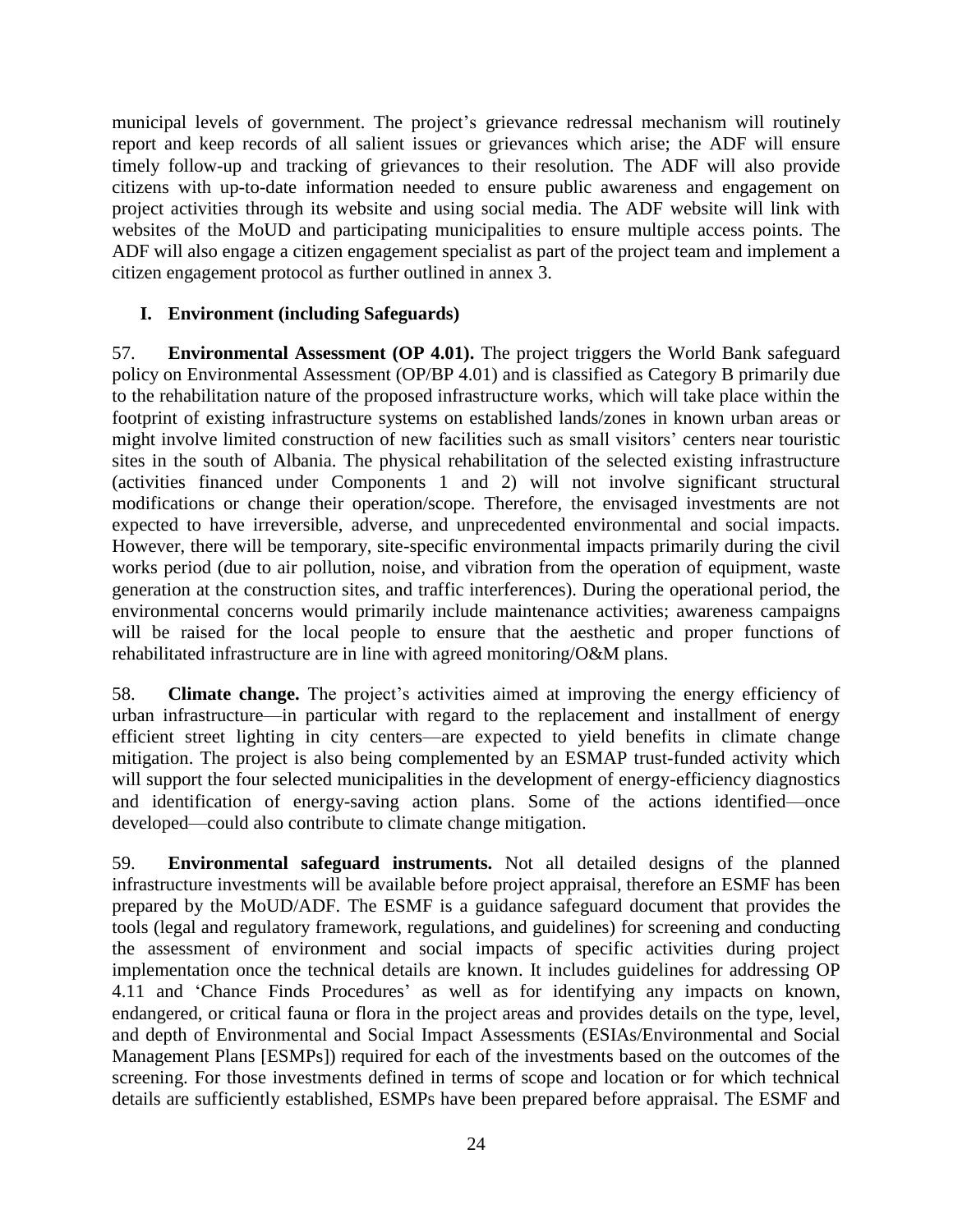two specific fast-track ESMPs—for which footprint and technical details are known (for example, the Berat Castle cobblestone road access and the Saranda city center staircase rehabilitation investments)—have been prepared by the borrower and will be disclosed timely at public consultation meetings before project appraisal, in line with national laws and Category B project disclosure requirements.

60. **Natural Habitats (OP 4.04).** The project triggers this policy as some of the proposed touristic investments could be inside protected areas and/or provide improved access to national parks, which could lead to indirect impacts. The environmental assessment process (ESMF development) describes the possibility of project impacts on natural habitats, including protected areas or other sensitive ecological sites in the project area of intervention, for which provisions of appropriate conservation and mitigation measures will be necessary during works (and included in ESMPs). Investments that may raise OP 4.04 issues will not be considered 'fast tracked'.

61. **Physical Cultural Resources (OP 4.11).** The policy is triggered because project activities will target rehabilitation of physical cultural resources listed as national/UNESCOlevel protection. Existing practices for the management of physical cultural resources in the country follow national laws which recognize the importance of implementing specific cultural heritage preservation measures and works (that is, based on designs approved by the MoC and/or in line with international-level physical cultural resources procedures as applicable). Therefore, the project will build on existing practices and country systems and a specific physical cultural resources management plan does not need to be developed for the project.

# **J. Other Safeguards Policies Triggered**

62. **Projects on International Waterways (OP 7.50).** The project location is along the socalled Albanian Riviera (including the coastline of Adriatic and Ionian Seas) and may have potential impacts on coastal zone resources. The team has consulted with LEGEN/LEGES on the applicability of this policy and the assessment is that the project qualifies for the exception to notification to riparians under paragraph 7(a) given the rehabilitation nature of the project investments. Approval for the noted exception was granted by the regional vice president on July 11, 2016.

# **K. World Bank Grievance Redress**

63. Communities and individuals who believe that they are adversely affected by a World Bank (WB) supported project may submit complaints to existing project-level grievance redress mechanisms or the WB's Grievance Redress Service (GRS). The GRS ensures that complaints received are promptly reviewed in order to address project-related concerns. Project affected communities and individuals may submit their complaint to the WB's independent Inspection Panel which determines whether harm occurred, or could occur, as a result of WB noncompliance with its policies and procedures. Complaints may be submitted at any time after concerns have been brought directly to the World Bank's attention, and Bank Management has been given an opportunity to respond. For information on how to submit complaints to the World Bank's corporate Grievance Redress Service (GRS), please visit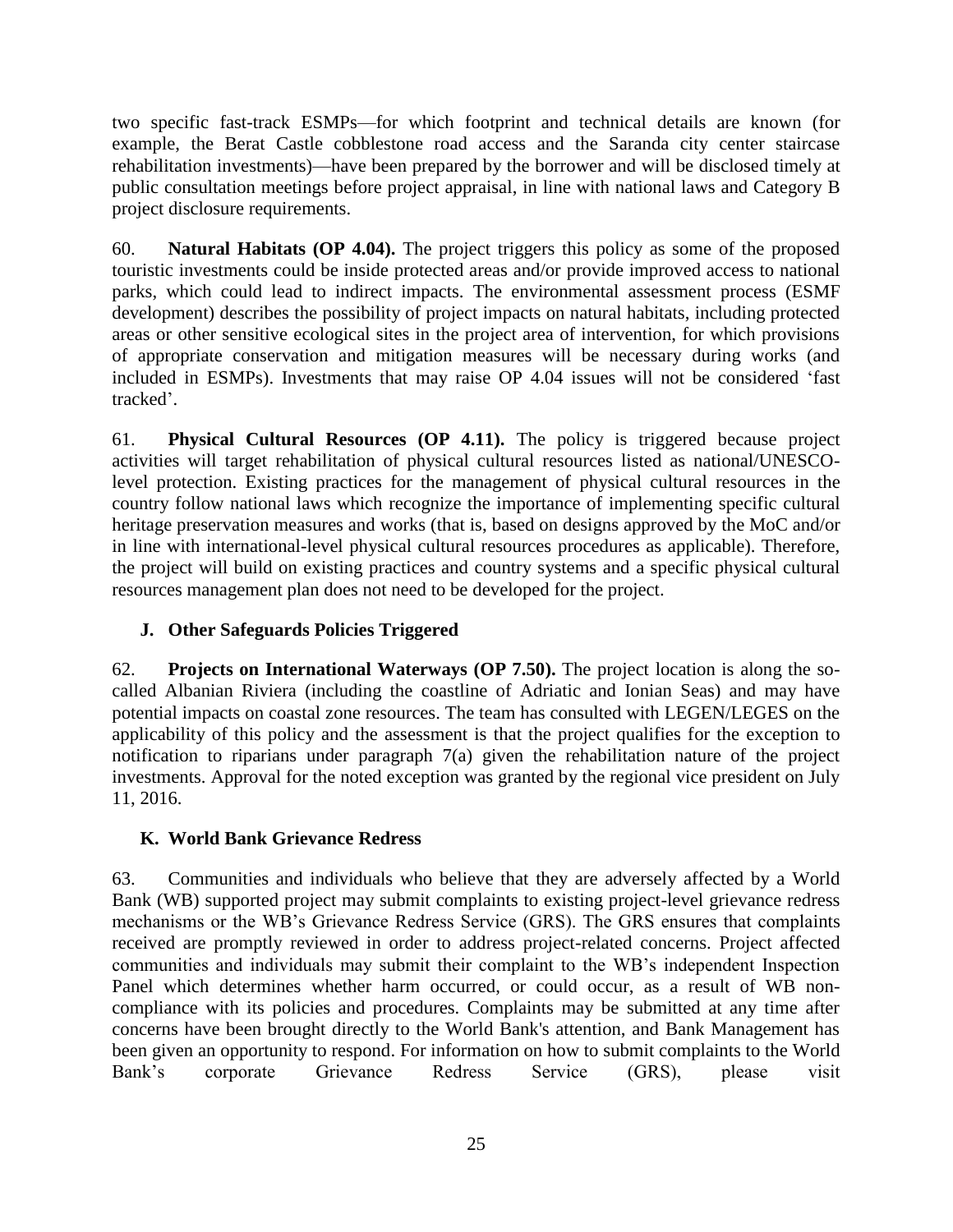[http://www.worldbank.org/GRS.](http://www.worldbank.org/GRM) For information on how to submit complaints to the World Bank Inspection Panel, please visit [www.inspectionpanel.org.](http://www.inspectionpanel.org/)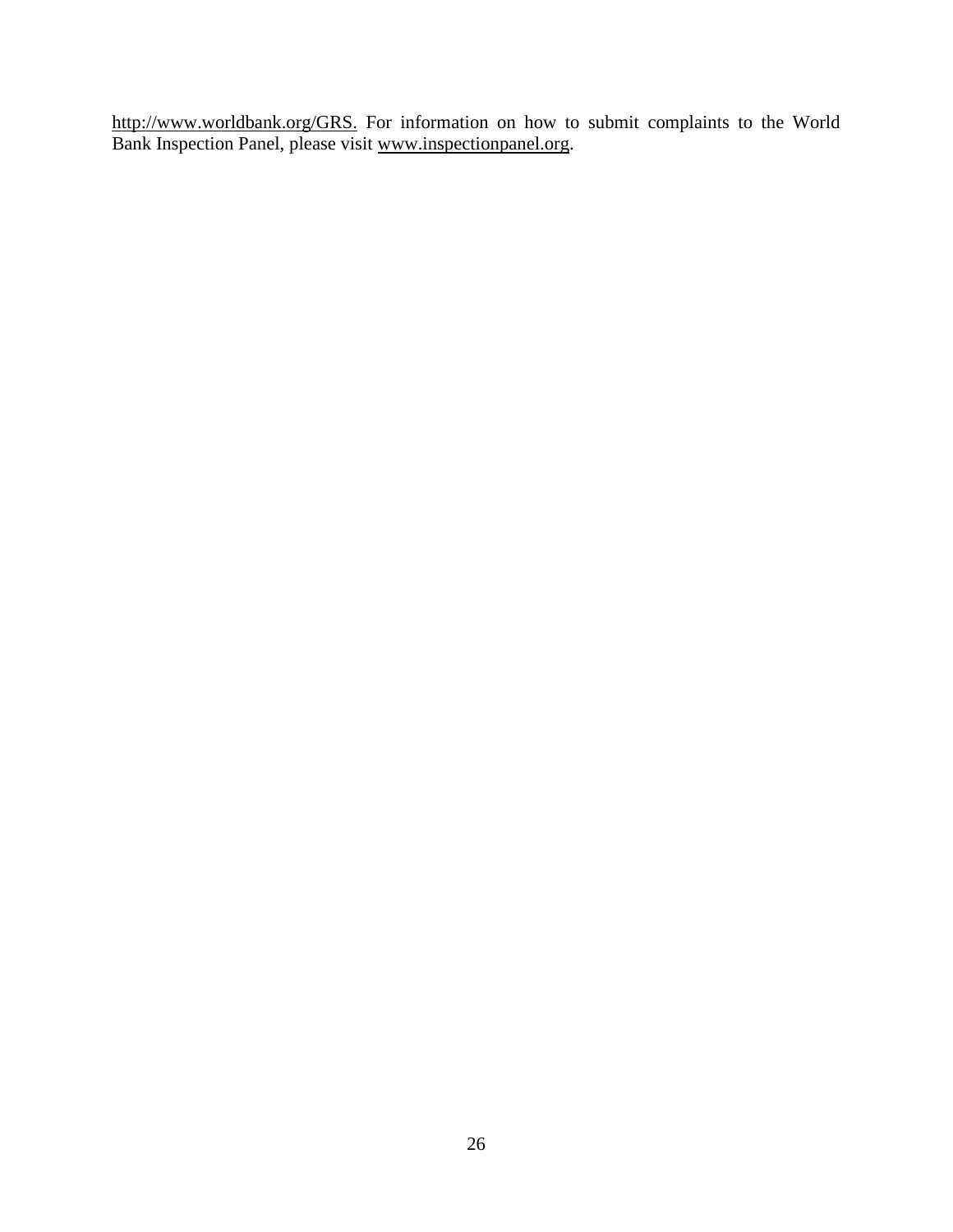# **Annex 1: Results Framework and Monitoring**

# **ALBANIA: Project for Integrated Urban and Tourism Development**

| <b>Project Development Objective (PDO):</b>                                                                                                                                                                                           |      |            |                 |            |            |                                                    |        |        |                         |                                                       |                                                            |                                                                                                                                                   |
|---------------------------------------------------------------------------------------------------------------------------------------------------------------------------------------------------------------------------------------|------|------------|-----------------|------------|------------|----------------------------------------------------|--------|--------|-------------------------|-------------------------------------------------------|------------------------------------------------------------|---------------------------------------------------------------------------------------------------------------------------------------------------|
| The PDO of the proposed project is to improve urban infrastructure, enhance tourism assets, and strengthen institutional capacity to support tourism related local<br>economic development in selected areas in the south of Albania. |      |            |                 |            |            |                                                    |        |        |                         |                                                       |                                                            |                                                                                                                                                   |
|                                                                                                                                                                                                                                       |      |            |                 |            |            |                                                    |        |        |                         |                                                       |                                                            |                                                                                                                                                   |
| <b>PDO Level Results</b><br><b>Indicators</b>                                                                                                                                                                                         | Core | <b>UOM</b> | <b>Baseline</b> | <b>YR1</b> | <b>YR2</b> | <b>Cumulative Target Values</b><br>YR <sub>3</sub> | YR4    | YR5    | Frequency               | Data<br>Source/<br><b>Method</b><br>ology             | <b>Responsib</b><br>ility for<br>Data<br><b>Collection</b> | <b>Comments</b>                                                                                                                                   |
| <b>Indicator One: New</b><br>or rehabilitated urban<br>public spaces in<br>selected<br>municipalities                                                                                                                                 |      | Sq. mts    | $\mathbf{0}$    | 15,000     | 25,000     | 45,000                                             | 55,000 | 70,000 | Biannual                | Construc<br>tion<br>supervisi<br>on                   | ADF                                                        | Cumulative<br>number (in<br>sq.mt) of new or<br>rehabilitated<br>public spaces <sup>35</sup><br>in selected<br>municipalities                     |
| <b>Indicator Two:</b><br>Increased number of<br>tourists satisfied by<br>selected touristic<br>sites                                                                                                                                  |      | Percentage | $\theta$        | $\Omega$   | $\Omega$   | 10                                                 | 10     | 25     | Mid-term<br>and closure | Benefici<br>ary<br>survey                             | ADF                                                        | <b>Increased</b><br>number of<br>tourists (in<br>percentage)<br>satisfied with<br>selected touristic<br>sites $36$ in<br>reference to<br>baseline |
| <b>Indicator Three:</b><br>Increased number of<br>tourists visiting<br>selected touristic<br>sites                                                                                                                                    |      | Percentage | $\Omega$        | $\Omega$   | $\Omega$   | 5.4                                                | 10.8   | 16.2   | Mid-term<br>and closure | Benefici<br>ary<br>survey<br>and<br>visitors<br>entry | ADF                                                        | <b>Increased</b><br>number of<br>tourists (in<br>percentage)<br>visiting selected<br>touristic sites in<br>reference to<br>baseline               |

<sup>&</sup>lt;sup>35</sup> Public spaces are understood as public parks, green spaces, plazas, pedestrian walkways—including sidewalks and pedestrian roads.

<sup>&</sup>lt;sup>36</sup> Touristic sites include both touristic sites which are supported under Component 1 and 2. Increased tourism satisfaction with existing infrastructure and number of tourists visiting (Indicator Two and Three) will be measured in reference to baseline values captured through the tourists' beneficiary survey and complemented by visitors' entry statistics in selected touristic sites.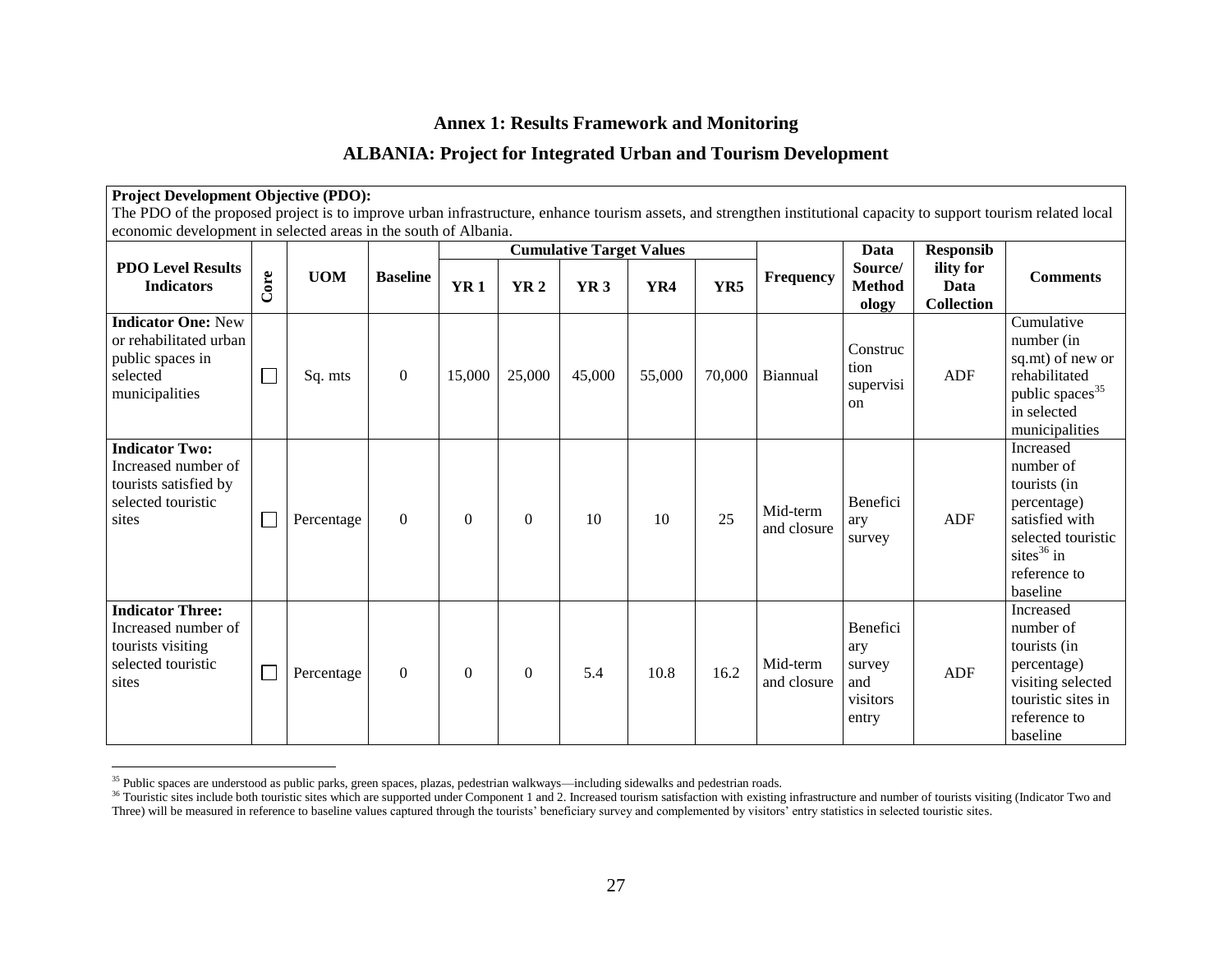| <b>Indicator Four:</b><br>Number of<br>municipalities with<br>functioning<br>destination<br>management<br>partnerships in the<br>project area |             | Number | 0                                | $\theta$        |                 | 2                |                  | 4                | Biannual | Local<br>governm<br>ent | ADF | Number of<br>municipalities<br>with<br>functioning <sup>37</sup><br>destination<br>management<br>partnerships |
|-----------------------------------------------------------------------------------------------------------------------------------------------|-------------|--------|----------------------------------|-----------------|-----------------|------------------|------------------|------------------|----------|-------------------------|-----|---------------------------------------------------------------------------------------------------------------|
| <b>Indicator Five:</b><br>Number of project<br>beneficiaries -<br>gender disaggregated                                                        | $\boxtimes$ | Number | $\overline{0}$<br>$\overline{0}$ | 10,000<br>5,000 | 15,000<br>7,500 | 50,000<br>25,000 | 65,000<br>32,500 | 84,000<br>42,000 | Multiple | Local<br>governm<br>ent | ADF | Cumulative<br>number of<br>people who<br>benefited from<br>the project<br>(among which<br>female) $38$        |

 $37$  Functioning partnerships are those having an annual work program.

<sup>&</sup>lt;sup>38</sup> This only includes beneficiaries (residents) from urban upgrading and infrastructure improvement in the four selected municipalities and does not include tourists. The numbers are based on census data.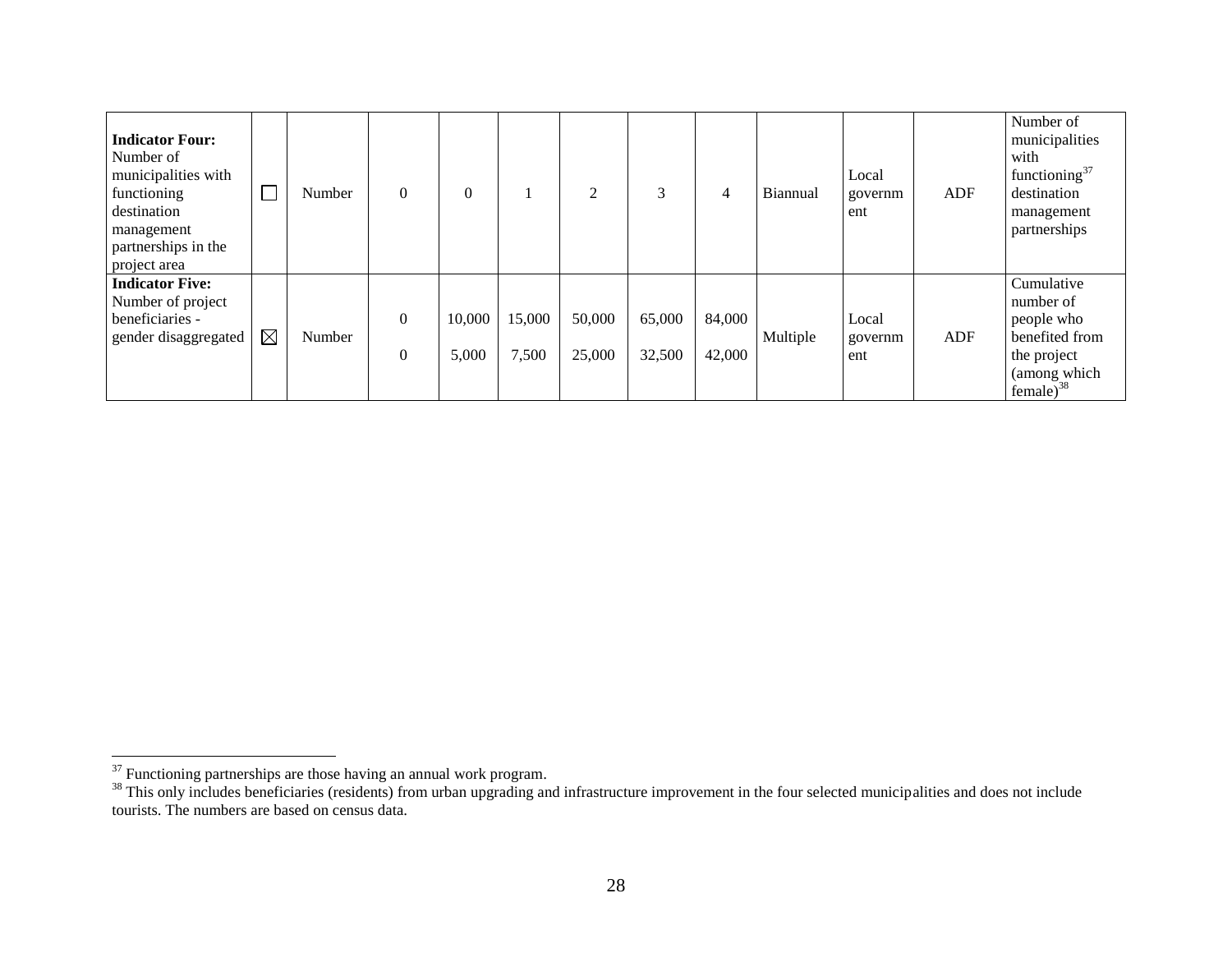|                                                                                                                                                 |                                                             |            |                 |              |                | <b>Cumulative Target Values</b> |                |      |           | Data                                           | <b>Responsib</b>                |                                                                                                    |
|-------------------------------------------------------------------------------------------------------------------------------------------------|-------------------------------------------------------------|------------|-----------------|--------------|----------------|---------------------------------|----------------|------|-----------|------------------------------------------------|---------------------------------|----------------------------------------------------------------------------------------------------|
| <b>Intermediate</b><br><b>Results Indicators</b>                                                                                                | Core                                                        | <b>UOM</b> | <b>Baseline</b> | <b>YR1</b>   | <b>YR2</b>     | YR <sub>3</sub>                 | YR4            | YR5  | Frequency | Source/<br><b>Method</b><br>ology              | ility for<br>Data<br>collection | <b>Comments</b>                                                                                    |
|                                                                                                                                                 | Component 1. Urban upgrading and infrastructure improvement |            |                 |              |                |                                 |                |      |           |                                                |                                 |                                                                                                    |
| <b>Intermediate</b><br><b>Indicator One:</b><br>Urban roads<br>rehabilitated in<br>selected<br>municipalities                                   | $\Box$                                                      | Kilometer  | $\theta$        | 1.5          | 6.0            | 12.0                            | 13.5           | 12.0 | Biannual  | Construc<br>tion<br>supervisi<br><sub>on</sub> | ADF                             | Kilometers of<br>urban roads<br>rehabilitated in<br>selected<br>municipalities                     |
| <b>Intermediate</b><br><b>Indicator Two:</b><br>Streets with<br>improved street<br>lighting in selected<br>municipalities                       | $\Box$                                                      | Kilometer  | $\Omega$        | 4.5          | 6.5            | 9.5                             | 12.5           | 14.5 | Biannual  | Construc<br>tion<br>supervisi<br><sub>on</sub> | <b>ADF</b>                      | Kilometers of<br>street lighting<br>improved in<br>selected<br>municipalities                      |
| <b>Intermediate</b><br><b>Indicator Three:</b><br>New or rehabilitated<br>pedestrian<br>walkways <sup>39</sup> in<br>selected<br>municipalities | $\Box$                                                      | Kilometer  | $\Omega$        | 3.0          | 6.0            | 12.0                            | 14.0           | 16.0 | Biannual  | Local<br>governm<br>ent                        | ADF                             | Kilometers of<br>pedestrian<br>walkways - new<br>or rehabilitated<br>in selected<br>municipalities |
| <b>Component 2. Touristic sites upgrading</b>                                                                                                   |                                                             |            |                 |              |                |                                 |                |      |           |                                                |                                 |                                                                                                    |
| <b>Intermediate</b><br><b>Indicator One:</b><br>Number of Site<br><b>Management Plans</b><br>developed and<br>endorsed                          | $\Box$                                                      | Number     | $\Omega$        | $\mathbf{0}$ | $\overline{2}$ | $\overline{4}$                  | $\overline{4}$ | 5    | Biannual  | Local<br>governm<br>ent                        | ADF                             | Number of Site<br>Management<br>Plans developed<br>and endorsed                                    |

 $39$  Pedestrian walkways are understood as sidewalks, promenades, pedestrian stairs, and pedestrian roads.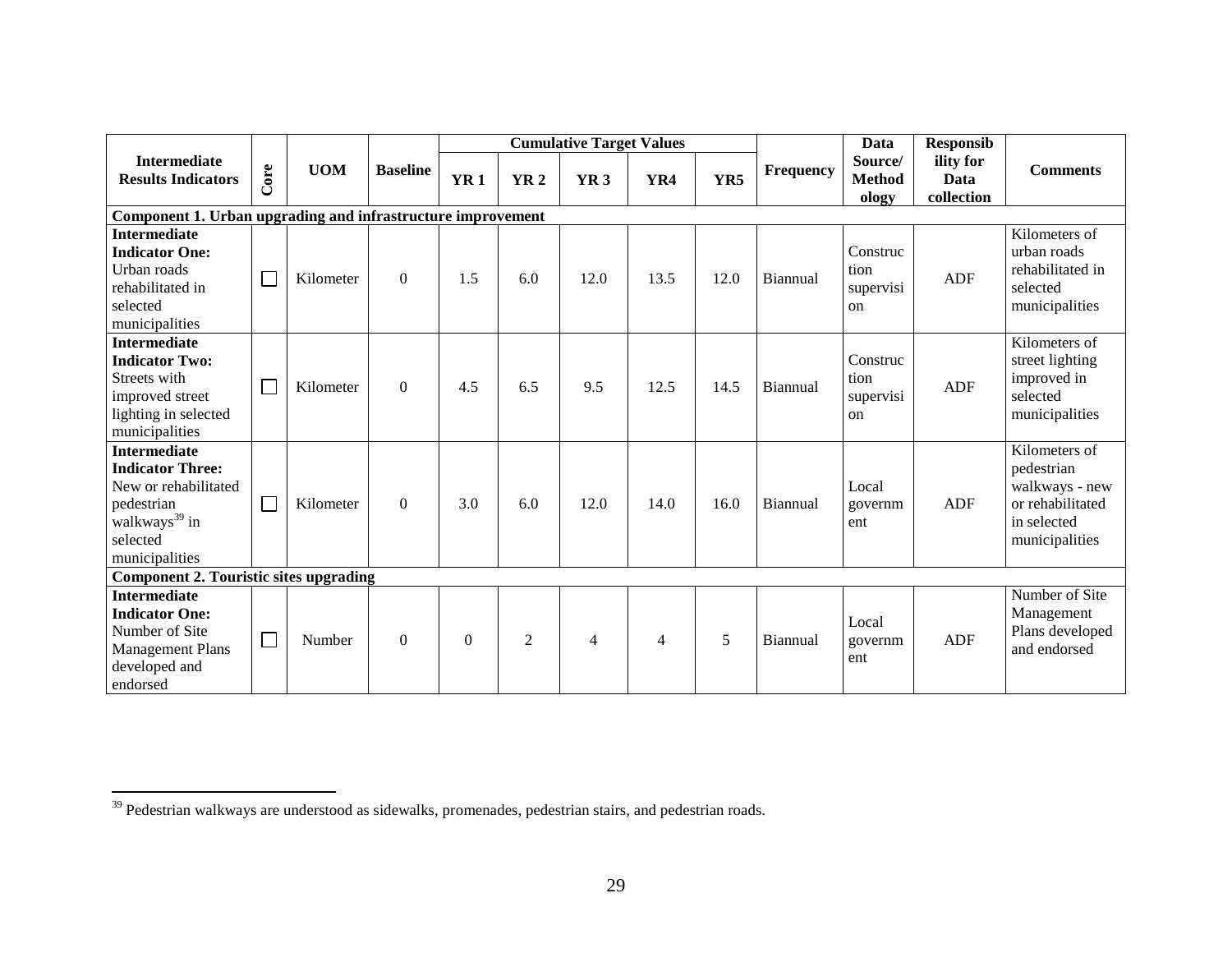| <b>Intermediate</b><br><b>Indicator Two:</b><br>Integrated touristic<br>sites designs                                                                | $\Box$ | Number | $\Omega$       | 3            | 5              | 5              | 5              | 5              | Biannual | Local<br>governm<br>ent | <b>ADF</b> | Number of<br>Integrated<br>touristic sites<br>designs                                                                  |
|------------------------------------------------------------------------------------------------------------------------------------------------------|--------|--------|----------------|--------------|----------------|----------------|----------------|----------------|----------|-------------------------|------------|------------------------------------------------------------------------------------------------------------------------|
| developed<br>Component 3. Tourism market and product development                                                                                     |        |        |                |              |                |                |                |                |          |                         |            | developed                                                                                                              |
| <b>Intermediate</b><br><b>Indicator One:</b><br><b>Market Development</b><br>Strategy for the<br>south of Albania<br>developed                       | $\Box$ | Yes/No | N <sub>o</sub> | Yes          | Yes            | Yes            | Yes            | Yes            | Annual   | Progress<br>report      | <b>ADF</b> | Market research<br>and development<br>strategy for the<br>south of Albania<br>developed                                |
| <b>Intermediate</b><br><b>Indicator Two:</b><br>Destination<br>Management<br><b>Business Plans</b><br>developed                                      | $\Box$ | Number | $\Omega$       | $\mathbf{0}$ | $\overline{2}$ | 3              | $\overline{4}$ | 4              | Annual   | Progress<br>report      | <b>ADF</b> | Cumulative<br>number of<br>destination<br>management<br>business plans<br>developed in<br>selected<br>municipalities   |
| <b>Intermediate</b><br><b>Indicator Three:</b><br>Number of touristic<br>products developed<br>with destination<br>management<br>partnership support | $\Box$ | Number | $\Omega$       | $\Omega$     | $\Omega$       | 10             | 15             | 20             | Biannual | Local<br>governm<br>ent | ADF        | Cumulative<br>number of<br>touristic products<br>developed with<br>destination<br>management<br>partnership<br>support |
| <b>Intermediate</b><br><b>Indicator Four:</b><br>Number of<br>municipalities with<br>improved<br>management systems                                  | $\Box$ | Number | $\Omega$       | $\mathbf{0}$ | 3              | $\overline{4}$ | $\overline{4}$ | $\overline{4}$ | Biannual | Local<br>governm<br>ent | <b>ADF</b> | Cumulative<br>number of<br>municipalities<br>with improved<br>management<br>systems                                    |
| <b>Intermediate</b><br><b>Indicator Five:</b><br>Capacity of local<br>governments<br>improved through<br>technical and                               | Г      | Number | $\theta$       | 5            | 5              | 10             | 15             | 20             | Annual   | Local<br>governm<br>ent | <b>ADF</b> | Measured<br>through<br>cumulative<br>number of<br>trainings to<br>relevant staff                                       |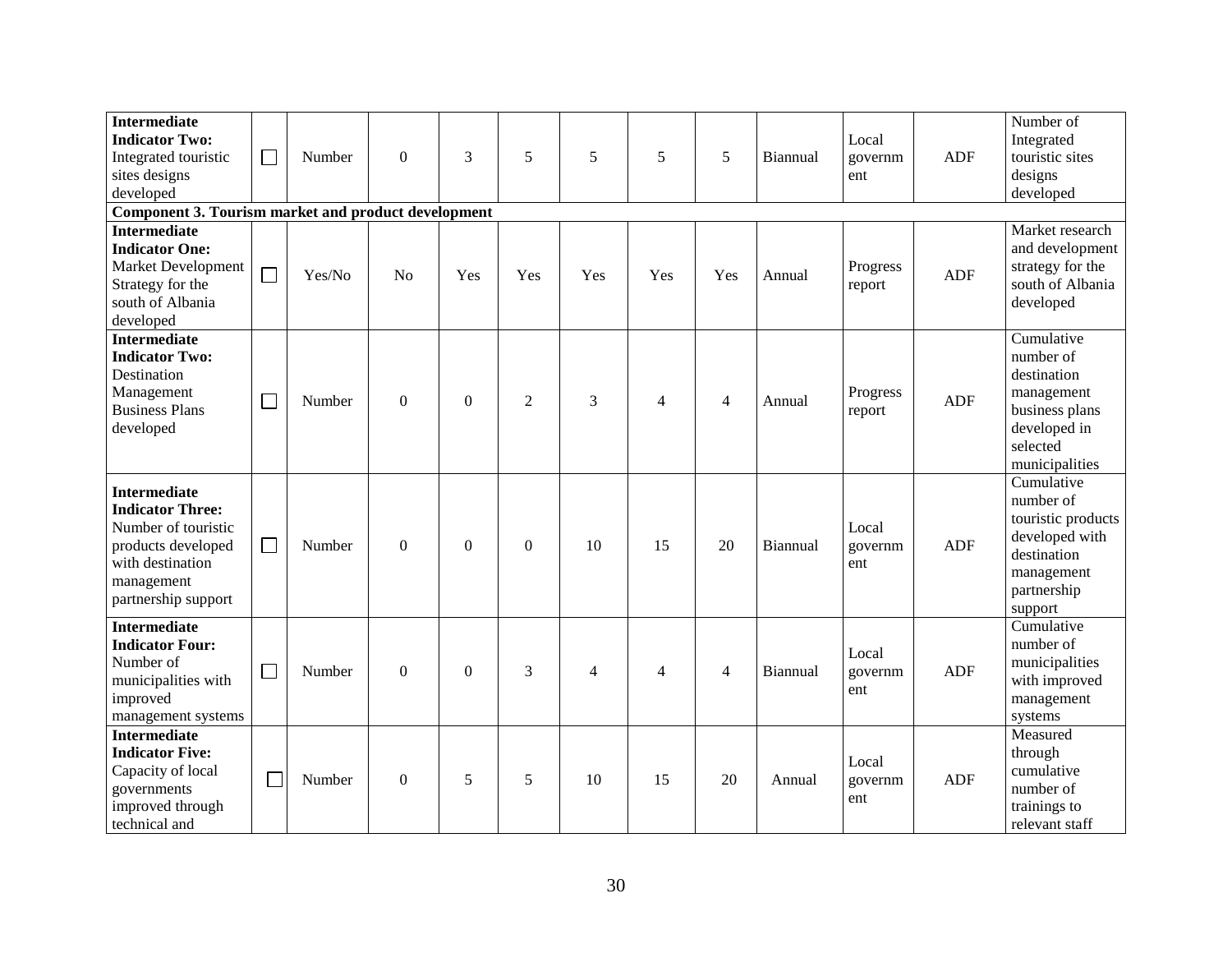| managerial trainings                                                                                                                                  |             |            |                |     |     |     |     |     |          |                    |     |                                                                                          |
|-------------------------------------------------------------------------------------------------------------------------------------------------------|-------------|------------|----------------|-----|-----|-----|-----|-----|----------|--------------------|-----|------------------------------------------------------------------------------------------|
| <b>Component 4. Implementation support</b>                                                                                                            |             |            |                |     |     |     |     |     |          |                    |     |                                                                                          |
| <b>Intermediate</b><br><b>Indicator One:</b><br>Grievances<br>registered related to<br>delivery of project<br>benefits that are<br>actually addressed | $\boxtimes$ | Percentage | $\Omega$       | 100 | 100 | 100 | 100 | 100 | Biannual | Progress<br>report | ADF | Percentage of<br>grievances<br>registered that<br>are actually<br>addressed              |
| <b>Intermediate</b><br><b>Indicator Two:</b><br>Project website<br>maintained with up-<br>to-date information<br>on project activities                | $\Box$      | Yes/No     | N <sub>0</sub> | Yes | Yes | Yes | Yes | Yes | Biannual | Progress<br>report | ADF | Project website<br>maintained with<br>up-to-date<br>information on<br>project activities |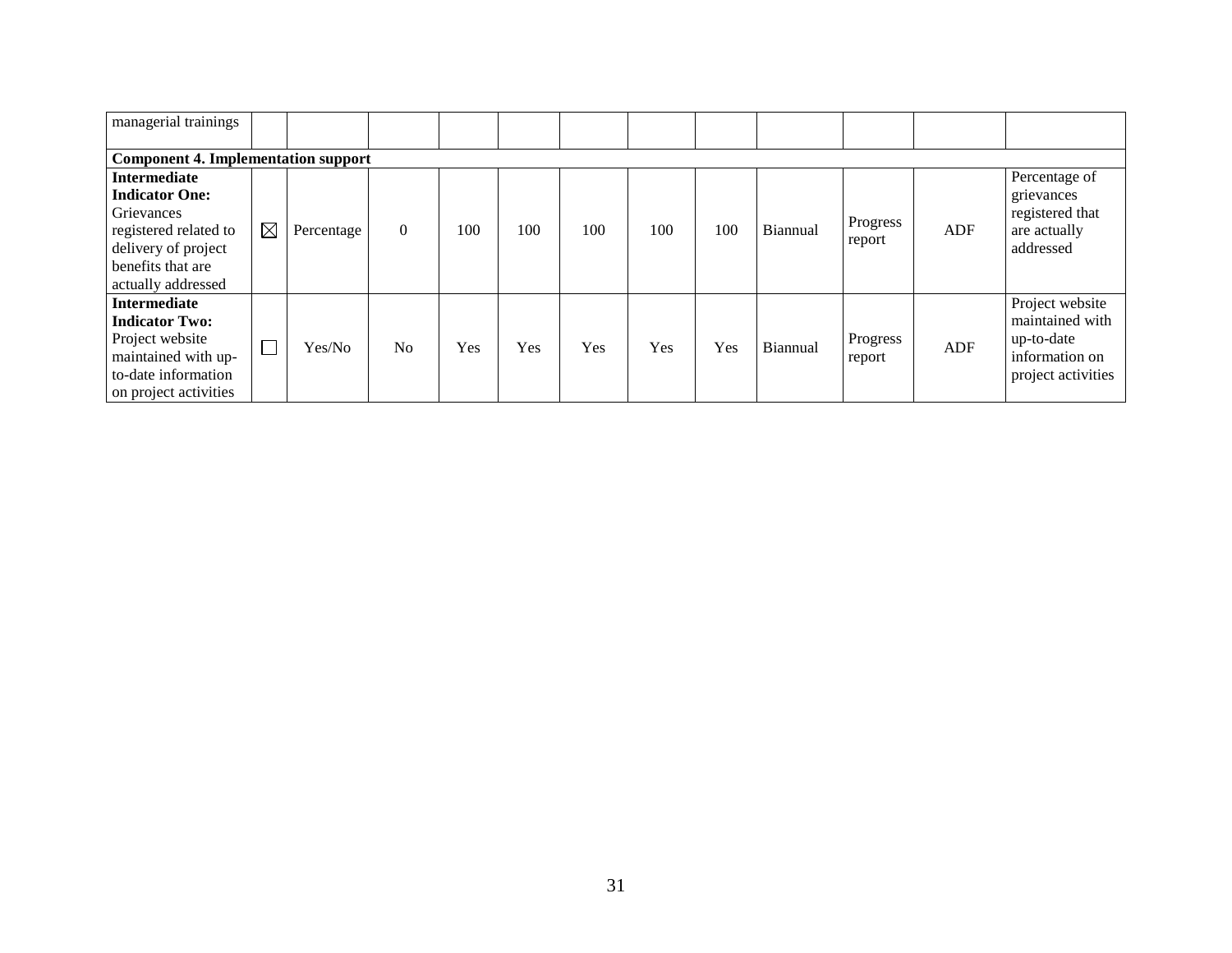# **Annex 2: Detailed Project Description**

### **ALBANIA: Project for Integrated Urban and Tourism Development**

1. The PDO of the proposed project is to improve urban infrastructure, enhance tourism assets, and strengthen institutional capacity to support tourism related local economic development in selected areas in the south of Albania.

2. The proposed project will consist of the following components:

### **Component 1. Urban upgrading and infrastructure improvement**

3. This component will finance design and implementation of urban upgrading and municipal infrastructure improvements in four urban centers: Saranda, Gjirokastra, Berat, and Permet. Investments in these selected municipalities would include the upgrading of public spaces (for example, parks, city squares, and pedestrian walkways); street networks, intermodal nodes and associated infrastructure (for example, sidewalks, street crossings, streetlights, bicycle paths, and bus stations); restoration of selected heritage buildings and façade improvement of selected buildings; and touristic sites enhancement (for example, access roads, visitors' centers, parking, and signage). Water supply and sewage network rehabilitation will be supported on a case-by-case basis. <sup>40</sup> Investments are expected to foster tourism-based local economic development by increasing attractiveness through catalytic urban upgrading efforts and improving livability. This component will also finance preparation of required urban-scale designs, feasibility studies, engineering designs, and construction supervision.

4. Year 1 investments in each of the selected municipalities have already been identified. The tailored package of priority investments (Years 2–5) will be fully identified through detailed urban design studies. This will be done following a consultative process with selected municipalities and key project partners who will ensure that investments are (a) fully aligned with the PDO; (b) consistent with the GLDPs; and (c) prioritized and selected to support the development vision of each of the selected urban centers, thus ensuring complementarity and avoiding fragmentation. The tailored package of Years 2–5 investments proposed as a result of the detailed urban design studies will need to be deemed satisfactory by the World Bank for project financing. A brief description of each of the selected municipalities and proposed approach for integrated urban upgrading can be found below. Specific package of investments will be fully identified and prioritized through the development of the detailed urban design studies.

(a) **Saranda, Tourism Gateway***.* Over the last two decades, the city has developed without a plan, resulting in a heavily built city characterized by high density and lack of green and open spaces. During the tourism season, the city center is affected by problems of traffic congestion and parking management. The road network, within the core urban area, is not yet fully paved and is currently undergoing extensive works for the upgrading of the water supply system (supported by KfW). The city also lacks a bus terminal and a functional intermodal exchange system

 $40$  Underground infrastructure will be included as part of street network improvement when needed.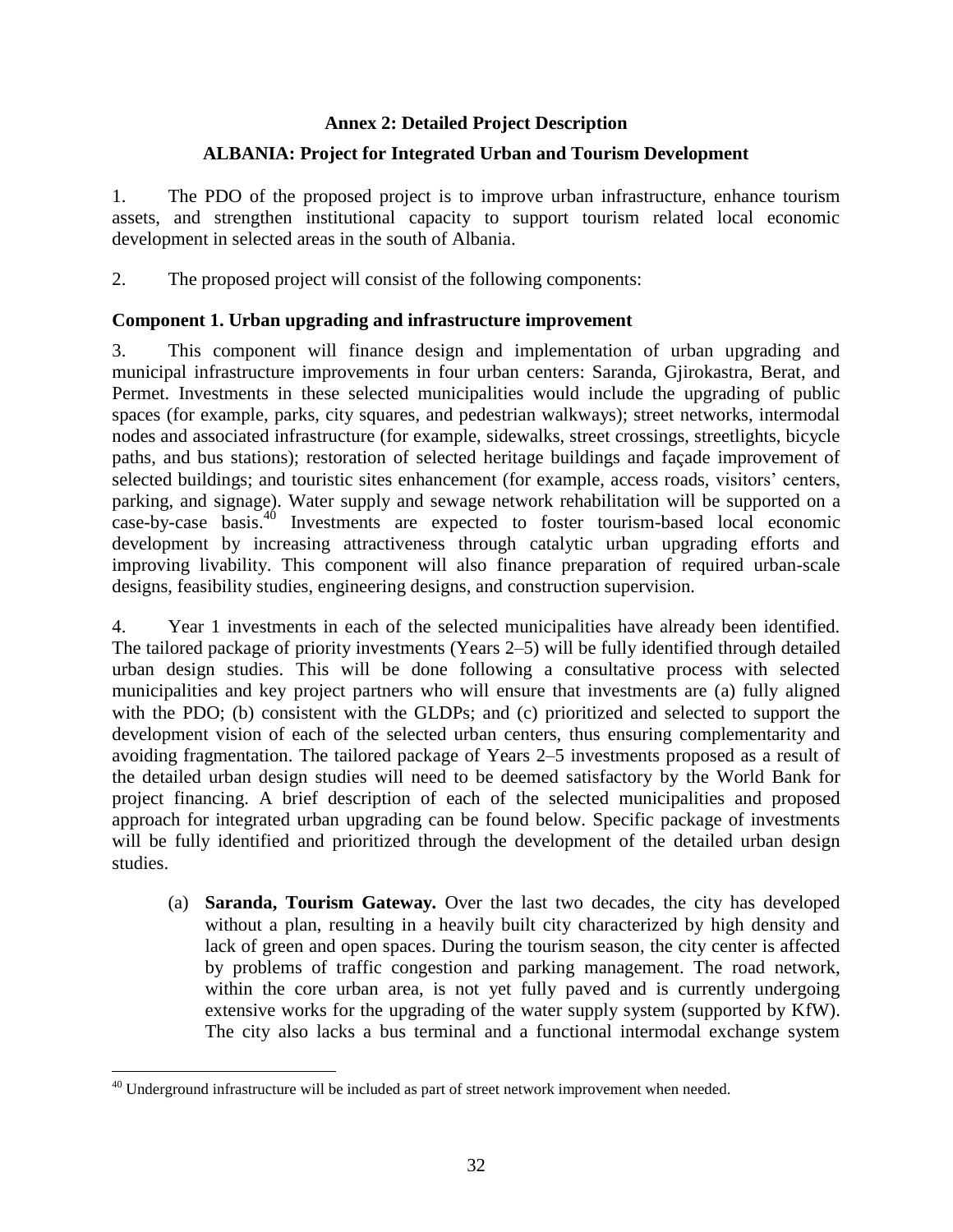between sea, road, and pedestrian circulation. Urban mobility has been recognized as a guiding element for the prioritization of project investments in Saranda. The package of investments for Saranda is expected to include mobility improvement in the core area, including implementation of a traffic and parking management plan, improvement of junctions/roundabouts, city accesses and intermodal nodes, and other traffic pressure points; street upgrading in the core area, upgrading of old promenade and pedestrian/cycling connectivity between port, city core, recreational areas, and Ksamil to the south; improvement and preservation of green and recreational areas.

- (b) **Gjirokastra, Museum City.** The city of Gjirokastra was inscribed in the UNESCO World Heritage List in 2005, as a rare example of an architectural character typical of the Ottoman period. The town features a series of outstanding two-story houses which were developed in the 17th century, a bazaar, an 18th-century mosque, and two churches of the same period. The city's historic areas (both core and buffer) suffer from disparities in quality of urban infrastructure, quality of urban environment, and tourism pedestrian accessibility. The settlements perched on the hills south of the castle are difficult to access by vehicle. They also suffer from poor streetlighting, lack of sidewalks/pedestrian connections, degraded heritage pedestrian trails, poor drainage and soil erosion, unqualified urban and public spaces, and poor garbage collection. A number of initiatives are under way in the city, including those supported by the Albania-American Development Fund (upgrading of the bazaar area) and KfW (water supply). To implement the vision of the Museum City, the project will adopt the integrated Historic Urban Landscape approach. <sup>41</sup> The integrated upgrading of Gjirokastra is expected to include elements of preservation and cultural heritage management, improved access to peripheral hamlet, integrated street upgrading, improvement of heritage pedestrian trails, and upgrading of urban spaces. Solid waste collection, street lighting, parking and public transport to improve visitation, and addressing soil erosion affecting the southern valley and the access to the castle have been identified as priorities by the selected municipality. The development of a museum circuit has also been identified as a priority for tourism product consolidation.
- (c) *Berat.* Berat features a castle, locally known as the Kala, most of which was built in the 13th century. The protected historic core is composed of three distinct areas: (i) the castle, well preserved and attracting large number of tourists; the vehicular access to the castle is narrow and of poor quality asphalt, ending in a dead end with unorganized and insufficient parking; (ii) Mangalem: at the foothill of the castle, easily accessible by foot but characterized by narrow streets in need of upgrading; and (iii) Gorica, on the south bank of the River Osumi, located in a more isolated and detached area and characterized by a high level of urban decay (both streets and

<sup>&</sup>lt;sup>41</sup> Since 2005—the year of the UNESCO's Memorandum of Vienna—the use of 'urban landscape' is accepted and it symbolizes an integrated approach to the 'usual' urban heritage that introduces both recent and contemporary architecture and the notion of sustainable development at the heart of conservation of pre-existing historical urban fabrics.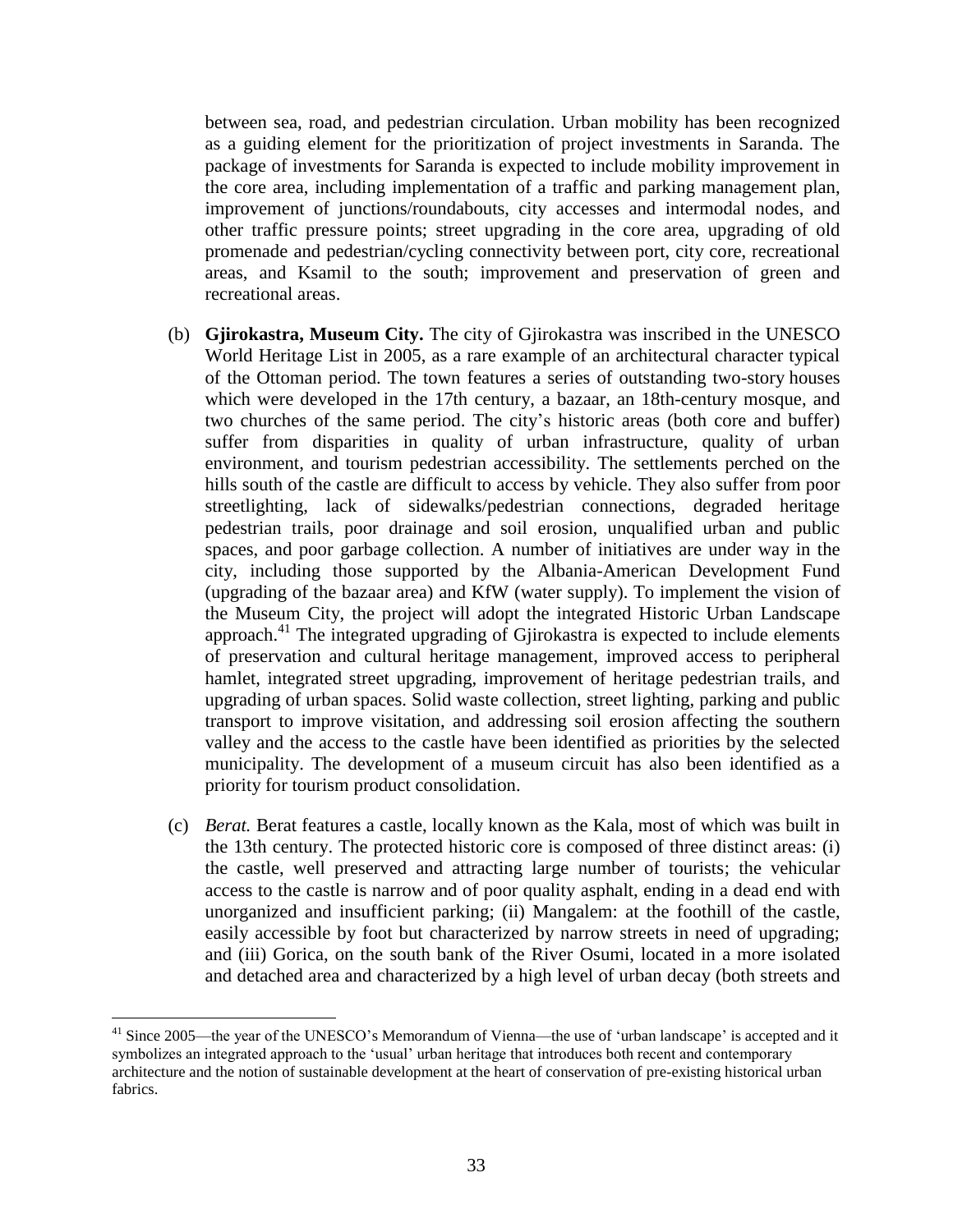historic buildings). The buffer areas on the hills on the east and west of the castle are characterized by modern buildings of poor visual value, affecting the views from the castle. The project will adopt a Historic Urban Landscape approach when identifying interventions and priority investments. The city has benefitted over the recent years from the preparation of various strategic and site management plans. The GLDP is at its final stage of preparation and should be approved shortly. Priority investments are expected to include improvement of pedestrian and vehicular access to the castle; integrated upgrading of Gorica, Mangalem, and Qendra areas; upgrading of streets and public spaces; and pedestrianizing and adaptive reuse of selected historic buildings. It could also include the improvements of bike and pedestrian trails and visual improvement of the buffer zone.

(d) **Permet, ecotourism destination.** Permet is a small municipality surrounded by many ecotourism products, including a hot spring and waterfalls, and with a good potential for trail development. Project activities could support some basic upgrading of urban spaces, river parks, and improvement/development of mountain trails starting from Permet or the surrounding area.

5. Year 1 investments have been identified in Saranda, Berat, and Gjirokastra and are fully aligned with the PDO and proposed integrated urban upgrading approaches. These include (a) the upgrading of key pedestrian pathways in Saranda city center, (b) the improvement of street lighting in the historic core of Gjirokastra, and (c) the rehabilitation and improvement of the Berat Castle vehicle access road and pedestrian access road. A study for the strengthening of the slopes and land-erosion management of the Ali Pasha trail system valley and southern access to the castle in Gjirokastra is also expected to be launched in the coming months.

# **Component 2. Touristic sites upgrading**

6. This component will finance investments aimed at improving selected touristic sites along the south of Albania touristic corridor. Investments would include restoration of selected heritage and cultural assets; improving supporting infrastructure such as last mile access, pedestrian pathways, visitors' centers, and signage; and the creation of rest stops or viewpoints along the touristic corridor. This component will also finance preparation of required feasibility studies, site management plans, engineering designs, and construction supervision.

7. A detailed screening and ranking process was developed during project preparation for the selection of integrated touristic sites interventions. The screening process is used to limit the selection of touristic sites to those that (a) are fully aligned with the PDO (for example, along the touristic corridor and with a strong tourism dimension) and (b) do not pose any significant environmental or social risks. Once proposed sites are screened, a ranking process is followed. The ranking process for touristic site selection is based on the following criteria: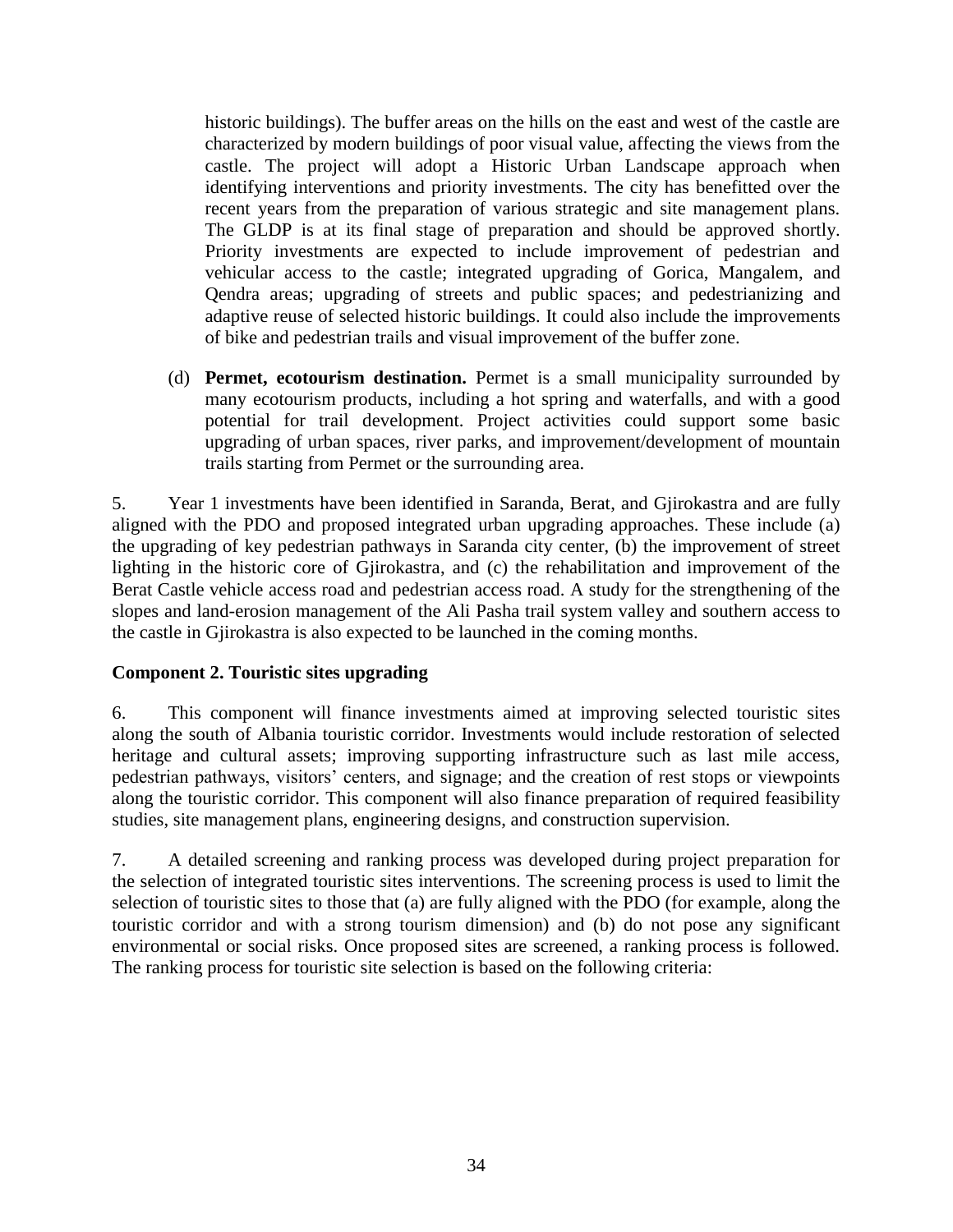| <b>Criteria</b>                | <b>Reference</b>                                                                                           |
|--------------------------------|------------------------------------------------------------------------------------------------------------|
| 1. Attractiveness              | Value of heritage assets/natural beauty, appeal to visitors, and demand                                    |
| 2. Economic impacts on tourism | Impacts on more visits, longer stays, or more spending                                                     |
| 3. Diversification             | Addition of new tourism product options or synergy creation with other<br>assets in the circuit            |
| 4. Willingness to develop      | Government priority and commitment, private sector interest, community<br>support                          |
| 5. Safeguards/land ownership   | No irreversible/large environmental or social impacts cumulative in<br>nature, clear ownership perspective |
| 6. Maintenance/operation       | Management perspective or fee collection plans                                                             |

#### **Table 2.1. Criteria for Touristic Site Selection**

8. A preliminary list of eight touristic sites with important touristic potential have been identified and pre-selected for project support: (a) Porto Palermo, (b) Blue Eye, (c) Zvernec Island, (d) Touristic Itinerary Borsh-Zagoria, (e) viewpoints along the touristic circuit (areas to be defined), (f) Orik Ancient City, (g) Labove Church, and (h) Old Military Barracks in Kelcyre. Detailed designs for integrated touristic upgrading, and site management plans will be developed during the first year of implementation for three of the pre-selected touristic sites.

# **Component 3. Tourism market and product development**

9. This component will finance activities for improved municipal management and service delivery and tourism product and value chain development. This component is divided in two complementary subcomponents.

10. **Subcomponent 3A: Supporting municipal service delivery.** This subcomponent will finance activities aimed at improving service delivery and municipal management in municipalities in the project area. Activities would include technical assistance and tools for improved municipal management (for example, asset management systems, and GISs). This subcomponent would also finance technical assistance aimed at improving service delivery (for example, traffic management studies) and enhancing the operation of assets rehabilitated under the project and selected equipment (for example, solid waste collection) for improved service delivery.

11. An Institutional Capacity Needs Assessment was conducted during project preparation in seven municipalities in the project area. The key institutional constraints identified include lack of the capacities and tools for (a) financial decision making; (b) support in development of various strategies aimed at local development (that is, tourism, transport); (c) tools for planning, collecting, and managing of local taxes and fees; (d) knowledge and skills in preparing project proposals; (e) establishing and operating GIS; (f) establishing a system for asset management; and (g) improving information and communication technology structure to transform and extend the reach of local government services to its citizens (including Internet coverage, software, and hardware). An in-depth assessment is expected to be conducted upon project effectiveness to better tailor project activities under Subcomponent 3A to local needs and demand.

12. Subcomponent 3A activities will be complemented and informed by ongoing technical assistance supported by the World Bank-led UPP. The second phase of the UPP has ongoing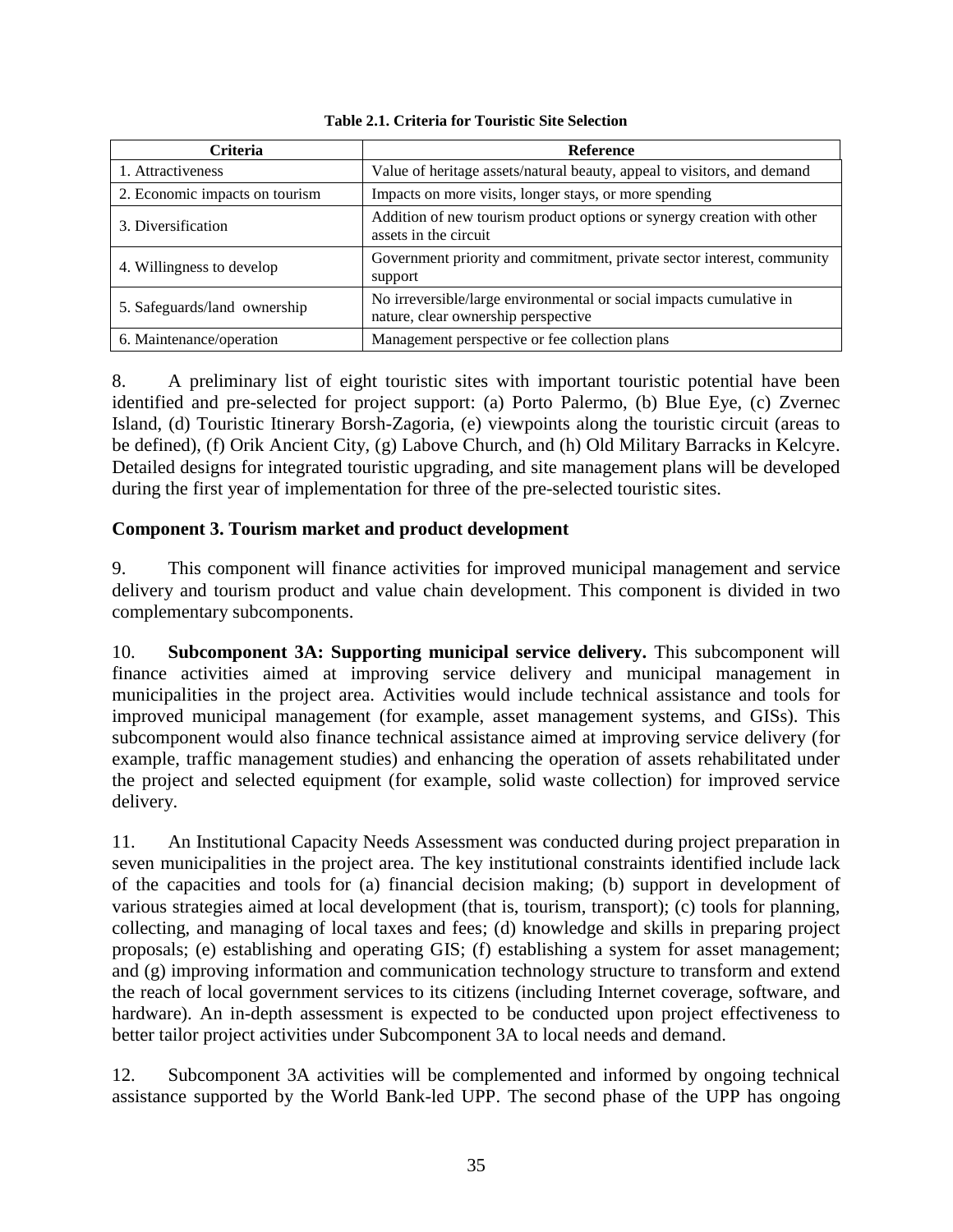activities in seven municipalities in the south of Albania (Berat, Fier, Vlora, Himara, Saranda, Gjirokastra, and Permet). UPPs support currently focuses on municipal finance, auditing urban systems and services, and integrity building and anticorruption activities. It is also supported by city-to-city dialogues. During project preparation, the mayors of five municipalities in the project area attended the Mayors Symposium—Collaborative Governance for Inclusive Urban Development in South-East Europe*—*hosted in Graz in February 2016. The event offered a platform for dialogue in South East Europe with a view to sharing innovations happening in the region's cities and beyond. It also offered an opportunity to present the progress to date in the core areas of the program: municipal finance, urban planning and land management, integrity building and social sustainability, and citizen engagement. A second Mayors Symposium of a city-to-city dialogue is expected to take place in Belgrade in November 2016. Municipalities taking part in MFSAs and UAs, from the project area will be invited to participate in this event. The event will focus on topics such as municipal finance and urban planning. During this event, municipalities will also participate in a workshop to learn about Belgrade destination management experience.

13. **Subcomponent 3B: Tourism products and value chain development.** In support of the overall development objective of the project, the activities in this subcomponent are focused on creating at least 20 new tourism products to grow the tourism economy in the south of Albania by complementing and leveraging investments supported under Components 1 and 2. This subcomponent will include (a) market research to guide product development activities, (b) activities supporting the establishment of partnerships for destination management at the municipal and regional level, (c) the development of at least 20 new tourism products in the project area, and (d) the establishment of a system of national tourism statistics.

14. A tourism sector diagnostic developed as part of the Tourism Destination Audit for the South of Albania and in consultation with key tourism sector stakeholders $42$  confirmed the need to diversify products and markets to grow tourism in the south of Albania. This diagnostic revealed that the south of Albania is not yet prepared to compete for a significant European source market share given, among others, the low levels of market and product development. Preparatory work also revealed that there is no regional management structure that is capable of supporting destination management and that while newly created municipalities have the responsibility for local economic development, their current capacity for tourism and destination management is limited. Based on the tourism diagnostic and in consultation with key tourism sector stakeholders, this subcomponent will focus on supporting the following activities.

(a) **Market research to guide product development.** Before embarking on tourism product development activities there is a need to better understand market sources and demand and to assess the capabilities at the municipal level to drive partnerships for destination management and product development. This subcomponent will support the development of regional level (south of Albania) market research strategy, with deep-dives in the four selected municipalities. This is expected to

 $42$  National Tourism Agency (responsible for tourism promotion), the Tourism Directorate (responsible for tourism policies and regulation at the national level), and the Coastal Protection Agency (responsible for management and protection of coastal areas) with the MEDTTE; tour operators from the private sector, tourism departments within selected municipalities, and other development partners currently active in the sector.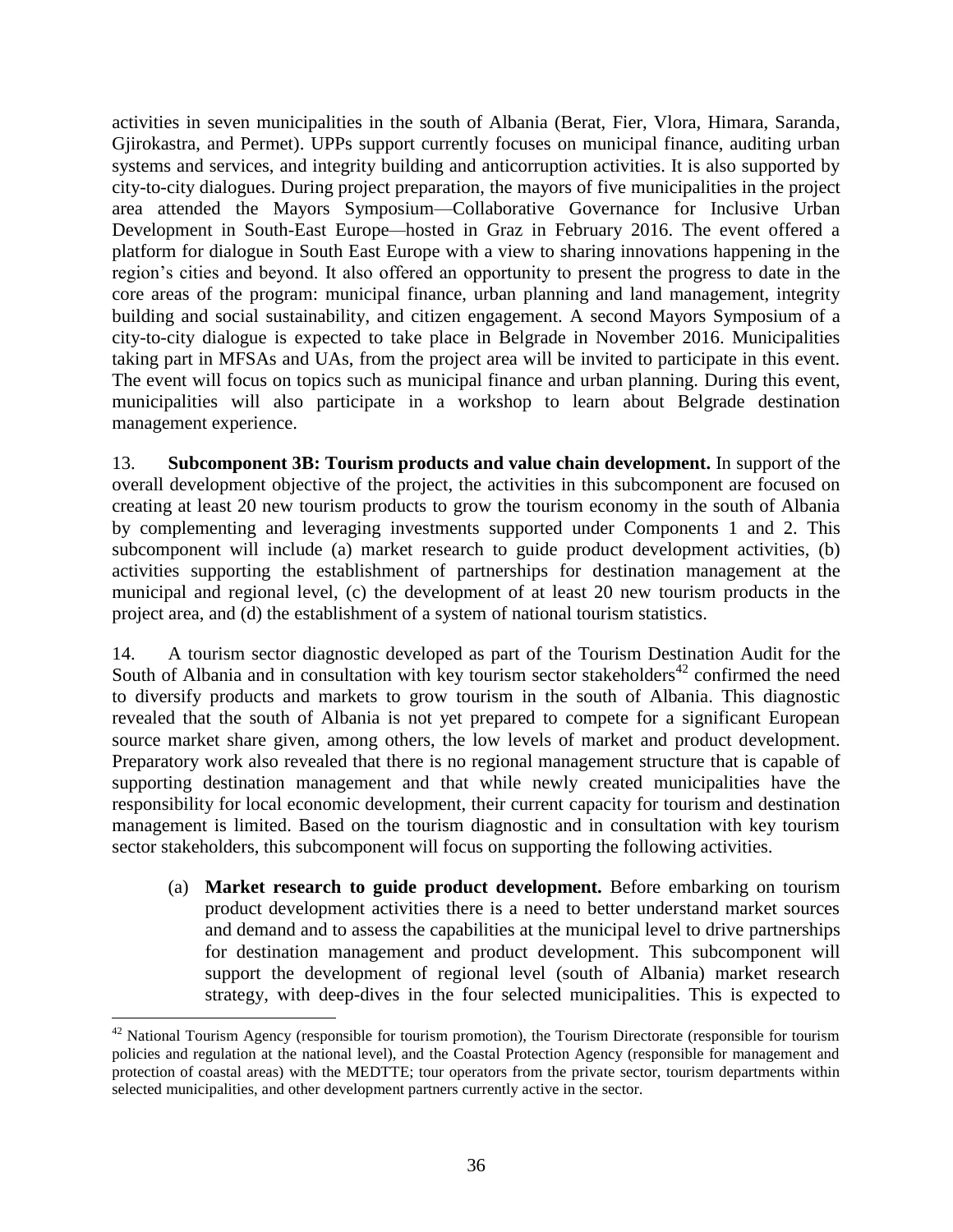provide the basis for market and product development in Years 2–5 of the project. The development of this strategy will entail, among others, (i) conducting extensive regional market research to understand competing brands and so on, (ii) working with the National Tourism Agency to develop a profile of visitors from main source market countries, (iii) conducting research in these market countries to assess growth potential, and (iv) building in a shared vision for the desired future tourism markets.

- (b) **Tourism product development.** This activity would entail (i) defining opportunities for new product tourism value chain development, (ii) establishing partnerships between municipalities and local tourism stakeholders to drive destination management, (iii) developing a business plan for the destination management partnerships which would include concepts for the development of new tourism products, and (iv) investing in at least 20 new tourism products and ensuring that they are connected to potential markets.
- (c) **Broader tourism sector support.** This subcomponent will also support activities aimed at establishing a system of robust tourism statistics which could guide market and product development and, based on available funds, could also support the MEDTTE in the further operationalization of the tourism law (enacted in October 2015).

15. **Component 4. Implementation support.** This component will support project implementation, including (a) core project staff and consultants to assist the project implementing agency (ADF) and the PCU (MoUD) in the implementation of project activities; (b) the maintenance of the project M&E system; (c) the project-related operating costs of both the PCU and the ADF including in-country travel expenditures; (d) the project operating costs, including contributions toward the cost of backstopping assistance by the ADF staff and other eligible expenditures as agreed with the World Bank; and (e) training of staff and other persons associated with project implementation.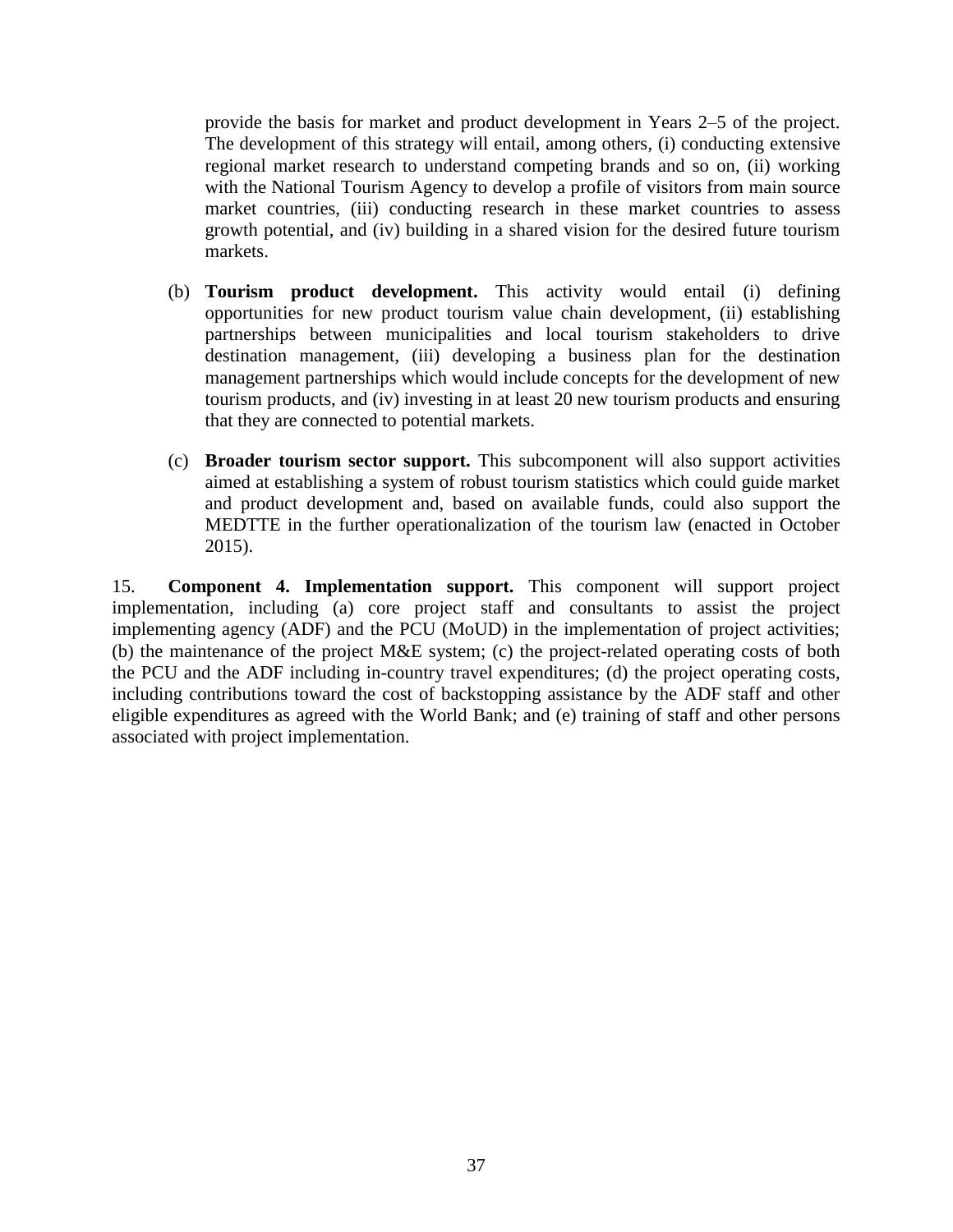### **Annex 3: Implementation Arrangements**

### **ALBANIA: Project for Integrated Urban and Tourism Development**

### **Project Institutional and Implementation Arrangements**

1. The key project partners for the proposed project are the MoUD, the ADF, and selected municipalities in the south of Albania. The MoUD will be the focal ministry for the overall project while the ADF will be the project implementing entity. The MEDTTE, MoC, and MoE are also project partners with key roles and responsibilities linked to their respective areas of action. Institutional arrangements and responsibilities of the different institutions are outlined below.

2. **The MoUD.** The MoUD as the line ministry responsible for urban development in Albania will be in charge of overall project oversight, stewardship, and monitoring, and will provide technical leadership and coordination with project partners. Implementation responsibilities will be delegated to the ADF. A PCU, with key technical staff will also be established to facilitate critical technical decisions and actions necessary for successful project implementation. For the purposes of the project implementation, the MoUD will maintain a project coordinator/urban specialist, a tourism specialist, and an architect with urban landscaping background. Among the key roles and responsibilities of the MoUD are (a) screening and ranking of touristic sites in coordination with key project partners, (b) supporting selected municipalities in the prioritization of activities for integrated urban upgrading through the development of detailed urban designs, (c) reviewing consultant deliverables as relevant, and (d) periodic monitoring of implementation progress.

3. **The ADF.** The ADF will have primary responsibility for overseeing all aspects of project implementation including fiduciary aspects, with FM of loan proceeds and procurement of goods, works, and services for the project. The ADF will also hire qualified consulting companies to support them in supervising the implementation of works. The ADF was created in 1993 based on an agreement between the Albanian Government and the World Bank. On May 11, 2009, the Albanian parliament approved Law No. 10130 that provides the ADF with a special legal status. Since its establishment, the ADF has implemented many infrastructure projects, supported by various donors.<sup>43</sup> The ADF operates on the basis of the ADF Charter that was approved on July 17, 2009, by the ADF Board of Trustees. The ADF Manual of Procedures (MOP) was approved in 2004 by the ADF Board of Trustees with the latest amendment endorsed in 2013. The MOP outlines the administrative, financial, technical, and safeguards procedures for general investments cycle.

 $^{43}$  To this date, with the support and partnership of 15 international financing institutions (that is, the World Bank, EU, KfW, Council of Europe Bank, Islamic Development Bank, Organization of Oil Exporting Countries, and governments of Italy, Switzerland, France, and Japan), and the GoA, US\$569 million have been either managed or are being managed by the ADF to support various infrastructure activities (that is, roads, water supply, sewage, school and health center rehabilitation, and other urban infrastructure) as well capacity building for the local governments.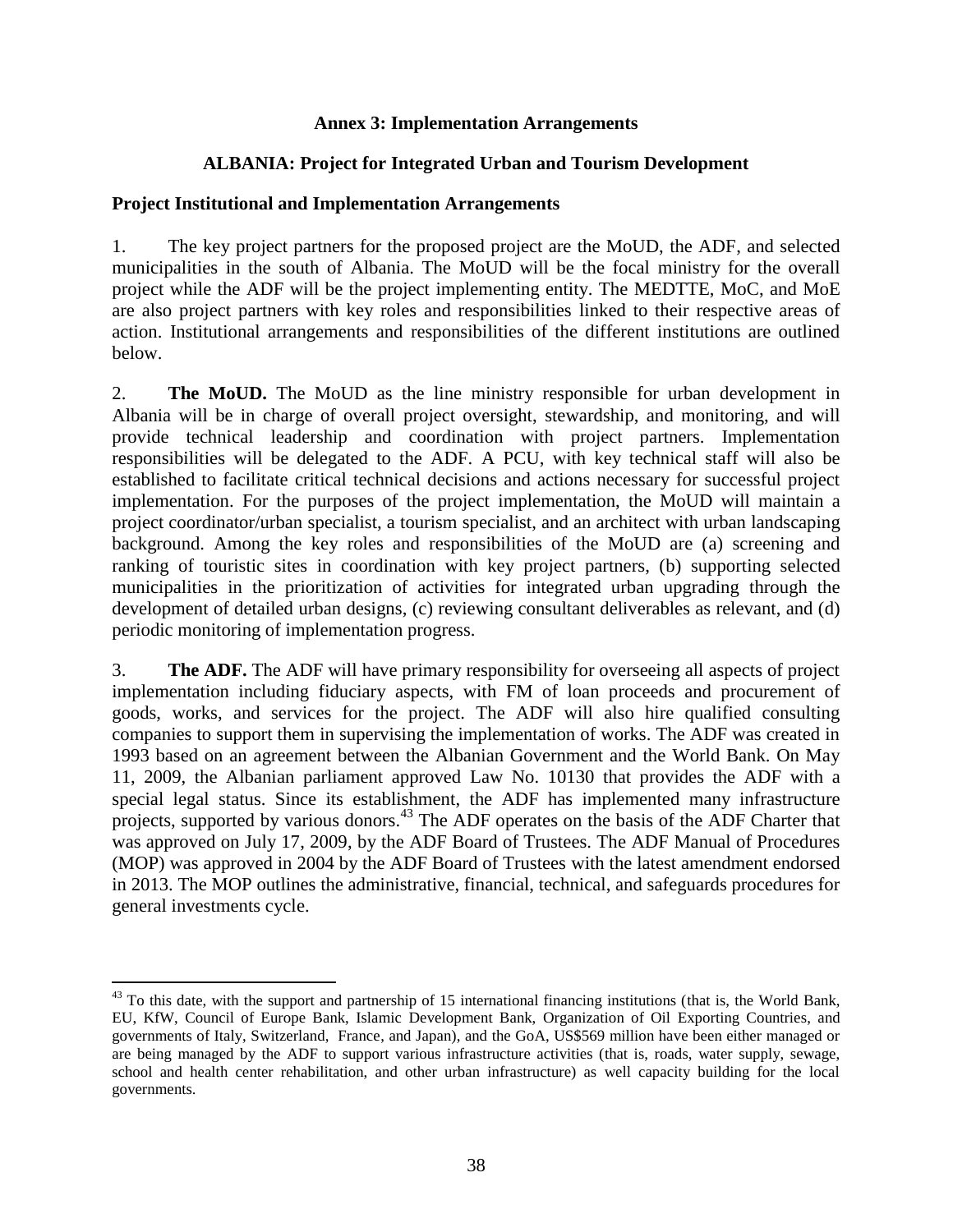4. For the purposes of the project implementation, the ADF will maintain a project manager, an architect, an engineer, an FM specialist, a procurement specialist, an environmental specialist, a citizen engagement specialist, and a social specialist. In addition, the ADF should hire or make available supporting staff and consultants who will work on an on-call basis and depending on the intensity of project activities. These include field engineers in each of the urban centers, a field engineer supporting touristic sites, a cultural heritage consultant, and a touristic sites management specialist. Other ADF staff will provide backstopping support on a need basis.

5. In its position as the implementing agency for the project, the ADF will be responsible for carrying out all project implementation in accordance with the POM, which will be prepared and adopted before project effectiveness. This will include procurement, FM and accounting, monitoring compliance with social and environmental safeguards, proactive management of grievances and implementation issues which may arise, and ensuring citizen communication and consultation as well as routine communication with the World Bank. Selected municipalities will be closely associated with all decisions regarding procurement, contract execution, and site supervision. Relations between the ADF, selected municipalities, and other ministries/agencies that own the project rehabilitated assets will be governed by a Cooperation Agreement, which clearly assigns the responsibility for operating and maintaining of the rehabilitated assets.

6. **Selected municipalities.** These are the municipalities of Saranda, Gjirokastra, Berat, and Permet. Each municipality and its staff will take the lead on behalf of the selected municipality in participating in project implementation. As the main beneficiaries of project activities, selected municipalities have been highly involved in project preparation and will continue to play a key role during project implementation. During project preparation, selected municipalities supported the MoUD in identifying specific areas and activities for project support and provided, among others, key inputs for the selection and appraisal of fast-track activities to be implemented during Year 1. During project implementation, they will review and comment on technical reports and deliverables as relevant; monitor construction works and participate in key points including commissioning of assets; and obtain any required approvals from the Municipal Council. Selected municipalities shall also participate, when requested by the ADF, on tender committees. They will also be responsible for holding periodic citizen engagement meetings together with providing information for citizens' campaigns which explain, to all stakeholders, the project goals, benefits, and implementation progress and disseminating and addressing feedback from community as well as grievance redress mechanisms. Selected municipalities should also ensure equal participation of women in all community engagement processes. With regard to Subcomponent 3B, selected municipalities will be responsible to ensure the cooperation of their tourism and culture departments for the establishment of the destination management partnerships. Relations between the ADF and selected municipalities will be governed by a Cooperation Agreement.

7. As the main beneficiaries of project activities, each municipality will also be supported to develop and implement a tourism product and market development strategy. The respective municipalities already have tourism and culture directorates who will be the drivers of these strategies and the project will ensure that training, skills, and embedded expertise are delivered to grow their capacity to function as viable destination management partnerships. The project will support a structured public-private dialogue platform that will serve as a tourism business forum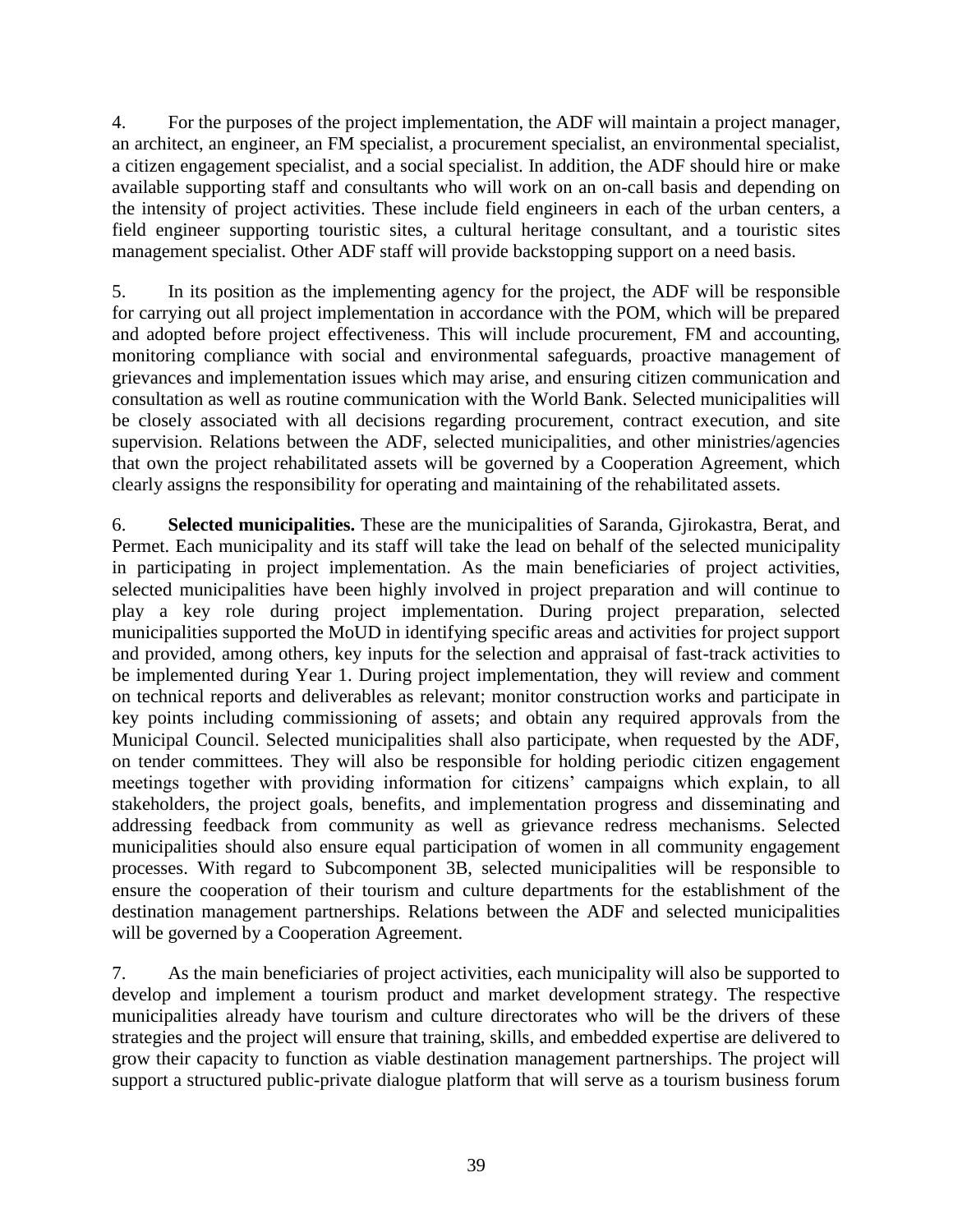as well as a mechanism for citizen engagement. Regular public meetings will be held by these destination management teams to receive feedback on activities and promotions being planned.

8. **The MEDTTE.** The MEDTTE is the line ministry responsible for tourism development and as such played a key role in the development of Subcomponent 3B. The MEDTTE will also be one of the main beneficiaries of Subcomponent 3B activities, in particular for those that help increase the capacity of the central Government for tourism development. Among the key roles and responsibilities of the MEDTTE are (a) participating in relevant project activities and (b) reviewing consultants' deliverables as relevant for Subcomponent 3B.

9. **The MoC.** The MOC/Institute of Cultural Monuments will participate in project activities linked to cultural heritage and will be consulted during the development of concept and designs that involve restoration or upgrading of the cultural heritage sites of monuments. The MoC, as per legislation, through the Institute of Cultural Monuments, will also approve designs to enable launching of restoration works in the selected municipalities and cultural heritage sites. Relationship between the ADF and the MoC will be governed by a Cooperation Agreement.

10. **The MoE.** The MoE/National Agency for Protected Areas will participate in project activities linked to protected areas and be consulted by the ADF during the development of concept and design activities that support infrastructure rehabilitation of touristic sites within protected areas and reviving of visitors' centers and signage. In addition, as per the national legislation, the MoE will review environmental assessments of all infrastructure activities which require an environmental permit. Relationship between the ADF and the MoE will be governed by a Cooperation Agreement.

11. **The PSC.** A PSC including the main project stakeholders—namely, the MoUD, MEDTEE, MoC, MoE, MoF, Prime Minister's Office, ADF, and representatives from selected municipalities—will be established. The PSC will play a role in the overall project oversight and support to stakeholder coordination during project implementation. The MoUD will serve as secretariat of the PSC and the PSC meetings will be chaired by the deputy prime minister. The detailed PSC responsibilities will be to provide overall policy guidance as well as interinstitutional coordination; review progress toward annual implementation plans; and assist in resolving issues of coordination or project implementation.

12. [Figure 3.1](#page-51-0) describes the project's stakeholders and their main roles.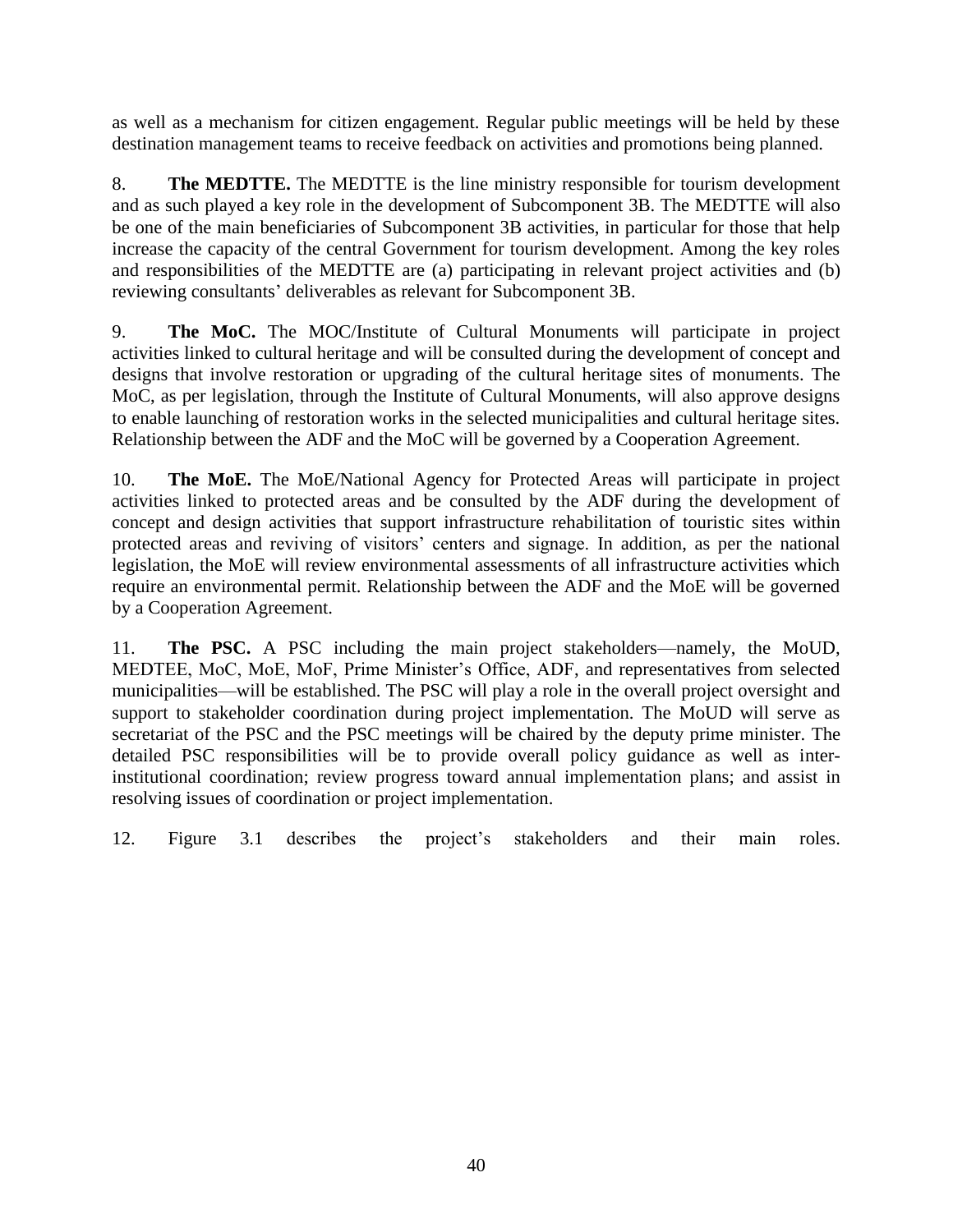<span id="page-51-0"></span>

**Figure 3.1. Project Implementation Arrangements Chart**

*Note:* DPM = Deputy Prime Minister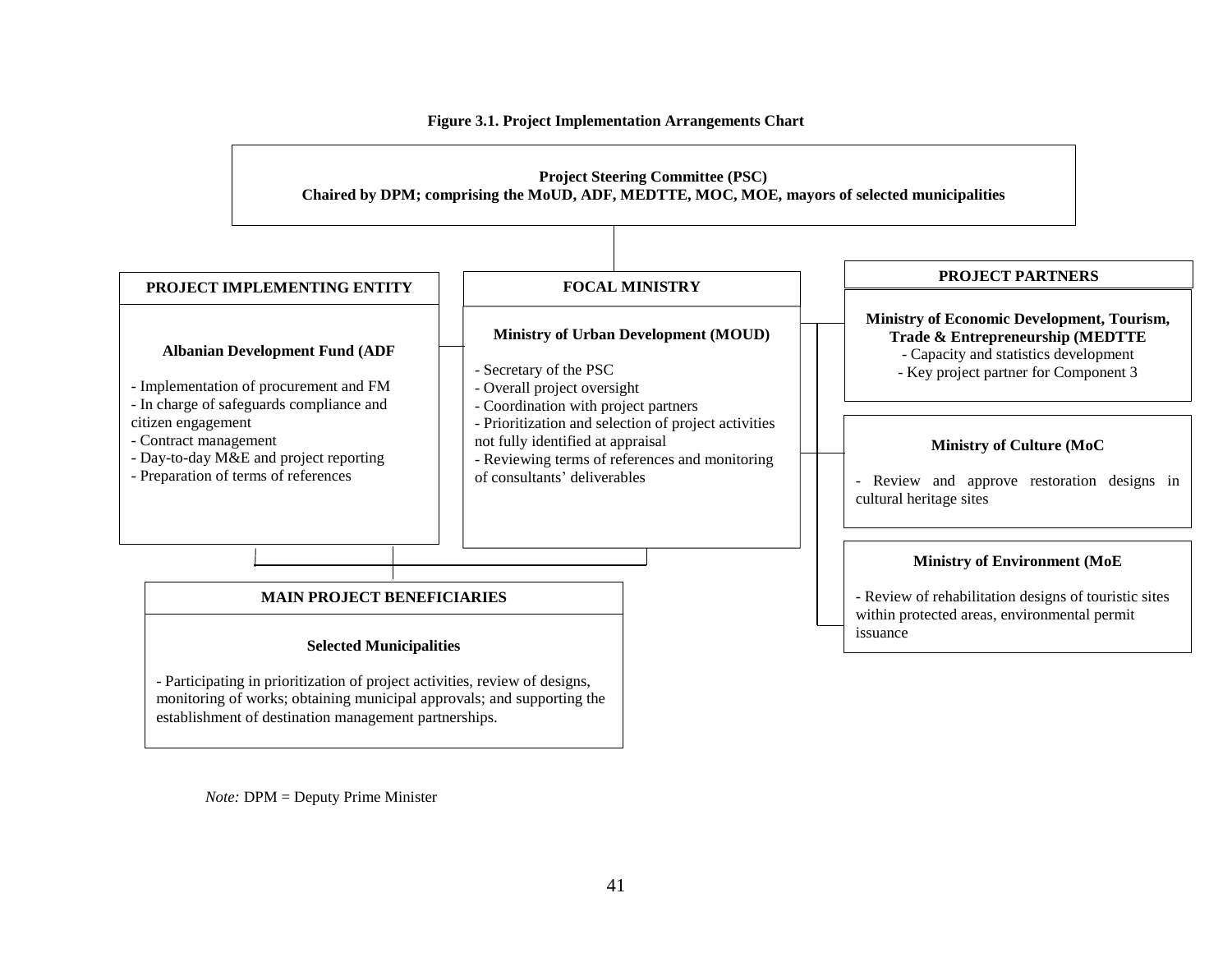### **Financial Management, Disbursements, and Procurement**

#### *Financial Management*

13. A financial assessment was carried out to determine the FM implementation risk and help establish adequate FM arrangements for the proposed project. As discussed in the institutional and implementation arrangements, the ADF has fiduciary responsibilities. The MoUD, MEDTTE, and selected municipalities will have no FM responsibility, but will provide the ADF evidence of review and acceptance of the goods, works, and consultants' deliverables, as required, to ensure validity of payment request by contractors, suppliers, and consultants. The assessment showed that the ADF has adequate capacity to maintain adequate FM systems in compliance with the World Bank policies. The significant strengths that would provide a basis for reliance include the following: (a) FM arrangements proposed are similar to those of previous projects implemented and found to be adequate; (b) no significant issues in the audits of the previous projects implemented by the ADF; and (c) the ADF finance director and FM staff are experienced in the implementation of World Bank and donor-funded projects. Overall, the FM risk level is assessed Moderate. To further strengthen the project fiduciary environment, a POM will be prepared. The FM part of it will focus on the roles and responsibilities of various institutions involved in the implementation and their interaction with the ADF, flow of relevant documents and evidence of approvals, and disbursement and reporting procedures specific for the World Bank and the project. The adoption of the POM will be a condition for project effectiveness.

14. **Country Public Financial Management status.** Albania has participated in a number of detailed reviews of its public financial management (PFM) systems, among them two Public Expenditure and Financial Accountability (PEFA) assessments (2006 and 2011), a Public Expenditure Review (2006), a Public Finance Review (2013), annual EU-SIGMA reviews, and other analyses by the World Bank, the IMF, the European Commission, and other organizations. The various reviews have plotted the significant progress Albania has made in improving PFM. The last PEFA assessment for Albania from 2011 concluded that Albania has a fiscal and budget management system that is functioning adequately, in the sense that the system has enabled the Government to finance and execute a budget that delivers public services to the general population. Albania scores relatively well on comprehensiveness and classification of the budget, basic Treasury operations (including budget and payroll controls), financial reporting/transparency, and public access to government budget and financial information. Lagging areas, as identified in the 2011 PEFA assessment, include (a) multiyear perspective in fiscal planning and policy formulation; (b) internal audit; (c) implementation of the integrated financial management information system; and (d) scope and nature of the external audit function.

15. **FM staff.** The ADF's organizational structure is adequately designed to achieve the organization objectives. It properly defines authority lines, roles, and responsibilities of departments and employees; ensures segregation of duties; provides a system of coordination for integrating the activities of individuals and departments; and ensures that the four-eye principle is honored. Roles and responsibilities of individuals and departments are defined in the ADF MOP. Overall FM responsibility for the project will be borne by the ADF finance department. The finance department has an excellent track record and high observed compliance in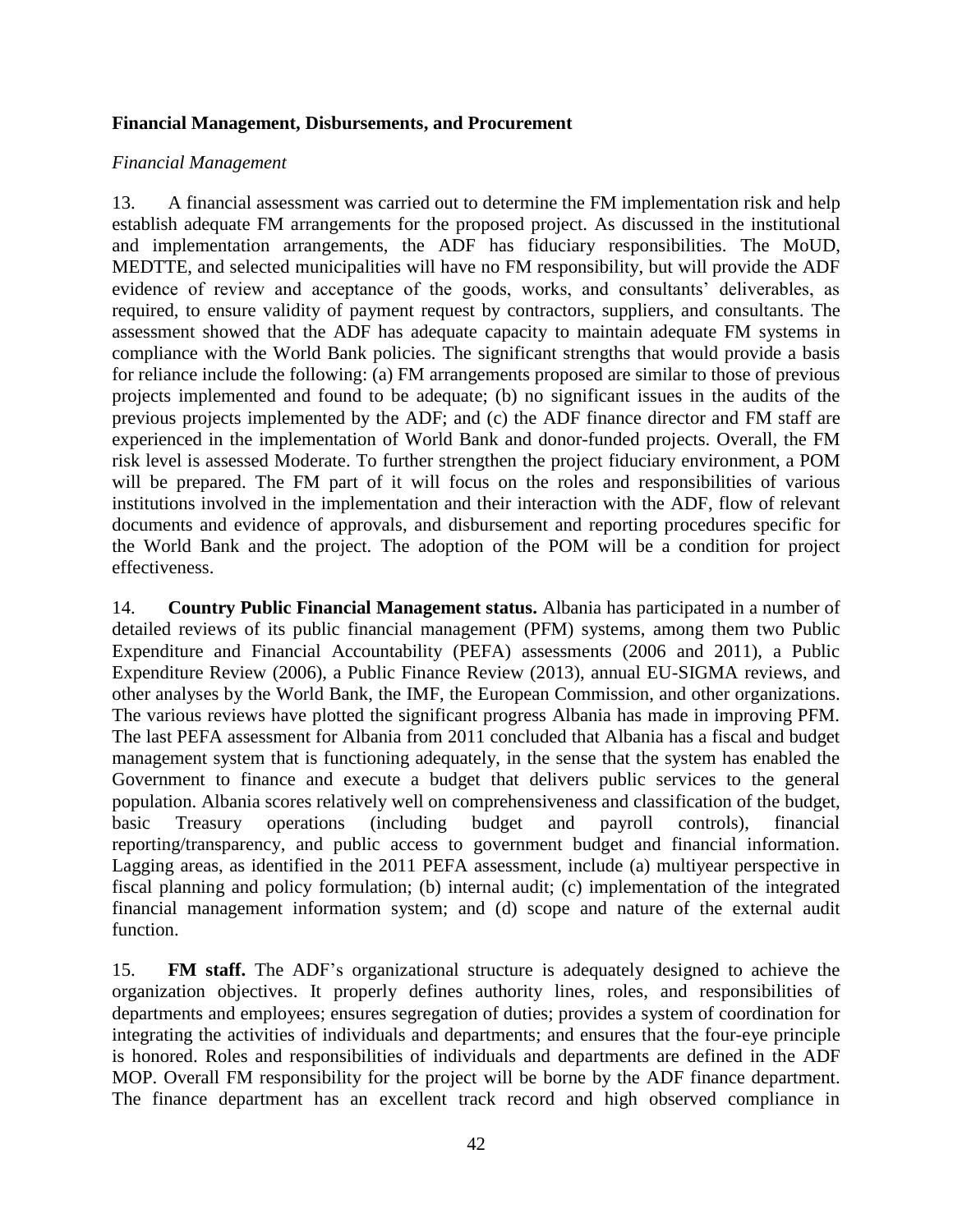disbursement and reporting with respect to the previous World Bank-funded projects. At present, the unit comprises six staff. The World Bank assessed that the workload within the department will remain within the same levels, due to scaling down in the other ongoing projects. Therefore, no additional staff would be required for the project. During project implementation, periodic and ongoing training on World Bank disbursement and FM will be provided to the finance staff as part of the World Bank-funded training program.

16. **Budgeting.** The operation will rely on country public budget and planning systems. The mechanisms for budgeting and opening the budget (release of funds) are considered adequate for the needs of the project. The ADF will be responsible for the preparation of the project's medium-term forecasts and annual budgets, in line with the approved implementation plans and PPs. The project budgets and forecasts will be identified and monitored separately. The project annual budget requests will be based on the forecasts and technical inputs provided by the assigned technical staff, procurement specialist, as well as agencies involved in the project. The project annual budgets, as part of the ADF annual budget documents, will be approved by the MoF and the ADF Board of Trustees. The project budget will include investment spending forecast to be financed by the loan proceeds and counterpart funds, if any.

17. **Accounting and maintenance of accounting records.** The ADF has in use an acceptable FM software, which is adequate for maintaining and producing financial information for project management use. The project funds and expenditure will be accounted separately and the project chart of accounts will be defined based on the project activities. Accounting records for all project expenditure will be maintained by category and by component. Periodic reconciliation will be performed between general ledger and project bank accounts and the World Bank disbursement data.

18. **Periodic financial reporting.** Quarterly Interim Financial Reports (IFRs), containing at least (a) the statement of sources and uses of funds (with expenditure classified by category and component) and (b) contract monitoring, will be submitted to the World Bank within 45 days of the end of each quarter. The format and content of the IFRs will be defined in the POM. The annual project financial statements will be prepared in accordance with International Public Sector Accounting Standards on a cash basis. The financial reports will be prepared in euros. The first quarterly IFRs will be submitted after the end of the first full quarter following the first disbursement.

19. **Internal controls.** The ADF Project Operations Manual (POM) provides a comprehensive internal control framework for approval and selection of the applications, authorization of the payments, and execution of the payments, accounting and reporting, as well as information security. In addition, a POM which will define the institutional and implementation arrangements will be prepared for the proposed project. The FM part of the manual will define the FM requirements specific to the project and the World Bank, covering the fiduciary controls, disbursement and fund flows, and will define roles and responsibilities of the various institutions involved in the implementation and their interaction with the ADF with respect the flow of documentation and evidence for the project expenditure. The line ministries (the MoUD and MEDTTE) and the selected municipalities, as beneficiaries and providers of technical input to project activities, as required, will provide to the ADF evidence of review and acceptance of the goods, works, and deliverables, as appropriate, to ensure validity of payment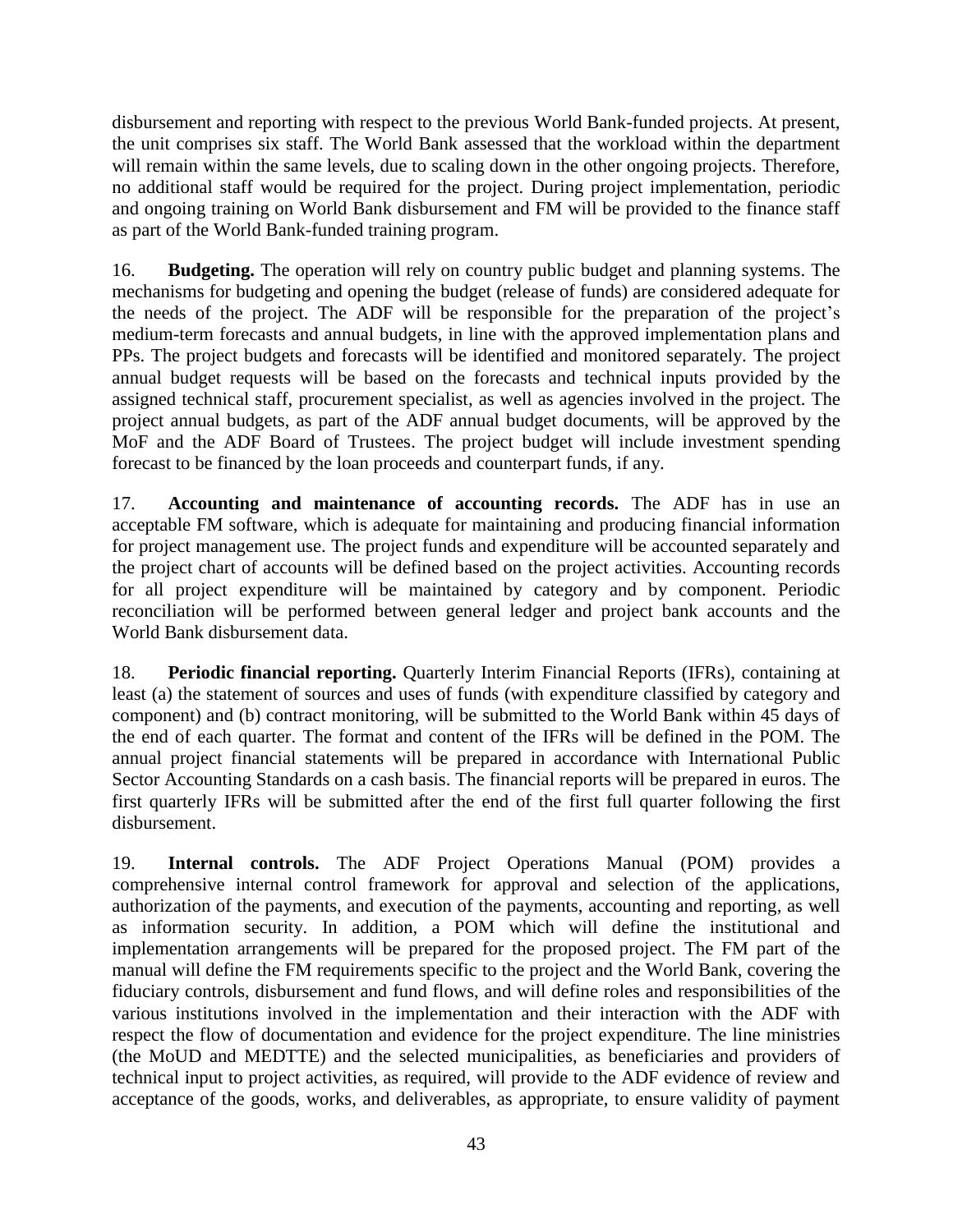request submitted to the ADF by the contractors, suppliers, and consultants. A detailed description of such interaction in the processes (budgeting, execution of expenditure, recording, reporting, auditing) will be provided and will depict the key control activities that will ensure proper verification, authorization, and documentation of all project expenditure, proper contract financial monitoring, and duly approval evidence. The manual will also describe procedures for ensuring completeness of accounting transactions, reliability of accounting data, and regular financial reporting. The adoption of the POM will be a condition for project effectiveness.

20. **Annual audit.** The project financial statements will be audited annually by independent auditors acceptable to the World Bank. In addition, annual audited financial statements of the ADF will be required. The auditor for the project will be appointed by the MoF as part of an overall agreement for the audit of the non-revenue earning World Bank-financed portfolio in Albania. The audit service fee is covered by the MoF. Specific terms of reference based on International Standards on Auditing are used for the projects covered by this agreement and are cleared by the World Bank. The audited project and ADF financial statements will be submitted not later than six months after the end of the reporting period. Pursuant to the World Bank Policy on Access to Information (July 2010), the ADF will have to disclose the audit reports within two months of their receipt from the auditors, by posting the reports on their website. Following formal receipt of these reports, the World Bank will make them publicly available as well. At present, there are no overdue audits from the ADF.

### *Disbursements*

21. **The loan proceeds will be disbursed on the basis of standard World Bank disbursement methods for investment projects.** A DA denominated in euros will be opened at the Bank of Albania, specifically for this project, where the World Bank will advance loan proceeds.

22. Project funds will flow from the World Bank, either (a) through the DA, which will be replenished on the basis of the documentation specified in the Disbursement Letter or (b) by using the direct payment method or the special commitment. Once the funds have been deposited in the DA, the Treasury department at the MoF, on the request of the ADF, will transfer loan proceeds from the DA to the ADF project bank accounts that will be maintained in a commercial bank, acceptable to the MoF, to make project expenditure payments to third parties, that is, consultants, contractors, and suppliers. These bank accounts (one denominated in euros and one in Albanian leke) will be managed by the ADF.

23. **The World Bank will require either copies of the original documents evidencing eligible expenditures ('Records') or summary reports of expenditure ('Summary Reports') as specified in the Disbursement Letter.** Records include such documents as invoices and receipts or a statement of expenditure summarizing eligible expenditures paid during a stated period. Further details on the project disbursement arrangements will be provided in the project Disbursement Letter.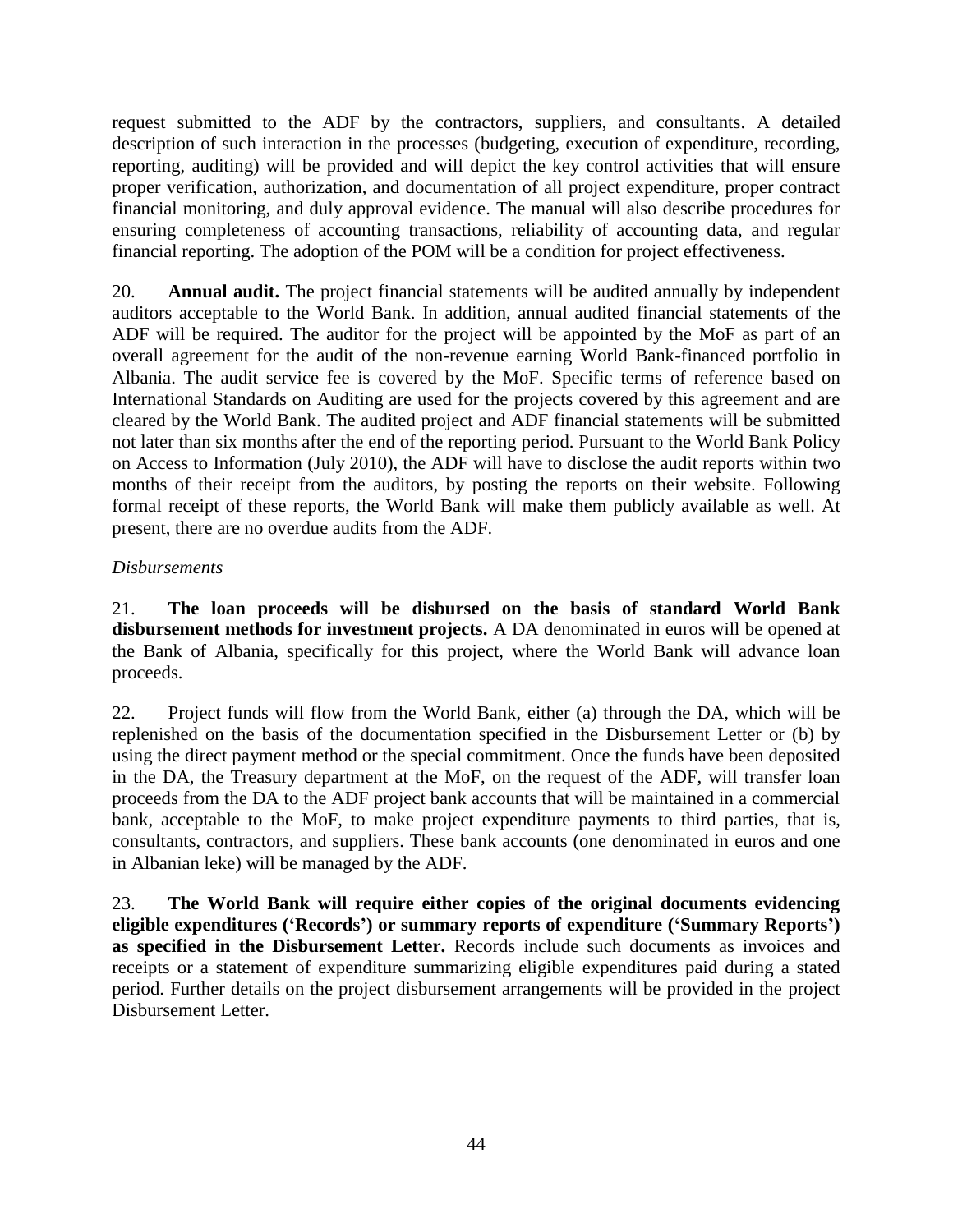| Category                      | Amount to be Financed by the<br>Loan (in EURO) | <b>Percentage of Expenditures</b><br>to be Financed (inclusive of |
|-------------------------------|------------------------------------------------|-------------------------------------------------------------------|
|                               |                                                | taxes)                                                            |
| Works                         | 49,816,500                                     | 100                                                               |
| Goods                         | 2,530,000                                      | 100                                                               |
| <b>Consultants Services</b>   | 8,710,000                                      | 100                                                               |
| <b>Operating Costs</b><br>(4) | 2,530,000                                      | 100                                                               |
| Training                      | 54,000                                         | 100                                                               |
| (6) Front-end Fee             | 159,500                                        | Amount payable pursuant to                                        |
|                               |                                                | Section 2.03 of the Loan                                          |
|                               |                                                | Agreement in accordance                                           |
|                               |                                                | with Section 2.07 (b) of the                                      |
|                               |                                                | <b>General Conditions</b>                                         |
| <b>Total</b>                  | 63,800,000                                     | 100                                                               |

#### **Table 3.1. Expenditure Categories**

#### *Procurement*

24. **Procurement under the proposed project will be carried out in accordance with the**  World Bank's Guidelines 'Procurement of Goods, Works, and Non-Consulting Services Under IBRD Loans and IDA Credits & Grants by World Bank Borrowers' (January 2011, revised July 2014), 'Guidelines Selection and Employment of Consultants Under IBRD Loans and IDA Credits & Grants by World Bank Borrowers' (January 2011, revised July 2014), and the provisions stipulated in the Legal Agreement. The World Bank Guidelines on Preventing and Combating Fraud and Corruption in Projects Financed by IBRD Loans and IDA Credit and Grants, dated October 15, 2006 and revised on January 2011, will also apply.

25. The various procurement actions under different expenditure categories are described in general below. For each contract to be financed under the Financing Agreement (FA), the various procurement or consultant selection methods, the need for pre-qualification, estimated costs, prior review requirements, and time frame have been agreed between the borrower and the World Bank in the PP.

26. **Advertisements.** A General Procurement Notice will be published by the end of December 2016 in United Nations Development Business online. Specific Procurement Notices will be published as the corresponding bid documents become available.

27. **Debarments.** The borrower will respect debarment decisions by the World Bank and will exclude debarred firms and individuals from participation in the competition for World Bankfinanced contracts. Current listing of such firms and individuals is found at the following website address: [http://www.worldbank.org;/debarr.](http://www.worldbank.org;/debarr)

28. **Procurement of works.** Project represents mostly rehabilitation works generally to rehabilitate and upgrade identified urban areas which are not covered by other investments funded by the Government and/or other financiers. Works to be procured under this project will include urban upgrading and infrastructure improvement of Gjirokastra, Permet, Saranda, and Berat cities (rehabilitation of cobblestone roads, building of access roads, historical center lightening and so on). The main intended bidding approach is summarized as rationalized packaging of roadworks using National Competitive Bidding (NCB) or International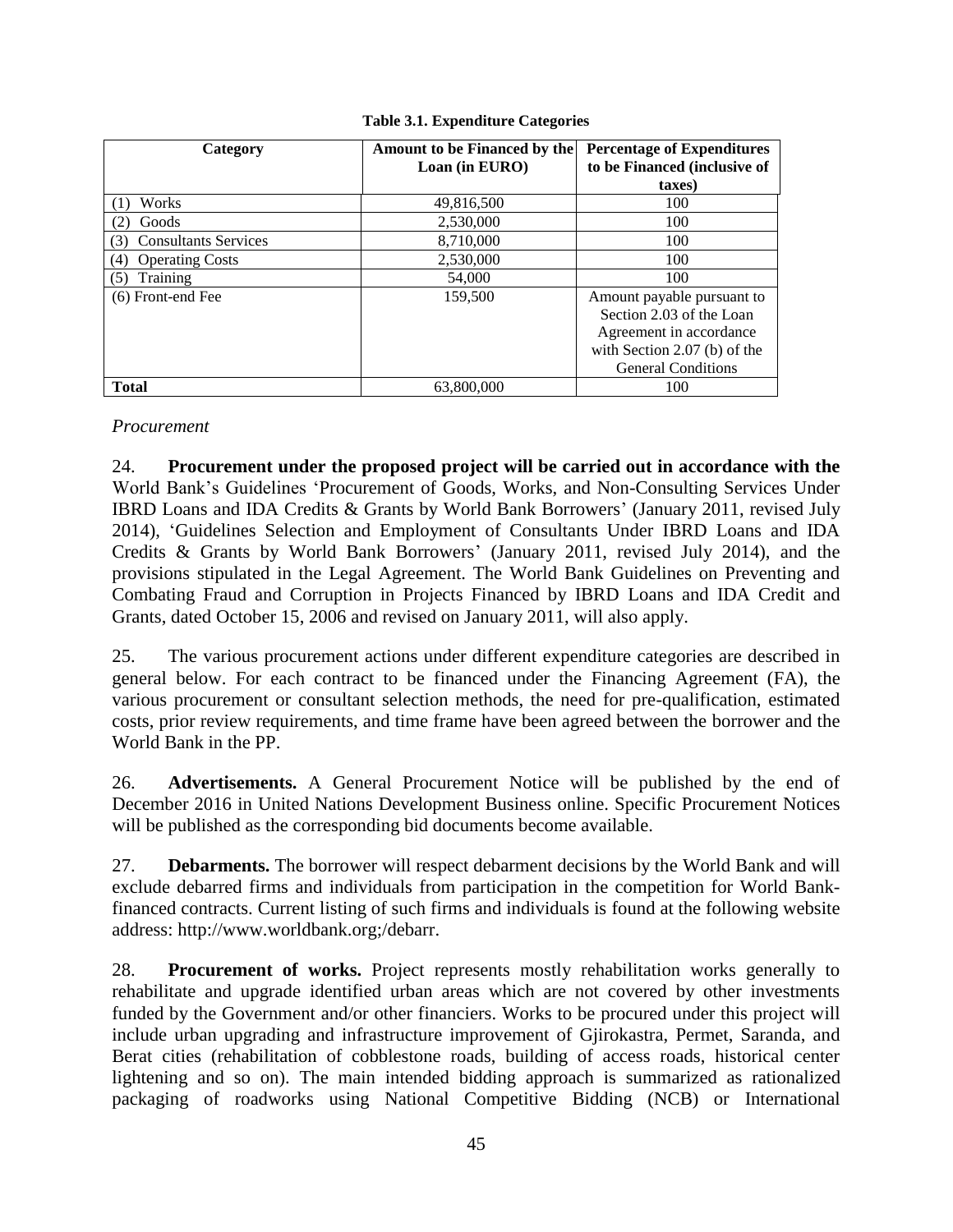Competitive Bidding (ICB) according to the estimated cost per contract of works. For the NCB packages, exceptions will apply. The borrower will use harmonized bidding documents provided by the World Bank.

29. **Procurement of goods.** Goods contracts to be procured include solid waste equipment, GIS equipment, vehicles, furniture, and IT equipment. Bidding documents will be prepared using the World Bank's Standard Bidding Documents for Goods for all procurement under ICB.

30. **Selection of consultants.** Consulting services will be procured for detailed design and supervision of urban upgrading and infrastructure improvement, institutional capacity building for local governments and tourism, and implementation support for the ADF and the MoUD. Short lists of consultants for services estimated to cost less than US\$300,000 equivalent per contract may be composed entirely of national consultants in accordance with the provisions 2.5 of the Consultant Guidelines. Individuals will be selected in accordance with section V of the Consultant Guidelines. All terms of references are subject to the World Bank's prior review irrespective of prior/post review status.

31. **Single-Source Selection of consultants.** The MoUD will select and finance three specialists: project coordinator/urban specialist, tourism specialist, and architect to jump-start project preparation. Once the project is approved, the same specialists will be contracted under the project using Single-Source Selection.

32. **Training, study tours, and attendance of conferences.** Several such activities are foreseen in the PP.

33. **Operating costs.** All incremental operating costs in support of the day-to-day management of the project to be carried out by the implementing agency will be financed under the project. These expenses comprise the salaries (including social charges) of the ADF staff in charge of project implementation as well as customary office expenses, including costs for communications and travel.

34. The procurement procedures and Standard Bidding Documents to be used for each procurement method as well as model contracts for works and goods procured will be described in the POM. The ADF will use World Bank's new Procurement Planning and Tracking System which will help the World Bank and the borrower streamline the procurement processes. Two procurement specialists of the ADF have already been trained. Hands-on training will be provided to other procurement experts as needed.

35. **Assessment of the ADF capacity to implement procurement.** The World Bank team carried out an assessment of the procurement capacities of the ADF in March 2016. The assessment took into consideration the current capacity of the ADF, including a review of the organizational structure of the ADF as well as the necessary interaction between the ADF staff responsible for procurement and the MoUD. The assessment concluded that (a) the ADF has demonstrated satisfactory knowledge of procurement concepts and practices in the vast procurement undertaken so far under earlier World Bank-financed projects, mostly for works and consultants services; (b) the procurement capability for a wide, diversified portfolio of the ADF will need closer monitoring of the ADF at start; and (c) a number of actions need to be taken by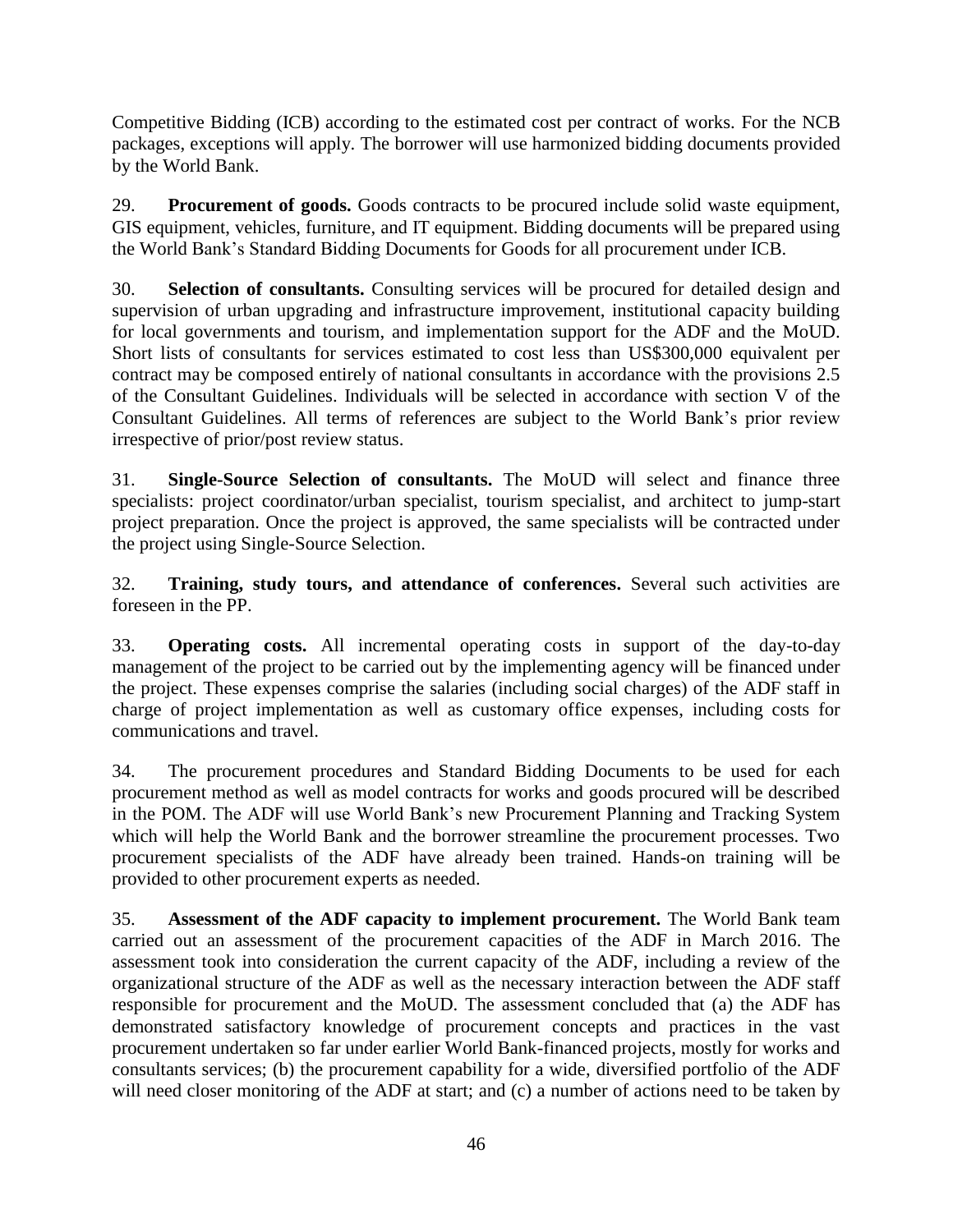the ADF agency to address the upcoming procurement challenges such as preparation of the POM and updating of procurement knowledge.

36. **Overall procurement responsibility within the ADF will be borne by the Legal and Procurement Department.** This unit is staffed, among others, by three procurement officers who were responsible for implementing the now completed 'Secondary and Local Road' World Bank-funded project. At present, the unit comprises five staff positions. Most of these staff work on procurement on a full-time basis. In view of the specific additional workload and to mitigate one of the main procurement risks, the World Bank recommended increase in procurement capacity through selection of an additional procurement officer, who is experienced in the procurement of works under World Bank-financed projects.

37. The initial procurement risk has been rated substantial due to both the increase in the number and size of civil works contract to be procured and the country and sector environment. This procurement risk would evolve to Moderate during the first year with the implementation of the mitigation measures, including reinforcement of the capacity of the ADF procurement unit and training. However, the complex country environment and the potential risk of interference in the procurement process are likely to remain valid concerns during the life of the project. The World Bank will maintain close oversight using its staff in HQ and the Tirana Office. Prior review of all major contracts in agreement with the thresholds given at the end of this annex will be carried out by the World Bank team.

38. **A POM** will be prepared by the ADF which will define the steps, service standards, responsibilities, and accountability of team staff and management for carrying out project activities. In addition, technical staff from the MoUD, MEDTEE, and selected municipalities could be appointed as members of the evaluation committee depending on the expertise required for the procurement package to be reviewed.

39. **An initial PP** has been agreed during preparation and will be made available on the ADF website (without the cost estimates). It will also be made available on the World Bank's external website (without cost estimates). The PP will be updated in agreement between the ADF/MoUD annually, or as required, to reflect actual project implementation needs and improvements in institutional capacity.

| N<br>0 | <b>Description of Contract Packages</b>                            | No. of<br>Packa<br>ges | <b>Procureme</b><br>nt Method | <b>Review By</b><br><b>World Bank</b><br>(Prior/Post) | Contra<br>.ct<br><b>Signing</b> |
|--------|--------------------------------------------------------------------|------------------------|-------------------------------|-------------------------------------------------------|---------------------------------|
|        | 2                                                                  | 3                      | 6                             | 7                                                     | 8                               |
|        | <b>WORKS</b>                                                       |                        |                               |                                                       |                                 |
|        | <b>Component 1. Urban Upgrading and Infrastructure Improvement</b> |                        |                               |                                                       |                                 |
|        | <b>Integrated urban upgrading of Saranda</b>                       |                        |                               |                                                       |                                 |
|        | Staircase and promenade upgrading                                  |                        | <b>NCB</b>                    | Prior                                                 | $Mar-17$                        |
| 2      | Saranda tourism gateway integrated urban upgrading                 | $\mathfrak{D}$         | <b>ICB</b>                    | Prior                                                 | $Mar-18$                        |
|        | Integrated urban upgrading of Gjirokastra                          |                        |                               |                                                       |                                 |

**Table 3.2. Procurement Plan**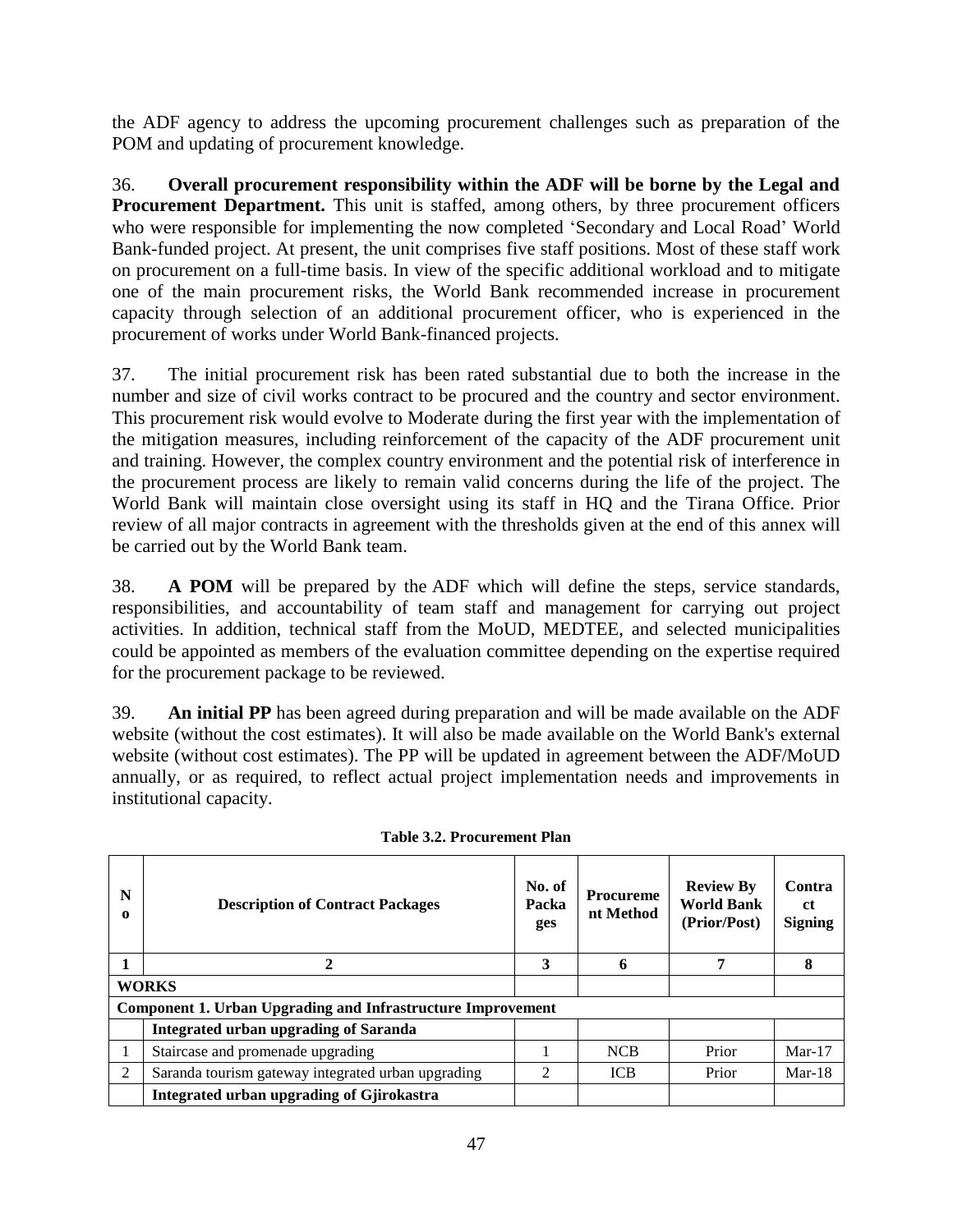| $\mathbf N$<br>0 | <b>Description of Contract Packages</b>                                                                    | No. of<br>Packa<br>ges | Procureme<br>nt Method | <b>Review By</b><br><b>World Bank</b><br>(Prior/Post) | Contra<br><sub>ct</sub><br><b>Signing</b> |
|------------------|------------------------------------------------------------------------------------------------------------|------------------------|------------------------|-------------------------------------------------------|-------------------------------------------|
| 3                | Ali Pasha historic trail and slopes stabilization -<br>Gjirokastra                                         | 1                      | <b>NCB</b>             | Post                                                  | Mar- $17$                                 |
| $\overline{4}$   | Street lighting historic center - Gjirokastra                                                              | $\mathbf{1}$           | <b>NCB</b>             | Post                                                  | $Mar-17$                                  |
| 5                | Gjirokastra Museum City integrated urban upgrading                                                         | Multip<br>le           | <b>NCB</b>             | Post                                                  | $Sep-17$                                  |
| 6                | Upgrading and renovation of system of museums                                                              | $\mathbf{1}$           | <b>NCB</b>             | Post                                                  | $Mar-18$                                  |
|                  | <b>Integrated Urban Upgrading of Berat</b>                                                                 |                        |                        |                                                       |                                           |
| 7                | Rehabilitation of cobblestone road to Berat Castle and<br>upgrading of vehicle access road to Berat Castle | 1                      | <b>NCB</b>             | Post                                                  | $Mar-17$                                  |
| 8                | Visual upgrading of selected heritage landscape                                                            | 1                      | NCB                    | Post                                                  | $Sep-17$                                  |
| 9                | Berat town of integrated urban upgrading                                                                   | 2                      | <b>ICB</b>             | Prior                                                 | Sep-17                                    |
|                  | <b>Integrated urban upgrading of Permet</b>                                                                |                        |                        |                                                       |                                           |
| 10               | Permet integrated urban upgrading                                                                          | $\overline{2}$         | NCB                    | Post                                                  | $Sep-17$                                  |
|                  | <b>Component 2. Touristic Sites Upgrading</b>                                                              |                        |                        |                                                       |                                           |
| 11               | Integrated upgrading of selected touristic sites                                                           | Multip<br>le           | <b>NCB</b>             | Post                                                  | $Jan-18$                                  |
|                  | <b>Component 3. Tourism Market and Product Development</b>                                                 |                        |                        |                                                       |                                           |
| 12               | Tourism product development in four municipalities                                                         | Multip<br>le           | <b>NCB</b>             | Post                                                  | $Sep-18$                                  |
|                  | <b>CONSULTING SERVICES</b>                                                                                 |                        |                        |                                                       |                                           |
|                  | Component 1. Urban upgrading and infrastructure improvement                                                |                        |                        |                                                       |                                           |
| 13               | Concept, design, and supervision of Saranda urban<br>upgrading                                             | 1                      | <b>QCBS</b>            | Prior                                                 | May-17                                    |
| 14               | Concept, design, and supervision urban upgrading<br>Gjirokastra                                            | 1                      | <b>QCBS</b>            | Prior                                                 | $May-17$                                  |
| 15               | Design and supervision of the Berat and Permet<br>integrated urban upgrading                               | 1                      | <b>QCBS</b>            | Prior                                                 | $May-17$                                  |
| 16               | Design and supervision Gjirokastra system of museums                                                       | $\mathbf{1}$           | CQS                    | Post                                                  | May-17                                    |
| 17               | Supervision of fast-track subprojects                                                                      | $\overline{2}$         | CQS                    | Post                                                  | $Mar-17$                                  |
|                  | <b>Component 2. Touristic sites upgrading</b>                                                              |                        |                        |                                                       |                                           |
| 18               | Detailed design and construction supervision for<br>infrastructure for IUTS                                | Multip<br>le           | <b>QCBS</b>            | Post                                                  | $May-17$                                  |
| 19               | Site management for IUTS                                                                                   | $1 - 2$                | <b>QCBS</b>            | Prior                                                 | Jul-17                                    |
|                  | <b>Component 3. Tourism market and product development</b>                                                 |                        |                        |                                                       |                                           |
| 20               | Financial management systems - assessment and<br>technical specifications for goods                        | 1                      | IC                     | Post                                                  | $Jan-18$                                  |
| 21               | Asset management system - assessment and technical<br>specification for goods                              | 1                      | <b>CQ</b>              | Post                                                  | Feb-18                                    |
| 22               | GISs - assessment and technical specification for goods                                                    | $\mathbf{1}$           | CQ                     | Post                                                  | $Jun-18$                                  |
| 23               | Market research and development strategy for the south<br>of Albania and 4 municipalities                  | $\mathbf{1}$           | <b>QCBS</b>            | Prior                                                 | $Mar-17$                                  |
| 24               | Market development for the south of Albania                                                                | $1 - 2$                | <b>QCBS</b>            | Prior                                                 | Dec-17                                    |
| 25               | Tourism products and value chain development in<br>selected municipalities                                 | $\mathfrak{2}$         | <b>QCBS</b>            | Prior                                                 | $Mar-17$                                  |
| 26               | Guesthouse branding and market delivery                                                                    | $\mathbf{1}$           | <b>QCBS</b>            | Prior                                                 | $Mar-17$                                  |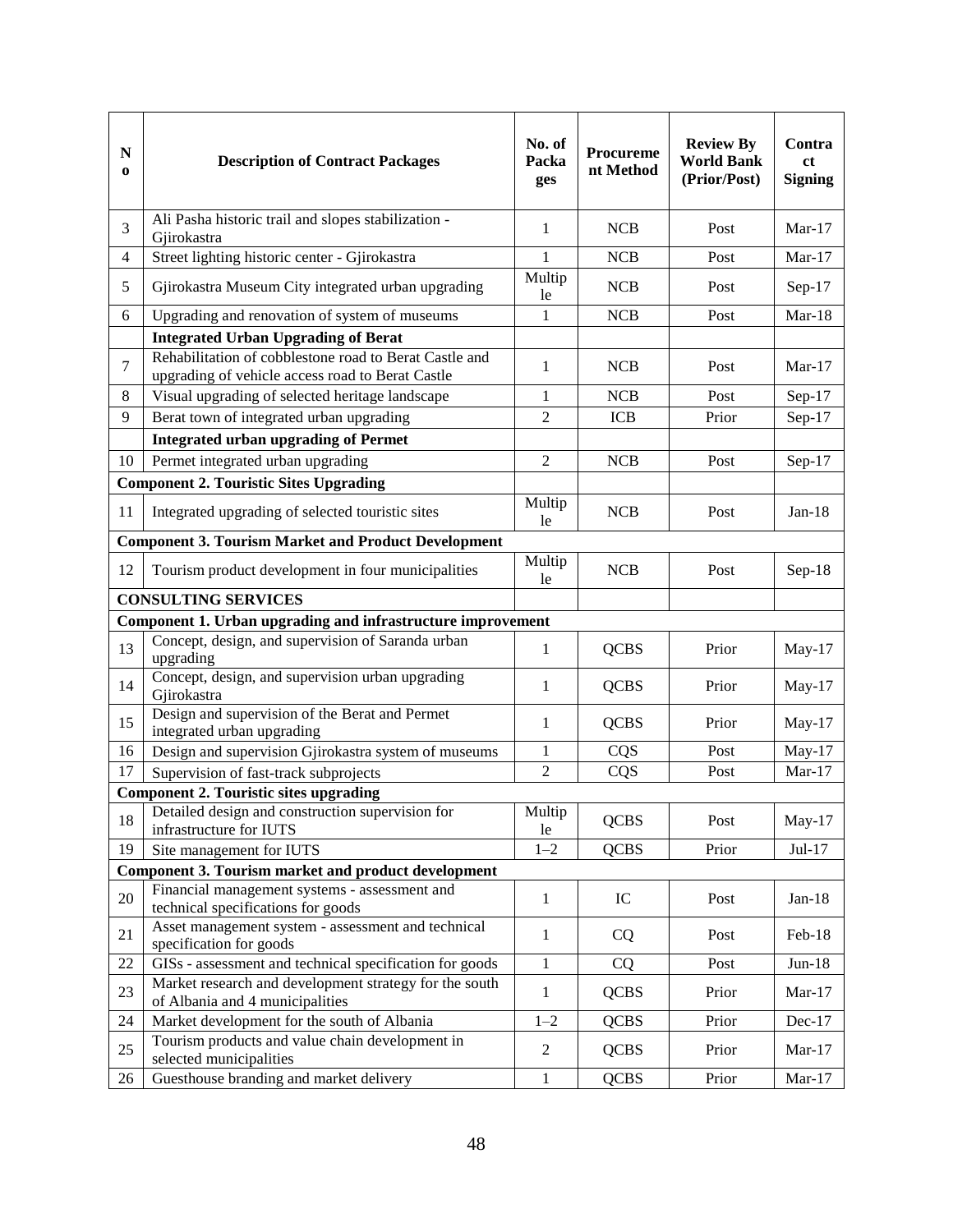| $\mathbf N$<br>$\bf{0}$ | <b>Description of Contract Packages</b>                                                                                  | No. of<br>Packa<br>ges | Procureme<br>nt Method | <b>Review By</b><br><b>World Bank</b><br>(Prior/Post) | Contra<br><sub>ct</sub><br><b>Signing</b> |
|-------------------------|--------------------------------------------------------------------------------------------------------------------------|------------------------|------------------------|-------------------------------------------------------|-------------------------------------------|
| 27                      | Tourism information management system and statistics<br>improvement - assessment and technical specification of<br>goods | 1                      | CQ                     | Post                                                  | $Mar-17$                                  |
|                         | <b>Component 4. Implementation support</b>                                                                               |                        |                        |                                                       |                                           |
| 28                      | Project coordinator - urban specialist PCU                                                                               | $\mathbf{1}$           | IC                     | Prior                                                 | $Jan-17$                                  |
| 29                      | Tourism specialist - PCU                                                                                                 | $\mathbf{1}$           | IC                     | Prior                                                 | $Jan-17$                                  |
| 30                      | Architect - PCU                                                                                                          | 1                      | IC                     | Prior                                                 | $Jan-17$                                  |
| 31                      | Cultural heritage consultant                                                                                             | $\mathbf{1}$           | IC                     | Prior                                                 | $Mar-17$                                  |
| 32                      | Site management consultant                                                                                               | 1                      | IC                     | Prior                                                 | $Mar-17$                                  |
| 33                      | Results assessment (M&E)                                                                                                 | 1                      | CQ                     | Post                                                  | $Jun-19$                                  |
|                         | <b>GOODS</b>                                                                                                             |                        |                        |                                                       |                                           |
|                         | Component 3. Tourism market and product development                                                                      |                        |                        |                                                       |                                           |
| 34                      | Solid waste equipment for Himara transfer station                                                                        | 1                      | <b>NCB</b>             | Post                                                  | $Mar-17$                                  |
| 35                      | Solid waste collection equipment (Gjirokastra/other as<br>needed)                                                        | 1                      | <b>NCB</b>             | Post                                                  | $Jan-18$                                  |
| 36                      | Financial management equipment for 4 municipalities                                                                      | 1                      | <b>NCB</b>             | Post                                                  | Feb-19                                    |
| 37                      | Asset management equipment for 4 municipalities                                                                          | 1                      | <b>NCB</b>             | Post                                                  | Feb-19                                    |
| 38                      | GIS equipment and licenses for 4 municipalities                                                                          | $\mathbf{1}$           | <b>NCB</b>             | Post                                                  | Feb-19                                    |
| 39                      | Equipment for local destination management<br>partnerships                                                               | 1                      | <b>SH</b>              | Prior                                                 | $Mar-17$                                  |
| 40                      | Equipment for tourism information management and<br>statistic improvement                                                | 1                      | <b>NCB</b>             | Post                                                  | $Dec-17$                                  |
|                         | <b>Component 4. Project Implementation support</b>                                                                       |                        |                        |                                                       |                                           |
| 41                      | Office equipment and licenses for project<br>implementation                                                              | $\mathbf{1}$           | <b>SH</b>              | Post                                                  | Apr-17                                    |
| 42                      | Vehicles                                                                                                                 | $\mathbf{1}$           | <b>SH</b>              | Post                                                  | $May-17$                                  |

*Note:*  $CO =$  Selection based on the Consultants' Qualification; IC = Individual Consultant; OCBS = Quality- and Cost-Based Selection; IUTS = Integrated Upgrading of Touristic Sites; SH =Shopping.

40. **Frequency of procurement supervision.** In addition to the prior review supervision to be carried out by the World Bank team, the capacity assessment of the implementing agency recommends supervision missions every six months during the first year of implementation and once every subsequent year.

41. **Post reviews** will be carried out regularly with a minimum sampling of one in ten.

42. **Procurement methods and thresholds.** The Loan Agreement defines the procurement methods available for use for the various procurement actions. Thresholds for procurement methods and prior review requirements are indicated below on the basis of the World Bank's assessment of the capacities of the ADF agency responsible for procurement. The PP will specify for each procurement action whether it will be subject to prior or post review. It has been agreed that if a particular invitation for bid is comprised of several packages, lots, or slices, and invited in the same invitation for bid, then the aggregate value of the whole package determines the applicable threshold amount for procurement and also for the review by the World Bank. The NCB conditions are reflected in the Loan Agreement.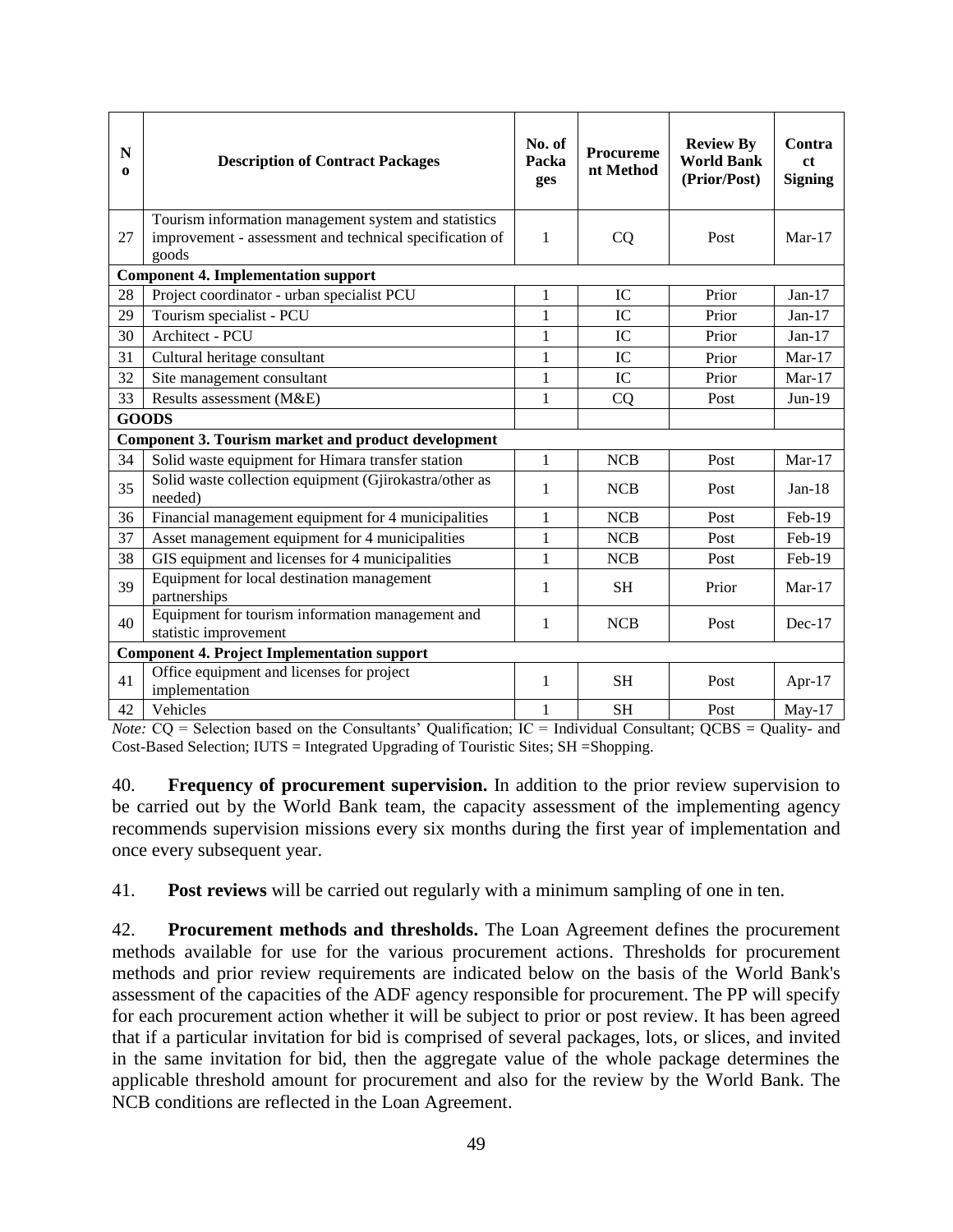| <b>Expenditure</b><br>Category | <b>Contract Value</b><br>(US\$) | <b>Procurement Method</b> | <b>Bank Prior Review</b>                        |
|--------------------------------|---------------------------------|---------------------------|-------------------------------------------------|
|                                | $\geq 5,000,000$                | <b>ICB</b>                | All $\ge$ /= US\$10 million contracts           |
| Civil Works                    | < 5,000,000                     | <b>NCB</b>                | First contract                                  |
|                                | < 200,000                       | <b>Shopping</b>           | First contract                                  |
|                                | n.a.                            | DC                        | US\$60,000                                      |
|                                | $\geq 1,000,000$                | <b>ICB</b>                | All $\ge$ /= US\$1 million contracts            |
| Goods                          | < 1,000,000                     | <b>NCB</b>                | First contract                                  |
|                                | $<$ 100,000                     | Shopping                  | First contract                                  |
|                                | n.a.                            | DC                        | US\$60,000                                      |
|                                | n.a.                            | QCBS, QBS, FBS, LCS,      | $\geq$ US\$ 500,000; $\geq$ US\$200,000 for IC; |
| Consultant services            |                                 | and CQS*                  | and $\geq$ US\$5,000 for SSS                    |
|                                | n.a.                            | <b>SSS</b>                |                                                 |
|                                | n.a.                            | IC                        |                                                 |

**Table 3.3. Procurement thresholds**

*Notes:* DC = Direct Contracting; QCBS = Quality- and Cost-Based Selection; QBS = Quality-Based Selection; FBS  $=$  Selection under a Fixed Budget; LCS  $=$  Least-Cost Selection; \*CQS  $=$  Selection Based on the Consultants' Qualification below US\$300,000 depending on the nature of assignment;  $SSS = Single-Source$  Selection; IC = Individual Consultant selection procedure.

43. The prior review thresholds will be periodically reviewed and revised as needed during the project implementation period based on implementation of risk mitigation measures, reports from procurement post-reviews, and improved capacity of the implementing agency.

### **Environmental and Social (including safeguards)**

44. The project is classified as Category B project for environmental and social safeguards and will trigger the following World Bank policies: Environmental Assessment (OP 4.01); Natural Habitat (OP 4.04); Physical Cultural Resources (OP 4.11); Involuntary Resettlement (OP 4.12); and Projects on International Waterways (OP 7.50). Overall environmental and social outcomes are expected to be positive, as will be seen in project-supported enhancements to public spaces and the physical condition of cultural assets, improvements to municipal infrastructure needed to support tourism, and positive economic and social benefits from growth in the tourism economy. Direct impacts of typical rehabilitation civil works to be undertaken by the project on people and the environment are anticipated to be minor, peripheral, and temporary. In line with the Albanian legislation, in the cases when an environmental permit is required, this should be clearly stated in the design terms of reference, specifying which type of environmental assessment instrument is required as part of the technical design outputs.

45. Other activities supported by the project, such as the piloting of destination management partnerships in municipalities in the project area; development of a market research and development strategy for the south of Albania; promotion of tools for improved municipal management (for example, asset management systems, GISs); targeting technical assistance aimed at improving service delivery (for example, traffic management studies); and the undertaking of feasibility study and design of selected urban infrastructure works, as well as other studies will review and assess potential environmental and social impacts of the activities and alternatives considered on a case-by-case basis. Such studies will be developed based on terms of references cleared by the World Bank.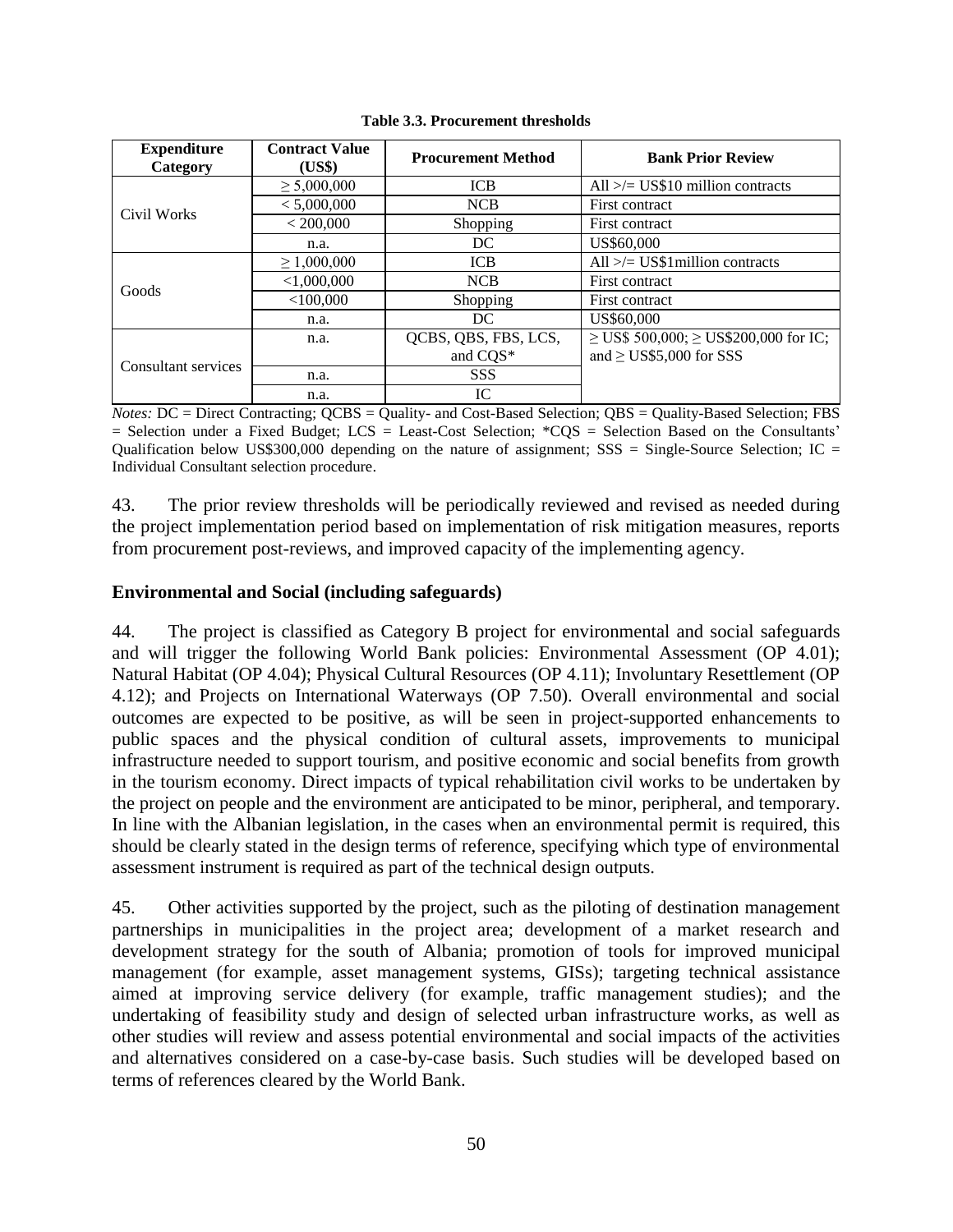46. **Social impact.** Impacts related to land acquisition or site access will be managed with the aid of an RPF which ensures that any physical or economic displacement of people is fully mitigated in line with OP 4.12 on Involuntary Resettlement. Significant social impacts related to land acquisition or land access are not anticipated as the project's physical interventions will generally be undertaken in public spaces, such as roads, town squares, and public parks, or sites of historical and cultural importance. Improvements to water and sewage systems, street lighting, or other municipal services will take place on public rights-of-way. Project-supported interventions will be designed and implemented to avoid or minimize impacts on private property and economic activities to the greatest extent feasible. However, land acquisition or land access needs, either permanent or temporary, for project interventions could affect the use of public spaces for income-earning activities, raise issues with squatters or encroachments, or affect access to land-based resources. Some examples include the following: public roads may need widening or parking areas may need to be expanded to serve a greater number of visitors; changes in the use and physical characteristics of public spaces may have collateral effects on neighboring areas; and income-generating activities, many of which may be informal, on public land could also be affected. The project is thus supported by an ESMF, which includes an RPF, to ensure that RAPs in line with the requirements of OP 4.12 are prepared and implemented to address any physical or economic displacement of people associated with project interventions. It is anticipated on the basis of the types of proposed interventions that most, if not all, of the land acquisition and resettlement plans will be abbreviated RAPs, involving less than 200 people. The ESMP includes provisions for management of social impacts during construction to ensure public safety, continuity of economic activities, and access to private properties during construction.

### **Summary of ESMF**

47. Given that detailed technical feasibility studies for the majority of planned activities in Berat, Gjirokastra, Saranda, and Permet and touristic sites along the south of Albania corridor will not be carried out by the project appraisal, the ESMF is the tool required for the environmental and social assessment process to be undertaken during project implementation once the respective technical details are available (for example, principles, rules, and procedures to screen, assess, manage, and monitor the mitigation measures of possible project environment and social impacts). The ESMF provides guidance to the MoUD and other implementers (for example, the ADF, municipalities) to ensure that the environmental and social assessments and other safeguard requirements will be carried out in compliance with the national guidelines for conducting environmental impact assessments, other environmental and social regulations, and laws of Albania, and in accordance with the World Bank environmental assessment and social policies and procedures as specified in the World Bank Group safeguard policies.

48. The project investments, depending on its typology, will be assessed for potential social and environmental impacts and a specific environmental assessment safeguard tool consistent with Albanian laws and standards (as applicable) and the World Bank Group requirements will be developed consistent with the procedures and requirements spelled out in the ESMF. The project will have the following proposed approach for addressing environmental and social issues and will include the following safeguard instruments: (a) The ESMF has been prepared before appraisal and approval of the project to inform the overall environmental and social performance of the project; (b) two ESMPs have been prepared for activities to be initiated in the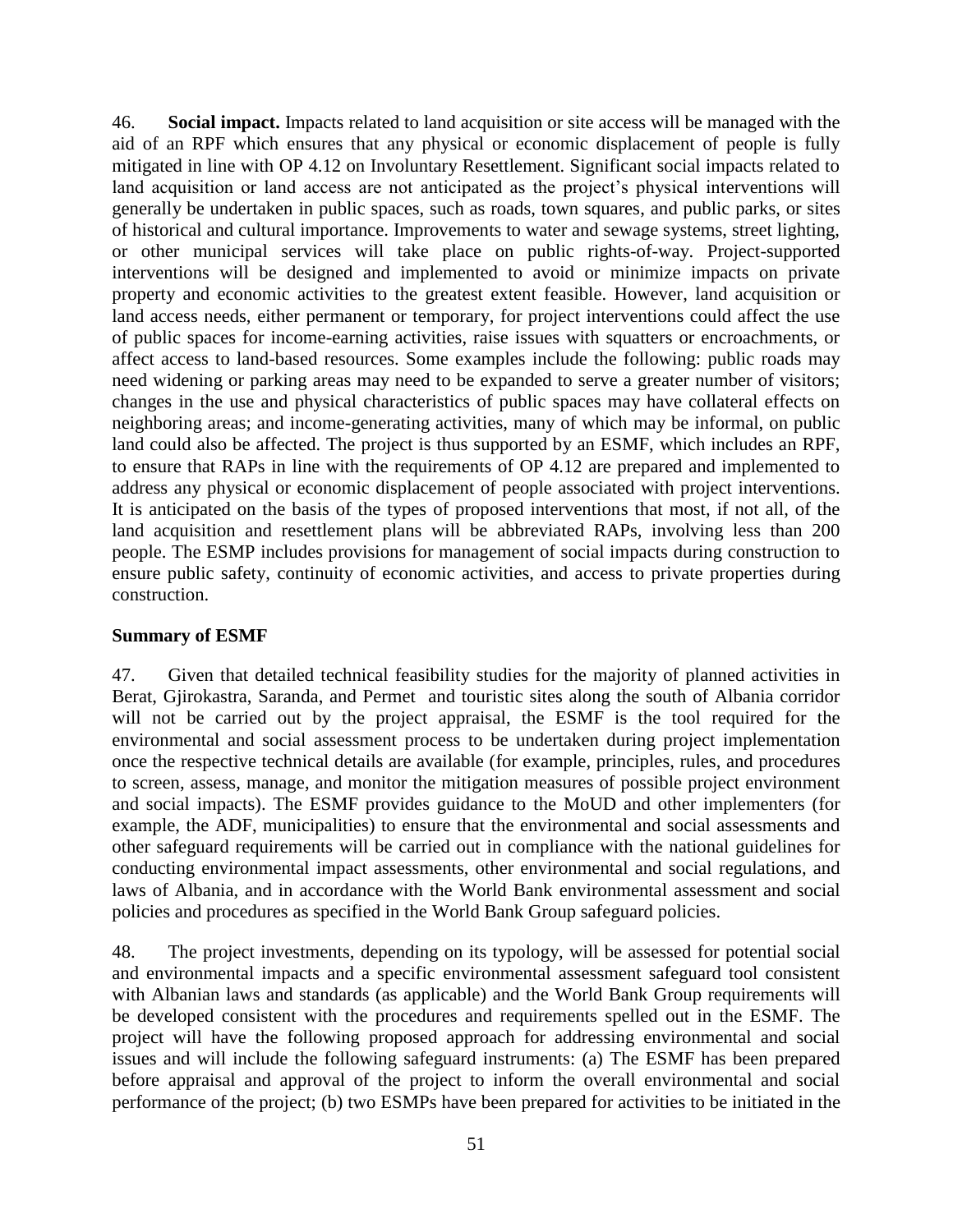first year that have been identified at the time of appraisal - the Berat Castle cobblestone road rehabilitation and the rehabilitation of stairways in the city of Saranda; and (c) an initial screening of identified activities (for first year and subsequent years of project implementation) selected in line with a specific set of criteria will identify issues to be included in the terms of reference of feasibility studies and detailed designs. Furthermore, the terms of references for the feasibility studies and detailed designs will include provisions for environmental and social safeguards, including long-term impacts, as well as the environmental assessment instruments and tools required by the respective national laws and World Bank operational guidelines as per OP 4.01, so that the products (feasibility study and design) are prepared taking into consideration possible impacts on the environment; (d) during or after the feasibility studies are completed, additional screening of proposed activities will be carried out by the ADF to determine if sitespecific ESIAs are needed; and (e) specific ESIAs and/or ESMPs and other safeguard instruments as required (for example, environmental checklists, RAPs, and so on) will be prepared by consultants selected by the ADF for all investments, once the feasibility studies are completed and technical details will be available during project implementation following the guidance established in this ESMF. In addition, before the commencement of works, an environmental permit (if required) must be in place and its provisions will be reflected in the respective works contract.

49. Two ESMPs, which are in compliance with the project's ESMF, have been prepared for investments identified to be technically ready by appraisal, including the refurbishment of the cobblestone road in Berat and the rehabilitation of stairways and extension of a seaside promenade in the city of Saranda.

50. Project activities are expected to be at the level of Category B, according to environmental impact assessment Albanian law and World Bank policies. Each project activity category will be decided based on the magnitude of the impact, sensitivity of the site, and the impact significance level. Potential negative environmental impacts may include (a) temporary construction-related effects on noise, dust, and air quality; (b) temporary localized water quality impacts resulting from possible drainage and sewage pollution; and (c) temporary changes in access to and the use of public spaces during construction. Small-scale rehabilitation works are envisaged in a selected number of protected areas as outlined by the national legislation such as Zvernec Island and Narta Lagoon or at the Blue Eye. However, these rehabilitation physical interventions will not lead to conversion or degradation of critical or other natural habitats.

51. Effective implementation of the ESMF will require technical capacity in the human resources of implementing institutions as well as logistical facilitation. Sufficient understanding of the mechanisms for implementing the ESMF will need to be provided to the stakeholders implementing the project investments. It will be important to support the stakeholders at the local level in their role in providing supervision and M&E, including environmental reporting on the projects activities. The ESMF findings reflect that the ADF has adequate capacity to implement and monitor the performance of the ESMF and its provisions, and there are dedicated environment and social safeguard specialists assigned to specific tasks such as (a) preparing, together with the implementing entities, annual work programs and budgets linked to the ESMPs; (b) monitoring project progress as it relates to compliance with the ESMF guidelines and ensuring that overall project implementation proceeds smoothly; (c) collecting and managing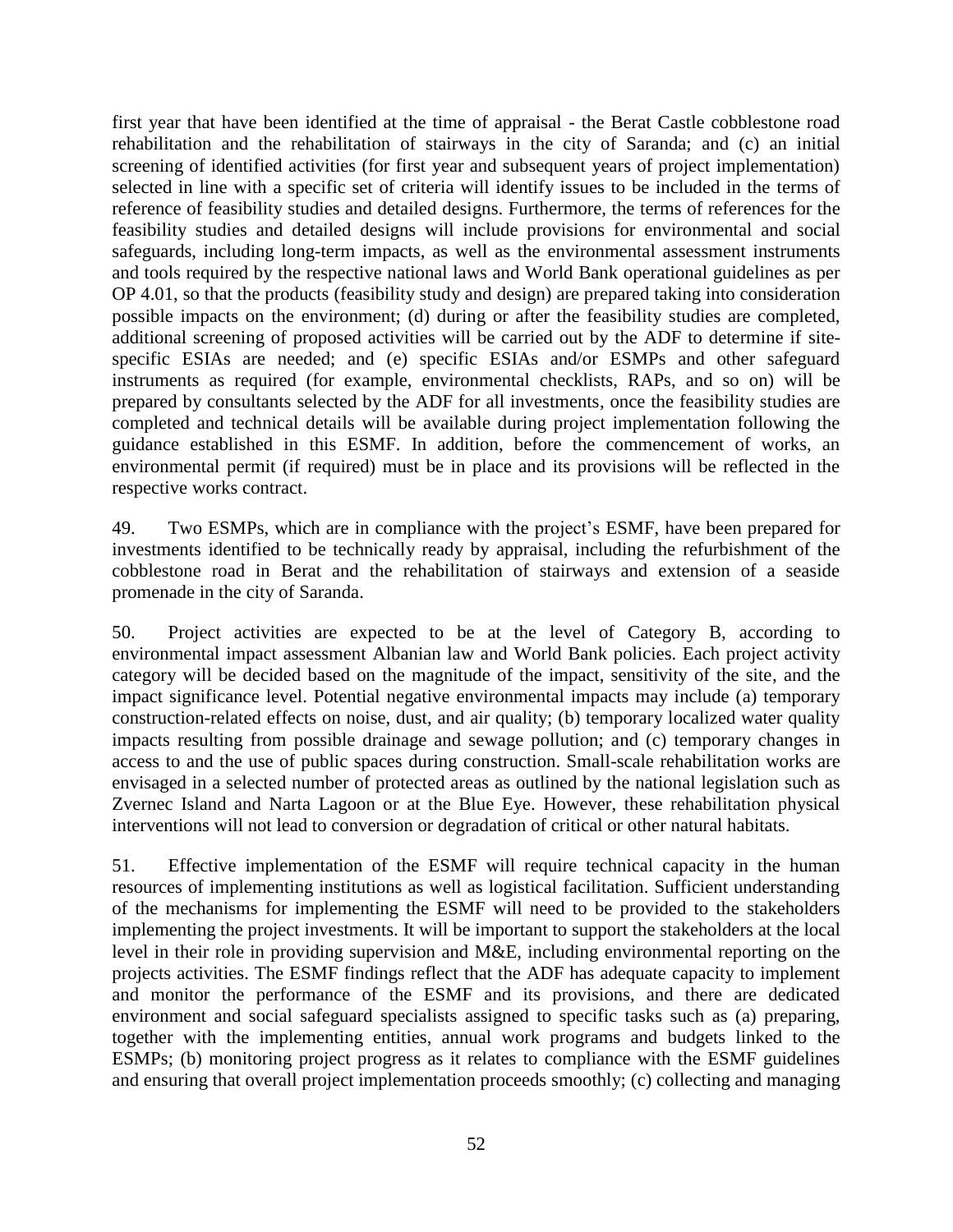information relevant to the project and accounts (that is, environmental and social monitoring and reports); and (d) organizing and providing training sessions.

52. A series of training workshops on implementation of the ESMF will take place as part of the project launch workshop and during the initial year of implementation. Such training will ensure that the main local specialists are able to manage and monitor the environmental and social aspects of the project activities. In addition, the project will provide technical assistance to the MoUD and the ADF during the first year of project implementation. This assistance will provide hands-on training especially on social related aspects, make recommendations on screening process and formats, and assist with the preparation of the terms of references.

53. The ADF will supervise the implementation of the environmental management plans and will contract a qualified laboratory for the monitoring (as applicable), including the testing analysis and reporting. The ADF will check with local environmental authorities to determine if the project implementation is meeting all specified ESMF, ESMP, and related safeguard requirements (for example, the RAP). They will also perform supervision site visits during works as well as the operation stage of the project to confirm that the ESMPs and related safeguard instruments are being adequately implemented. A supervision report covering the environmental and social management issues should be included in the overall site visit report; a summary of the environmental issues encountered should be reported in the biannual implementation report to the World Bank. The World Bank will also review these reports during the periodic supervision missions.

54. **Public disclosure and consultation process.** According to OP 4.01, the environmental assessment process should be available to the public, thus the borrower should consult all the involved parts on project safeguard documents at least once (for Category B projects) during the process. The public consultation provides a summary of the proposed project's objectives and a summary of the environmental assessment conclusions. Invitations have been issued and documents circulated and posted on the MoUD website in both English and Albanian languages two weeks before the meetings scheduled in Tirana, Berat, and Saranda between June 6 and June 8, 2016. The draft ESMF was disclosed on June 21, 2016, in Albania and on June 22, 2016, in InfoShop. Public consultations of the ESMF and the two ESMPs were held between July 6 and July 8, 2016, in Tirana, Berat, and Saranda. Consultations were attended by key project stakeholders, citizens, nongovernmental organizations, media, and private sector companies. Minutes of consultations have been attached to the ESMF and ESMPs. The final two ESMPs (for the 'Rehabilitation of the Saranda staircases' and the 'Rehabilitation of the cobblestone road to castle Mihal Komneno and the Panoramic View Point Tabja') incorporating comments from the public consultations were disclosed on the World Bank's InfoShop, and on the project implementing website on June 22, 2016, and on June 24, 2016, respectively.

55. **Citizen's engagement.** The project incorporates robust measures for citizen engagement and public involvement and stakeholder buy-in. Specific project-supported interventions are typically driven by local, municipal-level demand and will be subject to public consultations and feedback at that level. All project-supported interventions, including social and environmental safeguards measures, will be disclosed and discussed in public fora. Stakeholder input will be taken into account in design and implementation arrangements. Project preparation has involved consultations with tourism operators as well as central, regional, and municipal levels of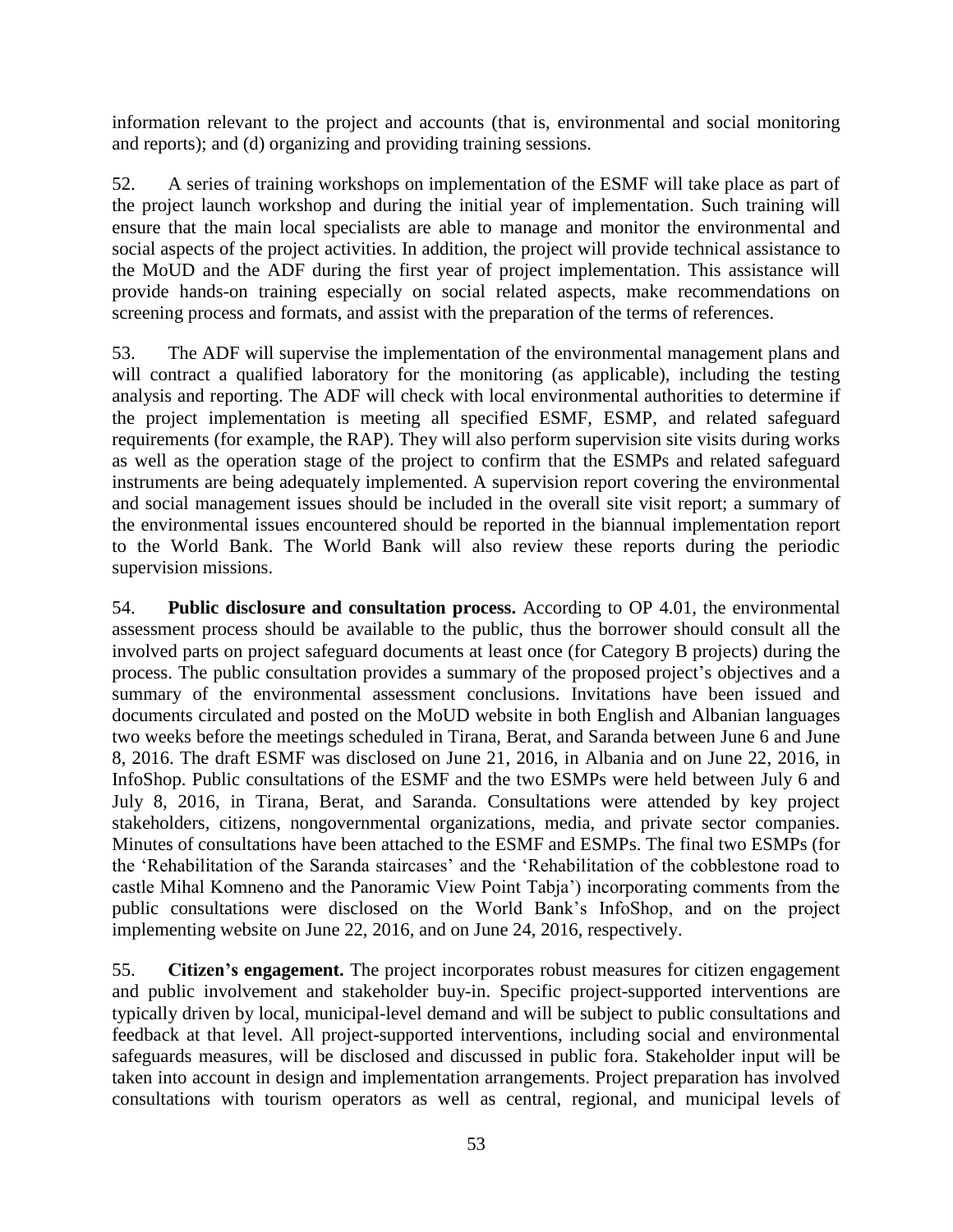government. The ADF will ensure that all grievances and salient issues raised by stakeholders with regard to project-supported interventions are documented and tracked to resolution. The ADF, the agency responsible for safeguards oversight and public participation, will ensure that grievances and citizens' concerns are proactively addressed. Public consultations will provide stakeholders with information on the grievance redressal mechanism and give contact details of individuals assigned to manage issues or grievances which may arise in implementation of specific project activities. In addition, the MoUD and the ADF will maintain up-to-date information on the project and its activities in their respective website.

56. To assure citizens engagement during project implementation, the ADF will engage a citizen engagement specialist as part of the project's core team. The role of this specialist will be to ensure that, in addition to information and reporting obligations, public consultations and the proactive management of project or activity related issues raised by stakeholders, that local electronic and printed media is kept informed about project activities. Activity-specific information packages such as brochures will be prepared to describe the salient features of each activity and provided to the public in advance of consultations; in addition, short, focused satisfaction surveys will be carried out at an appropriate time after completion of activities, to measure and, if needed, respond to citizens' feedback. The overall citizen engagement protocol will be included as part of the POM.

# **Project Monitoring and Evaluation**

57. The MoUD will be responsible for overall project oversight and results monitoring, but day-to-day M&E responsibilities will be the responsibility of the ADF. The ADF will work in close collaboration with the selected municipalities and key project partners to collect data and will be responsible for M&E of the project toward achievement of its objectives. It will prepare and submit to the World Bank biannual reports to monitor project progress on the basis of performance indicators defined in annex 1. The frequency and methodology for collection of project performance data is outlined in the Results Framework matrix.

58. A baseline assessment—including a household survey of potential beneficiaries, a survey of tourists visiting the project area, and a tourism-linked firm-level survey—will be conducted in the project area during the 2016 summer season. A final beneficiary assessment will be conducted before project closure. In addition to the specific monitoring indicators required as part of the formal Results Framework for the project, the ADF will be required to monitor additional project implementation indicators as outlined in the POM.

59. The M&E will build on the existing ADF M&E system already in place and will be strengthened during project implementation. The ADF has an established M&E and Communication Unit which is in charge of monitoring the implementation of different projects and preparing progress reports for the ADF Board of Trustees. The ADF will update and maintain their website for wider dissemination of the project results and progress. At a minimum, the following information will be available on the Internet: all surveys, all services funded by the project, progress reports, and consultants' reports.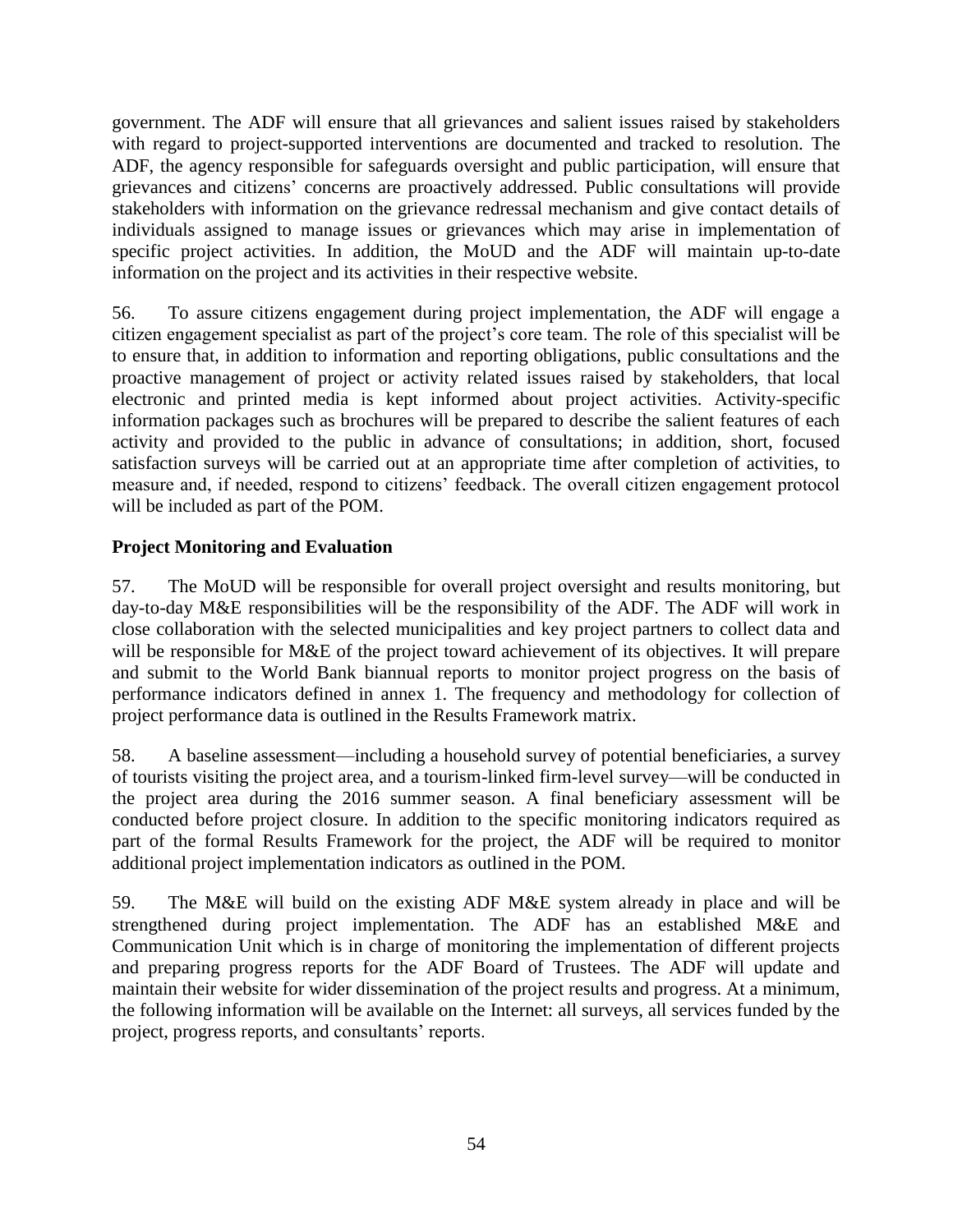### **Annex 4: Implementation Support Plan**

# **ALBANIA: Project for Integrated Urban and Tourism Development**

# **Strategy and Approach for Implementation Support**

1. The Implementation Support Plan describes how the World Bank will assist the client in achieving the PDO of the project. In particular, the Implementation Support Plan places emphasis on accomplishing the following objectives: (a) provide necessary technical advice to the client and bring international experiences and good practices to ensure that the project meets the World Bank's technical standards; (b) ensure that the implementing agency's measures meet the standards approved by the World Bank with regard to construction supervision; (c) ensure that the required fiduciary, social, and environmental safeguards are put in place and implemented according to the Loan Agreement and other project documents; and (d) ensure that the annual training plans and programs exclusively benefit the main project beneficiaries, that is, the selected municipalities.

2. The project will be implemented over a period of five years commencing January 2017, the planned date of effectiveness of the IBRD loan. The mid-term review will be conducted no later than June 2019.

### **Implementation Support Plan**

3. **Technical implementation support.** During the implementation phase, the task team will continue to engage experienced urban specialists, tourism planners, and engineers to ensure the technical quality of outputs. Specifically, an urban specialist/architect and civil engineer will be engaged to review designs before tender. The tourism specialist/planner will also provide close supervision to activities developed under Subcomponent 3B. Recognizing that skills are currently limited within municipal staffing structures to deliver the activities that destination management partnerships will need to implement, this subcomponent will require extra handholding in addition to the expertise hired to strengthen the municipal team. The task team will be applying for additional CIIP funds to support this subcomponent and to ensure that these destination management partnerships can be sustainable. Technical implementation missions will be implemented three times a year during the first 18 months of project implementation, followed by biannual supervision missions. The project team will carry out site visits where works are ongoing or where service has recently commenced.

4. **Procurement supervision and ex post review.** Routine procurement reviews and supervision will be provided by the procurement analyst based in the country office. In addition, two supervision missions are expected to take place per year, during which ex post reviews will be conducted for the contracts that are not subject to World Bank prior review on a sample basis (20 percent with regard to the number of contracts). One ex post review report will be prepared per fiscal year, including findings of physical inspections for not less than 10 percent of the contracts awarded during the review period.

5. **FM implementation support**. During project implementation, the project team will supervise the project's FM arrangements in the following ways: (a) review the project's quarterly IFRs as well as the project's annual financial statements, the auditor's management letters, and remedial actions recommended in the auditor's management letters and (b) during the World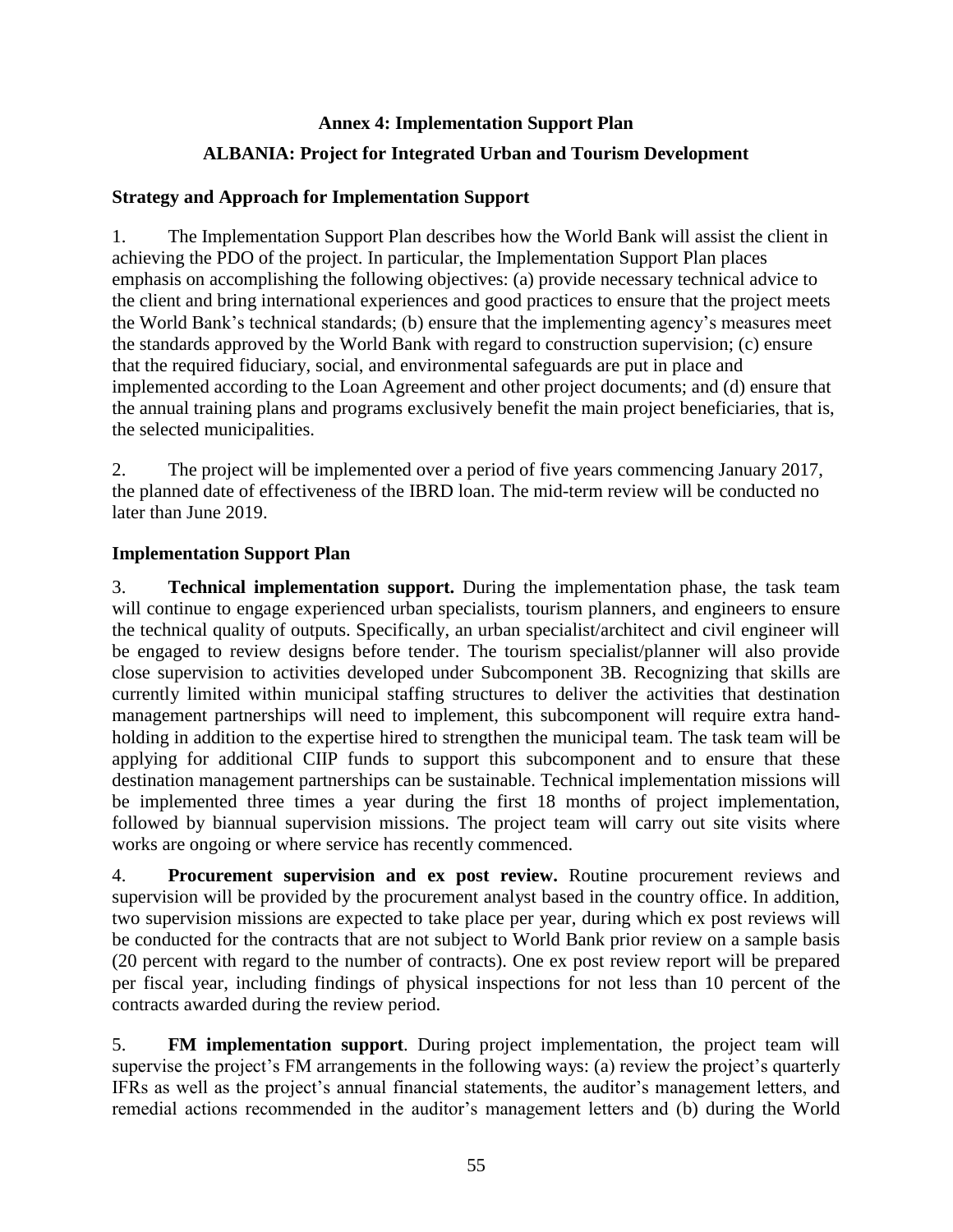Bank team's on-site missions, review the following key areas: project accounting and internal control systems; budgeting and financial planning arrangements; disbursement arrangements and financial flows, including counterpart funds, as applicable; and any incidences of corrupt practices involving project resources. As required, a World Bank-accredited FM specialist will participate in the implementation support and supervision process.

6. **Environmental and social safeguards implementation support.** A World Bank environmental specialist will review the implementation of the project's ESMPs and provide guidance to the implementing agency's environmental specialist to ensure compliance with the World Bank's environmental safety guidelines. Similarly, a World Bank social specialist will review the implementation of the project's RAPs (if any) and provide guidance to the ADF to ensure compliance with the World Bank's social safeguards guidelines.

7. **Social mobilization.** The social specialist will also review citizen engagement under the project, including the commitment to gender representation, and provide support regarding the implementation of the grievance mechanism in place. Assistance will also be provided toward adopting demand-side management to improve commercial practices of utility operators.

| <b>Time</b>            | <b>Focus</b>                                                                                                                                                                                                                                                           | <b>Skills Needed</b>                                                                                                                             | <b>Resource</b><br><b>Estimate</b> | <b>Partner Role</b>                                                                                                                       |
|------------------------|------------------------------------------------------------------------------------------------------------------------------------------------------------------------------------------------------------------------------------------------------------------------|--------------------------------------------------------------------------------------------------------------------------------------------------|------------------------------------|-------------------------------------------------------------------------------------------------------------------------------------------|
| First twelve<br>months | Designs<br>$\bullet$<br>developed for<br>selected<br>municipalities<br>under detailed<br>urban design<br>studies.<br>Procurement of<br>fast-track<br>investments and<br>initiation of<br>works<br>Launching of<br>$\bullet$<br>Subcomponent<br>3A and 3B<br>activities | Entire team with<br>particular focus on<br>urban and tourism<br>planning                                                                         | US\$100,000<br>annually            | Coordinate with key<br>project partners, and key<br>donors active in project<br>area (KfW, Albanian<br>American Development<br>Fund, GIZ) |
| $12-60$ months         | - Closely<br>$\bullet$<br>supervise<br>development of<br>construction<br>works and<br>safeguards<br>compliance<br>- Supervise<br>$\bullet$<br>activities under<br>Subcomponents<br>3B and 3A                                                                           | Entire team with<br>particular focus on<br>urban and tourism<br>planning, site<br>management,<br>capacity building,<br>and citizen<br>engagement | US\$100,000<br>annually            | Coordinate with key<br>project partners, and key<br>donors active in project<br>area (KfW, Albanian<br>American Development<br>Fund, GIZ) |

| <b>Table 4.1. Implementation Support</b> |  |
|------------------------------------------|--|
|                                          |  |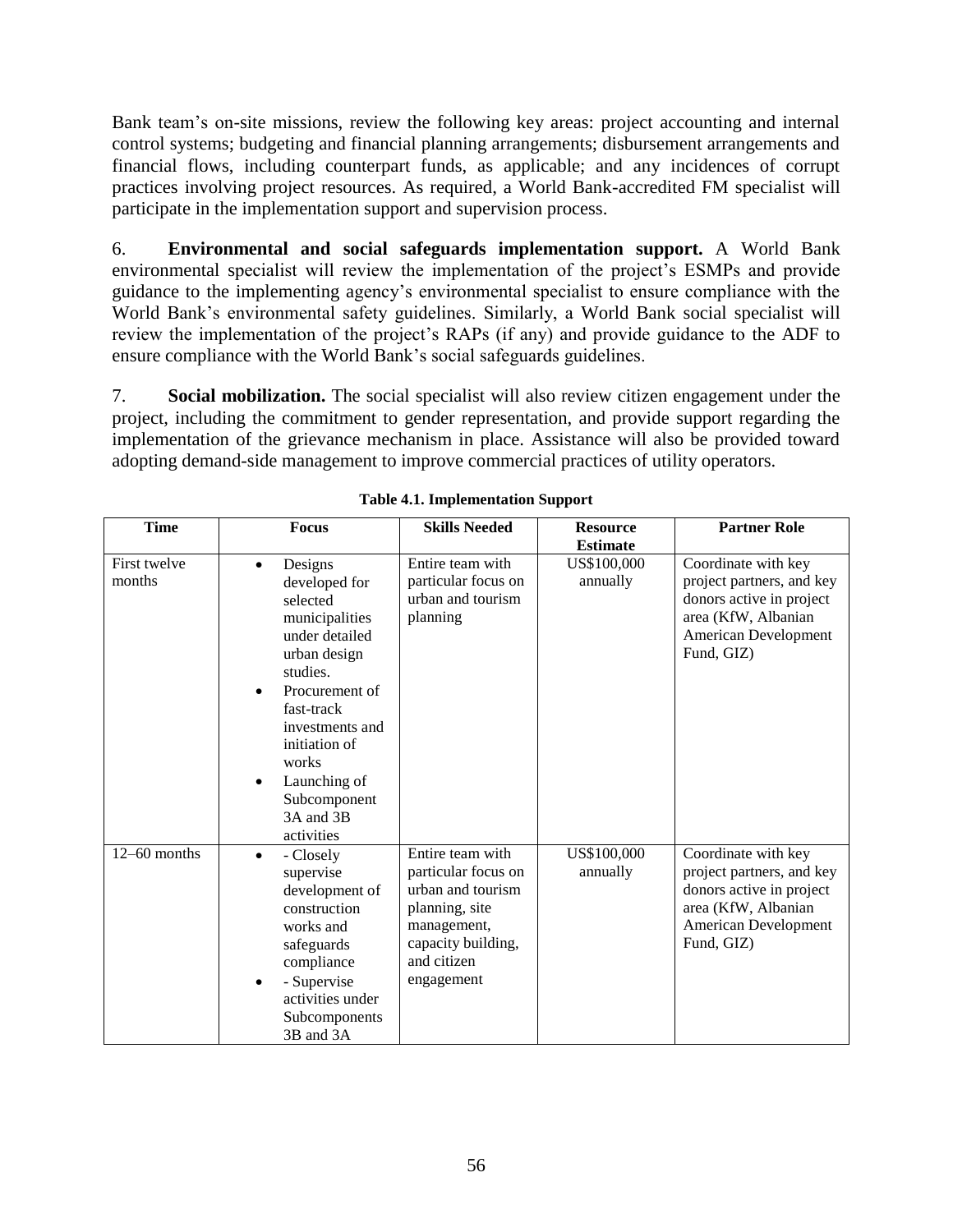### **Table 4.2. Skills Mix Required**

| <b>Skills Needed</b>                  | <b>Number of Staff Weeks</b> | <b>Number of Trips</b> | <b>Comments</b>        |  |
|---------------------------------------|------------------------------|------------------------|------------------------|--|
| Task team leaders                     | 30                           | 10                     | Non-field-based staff  |  |
| Urban specialist (Architect)          | 20                           | 10                     | Non-field-based staff  |  |
| Private sector development specialist | b                            |                        | Field-based staff      |  |
| Municipal engineer                    | h                            | h                      | Field-based staff      |  |
| Environmental specialist              |                              | h                      | Field-based staff      |  |
| Social specialist                     |                              |                        | Field-based staff      |  |
| M&E specialist                        |                              |                        | At mid-term review and |  |
|                                       |                              |                        | project end            |  |
| FM specialist                         |                              |                        | Field-based staff      |  |
| Procurement specialist                |                              |                        | Field-based staff      |  |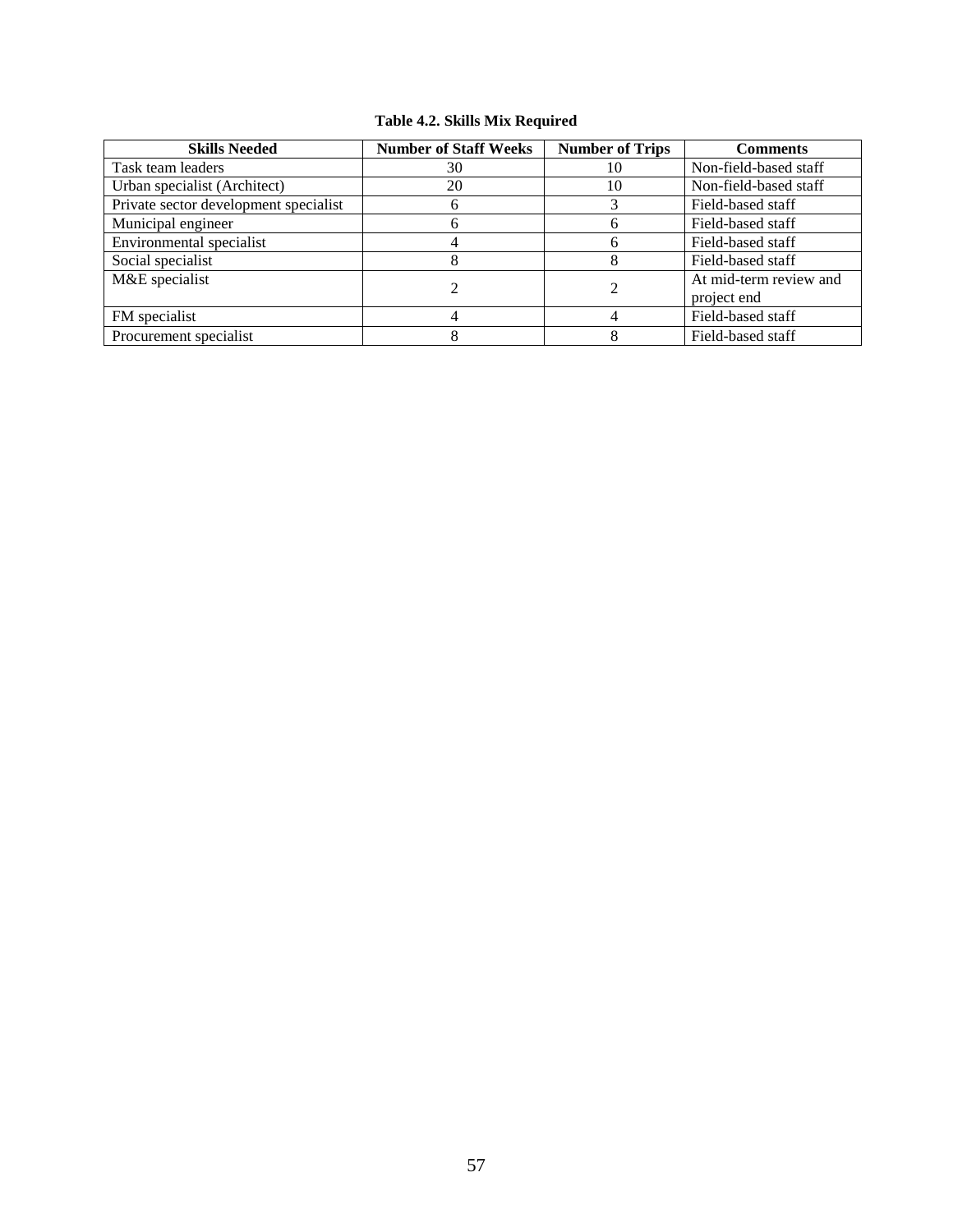# **Annex 5: Economic Analysis**

# **ALBANIA: Project for Integrated Urban and Tourism Development**

1. Through its various components the project is expected to lead to improved urban infrastructure, enhanced cultural heritage assets, and increased capacity for tourism-based local economic development in the south of Albania. The economic benefits linked to the above are multiple. Improved urban infrastructure such as public spaces, streetscapes, and municipal roads can lead to a reduction of vehicle operating costs, improved urban livability, and increased safety of movement for locals. At the same time, these investments are expected to make the selected municipalities better places to visit and more attractive places to invest, thus promoting private investment and increasing income-generating opportunities in the project area. Cultural heritage enhancements will lead to the preservation of global public goods but are also expected to lead to increased willingness to visit/pay for tourist and increased property prices in neighboring areas.

2. The project is expected to deliver substantial benefits by improving urban infrastructure in selected municipalities, which are home to around 84,000 residents, and improved associated infrastructure of five satellites sites through integrated approaches along the south of Albania touristic corridor. Although subnational tourism statistics are not available, existing data suggest that a minimum of 307,000 tourists visit the south of Albania in a given year.

3. For the purpose of project appraisal two different economic analysis were conducted. The first economic analysis, focusses on the broader medium- to longer-term impacts of the project (hard and soft components), with regard to increased tourism-based local economic activities. However, given the poor quality of national tourism data, the lack of subnational tourism and local economy data, and the difficulties in attributing specific impacts to the project, this analysis should be considered a preliminary. To complement this analysis a baseline survey will be conducted, over the 2016 summer period, in the project area. The survey will collect firm, household, and tourist-level data, which will be repeated before project closure and allow the development of a more robust ex post economic analysis.

4. The second economic analysis, develops a CBA of the improvement of the Berat Castle vehicle access road, which is one of the identified fast-track investments. For this investment, the economic analysis is based on the broadly used HDM-4<sup>44</sup> model and includes only the costs and benefits directly linked to this investment. More detailed information on the methodology and assumptions used for both economic analyses can be found below.

# **Economic Analysis – Broader Tourism Economic Impacts**

5. The project is expected to lead, in the medium to long terms, to increased economic activities linked to tourism. The outcomes are expected to be observed in increased tourist visitation, income generation through tourist spending, and jobs. The project, by providing support in the form of cultural heritage site improvement, urban centers upgrading and institutional development, and capacity building is likely to contribute to the broader objectives of economic diversification and inclusive growth.

 $\overline{a}$ <sup>44</sup> HDM Model.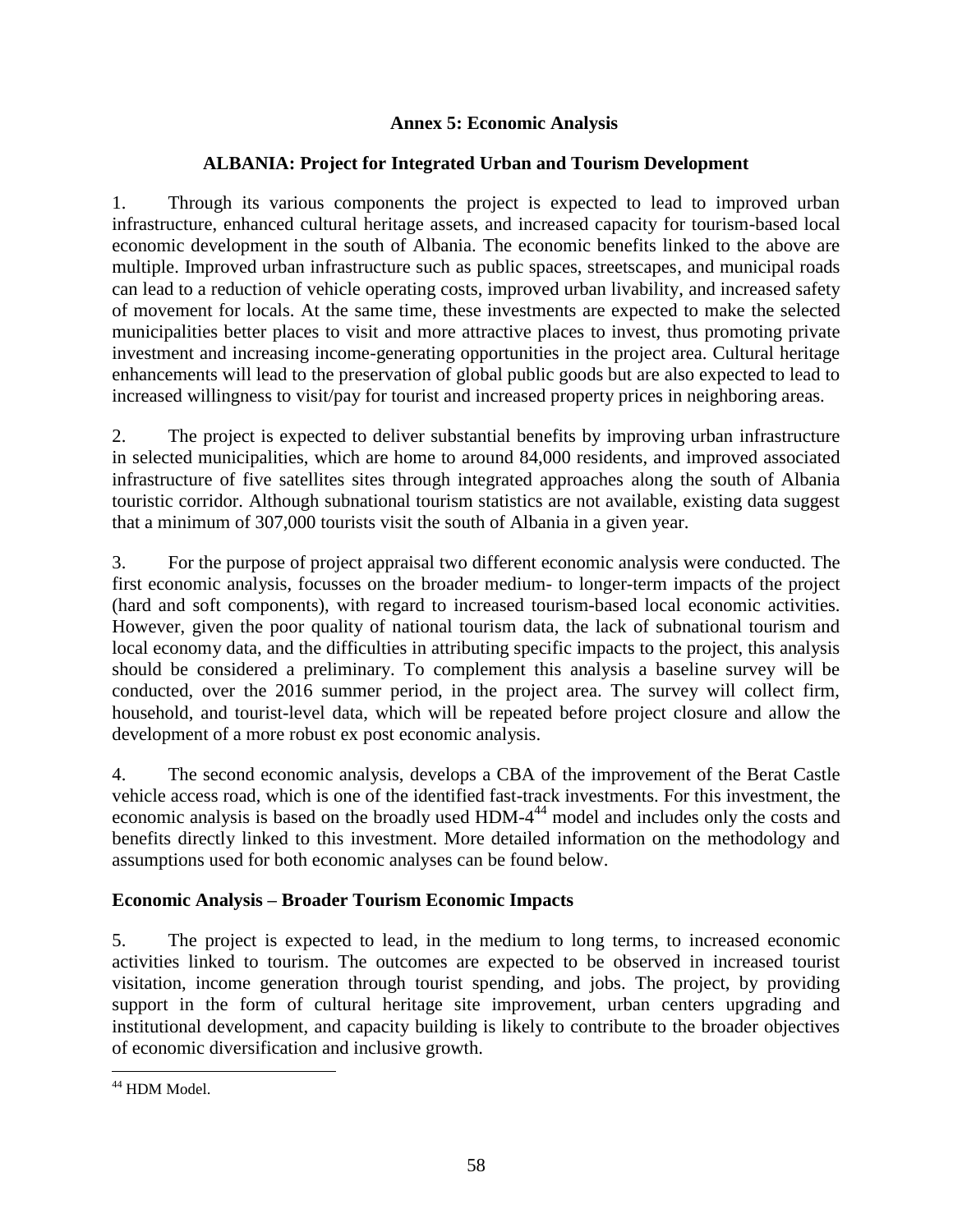6. The economic analysis of this type of project faces some difficulties particularly where there is an indirect relationship between the technical assistance provided under the project in its stream of benefits, and from the lagged effects of the project. In addition, most of the benefits do not easily lend themselves to being assigned a precise monetary value and more difficulty cannot always be unambiguously attributed to the project, for example tourism revenues. As such, the economic analysis presented below should be considered preliminary and be complemented once more up-to-date information—baseline survey—is available. Furthermore, to address the limitations of this approach, a conservative set of assumptions were used and a sensitivity analysis has been conducted to assess the robustness of results. In addition, for a project of this type, the focus of the analysis is on estimating the economic benefits and costs rather than financial analysis.

7. Based on the information available and experience from similar project in other countries, the following assumptions were made:

- (a) Given the lack of subnational tourism data, the economic analysis uses entrances to three of the main touristic attractions in three of the four selected municipalities as a proxy of the number of tourists in Albania who are visiting the project area. These touristic attractions are Butrint, Berat Castle, and Gjirokastra Castle; most of the tourists visiting Saranda, Berat, and Gjirokastra, respectively, visit these attractions. This number was compared with the official statistics of domestic and international tourist arrivals for the same years and it was estimated that around 15 percent of tourists visiting Albania visit the project area.
- (b) To estimate the benefits of increased tourism arrivals, the economic analysis uses data of tourists' spending. The data, computed by the WTTC, is interpreted as tourists' willingness-to-pay (WTP) for visiting Albania. Based on this information and using INSTAT, the arrival of foreign tourists and the average spending per foreign tourist over the past five years was estimated at 494 EUR.
- (c) To estimate the benefits on overall tourism spending by foreign tourists, the analysis assumes differentiated growth rates in the number of tourists and in the WTP. Based on WTTC projections, Albania is expected to receive increasing flows of tourists at a rate of 5 percent per year over the next 10 years. As a conservative estimate, it is assumed that the project will generate an increase of 0.5 percent (leading to 5.5 percent increase) of tourists. Furthermore, a 0.4 percent increase in the WTP of foreign tourists without the project and a 0.5 increase with the project is estimated. The sensitivity analysis incorporates variation of the incremental growth rate (of both tourism increase and increase in WTP) to test for robustness.
- (d) All project costs, including Components 1, 2, 3, and 4, are included in the analysis. A value added tax of 20 percent is discounted for works under Components 1 and 2.

8. Based on the analysis of tourism outcomes, the overall project is expected to yield an ERR estimated at 17.1 percent and an NPV of 282.41 EUR million, assuming a social discount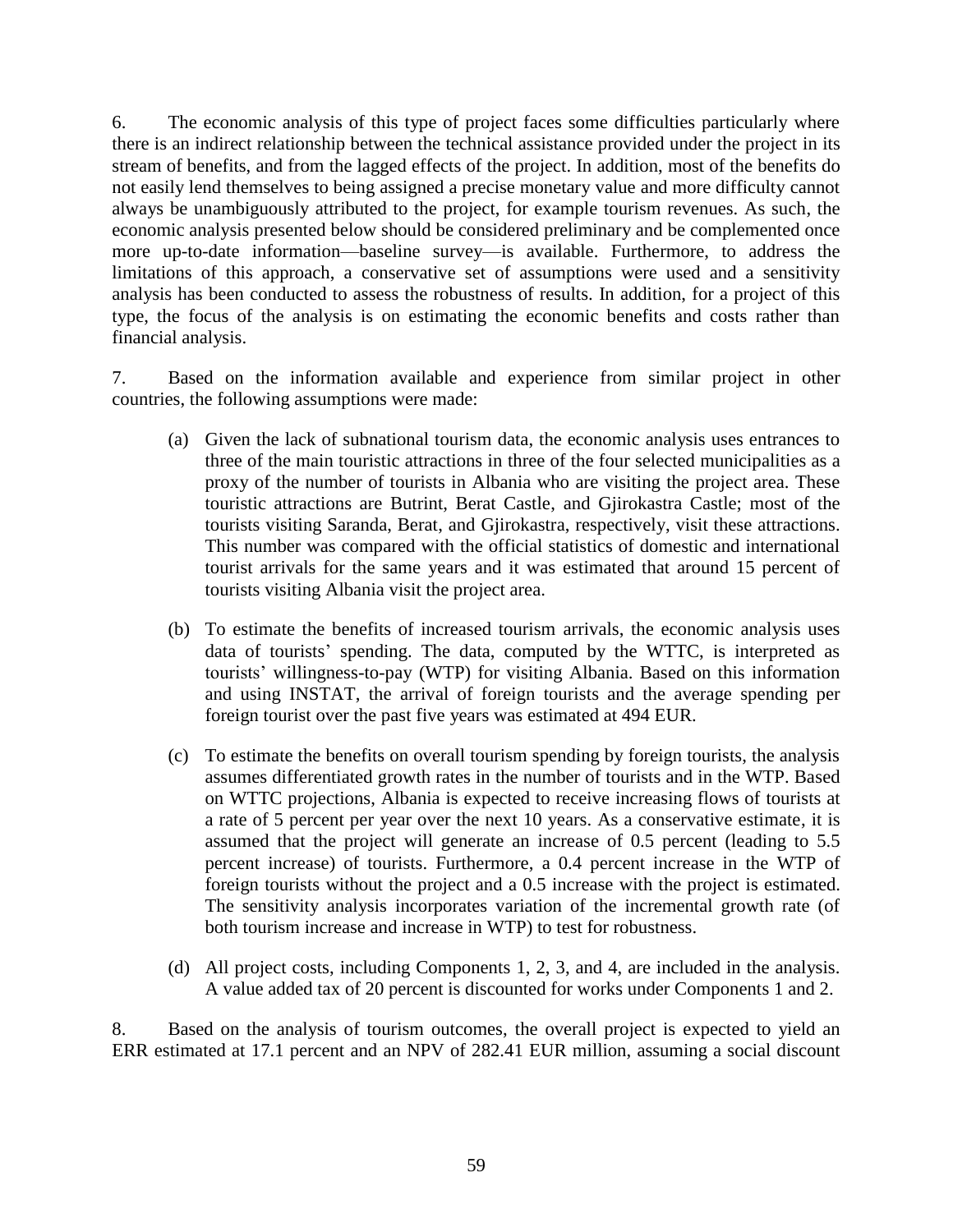rate of 5 percent<sup>45</sup> and 25 years of asset life, including five years of project implementation, with corresponding benefits to be realized starting 2022. A sensitivity analysis was also conducted for the overall project to estimate the robustness of results, with a (a) differed project impact (visible impact only five years after project closure), (b) a lower increase in tourism revenues attributed to the project, and (c) a combination of both. Under all cases, the ERR remains above 9 percent, which confirms the economic justification of the project.

# **Economic Analysis - Berat Castle Vehicle Access Road**

 $\overline{a}$ 

9. This annex summarizes the economic analysis undertaken for the improvement of the Berat Castle vehicle access road to confirm its economic viability. The evaluation was done using the HDM Model version 4, which assessed streams of changes on road user costs and road works costs (as compared to a reference or 'without' project scenario) over an evaluation period. Road user costs consist of vehicle operating costs and travel time costs of passengers and freights. The basic parameters of the model, including existing pavement conditions, traffic volumes, and unit costs of vehicle operation, were obtained mostly through field surveys and desk reviews.

10. The basic input vehicle fleet economic costs and basic characteristics used are as shown in table 5.1. Traffic growth is primarily driven by economic development and the corresponding increases in vehicle ownership and vehicle usage. The International Monetary Fund's forecast of GDP growth for Albania from 2017 to 2021 has been used for the forecast of normal traffic growth adopting an elasticity of 1.2 for passenger vehicles until 2021 with 1.0 thereafter and 1.0 for goods vehicles throughout the evaluation period. Accordingly, the passenger vehicles' normal traffic was estimated to grow at 4.8 percent per year from 2017 to 2021 and at 4.0 percent per year thereafter. The goods vehicles' normal traffic was estimated to growth at 4.0 percent per year throughout the evaluation period. Generated traffic was estimated to be 50 percent of the normal traffic, considering that travel speeds are estimated to more than double with the project. 46

11. The project will upgrade to two-lane asphalt concrete road of the Berat Castle road that totals 1.9 km. Currently, the road is a single-lane road, which is in poor condition with an average roughness of 5.0 International Roughness Index, m/km. The road carries, on average, 238 vehicles per day, of which 31 percent are trucks and buses. The upgrading cost is estimated to be EUR 1.17 million that corresponds to EUR 613,862 per km. After the upgrading, the road will become an 8.9 m wide two-lane road with asphalt concrete surface.

12. The net benefits of the project are estimated as a reduction in the costs of road works and road user costs as compared to the reference scenario. Over 20 years, the NPV, at 5 percent discount rate, is EUR 1.05 million and the ERR is 14.6 percent. Under a worst case sensitivity scenario of increasing the construction costs by 15 percent and reducing the project benefits by 15 percent, the ERR is 10.9 percent, which confirms the economic justification of the project.

<sup>&</sup>lt;sup>45</sup> According to the new guidelines, a 5 percent discount rate is recommended for project evaluation—Technical Note on Discounting Costs and Benefits in Economic Analysis of World Bank Projects*.*

 $46$  The current travel speeds on the project road are about 15–20 km per hour. With the project, the travel speeds are expected to increase to about 40–50 km per hour.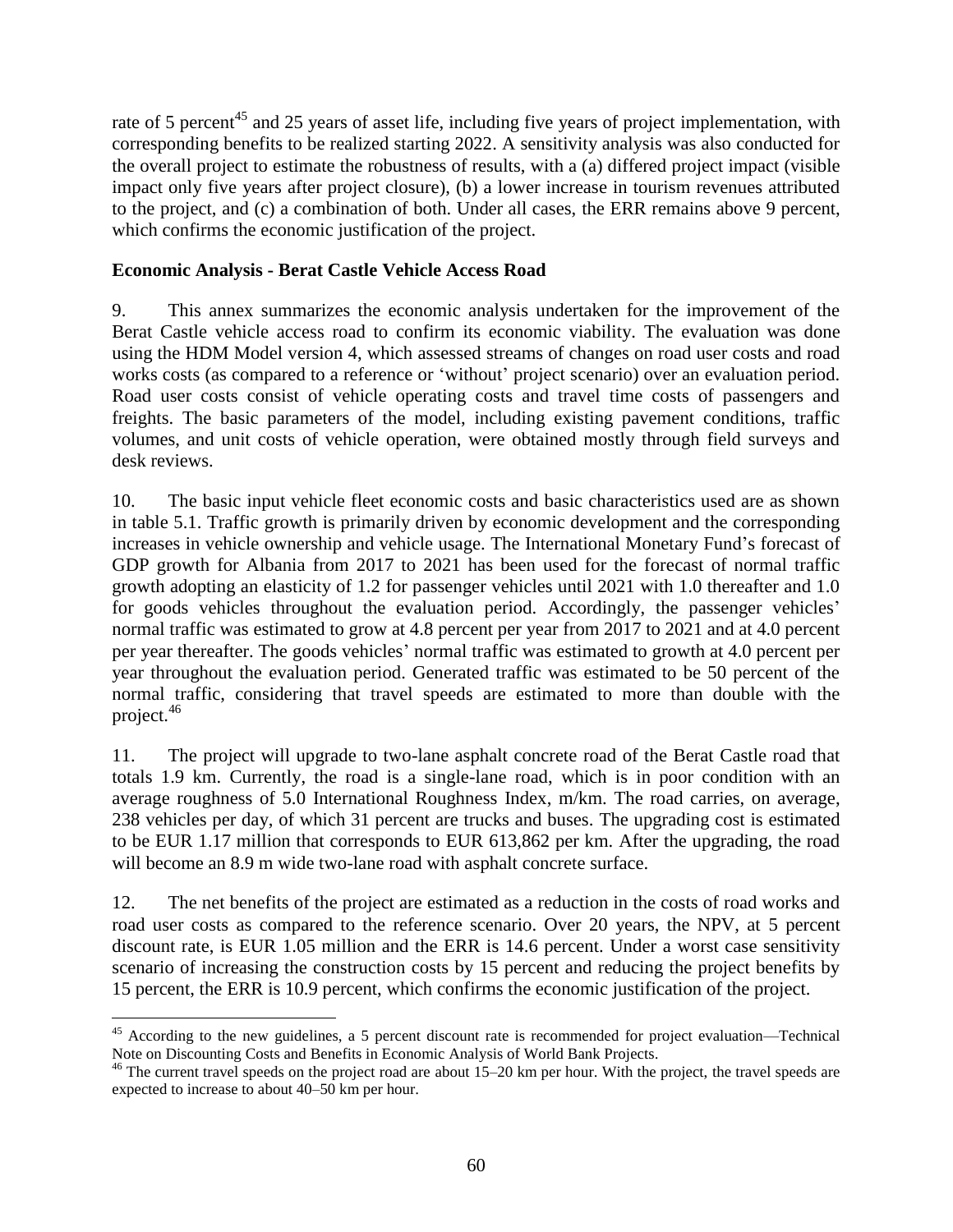13. The  $CO<sub>2</sub>$  emissions of the vehicle fleet over the evaluation period were computed using the HDM-4 model. The project is expected to reduce  $CO<sub>2</sub>$  emission by 4.0 percent over the 20year evaluating period, from 2,021 to 1,940 tons of  $CO<sub>2</sub>$  emissions.

|                                                   | Mini                   |        |            |            | $2-Axle$ |
|---------------------------------------------------|------------------------|--------|------------|------------|----------|
|                                                   | Car                    | Van    | <b>Bus</b> | <b>Bus</b> | Truck    |
| <b>Economic Costs</b>                             |                        |        |            |            |          |
| New vehicle price (US\$)                          | 22,600                 | 27,120 | 54,240     | 113,000    | 54,240   |
| Replacement tire (US\$)                           | 41                     | 50     | 50         | 118        | 90       |
| Fuel/liter (US\$)                                 | 0.78                   | 0.66   | 0.66       | 0.66       | 0.66     |
| Lubricant/liter (US\$)                            | 6.22                   | 6.22   | 6.22       | 6.22       | 6.22     |
| Maintenance labor costs (US\$/hour)               | 5.09                   | 5.09   | 7.23       | 7.23       | 7.23     |
| Crew costs (US\$/hour)                            | 2.49                   | 2.49   | 3.28       | 3.28       | 3.28     |
| Overhead (US\$)                                   | 585                    | 1,322  | 1,393      | 3,230      | 1,714    |
| Annual interest (%)                               | 6                      | 6      | 6          | 6          | 6        |
| Passenger working time (US\$/hour)                | 2.52                   | 2.52   | 2.52       | 2.52       | 0.00     |
| Passenger non-working time (US\$/hour)            | 0.99                   | 0.99   | 0.99       | 0.99       | 0.00     |
| Cargo delay time (US\$/hour)                      | 0.00                   | 0.00   | 0.00       | 0.00       | 0.17     |
| <b>Basic Characteristics</b>                      |                        |        |            |            |          |
| Annual vehicle utilization (km)                   | 10,000                 | 30,000 | 30,000     | 40,000     | 40,000   |
| Annual working hours (hours)                      | 400                    | 1,200  | 1,200      | 1,750      | 1,750    |
| Vehicle life (years)                              | 16                     | 20     | 8          | 25         | 25       |
| Passengers (number)                               | $\mathcal{D}_{\alpha}$ | 6      | 12         | 25         | $\Omega$ |
| Gross vehicle weight (ton)                        | 1.20                   | 1.80   | 2.50       | 8.00       | 8.00     |
| Equivalent Single Axle loading factor<br>(number) | 0.00                   | 0.00   | 0.04       | 0.70       | 1.25     |

**Table 5.1. Vehicle Fleet Characteristics**